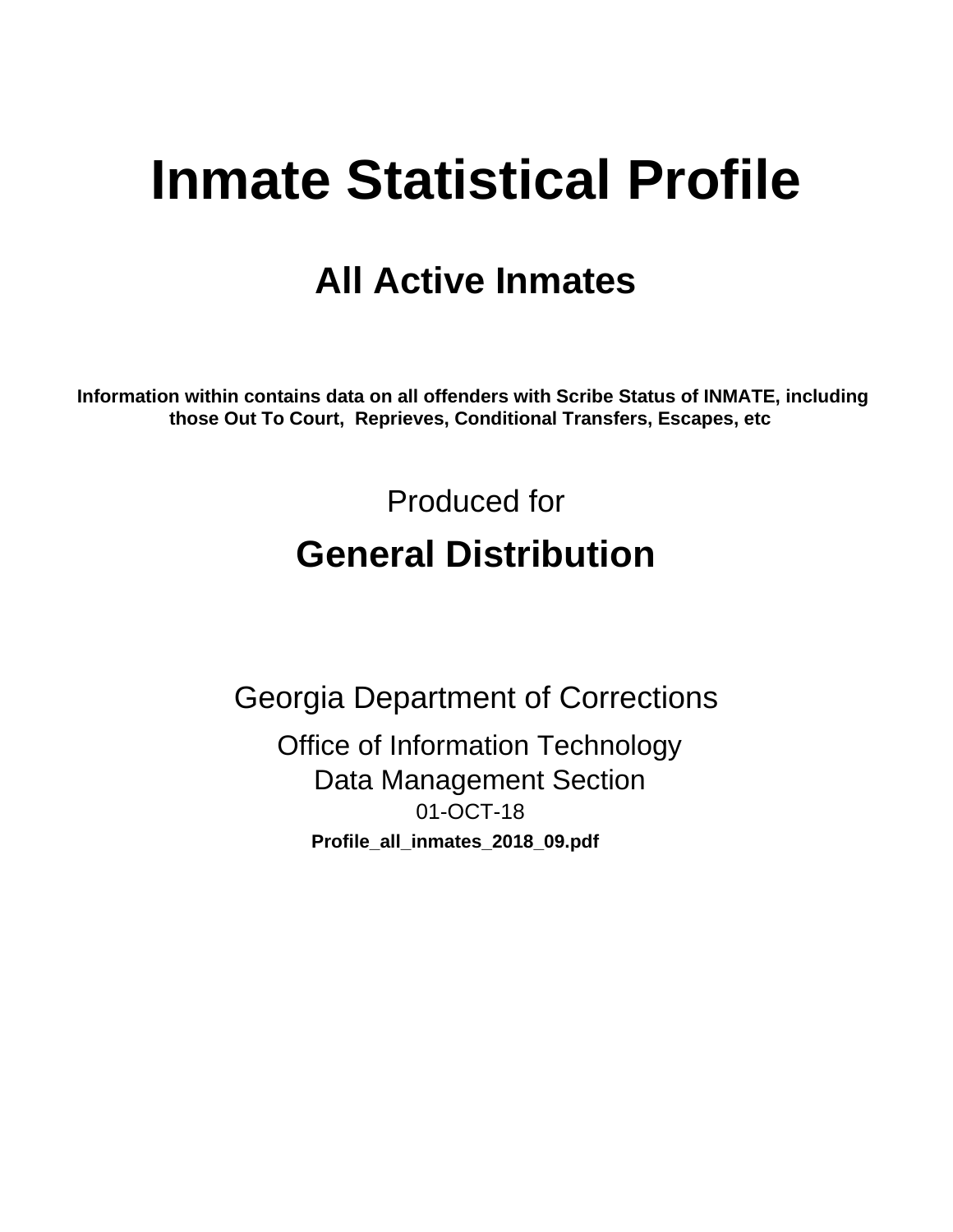#### **Inmate Statistical Profile 01-OCT-18** Contents

**All Active Inmates** 

Produced for General Distribution

## **Table of Contents**

| <b>Demographic information</b>                                        |
|-----------------------------------------------------------------------|
| 4 Current age, broken out in ten year age groups                      |
| 5 Race group                                                          |
| 6 Marital status, self-reported at entry to prison                    |
| 7 Number of Inmates with Dependents, self-reported at entry to prison |
| 8 Religious affiliation, self-reported at entry to prison             |
| 9 Home county - self-reported at entry to prison                      |
| 14 Employment status before prison, self-reported at entry to prison  |
| 15 Age at admission                                                   |
| 17 Age at admission                                                   |
| 20 Height, measured at entry to prison                                |
| 22 Weight, measured at entry to prison                                |
| 23 Military service                                                   |
| <b>Correctional information</b>                                       |
| 24 Type of admission to prison                                        |
| 25 Current / last supervision level                                   |
| 26 Current / last institution type                                    |
| 27 Institution type - transitional centers                            |
| 28 Institution type - county prisons                                  |
| 30 Institution type - state prisons                                   |
| 32 Institution type - private prisons                                 |
| 33 Institution type - inmate boot camp                                |
| 34 Number of disciplinary reports                                     |
| 35 Number of transfers                                                |
| 36 Number of escapes                                                  |
| 37 Split sentence - Probation to follow                               |
| 38 Probable future release type of still active inmates               |
| 39 Time served in current (or last) institution                       |
| <b>Educational, psychological and physical information</b>            |
| 40 Highest grade level attained                                       |
| 41 Culture fair IQ scores                                             |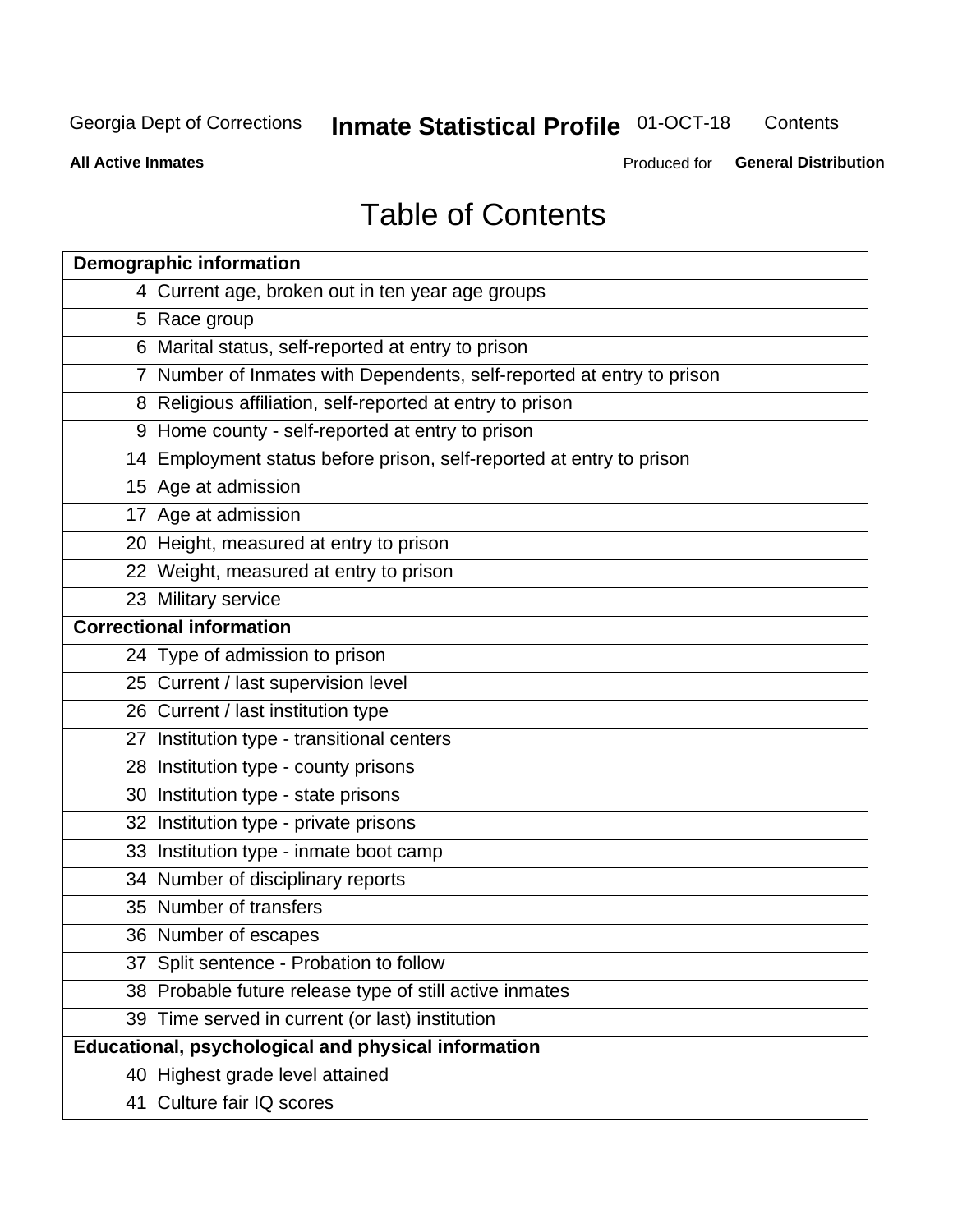#### **Inmate Statistical Profile 01-OCT-18** Contents

**All Active Inmates** 

Produced for General Distribution

## **Table of Contents**

| Educational, psychological and physical information              |
|------------------------------------------------------------------|
| 42 Wide Range Achievement Test (WRAT) reading score              |
| 43 Wide Range Achievement Test (WRAT) math score                 |
| 44 Wide Range Achievement Test (WRAT) spelling score             |
| 45 Current / last mental health treatment level                  |
| 46 PULHESDWIT medical scale - 'P' overall condition ('P'hysical) |
| 47 PULHESDWIT medical scale - 'U' upper body                     |
| 48 PULHESDWIT medical scale - 'L' lower body                     |
| 49 PULHESDWIT medical scale - 'H' hearing                        |
| 50 PULHESDWIT medical scale - 'E' vision                         |
| 51 PULHESDWIT medical scale -'S' psychiatric                     |
| 52 PULHESDWIT medical scale - 'D' dental                         |
| 53 PULHESDWIT medical scale - 'W' work ability                   |
| 54 PULHESDWIT medical scale - 'I' impairment                     |
| 55 PULHESDWIT medical scale - 'T' transportability               |
| <b>Crimes and criminal history information</b>                   |
| 56 Number of prior Georgia incarcerations                        |
| 57 Prison sentence in years                                      |
| 58 Primary offense, broken out into felonies vs misdemeanors     |
| 59 Primary offense, broken out into six broad crime categories   |
| 60 Primary offense, detailed offense code                        |
| 68 County of conviction of primary offense                       |
| 73 Circuit of conviction of primary offense                      |
| 75 Years served (jail + prison) in this incarceration            |
| <b>Medical information</b>                                       |
| 76 Results of most recent HIV test                               |
| 77 Results of most recent tuberculosis test                      |
| 78 Results of most recent syphilis test                          |
| 79 Results of most recent Hepatitis-C test                       |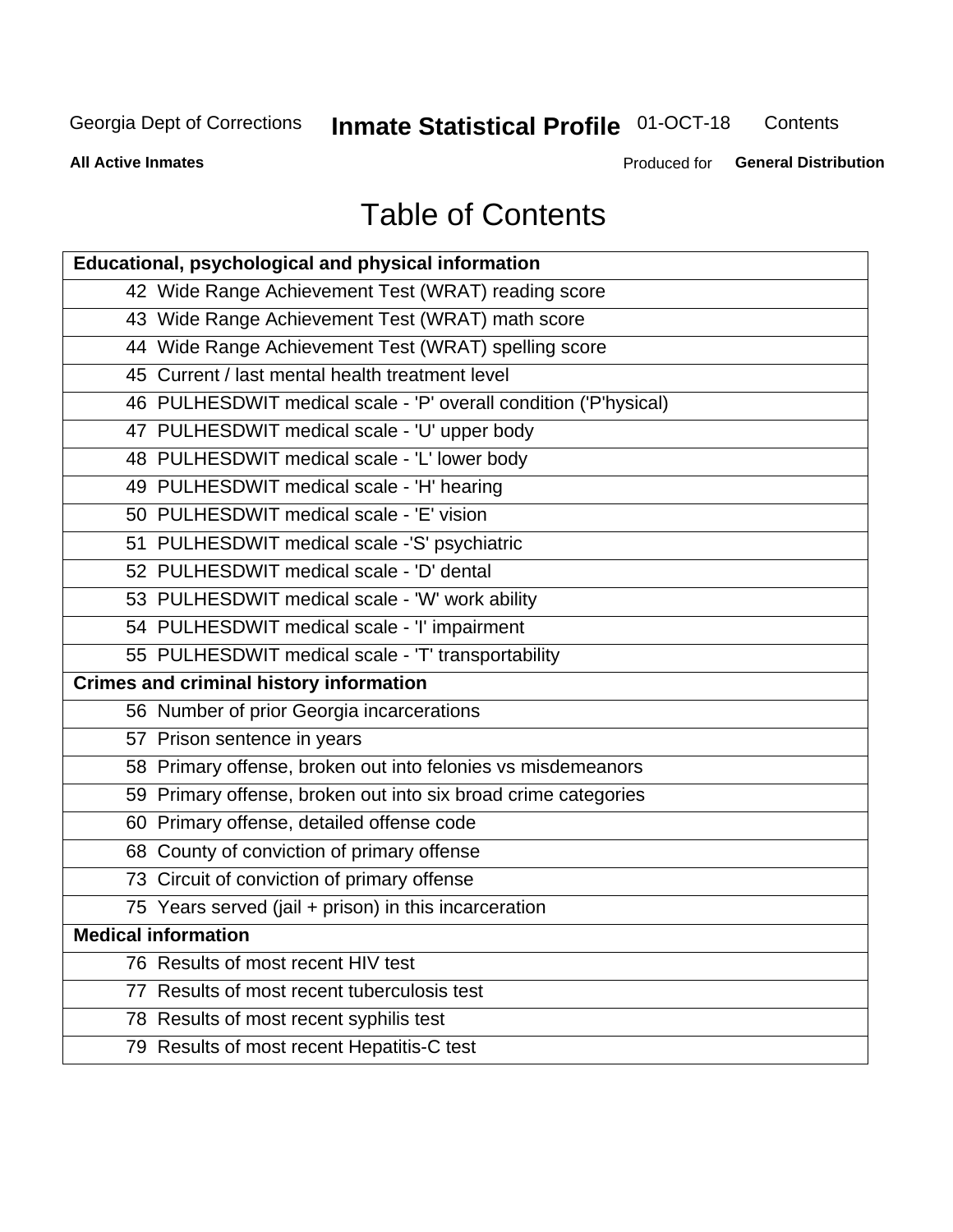## **All Active Inmates**

## Produced for General Distribution

## Current age, broken out in ten-year age groups

COL % - percent each COUNT is of its particular column

|                          | <b>Male</b>  |          |        | <b>Female</b>   |        |          | <b>Total</b> |        |
|--------------------------|--------------|----------|--------|-----------------|--------|----------|--------------|--------|
| <b>Current Age</b>       | <b>Count</b> | Col %    | Row %  | <b>Count</b>    | Col %  | Row %    | <b>Total</b> | Col %  |
| <b>Teens (1-19)</b>      | 741          | $1.46\%$ | 95.61% | 34              | 0.87%  | 4.39%    | 775          | 1.42%  |
| <b>Twenties (20-29)</b>  | 13,862       | 27.40%   | 93.20% | 1,012           | 25.82% | $6.80\%$ | 14,874       | 27.29% |
| Thirties (30-39)         | 15,327       | 30.30%   | 91.55% | 1,415           | 36.11% | $8.45\%$ | 16,742       | 30.72% |
| <b>Forties (40-49)</b>   | 10,555       | 20.87%   | 92.27% | 884             | 22.56% | 7.73%    | 11,439       | 20.99% |
| <b>Fifties (50-59)</b>   | 6,984        | 13.81%   | 93.98% | 447             | 11.41% | 6.02%    | 7,431        | 13.63% |
| <b>Sixties (60-69)</b>   | 2.484        | 4.91%    | 95.83% | 108             | 2.76%  | 4.17%    | 2,592        | 4.76%  |
| Seventy + (70 and above) | 634          | 1.25%    | 97.09% | 19 <sup>1</sup> | 0.48%  | 2.91%    | 653          | 1.20%  |
| <b>Total Reported</b>    | 50,587       | 100%     | 92.81% | 3,919           | 100%   | 7.19%    | 54,506       | 100.0% |

| Not I          | <b>OEO</b> |                | המה    |
|----------------|------------|----------------|--------|
| <b>Enorted</b> | ∠ວ໐        |                | ∠ວອ    |
| Total          | 50,845     | חרם כ<br>J,JZU | 54,765 |

| <b>Mean</b><br>(average) | 38.36 | 37.44 | 38.29         |
|--------------------------|-------|-------|---------------|
| Median (middle)          | 36    | 36    | 36            |
| Mode<br>(most frequent)  |       | 29    | $\sim$<br>. . |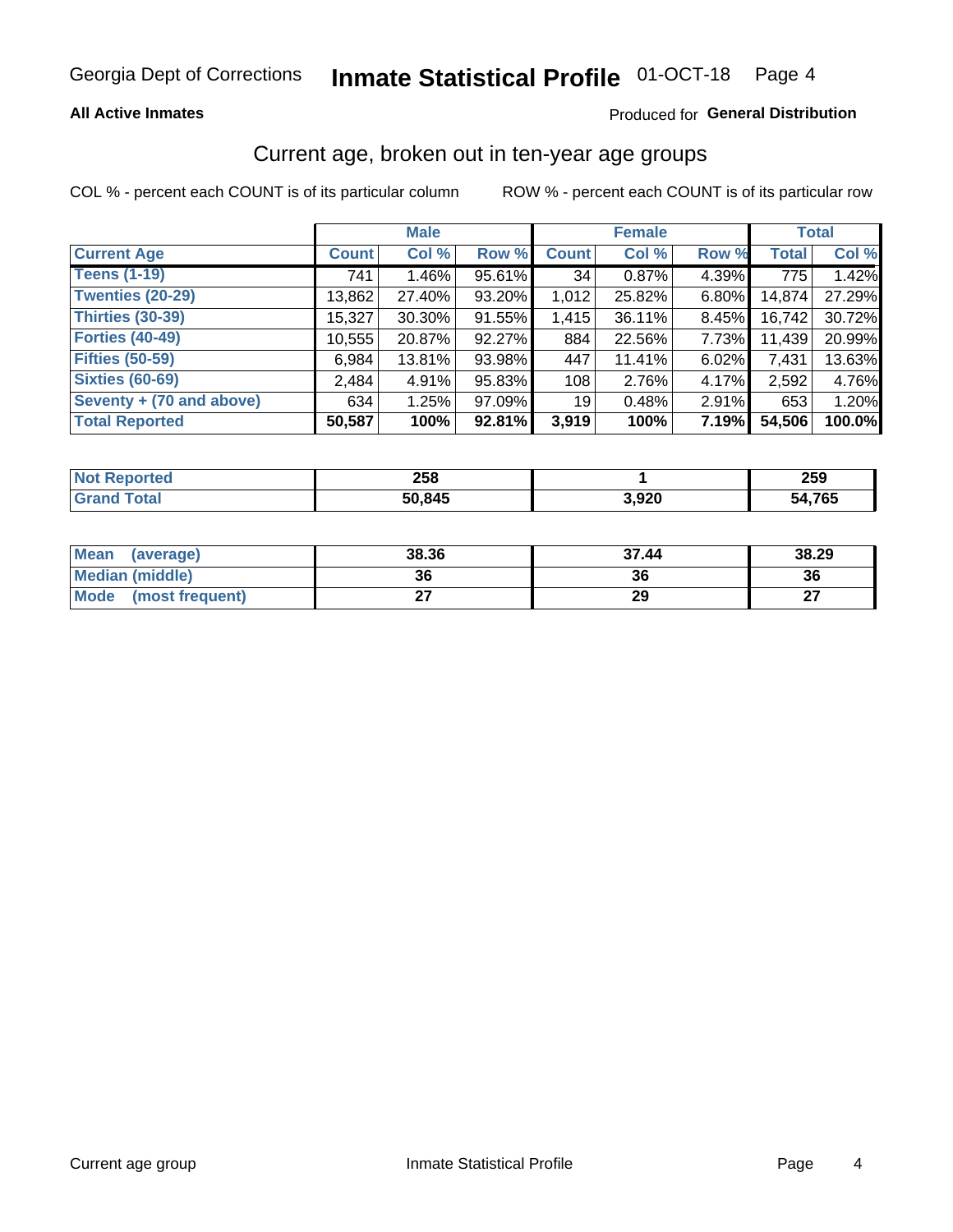#### **Inmate Statistical Profile 01-OCT-18** Page 5

## **All Active Inmates**

## **Produced for General Distribution**

## Race group

COL % - percent each COUNT is of its particular column

|                   |                        | <b>Male</b>  |         |         | <b>Female</b> |        |        | <b>Total</b> |        |
|-------------------|------------------------|--------------|---------|---------|---------------|--------|--------|--------------|--------|
|                   | <b>Race Group</b>      | <b>Count</b> | Col %   |         | Row % Count   | Col %  | Row %  | <b>Total</b> | Col %  |
|                   | <b>White</b>           | 17,330       | 34.08%  | 88.29%  | 2,299         | 58.65% | 11.71% | 19,629       | 35.84% |
| 2                 | <b>Black</b>           | 31,203       | 61.37%  | 95.30%  | .540          | 39.29% | 4.70%  | 32,743       | 59.79% |
| 5                 | <b>Other</b>           | 55           | .11%    | 90.16%  | 6             | .15%   | 9.84%  | 61           | .11%   |
| 6                 | <b>Asian</b>           | 176          | .35%    | 94.62%  | 10            | .26%   | 5.38%  | 186          | .34%   |
| 9                 | <b>Unknown</b>         | 11           | $.02\%$ | 84.62%  | 2             | .05%   | 15.38% | 13           | .02%   |
| 10                | <b>Hispanic</b>        | 2,045        | 4.02%   | 97.06%  | 62            | 1.58%  | 2.94%  | 2,107        | 3.85%  |
| $12 \overline{ }$ | <b>Native American</b> | 24           | $.05\%$ | 96.00%  |               | .03%   | 4.00%  | 25           | .05%   |
| 13                | <b>Native Hawaiian</b> |              | $.01\%$ | 100.00% |               |        |        |              | .01%   |
|                   | <b>Total Reported</b>  | 50,845       | 100%    | 92.84%  | 3,920         | 100%   | 7.16%  | 54,765       | 100%   |

| <b>Not Reported</b> |        |       |        |
|---------------------|--------|-------|--------|
| <b>Grand Total</b>  | 50,845 | 3,920 | 54,765 |

| <b>Mode</b><br>---<br>most frequent) | Black | White | <b>Black</b> |
|--------------------------------------|-------|-------|--------------|
|                                      |       |       |              |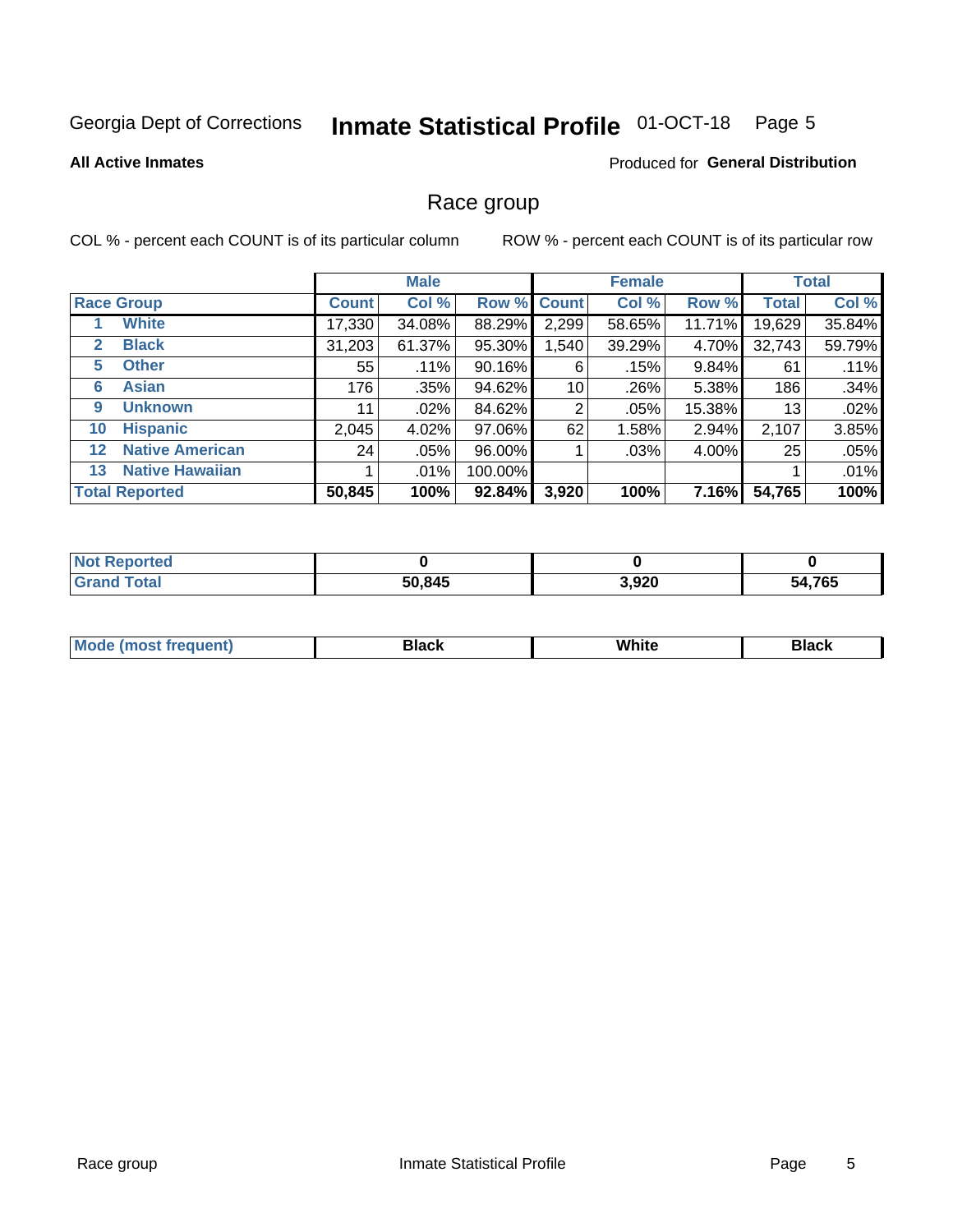#### **Inmate Statistical Profile 01-OCT-18** Page 6

**All Active Inmates** 

## Produced for General Distribution

## Marital status, self-reported at entry to prison

COL % - percent each COUNT is of its particular column

|                            | <b>Male</b>  |        |        |              | <b>Female</b> | <b>Total</b> |              |        |
|----------------------------|--------------|--------|--------|--------------|---------------|--------------|--------------|--------|
| <b>Marital Status</b>      | <b>Count</b> | Col %  | Row %  | <b>Count</b> | Col %         | Row %        | <b>Total</b> | Col %  |
| <b>Unknown</b><br>$\bf{0}$ | 1,197        | 2.35%  | 85.56% | 202          | 5.15%         | 14.44%       | 1,399        | 2.55%  |
| <b>Divorced</b><br>D       | 4,841        | 9.52%  | 90.18% | 527          | 13.44%        | 9.82%        | 5,368        | 9.80%  |
| <b>Married</b><br>М        | 6,779        | 13.33% | 91.47% | 632          | 16.12%        | 8.53%        | 7,411        | 13.53% |
| <b>Separated</b><br>S.     | 1,797        | 3.53%  | 84.68% | 325          | 8.29%         | 15.32%       | 2,122        | 3.87%  |
| <b>Unmarried</b><br>U      | 35,668       | 70.15% | 94.43% | 2,105        | 53.70%        | 5.57%        | 37,773       | 68.97% |
| <b>Widow</b><br>W          | 563          | 1.11%  | 81.36% | 129          | 3.29%         | 18.64%       | 692          | 1.26%  |
| <b>Total Reported</b>      | 50,845       | 100%   | 92.84% | 3,920        | 100%          | 7.16%        | 54,765       | 100%   |

| $^{\dagger}$ Not.<br>ੋਾorted |        |                |             |
|------------------------------|--------|----------------|-------------|
| <b>Total</b>                 | 50,845 | . aor<br>りっぴんし | 4,765<br>יי |

|--|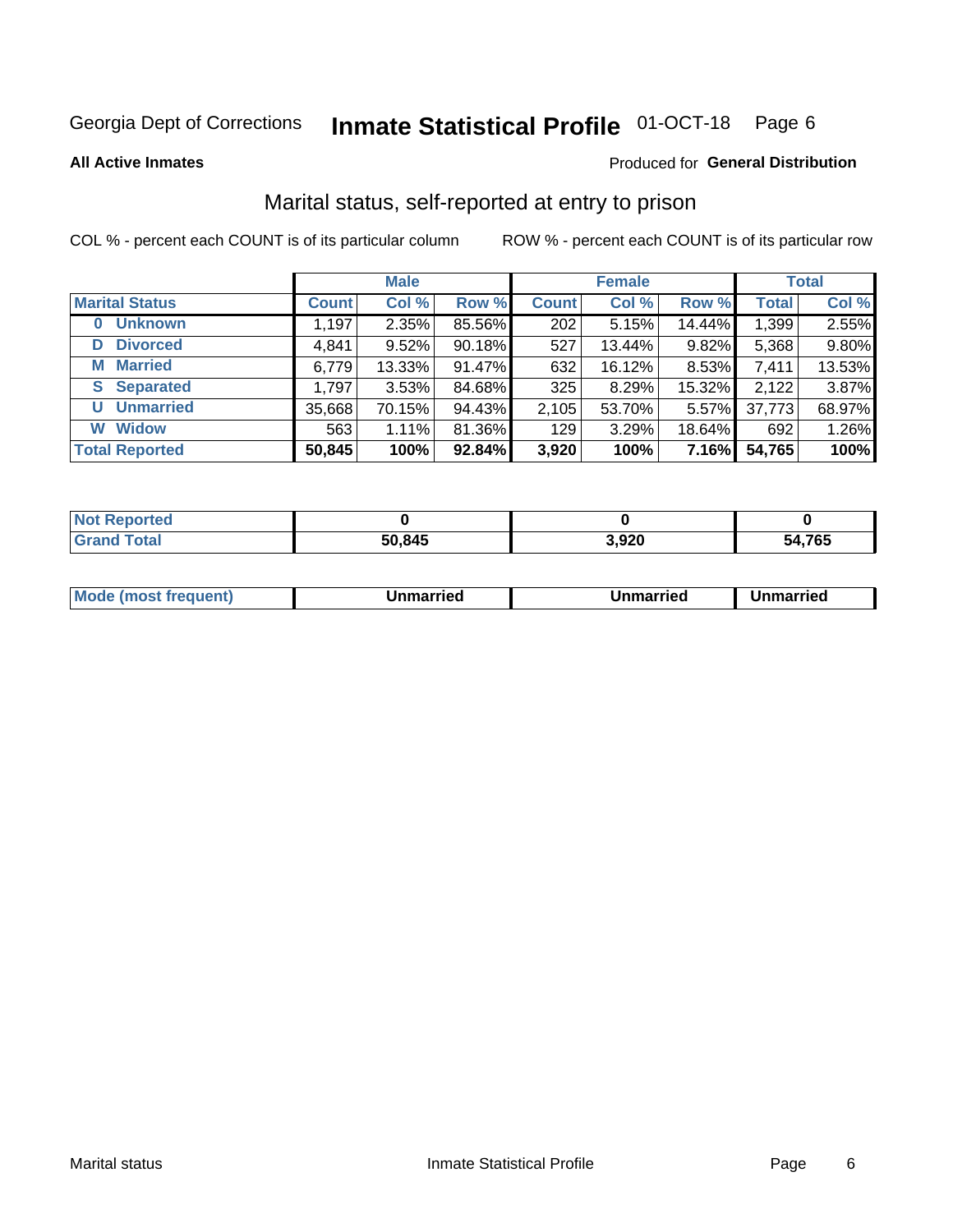#### **Inmate Statistical Profile 01-OCT-18** Page 7

### **All Active Inmates**

## Produced for General Distribution

## Number of Inmates with Dependents, Self-Reported at Entry to Prison

COL % - percent each COUNT is of its particular column

|                             |              | <b>Male</b> |        |                | <b>Female</b> |       |              | <b>Total</b> |
|-----------------------------|--------------|-------------|--------|----------------|---------------|-------|--------------|--------------|
| <b>Number of dependents</b> | <b>Count</b> | Col %       | Row %  | <b>Count</b>   | Col %         | Row % | <b>Total</b> | Col %        |
| l 0                         | 15,741       | 37.44%      | 93.75% | 1,049          | 32.94%        | 6.25% | 16,790       | 37.12%       |
|                             | 9,764        | 23.22%      | 93.97% | 627            | 19.69%        | 6.03% | 10,391       | 22.97%       |
| $\overline{2}$              | 7,325        | 17.42%      | 91.51% | 680            | 21.35%        | 8.49% | 8,005        | 17.70%       |
| $\overline{\mathbf{3}}$     | 4,432        | 10.54%      | 90.63% | 458            | 14.38%        | 9.37% | 4,890        | 10.81%       |
| 4                           | 2,227        | 5.30%       | 91.46% | 208            | 6.53%         | 8.54% | 2,435        | 5.38%        |
| 5                           | 1,189        | 2.83%       | 92.96% | 90             | 2.83%         | 7.04% | 1,279        | 2.83%        |
| 6                           | 608          | 1.45%       | 93.54% | 42             | 1.32%         | 6.46% | 650          | 1.44%        |
| 7                           | 307          | 0.73%       | 95.94% | 13             | 0.41%         | 4.06% | 320          | 0.71%        |
| $\overline{\mathbf{8}}$     | 169          | 0.40%       | 96.02% | $\overline{7}$ | 0.22%         | 3.98% | 176          | 0.39%        |
| 9                           | 87           | 0.21%       | 94.57% | 5              | 0.16%         | 5.43% | 92           | 0.20%        |
| 10                          | 88           | 0.21%       | 95.65% | 4              | 0.13%         | 4.35% | 92           | 0.20%        |
| Over 10                     | 106          | 0.25%       | 98.15% | $\overline{2}$ | 0.06%         | 1.85% | 108          | 0.24%        |
| <b>Total Reported</b>       | 42,043       | 100%        | 92.96% | 3,185          | 100%          | 7.04% | 45,228       | 100%         |

| 8,802  | フクド<br>ט ו | -07<br>ງ.ວວ. |
|--------|------------|--------------|
| 50,845 | 3,920      | 54,765       |

| Mean (average)         | 1.49 | 1.62 | 1.50 |
|------------------------|------|------|------|
| <b>Median (middle)</b> |      |      |      |
| Mode (most frequent)   |      |      |      |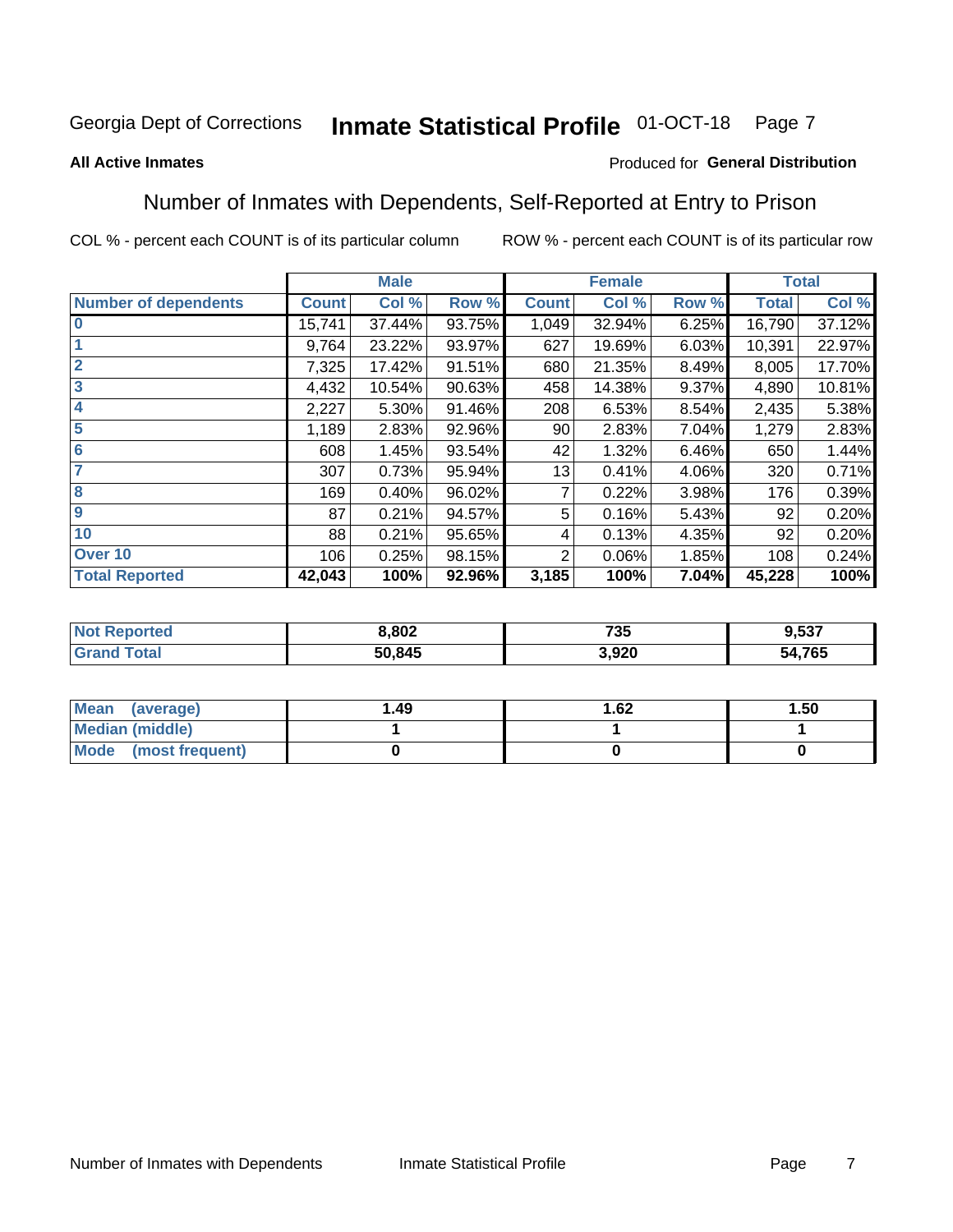#### **Inmate Statistical Profile 01-OCT-18** Page 8

### **All Active Inmates**

### Produced for General Distribution

## Religious affiliation, self-reported at entry to prison

COL % - percent each COUNT is of its particular column

|                         |                              |                | <b>Male</b> |         |                | <b>Female</b>             |        |              | <b>Total</b> |
|-------------------------|------------------------------|----------------|-------------|---------|----------------|---------------------------|--------|--------------|--------------|
|                         | <b>Religious Affiliation</b> | <b>Count</b>   | Col %       | Row %   | <b>Count</b>   | $\overline{\text{Col}}$ % | Row %  | <b>Total</b> | Col %        |
| 1                       | <b>Islam</b>                 | 1,398          | 6.51%       | 97.29%  | 39             | 1.65%                     | 2.71%  | 1,437        | 6.03%        |
| $\overline{2}$          | <b>Catholic</b>              | 1,086          | 5.06%       | 88.15%  | 146            | 6.18%                     | 11.85% | 1,232        | 5.17%        |
| $\overline{\mathbf{3}}$ | <b>Baptist</b>               | 13,496         | 62.89%      | 88.54%  | 1,746          | 73.95%                    | 11.46% | 15,242       | 63.98%       |
| $\overline{\mathbf{4}}$ | <b>Methodist</b>             | 372            | 1.73%       | 85.32%  | 64             | 2.71%                     | 14.68% | 436          | 1.83%        |
| $\overline{5}$          | <b>EpiscopIn</b>             | 45             | .21%        | 88.24%  | 6              | .25%                      | 11.76% | 51           | .21%         |
| $6\phantom{a}$          | <b>Presbytrn</b>             | 77             | .36%        | 93.90%  | 5              | .21%                      | 6.10%  | 82           | .34%         |
| 7                       | <b>Chc Of God</b>            | 407            | 1.90%       | 89.65%  | 47             | 1.99%                     | 10.35% | 454          | 1.91%        |
| 8                       | <b>Holiness</b>              | 548            | 2.55%       | 83.54%  | 108            | 4.57%                     | 16.46% | 656          | 2.75%        |
| 9                       | <b>Jewish</b>                | 61             | .28%        | 81.33%  | 14             | .59%                      | 18.67% | 75           | .31%         |
| 10                      | <b>Anglican</b>              | 39             | .18%        | 92.86%  | 3              | .13%                      | 7.14%  | 42           | .18%         |
| 11                      | <b>Grk Orthdx</b>            | 3              | .01%        | 60.00%  | $\overline{2}$ | $.08\%$                   | 40.00% | 5            | .02%         |
| 12                      | <b>Hindu</b>                 | 9              | .04%        | 81.82%  | 2              | .08%                      | 18.18% | 11           | .05%         |
| 13                      | <b>Buddhist</b>              | 48             | .22%        | 90.57%  | 5              | .21%                      | 9.43%  | 53           | .22%         |
| 14                      | <b>Taoist</b>                | 5              | .02%        | 100.00% |                |                           |        | 5            | .02%         |
| 15                      | <b>Shintoist</b>             | 4              | .02%        | 100.00% |                |                           |        | 4            | .02%         |
| 16                      | <b>Seven D Ad</b>            | 60             | .28%        | 89.55%  | $\overline{7}$ | .30%                      | 10.45% | 67           | .28%         |
| 17                      | <b>Jehovah Wt</b>            | 256            | 1.19%       | 87.97%  | 35             | 1.48%                     | 12.03% | 291          | 1.22%        |
| 18                      | <b>Latr Day S</b>            | 24             | .11%        | 85.71%  | 4              | .17%                      | 14.29% | 28           | .12%         |
| 19                      | Quaker                       | $\overline{2}$ | .01%        | 100.00% |                |                           |        | 2            | .01%         |
| 20                      | <b>Other Prot</b>            | 1,870          | 8.71%       | 94.11%  | 117            | 4.96%                     | 5.89%  | 1,987        | 8.34%        |
| 21                      | <b>Messianic Judaism</b>     | 20             | .09%        | 95.24%  | 1              | .04%                      | 4.76%  | 21           | .09%         |
| 96                      | <b>None</b>                  | 1,631          | 7.60%       | 99.39%  | 10             | .42%                      | .61%   | 1,641        | 6.89%        |
|                         | <b>Total Reported</b>        | 21,461         | 100%        | 90.09%  | 2,361          | 100%                      | 9.91%  | 23,822       | 100%         |

|                 | 29,384 | ,559  | 30,943      |
|-----------------|--------|-------|-------------|
| $int^{\bullet}$ | 50,845 | 3,920 | 4,765<br>מר |

| Mode (most frequent)<br>Baptist | 3aptist | 3aptist |  |
|---------------------------------|---------|---------|--|
|---------------------------------|---------|---------|--|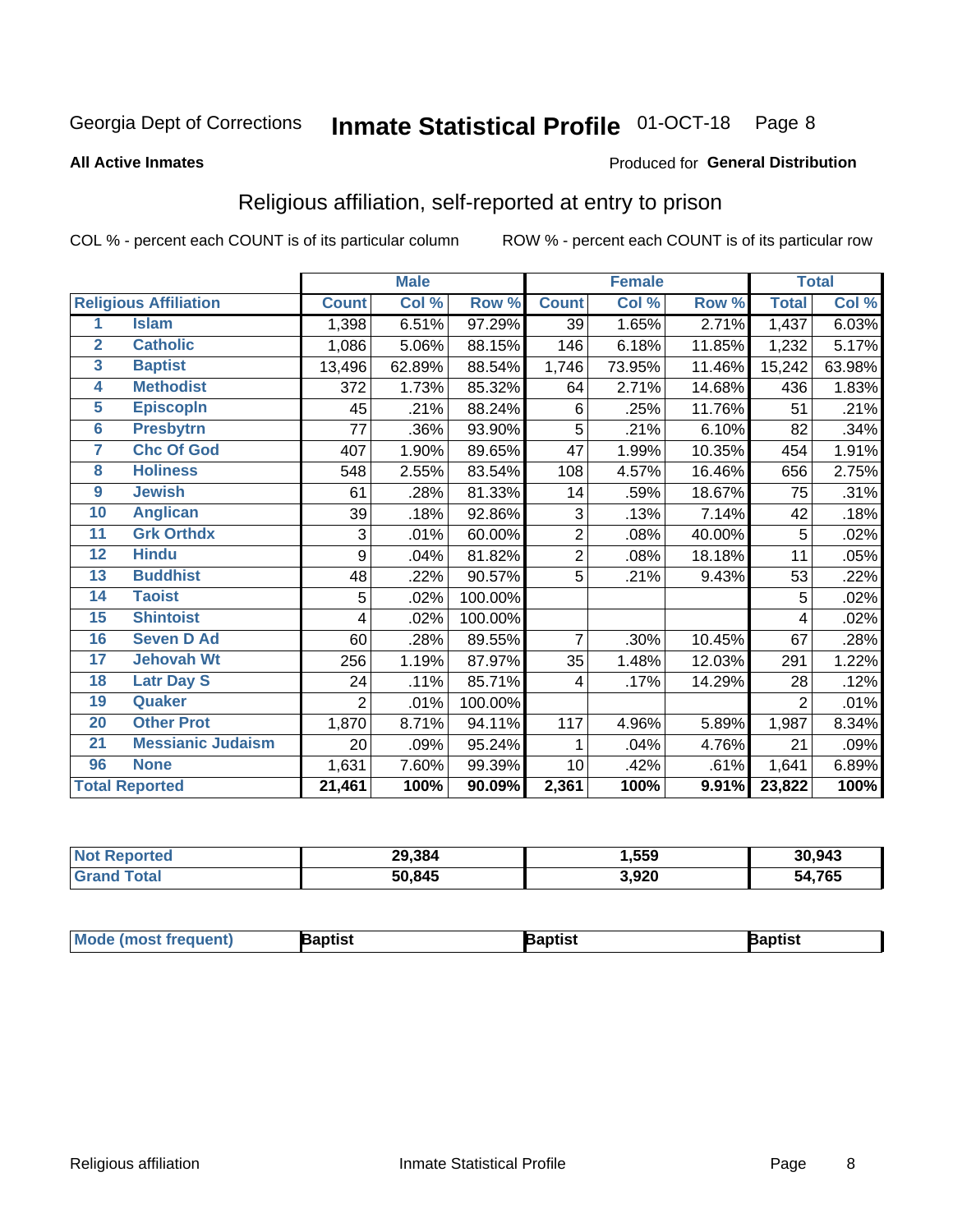#### **Inmate Statistical Profile 01-OCT-18** Page 9

### **All Active Inmates**

### Produced for General Distribution

## Home county, self-reported at entry to prison

COL % - percent each COUNT is of its particular column

|     |                             |              | <b>Male</b> |                  |                  | <b>Female</b> |        | <b>Total</b> |        |
|-----|-----------------------------|--------------|-------------|------------------|------------------|---------------|--------|--------------|--------|
|     | <b>Home County</b>          | <b>Count</b> | Col %       | Row <sup>%</sup> | <b>Count</b>     | Col %         | Row %  | <b>Total</b> | Col %  |
| 000 | <b>Unknown</b>              | 7,461        | 14.67%      | 91.91%           | 657              | 16.76%        | 8.09%  | 8,118        | 14.82% |
| 001 | <b>Appling County</b>       | 133          | .26%        | 95.68%           | $\,6$            | .15%          | 4.32%  | 139          | .25%   |
| 002 | <b>Atkinson County</b>      | 39           | .08%        | 90.70%           | 4                | .10%          | 9.30%  | 43           | .08%   |
| 003 | <b>Bacon County</b>         | 75           | .15%        | 93.75%           | 5                | .13%          | 6.25%  | 80           | .15%   |
| 004 | <b>Baker County</b>         | 20           | .04%        | 95.24%           | $\mathbf 1$      | .03%          | 4.76%  | 21           | .04%   |
| 005 | <b>Baldwin County</b>       | 242          | .48%        | 92.72%           | 19               | .48%          | 7.28%  | 261          | .48%   |
| 006 | <b>Banks County</b>         | 75           | .15%        | 87.21%           | 11               | .28%          | 12.79% | 86           | .16%   |
| 007 | <b>Barrow County</b>        | 314          | .62%        | 89.71%           | 36               | .92%          | 10.29% | 350          | .64%   |
| 008 | <b>Bartow County</b>        | 526          | 1.03%       | 86.94%           | 79               | 2.02%         | 13.06% | 605          | 1.10%  |
| 009 | <b>Ben Hill County</b>      | 182          | .36%        | 93.81%           | 12               | .31%          | 6.19%  | 194          | .35%   |
| 010 | <b>Berrien County</b>       | 78           | .15%        | 93.98%           | 5                | .13%          | 6.02%  | 83           | .15%   |
| 011 | <b>Bibb County</b>          | 1,122        | 2.21%       | 94.76%           | 62               | 1.58%         | 5.24%  | 1,184        | 2.16%  |
| 012 | <b>Bleckley County</b>      | 71           | .14%        | 88.75%           | 9                | .23%          | 11.25% | 80           | .15%   |
| 013 | <b>Brantley County</b>      | 82           | .16%        | 82.83%           | 17               | .43%          | 17.17% | 99           | .18%   |
| 014 | <b>Brooks County</b>        | 200          | .39%        | 99.50%           | 1                | .03%          | .50%   | 201          | .37%   |
| 015 | <b>Bryan County</b>         | 85           | .17%        | 94.44%           | 5                | .13%          | 5.56%  | 90           | .16%   |
| 016 | <b>Bulloch County</b>       | 341          | .67%        | 93.68%           | 23               | .59%          | 6.32%  | 364          | .66%   |
| 017 | <b>Burke County</b>         | 225          | .44%        | 97.40%           | $\,6$            | .15%          | 2.60%  | 231          | .42%   |
| 018 | <b>Butts County</b>         | 133          | .26%        | 93.66%           | $\boldsymbol{9}$ | .23%          | 6.34%  | 142          | .26%   |
| 019 | <b>Calhoun County</b>       | 65           | .13%        | 92.86%           | 5                | .13%          | 7.14%  | 70           | .13%   |
| 020 | <b>Camden County</b>        | 137          | .27%        | 92.57%           | 11               | .28%          | 7.43%  | 148          | .27%   |
| 021 | <b>Candler County</b>       | 99           | .19%        | 94.29%           | $\,6$            | .15%          | 5.71%  | 105          | .19%   |
| 022 | <b>Carroll County</b>       | 550          | 1.08%       | 90.46%           | 58               | 1.48%         | 9.54%  | 608          | 1.11%  |
| 023 | <b>Catoosa County</b>       | 225          | .44%        | 87.21%           | 33               | .84%          | 12.79% | 258          | .47%   |
| 024 | <b>Charlton County</b>      | 41           | .08%        | 89.13%           | 5                | .13%          | 10.87% | 46           | .08%   |
| 025 | <b>Chatham County</b>       | 1,618        | 3.18%       | 95.34%           | 79               | 2.02%         | 4.66%  | 1,697        | 3.10%  |
| 026 | <b>Chattahoochee County</b> | 26           | .05%        | 96.30%           | $\mathbf{1}$     | .03%          | 3.70%  | 27           | .05%   |
| 027 | <b>Chattooga County</b>     | 208          | .41%        | 88.14%           | 28               | .71%          | 11.86% | 236          | .43%   |
| 028 | <b>Cherokee County</b>      | 394          | .77%        | 90.37%           | 42               | 1.07%         | 9.63%  | 436          | .80%   |
| 029 | <b>Clarke County</b>        | 497          | .98%        | 93.25%           | 36               | .92%          | 6.75%  | 533          | .97%   |
| 030 | <b>Clay County</b>          | 48           | .09%        | 90.57%           | $\overline{5}$   | .13%          | 9.43%  | 53           | .10%   |
| 031 | <b>Clayton County</b>       | 1,447        | 2.85%       | 93.54%           | 100              | 2.55%         | 6.46%  | 1,547        | 2.82%  |
| 032 | <b>Clinch County</b>        | 53           | .10%        | 89.83%           | 6                | .15%          | 10.17% | 59           | .11%   |
| 033 | <b>Cobb County</b>          | 1,699        | 3.34%       | 92.29%           | 142              | 3.62%         | 7.71%  | 1,841        | 3.36%  |
| 034 | <b>Coffee County</b>        | 257          | .51%        | 92.11%           | 22               | .56%          | 7.89%  | 279          | .51%   |
| 035 | <b>Colquitt County</b>      | 200          | .39%        | 94.79%           | 11               | .28%          | 5.21%  | 211          | .39%   |
| 036 | <b>Columbia County</b>      | 298          | .59%        | 90.30%           | 32               | .82%          | 9.70%  | 330          | .60%   |
| 037 | <b>Cook County</b>          | 129          | .25%        | 93.48%           | $\boldsymbol{9}$ | .23%          | 6.52%  | 138          | .25%   |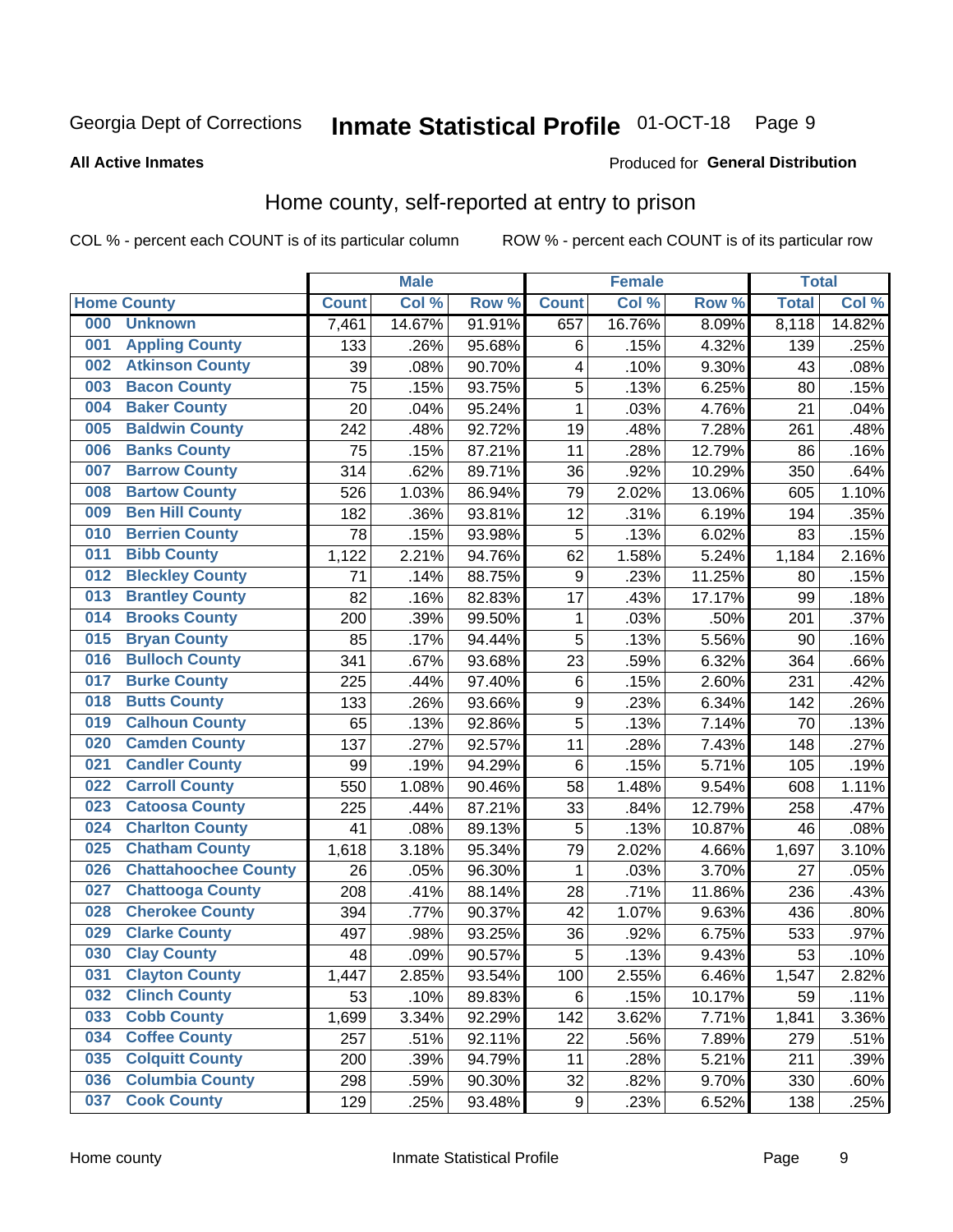## Inmate Statistical Profile 01-OCT-18 Page 10

## **All Active Inmates**

### Produced for General Distribution

## Home county, self-reported at entry to prison

COL % - percent each COUNT is of its particular column

|     |                         |                | <b>Male</b> |         |                         | <b>Female</b> |          | <b>Total</b>   |       |
|-----|-------------------------|----------------|-------------|---------|-------------------------|---------------|----------|----------------|-------|
|     | <b>Home County</b>      | <b>Count</b>   | Col%        | Row %   | <b>Count</b>            | Col %         | Row %    | <b>Total</b>   | Col % |
| 038 | <b>Coweta County</b>    | 491            | .97%        | 94.24%  | 30                      | .77%          | 5.76%    | 521            | .95%  |
| 039 | <b>Crawford County</b>  | 43             | .08%        | 89.58%  | 5                       | .13%          | 10.42%   | 48             | .09%  |
| 040 | <b>Crisp County</b>     | 232            | .46%        | 95.47%  | 11                      | .28%          | 4.53%    | 243            | .44%  |
| 041 | <b>Dade County</b>      | 60             | .12%        | 92.31%  | 5                       | .13%          | 7.69%    | 65             | .12%  |
| 042 | <b>Dawson County</b>    | 80             | .16%        | 88.89%  | 10                      | .26%          | 11.11%   | 90             | .16%  |
| 043 | <b>Decatur County</b>   | 218            | .43%        | 95.61%  | 10                      | .26%          | 4.39%    | 228            | .42%  |
| 044 | <b>Dekalb County</b>    | 2,832          | 5.57%       | 95.07%  | 147                     | 3.75%         | 4.93%    | 2,979          | 5.44% |
| 045 | <b>Dodge County</b>     | 138            | .27%        | 92.00%  | 12                      | .31%          | 8.00%    | 150            | .27%  |
| 046 | <b>Dooly County</b>     | 96             | .19%        | 93.20%  | $\overline{7}$          | .18%          | 6.80%    | 103            | .19%  |
| 047 | <b>Dougherty County</b> | 779            | 1.53%       | 95.12%  | 40                      | 1.02%         | 4.88%    | 819            | 1.50% |
| 048 | <b>Douglas County</b>   | 509            | 1.00%       | 92.04%  | 44                      | 1.12%         | 7.96%    | 553            | 1.01% |
| 049 | <b>Early County</b>     | 65             | .13%        | 89.04%  | 8                       | .20%          | 10.96%   | 73             | .13%  |
| 050 | <b>Echols County</b>    | $\overline{7}$ | .01%        | 100.00% |                         |               |          | $\overline{7}$ | .01%  |
| 051 | <b>Effingham County</b> | 208            | .41%        | 92.44%  | 17                      | .43%          | 7.56%    | 225            | .41%  |
| 052 | <b>Elbert County</b>    | 116            | .23%        | 89.92%  | 13                      | .33%          | 10.08%   | 129            | .24%  |
| 053 | <b>Emanuel County</b>   | 172            | .34%        | 91.01%  | 17                      | .43%          | 8.99%    | 189            | .35%  |
| 054 | <b>Evans County</b>     | 63             | .12%        | 90.00%  | $\overline{\mathbf{7}}$ | .18%          | 10.00%   | 70             | .13%  |
| 055 | <b>Fannin County</b>    | 90             | .18%        | 94.74%  | 5                       | .13%          | 5.26%    | 95             | .17%  |
| 056 | <b>Fayette County</b>   | 156            | .31%        | 89.14%  | 19                      | .48%          | 10.86%   | 175            | .32%  |
| 057 | <b>Floyd County</b>     | 697            | 1.37%       | 89.24%  | 84                      | 2.14%         | 10.76%   | 781            | 1.43% |
| 058 | <b>Forsyth County</b>   | 203            | .40%        | 90.22%  | 22                      | .56%          | 9.78%    | 225            | .41%  |
| 059 | <b>Franklin County</b>  | 119            | .23%        | 88.15%  | 16                      | .41%          | 11.85%   | 135            | .25%  |
| 060 | <b>Fulton County</b>    | 4,741          | 9.32%       | 95.41%  | 228                     | 5.82%         | 4.59%    | 4,969          | 9.07% |
| 061 | <b>Gilmer County</b>    | 87             | .17%        | 86.14%  | 14                      | .36%          | 13.86%   | 101            | .18%  |
| 062 | <b>Glascock County</b>  | 9              | .02%        | 75.00%  | 3                       | .08%          | 25.00%   | 12             | .02%  |
| 063 | <b>Glynn County</b>     | 405            | .80%        | 94.41%  | 24                      | .61%          | 5.59%    | 429            | .78%  |
| 064 | <b>Gordon County</b>    | 299            | .59%        | 89.25%  | 36                      | .92%          | 10.75%   | 335            | .61%  |
| 065 | <b>Grady County</b>     | 101            | .20%        | 95.28%  | 5                       | .13%          | 4.72%    | 106            | .19%  |
| 066 | <b>Greene County</b>    | 90             | .18%        | 90.91%  | 9                       | .23%          | 9.09%    | 99             | .18%  |
| 067 | <b>Gwinnett County</b>  | 1,787          | 3.51%       | 93.07%  | 133                     | 3.39%         | 6.93%    | 1,920          | 3.51% |
| 068 | <b>Habersham County</b> | 120            | .24%        | 85.11%  | 21                      | .54%          | 14.89%   | 141            | .26%  |
| 069 | <b>Hall County</b>      | 605            | 1.19%       | 90.70%  | 62                      | 1.58%         | $9.30\%$ | 667            | 1.22% |
| 070 | <b>Hancock County</b>   | 53             | .10%        | 91.38%  | 5                       | .13%          | 8.62%    | 58             | .11%  |
| 071 | <b>Haralson County</b>  | 127            | .25%        | 90.07%  | 14                      | .36%          | 9.93%    | 141            | .26%  |
| 072 | <b>Harris County</b>    | 94             | .18%        | 94.95%  | 5                       | .13%          | 5.05%    | 99             | .18%  |
| 073 | <b>Hart County</b>      | 148            | .29%        | 93.67%  | 10                      | .26%          | 6.33%    | 158            | .29%  |
| 074 | <b>Heard County</b>     | 56             | .11%        | 90.32%  | 6                       | .15%          | 9.68%    | 62             | .11%  |
| 075 | <b>Henry County</b>     | 590            | 1.16%       | 92.91%  | 45                      | 1.15%         | 7.09%    | 635            | 1.16% |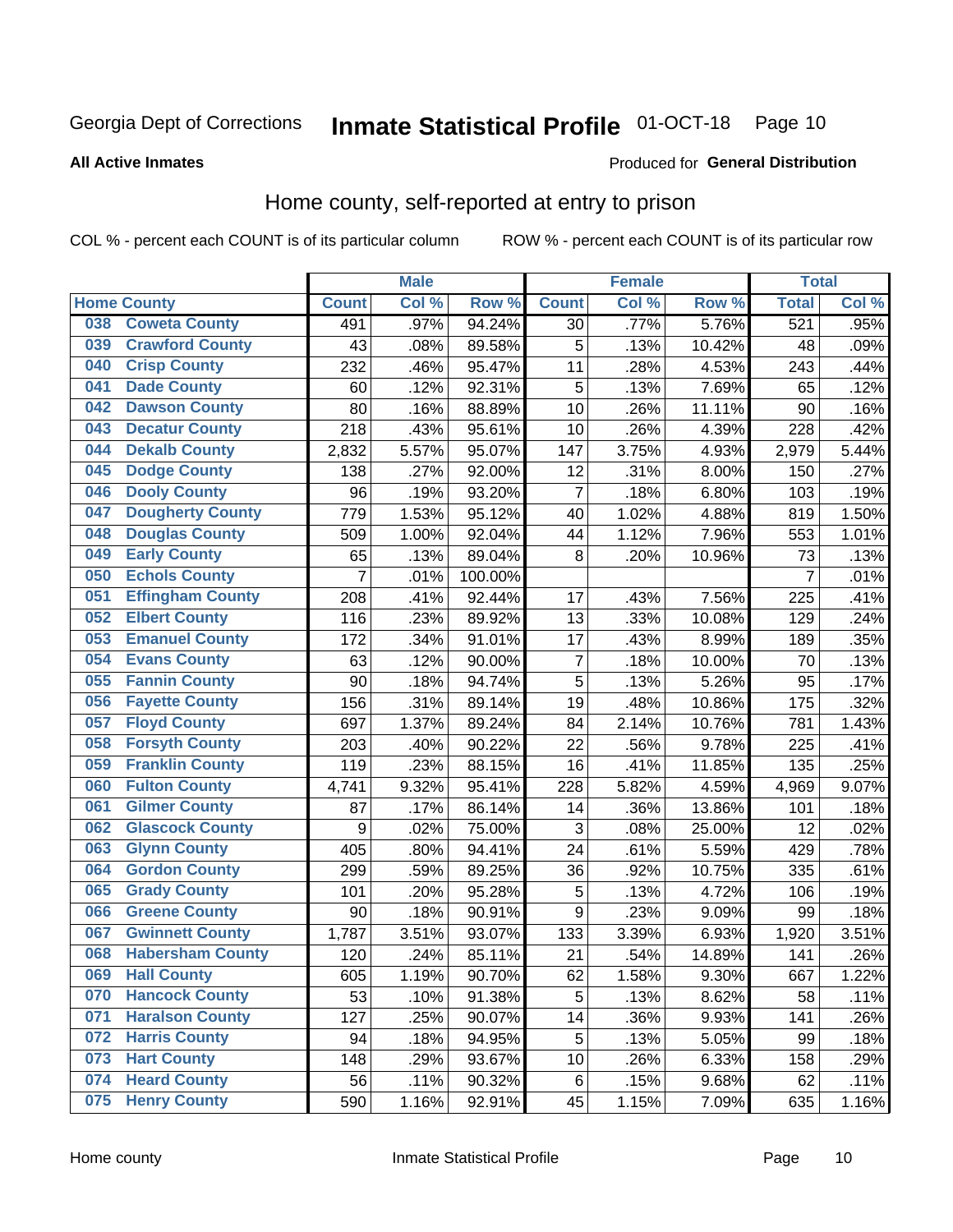## Inmate Statistical Profile 01-OCT-18 Page 11

**All Active Inmates** 

## **Produced for General Distribution**

## Home county, self-reported at entry to prison

COL % - percent each COUNT is of its particular column

|                  |                          |              | <b>Male</b> |                  |                  | <b>Female</b> |        | <b>Total</b> |       |
|------------------|--------------------------|--------------|-------------|------------------|------------------|---------------|--------|--------------|-------|
|                  | <b>Home County</b>       | <b>Count</b> | Col %       | Row <sup>%</sup> | <b>Count</b>     | Col %         | Row %  | <b>Total</b> | Col % |
| 076              | <b>Houston County</b>    | 530          | 1.04%       | 90.75%           | 54               | 1.38%         | 9.25%  | 584          | 1.07% |
| 077              | <b>Irwin County</b>      | 61           | .12%        | 92.42%           | 5                | .13%          | 7.58%  | 66           | .12%  |
| 078              | <b>Jackson County</b>    | 253          | .50%        | 92.00%           | 22               | .56%          | 8.00%  | 275          | .50%  |
| 079              | <b>Jasper County</b>     | 85           | .17%        | 93.41%           | $\,6$            | .15%          | 6.59%  | 91           | .17%  |
| 080              | <b>Jeff Davis County</b> | 70           | .14%        | 95.89%           | 3                | .08%          | 4.11%  | 73           | .13%  |
| 081              | <b>Jefferson County</b>  | 174          | .34%        | 94.05%           | 11               | .28%          | 5.95%  | 185          | .34%  |
| 082              | <b>Jenkins County</b>    | 66           | .13%        | 95.65%           | 3                | .08%          | 4.35%  | 69           | .13%  |
| 083              | <b>Johnson County</b>    | 34           | .07%        | 85.00%           | 6                | .15%          | 15.00% | 40           | .07%  |
| 084              | <b>Jones County</b>      | 117          | .23%        | 89.31%           | 14               | .36%          | 10.69% | 131          | .24%  |
| 085              | <b>Lamar County</b>      | 58           | .11%        | 89.23%           | $\overline{7}$   | .18%          | 10.77% | 65           | .12%  |
| 086              | <b>Lanier County</b>     | 62           | .12%        | 95.38%           | 3                | .08%          | 4.62%  | 65           | .12%  |
| 087              | <b>Laurens County</b>    | 229          | .45%        | 91.24%           | 22               | .56%          | 8.76%  | 251          | .46%  |
| 088              | <b>Lee County</b>        | 97           | .19%        | 95.10%           | 5                | .13%          | 4.90%  | 102          | .19%  |
| 089              | <b>Liberty County</b>    | 226          | .44%        | 96.17%           | 9                | .23%          | 3.83%  | 235          | .43%  |
| 090              | <b>Lincoln County</b>    | 32           | .06%        | 96.97%           | $\mathbf 1$      | .03%          | 3.03%  | 33           | .06%  |
| 091              | <b>Long County</b>       | 41           | .08%        | 89.13%           | 5                | .13%          | 10.87% | 46           | .08%  |
| 092              | <b>Lowndes County</b>    | 400          | .79%        | 96.85%           | 13               | .33%          | 3.15%  | 413          | .75%  |
| 093              | <b>Lumpkin County</b>    | 80           | .16%        | 93.02%           | $\,6$            | .15%          | 6.98%  | 86           | .16%  |
| 094              | <b>Macon County</b>      | 66           | .13%        | 89.19%           | 8                | .20%          | 10.81% | 74           | .14%  |
| 095              | <b>Madison County</b>    | 181          | .36%        | 92.35%           | 15               | .38%          | 7.65%  | 196          | .36%  |
| 096              | <b>Marion County</b>     | 59           | .12%        | 95.16%           | 3                | .08%          | 4.84%  | 62           | .11%  |
| 097              | <b>Mcduffie County</b>   | 157          | .31%        | 96.91%           | 5                | .13%          | 3.09%  | 162          | .30%  |
| 098              | <b>Mcintosh County</b>   | 46           | .09%        | 95.83%           | $\overline{2}$   | .05%          | 4.17%  | 48           | .09%  |
| 099              | <b>Meriwether County</b> | 169          | .33%        | 91.85%           | 15               | .38%          | 8.15%  | 184          | .34%  |
| 100              | <b>Miller County</b>     | 29           | .06%        | 100.00%          |                  |               |        | 29           | .05%  |
| 101              | <b>Mitchell County</b>   | 150          | .30%        | 93.75%           | 10               | .26%          | 6.25%  | 160          | .29%  |
| 102              | <b>Monroe County</b>     | 95           | .19%        | 95.00%           | 5                | .13%          | 5.00%  | 100          | .18%  |
| 103              | <b>Montgomery County</b> | 75           | .15%        | 82.42%           | 16               | .41%          | 17.58% | 91           | .17%  |
| 104              | <b>Morgan County</b>     | 100          | .20%        | 91.74%           | $\boldsymbol{9}$ | .23%          | 8.26%  | 109          | .20%  |
| 105              | <b>Murray County</b>     | 216          | .42%        | 88.16%           | 29               | .74%          | 11.84% | 245          | .45%  |
| 106              | <b>Muscogee County</b>   | 1,007        | 1.98%       | 95.00%           | 53               | 1.35%         | 5.00%  | 1,060        | 1.94% |
| 107              | <b>Newton County</b>     | 582          | 1.14%       | 90.65%           | 60               | 1.53%         | 9.35%  | 642          | 1.17% |
| 108              | <b>Oconee County</b>     | 46           | .09%        | 86.79%           | 7                | .18%          | 13.21% | 53           | .10%  |
| 109              | <b>Oglethorpe County</b> | 76           | .15%        | 91.57%           | 7                | .18%          | 8.43%  | 83           | .15%  |
| 110              | <b>Paulding County</b>   | 315          | .62%        | 90.52%           | 33               | .84%          | 9.48%  | 348          | .64%  |
| 111              | <b>Peach County</b>      | 114          | .22%        | 98.28%           | $\mathbf 2$      | .05%          | 1.72%  | 116          | .21%  |
| $\overline{112}$ | <b>Pickens County</b>    | 106          | .21%        | 92.98%           | $\bf 8$          | .20%          | 7.02%  | 114          | .21%  |
| 113              | <b>Pierce County</b>     | 92           | .18%        | 93.88%           | $\,6$            | .15%          | 6.12%  | 98           | .18%  |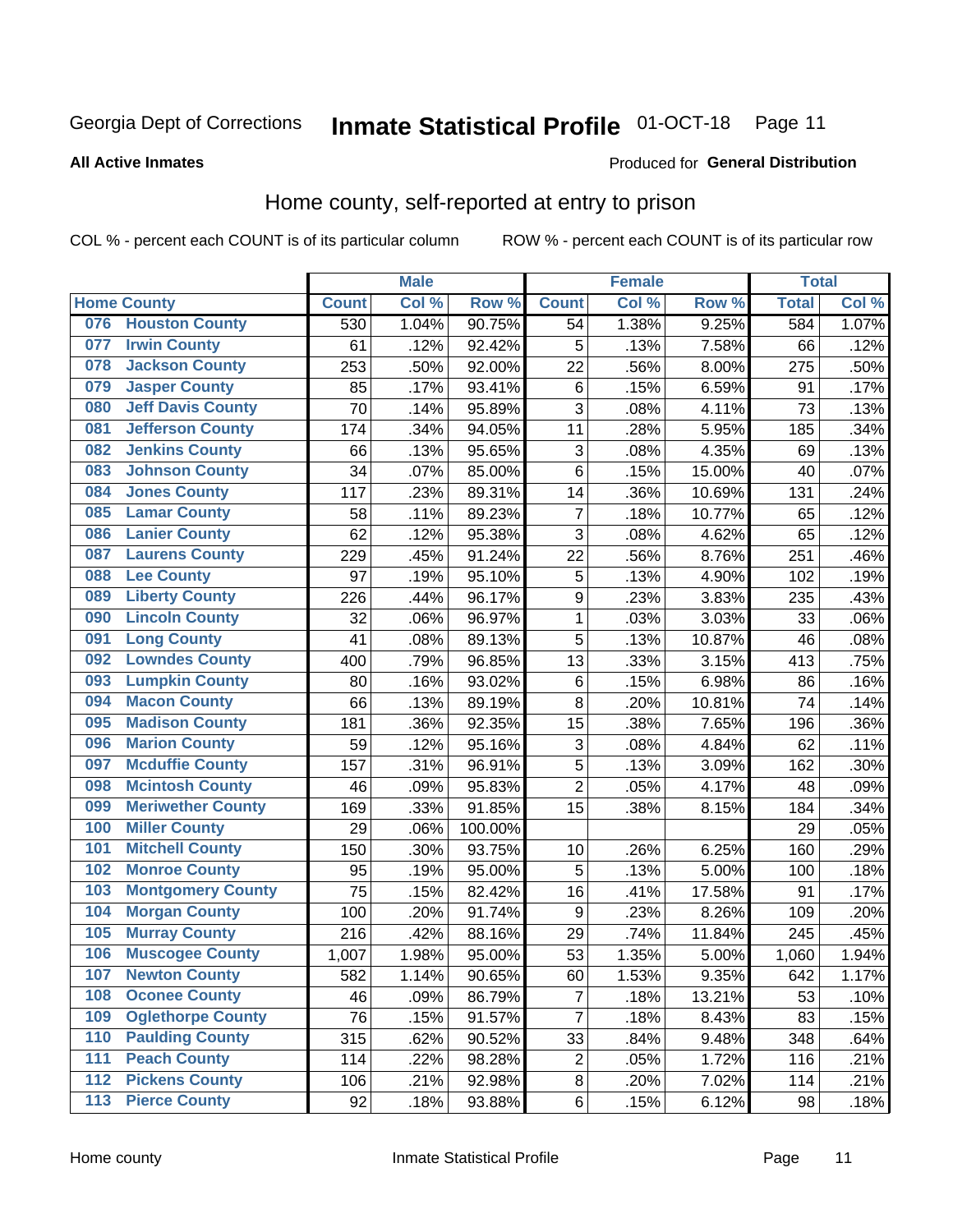#### **Inmate Statistical Profile 01-OCT-18** Page 12

### **All Active Inmates**

## Produced for General Distribution

## Home county, self-reported at entry to prison

COL % - percent each COUNT is of its particular column

|                  |                          |              | <b>Male</b> |                  |                         | <b>Female</b> |        | <b>Total</b>    |         |
|------------------|--------------------------|--------------|-------------|------------------|-------------------------|---------------|--------|-----------------|---------|
|                  | <b>Home County</b>       | <b>Count</b> | Col %       | Row <sup>%</sup> | <b>Count</b>            | Col %         | Row %  | <b>Total</b>    | Col %   |
| 114              | <b>Pike County</b>       | 37           | .07%        | 88.10%           | 5                       | .13%          | 11.90% | $\overline{42}$ | .08%    |
| 115              | <b>Polk County</b>       | 223          | .44%        | 89.56%           | 26                      | .66%          | 10.44% | 249             | .45%    |
| 116              | <b>Pulaski County</b>    | 57           | .11%        | 86.36%           | 9                       | .23%          | 13.64% | 66              | .12%    |
| 117              | <b>Putnam County</b>     | 129          | .25%        | 92.81%           | 10                      | .26%          | 7.19%  | 139             | .25%    |
| 118              | <b>Quitman County</b>    | 15           | .03%        | 100.00%          |                         |               |        | 15              | .03%    |
| 119              | <b>Rabun County</b>      | 54           | .11%        | 87.10%           | $\bf 8$                 | .20%          | 12.90% | 62              | .11%    |
| 120              | <b>Randolph County</b>   | 66           | .13%        | 94.29%           | $\overline{\mathbf{4}}$ | .10%          | 5.71%  | 70              | .13%    |
| 121              | <b>Richmond County</b>   | 1,740        | 3.42%       | 94.10%           | 109                     | 2.78%         | 5.90%  | 1,849           | 3.38%   |
| 122              | <b>Rockdale County</b>   | 351          | .69%        | 92.61%           | 28                      | .71%          | 7.39%  | 379             | .69%    |
| 123              | <b>Schley County</b>     | 20           | .04%        | 95.24%           | 1                       | .03%          | 4.76%  | 21              | .04%    |
| 124              | <b>Screven County</b>    | 111          | .22%        | 97.37%           | $\overline{3}$          | .08%          | 2.63%  | 114             | .21%    |
| 125              | <b>Seminole County</b>   | 72           | .14%        | 88.89%           | 9                       | .23%          | 11.11% | 81              | .15%    |
| 126              | <b>Spalding County</b>   | 452          | .89%        | 92.43%           | 37                      | .94%          | 7.57%  | 489             | .89%    |
| 127              | <b>Stephens County</b>   | 136          | .27%        | 86.62%           | 21                      | .54%          | 13.38% | 157             | .29%    |
| 128              | <b>Stewart County</b>    | 36           | .07%        | 100.00%          |                         |               |        | 36              | .07%    |
| 129              | <b>Sumter County</b>     | 182          | .36%        | 94.79%           | 10                      | .26%          | 5.21%  | 192             | .35%    |
| 130              | <b>Talbot County</b>     | 34           | .07%        | 87.18%           | 5                       | .13%          | 12.82% | 39              | .07%    |
| 131              | <b>Taliaferro County</b> | 14           | .03%        | 100.00%          |                         |               |        | 14              | .03%    |
| 132              | <b>Tattnall County</b>   | 149          | .29%        | 94.30%           | 9                       | .23%          | 5.70%  | 158             | .29%    |
| 133              | <b>Taylor County</b>     | 57           | .11%        | 90.48%           | $\,6$                   | .15%          | 9.52%  | 63              | .12%    |
| 134              | <b>Telfair County</b>    | 97           | .19%        | 94.17%           | $\,6$                   | .15%          | 5.83%  | 103             | .19%    |
| $\overline{135}$ | <b>Terrell County</b>    | 74           | .15%        | 96.10%           | 3                       | .08%          | 3.90%  | 77              | .14%    |
| 136              | <b>Thomas County</b>     | 184          | .36%        | 95.83%           | $\bf 8$                 | .20%          | 4.17%  | 192             | .35%    |
| 137              | <b>Tift County</b>       | 269          | .53%        | 97.46%           | $\overline{7}$          | .18%          | 2.54%  | 276             | .50%    |
| 138              | <b>Toombs County</b>     | 279          | .55%        | 91.78%           | 25                      | .64%          | 8.22%  | 304             | .56%    |
| 139              | <b>Towns County</b>      | 19           | .04%        | 79.17%           | 5                       | .13%          | 20.83% | 24              | .04%    |
| 140              | <b>Treutlen County</b>   | 47           | .09%        | 88.68%           | $\,6$                   | .15%          | 11.32% | 53              | .10%    |
| 141              | <b>Troup County</b>      | 541          | 1.06%       | 93.28%           | 39                      | .99%          | 6.72%  | 580             | 1.06%   |
| 142              | <b>Turner County</b>     | 66           | .13%        | 98.51%           | $\mathbf{1}$            | .03%          | 1.49%  | 67              | .12%    |
| 143              | <b>Twiggs County</b>     | 51           | .10%        | 92.73%           | 4                       | .10%          | 7.27%  | 55              | .10%    |
| 144              | <b>Union County</b>      | 80           | .16%        | 84.21%           | 15                      | .38%          | 15.79% | 95              | .17%    |
| 145              | <b>Upson County</b>      | 161          | .32%        | 96.41%           | 6                       | .15%          | 3.59%  | 167             | .30%    |
| 146              | <b>Walker County</b>     | 367          | .72%        | 89.08%           | 45                      | 1.15%         | 10.92% | 412             | .75%    |
| 147              | <b>Walton County</b>     | 444          | .87%        | 90.61%           | 46                      | 1.17%         | 9.39%  | 490             | .89%    |
| 148              | <b>Ware County</b>       | 274          | .54%        | 95.14%           | 14                      | .36%          | 4.86%  | 288             | .53%    |
| 149              | <b>Warren County</b>     | 37           | .07%        | 100.00%          |                         |               |        | 37              | .07%    |
| 150              | <b>Washington County</b> | 190          | .37%        | 91.35%           | 18                      | .46%          | 8.65%  | 208             | .38%    |
| 151              | <b>Wayne County</b>      | 185          | .36%        | 92.96%           | 14                      | .36%          | 7.04%  | 199             | $.36\%$ |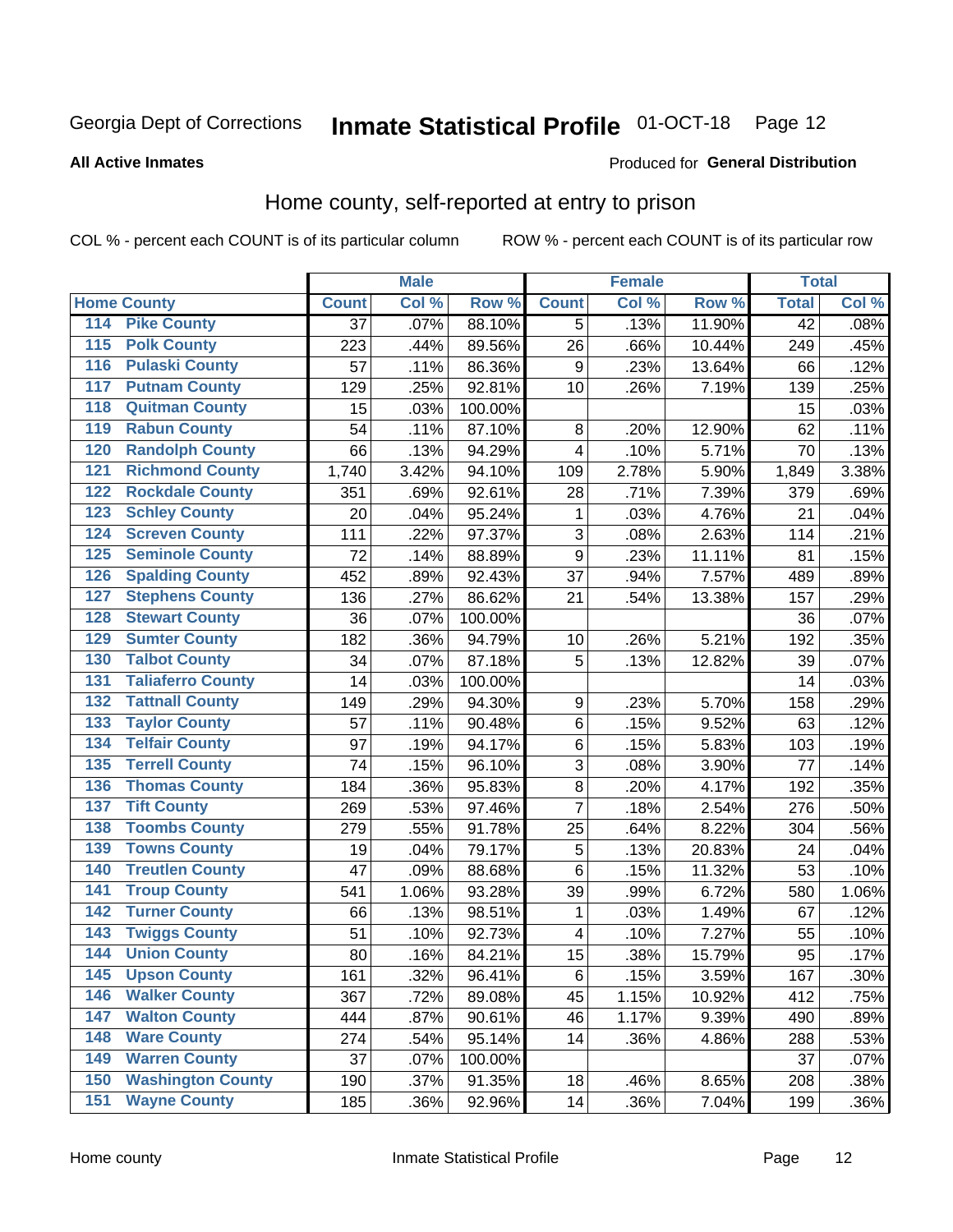## Inmate Statistical Profile 01-OCT-18 Page 13

**All Active Inmates** 

## Produced for General Distribution

## Home county, self-reported at entry to prison

COL % - percent each COUNT is of its particular column

|     |                             |              | <b>Male</b> |        |                 | <b>Female</b> |        | <b>Total</b> |       |
|-----|-----------------------------|--------------|-------------|--------|-----------------|---------------|--------|--------------|-------|
|     | <b>Home County</b>          | <b>Count</b> | Col %       | Row %  | <b>Count</b>    | Col %         | Row %  | <b>Total</b> | Col % |
| 152 | <b>Webster County</b>       | 12           | .02%        | 92.31% |                 | .03%          | 7.69%  | 13           | .02%  |
| 153 | <b>Wheeler County</b>       | 73           | .14%        | 96.05% | 3               | .08%          | 3.95%  | 76           | .14%  |
| 154 | <b>White County</b>         | 100          | .20%        | 90.09% | 11              | .28%          | 9.91%  | 111          | .20%  |
| 155 | <b>Whitfield County</b>     | 572          | 1.12%       | 88.68% | 73              | 1.86%         | 11.32% | 645          | 1.18% |
| 156 | <b>Wilcox County</b>        | 55           | .11%        | 91.67% | 5               | .13%          | 8.33%  | 60           | .11%  |
| 157 | <b>Wilkes County</b>        | 68           | .13%        | 88.31% | 9               | .23%          | 11.69% | 77           | .14%  |
| 158 | <b>Wilkinson County</b>     | 51           | .10%        | 96.23% | $\overline{2}$  | .05%          | 3.77%  | 53           | .10%  |
| 159 | <b>Worth County</b>         | 116          | .23%        | 89.23% | 14 <sub>1</sub> | .36%          | 10.77% | 130          | .24%  |
| 999 | <b>Other Custody/Out Of</b> | 121          | .24%        | 96.03% | 5               | .13%          | 3.97%  | 126          | .23%  |
|     | <b>State</b>                |              |             |        |                 |               |        |              |       |
|     | <b>Total Rported</b>        | 50,845       | 100%        | 92.84% | 3,920           | 100%          | 7.16%  | 54,765       | 100%  |

| <b>Not</b><br>Reported |        |       |        |
|------------------------|--------|-------|--------|
| <b>Total</b>           | 50,845 | 3,920 | 54,765 |

|  | Mode (most frequent) | <b>Fulton County</b> | <b>Fulton County</b> | <b>Fulton County</b> |
|--|----------------------|----------------------|----------------------|----------------------|
|--|----------------------|----------------------|----------------------|----------------------|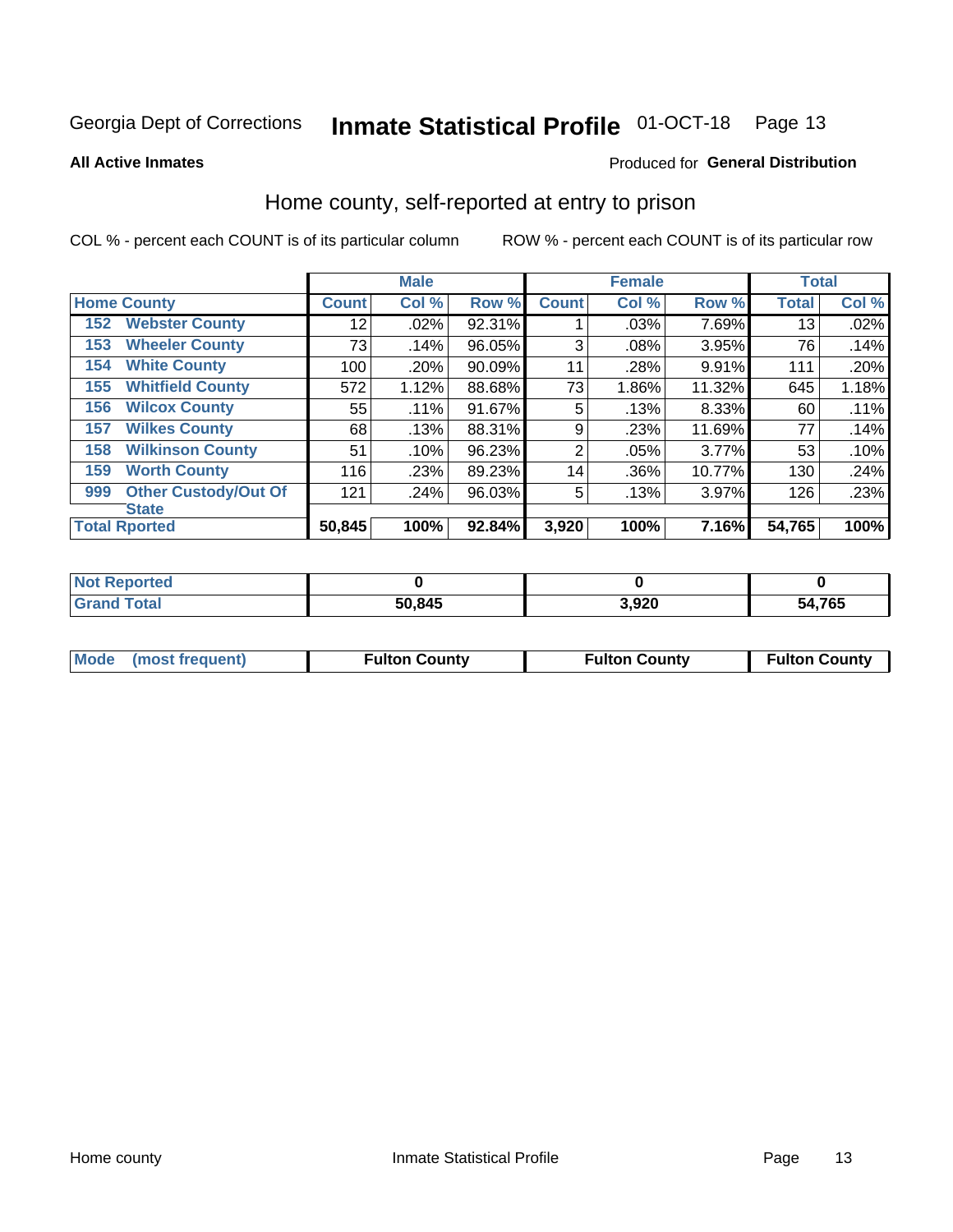#### **Inmate Statistical Profile 01-OCT-18** Page 14

## **All Active Inmates**

## Produced for General Distribution

## Employment status before prison, self-reported at entry to prison

COL % - percent each COUNT is of its particular column

|                           |              | <b>Male</b> |         |                 | <b>Female</b> |        |        | <b>Total</b> |
|---------------------------|--------------|-------------|---------|-----------------|---------------|--------|--------|--------------|
| <b>Employment Status</b>  | <b>Count</b> | Col %       | Row %   | <b>Count</b>    | Col %         | Row %  | Total  | Col %        |
| <b>Full Time</b><br>01    | 15,722       | 45.91%      | 92.71%  | 1,236           | 37.79%        | 7.29%  | 16,958 | 45.20%       |
| <b>Part Time</b><br>02    | 2,155        | 6.29%       | 87.57%  | 306             | 9.35%         | 12.43% | 2,461  | 6.56%        |
| Unempl $<$ 6M<br>03       | 2,049        | 5.98%       | 98.23%  | 37              | 1.13%         | 1.77%  | 2,086  | 5.56%        |
| Unempl > 6M<br>04         | 8,342        | 24.36%      | 88.79%  | 1,053           | 32.19%        | 11.21% | 9,395  | 25.04%       |
| <b>Never Worked</b><br>05 | 3,446        | 10.06%      | 94.33%  | 207             | 6.33%         | 5.67%  | 3,653  | 9.74%        |
| <b>Student</b><br>06      | 897          | 2.62%       | 95.83%  | 39 <sub>1</sub> | 1.19%         | 4.17%  | 936    | 2.50%        |
| 07<br><b>Incapable</b>    | 1,631        | 4.76%       | 80.58%  | 393             | 12.01%        | 19.42% | 2,024  | 5.40%        |
| <b>UNKNOWN</b><br>20      |              | .01%        | 100.00% |                 |               |        |        | .01%         |
| <b>Total Reported</b>     | 34,243       | 100%        | 91.28%  | 3,271           | 100%          | 8.72%  | 37,514 | 100%         |

| <b>Not Reported</b> | 16,603 | 649   | 7,252<br>. . |
|---------------------|--------|-------|--------------|
| <b>Grand Total</b>  | 50,846 | 3,920 | 54,766       |

| <b>Mode (most frequent)</b> | $^{\prime\prime}$ Time | <b>Time</b><br>rull i |
|-----------------------------|------------------------|-----------------------|
|                             |                        |                       |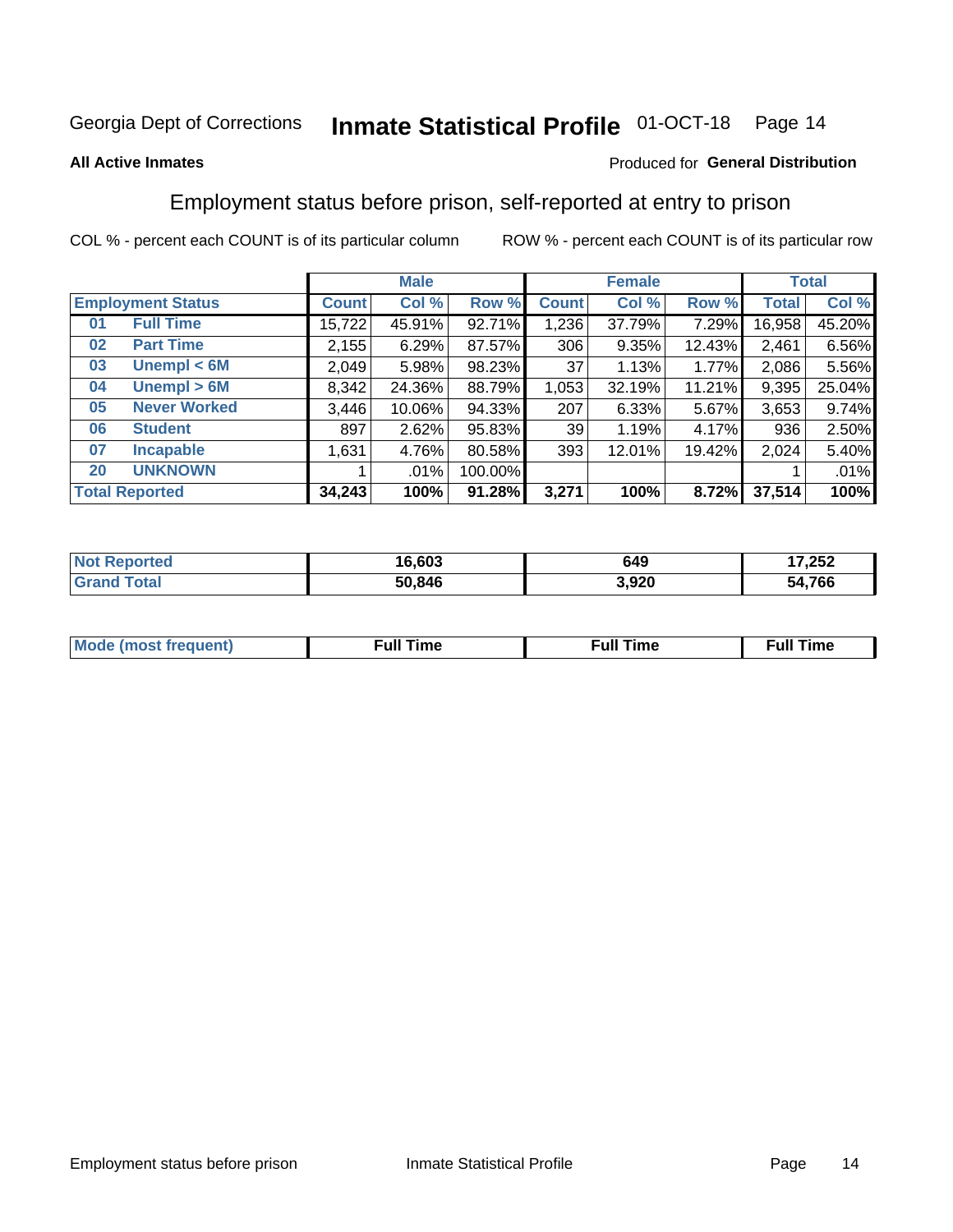## **All Active Inmates**

Produced for General Distribution

## Age at admission

COL % - percent each COUNT is of its particular column

|                         |              | <b>Male</b> |         |                | <b>Female</b> |          |              | <b>Total</b> |
|-------------------------|--------------|-------------|---------|----------------|---------------|----------|--------------|--------------|
| <b>Age At Admission</b> | <b>Count</b> | Col %       | Row %   | <b>Count</b>   | Col %         | Row %    | <b>Total</b> | Col %        |
| 14                      | 12           | 0.02%       | 85.71%  | $\overline{2}$ | 0.05%         | 14.29%   | 14           | 0.03%        |
| 15                      | 49           | 0.10%       | 100.00% |                |               |          | 49           | 0.09%        |
| 16                      | 127          | 0.25%       | 98.45%  | $\overline{2}$ | 0.05%         | 1.55%    | 129          | 0.24%        |
| $\overline{17}$         | 679          | 1.34%       | 95.77%  | 30             | 0.77%         | 4.23%    | 709          | 1.29%        |
| $\overline{18}$         | 1,264        | 2.49%       | 96.56%  | 45             | 1.15%         | 3.44%    | 1,309        | 2.39%        |
| 19                      | 1,825        | 3.59%       | 96.92%  | 58             | 1.48%         | 3.08%    | 1,883        | 3.44%        |
| 20                      | 2,060        | 4.05%       | 95.68%  | 93             | 2.37%         | 4.32%    | 2,153        | 3.93%        |
| $\overline{21}$         | 2,063        | 4.06%       | 95.73%  | 92             | 2.35%         | 4.27%    | 2,155        | 3.94%        |
| $\overline{22}$         | 2,139        | 4.21%       | 94.69%  | 120            | 3.06%         | 5.31%    | 2,259        | 4.12%        |
| $\overline{23}$         | 1,989        | 3.91%       | 94.09%  | 125            | 3.19%         | $5.91\%$ | 2,114        | 3.86%        |
| 24                      | 2,008        | 3.95%       | 92.66%  | 159            | 4.06%         | 7.34%    | 2,167        | 3.96%        |
| $\overline{25}$         | 1,971        | 3.88%       | 92.84%  | 152            | 3.88%         | 7.16%    | 2,123        | 3.88%        |
| $\overline{26}$         | 1,924        | 3.78%       | 93.40%  | 136            | 3.47%         | 6.60%    | 2,060        | 3.76%        |
| $\overline{27}$         | 1,909        | 3.75%       | 92.62%  | 152            | 3.88%         | 7.38%    | 2,061        | 3.76%        |
| 28                      | 1,805        | 3.55%       | 92.80%  | 140            | 3.57%         | 7.20%    | 1,945        | 3.55%        |
| 29                      | 1,739        | 3.42%       | 92.55%  | 140            | 3.57%         | 7.45%    | 1,879        | 3.43%        |
| 30                      | 1,670        | 3.28%       | 92.06%  | 144            | 3.67%         | 7.94%    | 1,814        | 3.31%        |
| 31                      | 1,571        | 3.09%       | 90.55%  | 164            | 4.18%         | 9.45%    | 1,735        | 3.17%        |
| 32                      | 1,519        | 2.99%       | 90.90%  | 152            | 3.88%         | 9.10%    | 1,671        | 3.05%        |
| 33                      | 1,495        | 2.94%       | 91.49%  | 139            | 3.55%         | 8.51%    | 1,634        | 2.98%        |
| 34                      | 1,400        | 2.75%       | 90.61%  | 145            | 3.70%         | 9.39%    | 1,545        | 2.82%        |
| 35                      | 1,397        | 2.75%       | 91.73%  | 126            | 3.21%         | 8.27%    | 1,523        | 2.78%        |
| 36                      | 1,342        | 2.64%       | 91.60%  | 123            | 3.14%         | 8.40%    | 1,465        | 2.68%        |
| $\overline{37}$         | 1,332        | 2.62%       | 91.86%  | 118            | 3.01%         | 8.14%    | 1,450        | 2.65%        |
| 38                      | 1,233        | 2.43%       | 91.47%  | 115            | 2.93%         | 8.53%    | 1,348        | 2.46%        |
| 39                      | 1,112        | 2.19%       | 90.70%  | 114            | 2.91%         | 9.30%    | 1,226        | 2.24%        |
| 40                      | 1,075        | 2.11%       | 91.26%  | 103            | 2.63%         | 8.74%    | 1,178        | 2.15%        |
| 41                      | 1,003        | 1.97%       | 92.36%  | 83             | 2.12%         | 7.64%    | 1,086        | 1.98%        |
| 42                      | 891          | 1.75%       | 92.24%  | 75             | 1.91%         | 7.76%    | 966          | 1.76%        |
| 43                      | 889          | 1.75%       | 91.65%  | 81             | 2.07%         | 8.35%    | 970          | 1.77%        |
| 44                      | 754          | 1.48%       | 90.84%  | 76             | 1.94%         | 9.16%    | 830          | 1.52%        |
| 45                      | 745          | 1.47%       | 90.19%  | 81             | 2.07%         | 9.81%    | 826          | 1.51%        |
| 46                      | 754          | 1.48%       | 90.52%  | 79             | 2.02%         | 9.48%    | 833          | 1.52%        |
| 47                      | 698          | 1.37%       | 89.95%  | 78             | 1.99%         | 10.05%   | 776          | 1.42%        |
| 48                      | 670          | 1.32%       | 91.16%  | 65             | 1.66%         | 8.84%    | 735          | 1.34%        |
| 49                      | 641          | 1.26%       | 92.50%  | 52             | 1.33%         | 7.50%    | 693          | 1.27%        |
| 50                      | 587          | 1.15%       | 93.92%  | 38             | 0.97%         | 6.08%    | 625          | 1.14%        |
| 51                      | 508          | 1.00%       | 93.38%  | 36             | 0.92%         | 6.62%    | 544          | 0.99%        |
| 52                      | 543          | 1.07%       | 91.41%  | 51             | 1.30%         | 8.59%    | 594          | 1.08%        |
| 53                      | 473          | 0.93%       | 91.14%  | 46             | 1.17%         | 8.86%    | 519          | 0.95%        |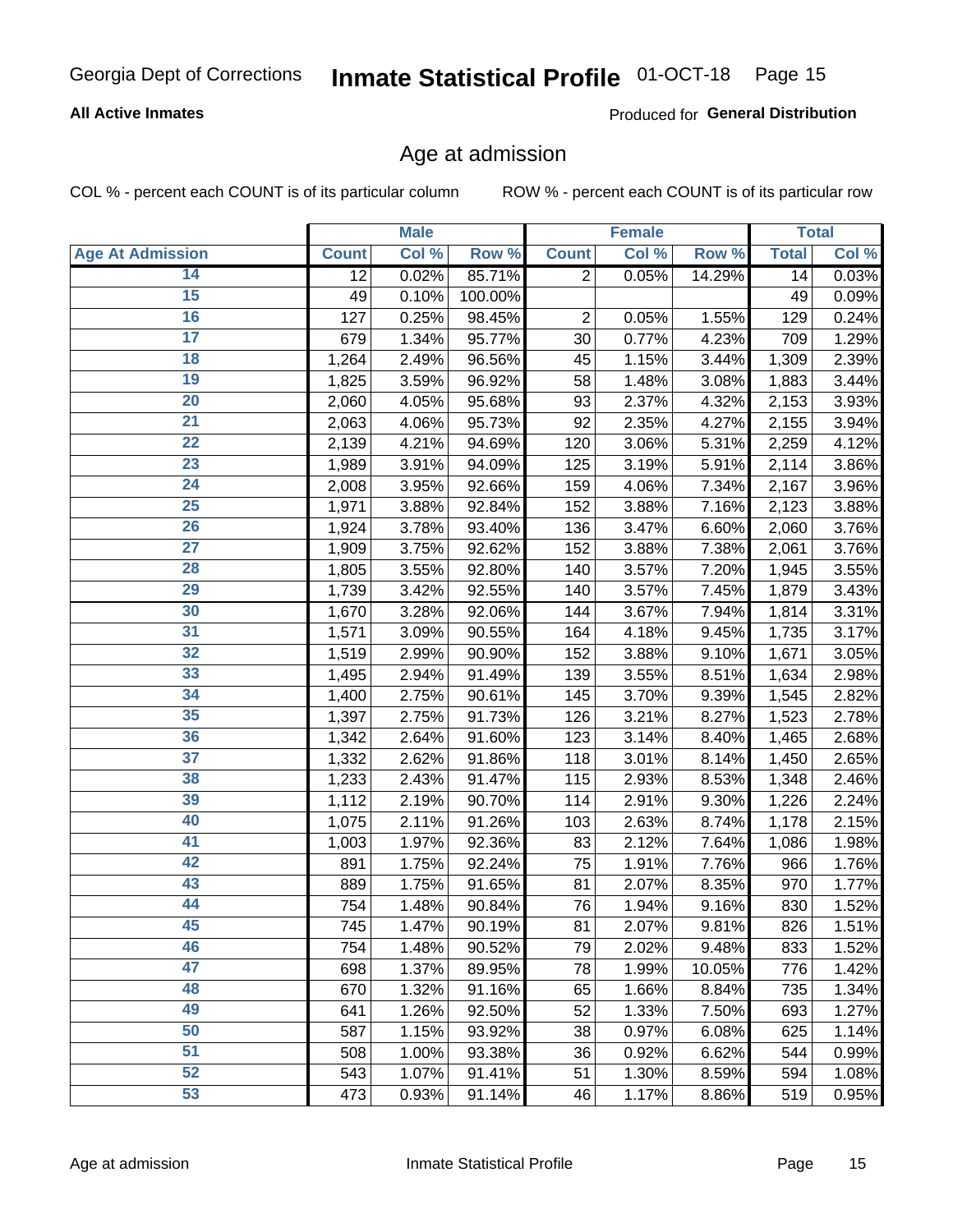## **All Active Inmates**

Produced for General Distribution

## Age at admission

COL % - percent each COUNT is of its particular column

|                         |                         | <b>Male</b> |         |                 | <b>Female</b> |        |                | <b>Total</b> |
|-------------------------|-------------------------|-------------|---------|-----------------|---------------|--------|----------------|--------------|
| <b>Age At Admission</b> | <b>Count</b>            | Col %       | Row %   | <b>Count</b>    | Col %         | Row %  | <b>Total</b>   | Col %        |
| 54                      | 425                     | 0.84%       | 93.41%  | $\overline{30}$ | 0.77%         | 6.59%  | 455            | 0.83%        |
| 55                      | 381                     | 0.75%       | 93.61%  | 26              | 0.66%         | 6.39%  | 407            | 0.74%        |
| 56                      | 343                     | 0.67%       | 92.70%  | 27              | 0.69%         | 7.30%  | 370            | 0.68%        |
| 57                      | 303                     | 0.60%       | 95.28%  | 15              | 0.38%         | 4.72%  | 318            | 0.58%        |
| 58                      | 253                     | 0.50%       | 94.05%  | 16              | 0.41%         | 5.95%  | 269            | 0.49%        |
| 59                      | 206                     | 0.41%       | 90.75%  | 21              | 0.54%         | 9.25%  | 227            | 0.41%        |
| 60                      | 191                     | 0.38%       | 95.02%  | 10              | 0.26%         | 4.98%  | 201            | 0.37%        |
| 61                      | 166                     | 0.33%       | 97.08%  | 5               | 0.13%         | 2.92%  | 171            | 0.31%        |
| 62                      | 123                     | 0.24%       | 92.48%  | 10              | 0.26%         | 7.52%  | 133            | 0.24%        |
| 63                      | 118                     | 0.23%       | 95.93%  | 5               | 0.13%         | 4.07%  | 123            | 0.22%        |
| 64                      | 100                     | 0.20%       | 93.46%  | $\overline{7}$  | 0.18%         | 6.54%  | 107            | 0.20%        |
| 65                      | 61                      | 0.12%       | 95.31%  | 3               | 0.08%         | 4.69%  | 64             | 0.12%        |
| 66                      | 49                      | 0.10%       | 96.08%  | $\overline{2}$  | 0.05%         | 3.92%  | 51             | 0.09%        |
| 67                      | 42                      | 0.08%       | 95.45%  | $\overline{2}$  | 0.05%         | 4.55%  | 44             | 0.08%        |
| 68                      | 41                      | 0.08%       | 95.35%  | $\overline{c}$  | 0.05%         | 4.65%  | 43             | 0.08%        |
| 69                      | 30                      | 0.06%       | 90.91%  | 3               | 0.08%         | 9.09%  | 33             | 0.06%        |
| 70                      | 32                      | 0.06%       | 96.97%  | 1               | 0.03%         | 3.03%  | 33             | 0.06%        |
| $\overline{71}$         | 16                      | 0.03%       | 88.89%  | $\overline{2}$  | 0.05%         | 11.11% | 18             | 0.03%        |
| $\overline{72}$         | 18                      | 0.04%       | 94.74%  | $\mathbf{1}$    | 0.03%         | 5.26%  | 19             | 0.03%        |
| $\overline{73}$         | 16                      | 0.03%       | 100.00% |                 |               |        | 16             | 0.03%        |
| $\overline{74}$         | 9                       | 0.02%       | 90.00%  | $\mathbf{1}$    | 0.03%         | 10.00% | 10             | 0.02%        |
| 75                      | 11                      | 0.02%       | 100.00% |                 |               |        | 11             | 0.02%        |
| 76                      | 13                      | 0.03%       | 100.00% |                 |               |        | 13             | 0.02%        |
| $\overline{77}$         | 6                       | 0.01%       | 100.00% |                 |               |        | 6              | 0.01%        |
| 78                      | $\overline{\mathbf{4}}$ | 0.01%       | 100.00% |                 |               |        | 4              | 0.01%        |
| 79                      | 3                       | 0.01%       | 100.00% |                 |               |        | 3              | 0.01%        |
| 80                      | $\overline{2}$          | 0.01%       | 66.67%  | $\mathbf{1}$    | 0.03%         | 33.33% | 3              | 0.01%        |
| $\overline{81}$         | 3                       | 0.01%       | 100.00% |                 |               |        | 3              | 0.01%        |
| $\overline{82}$         | 6                       | 0.01%       | 100.00% |                 |               |        | 6              | 0.01%        |
| 83                      | $\overline{2}$          | 0.01%       | 100.00% |                 |               |        | $\overline{2}$ | 0.01%        |
| 84                      | 3                       | 0.01%       | 100.00% |                 |               |        | 3              | 0.01%        |
| 85                      | $\mathbf{1}$            | 0.01%       | 100.00% |                 |               |        | $\mathbf{1}$   | 0.01%        |
| 86                      | $\mathbf 1$             | 0.01%       | 100.00% |                 |               |        | 1              | 0.01%        |
| 87                      | 1                       | 0.01%       | 100.00% |                 |               |        | 1              | 0.01%        |
| <b>Total Reported</b>   | 50,844                  | 100%        | 92.84%  | 3,920           | 100%          | 7.16%  | 54,764         | 100%         |

| <b>Not Reported</b>        |        |       |        |
|----------------------------|--------|-------|--------|
| Total<br>"Gra <sub>r</sub> | 50,845 | 3,920 | 54,765 |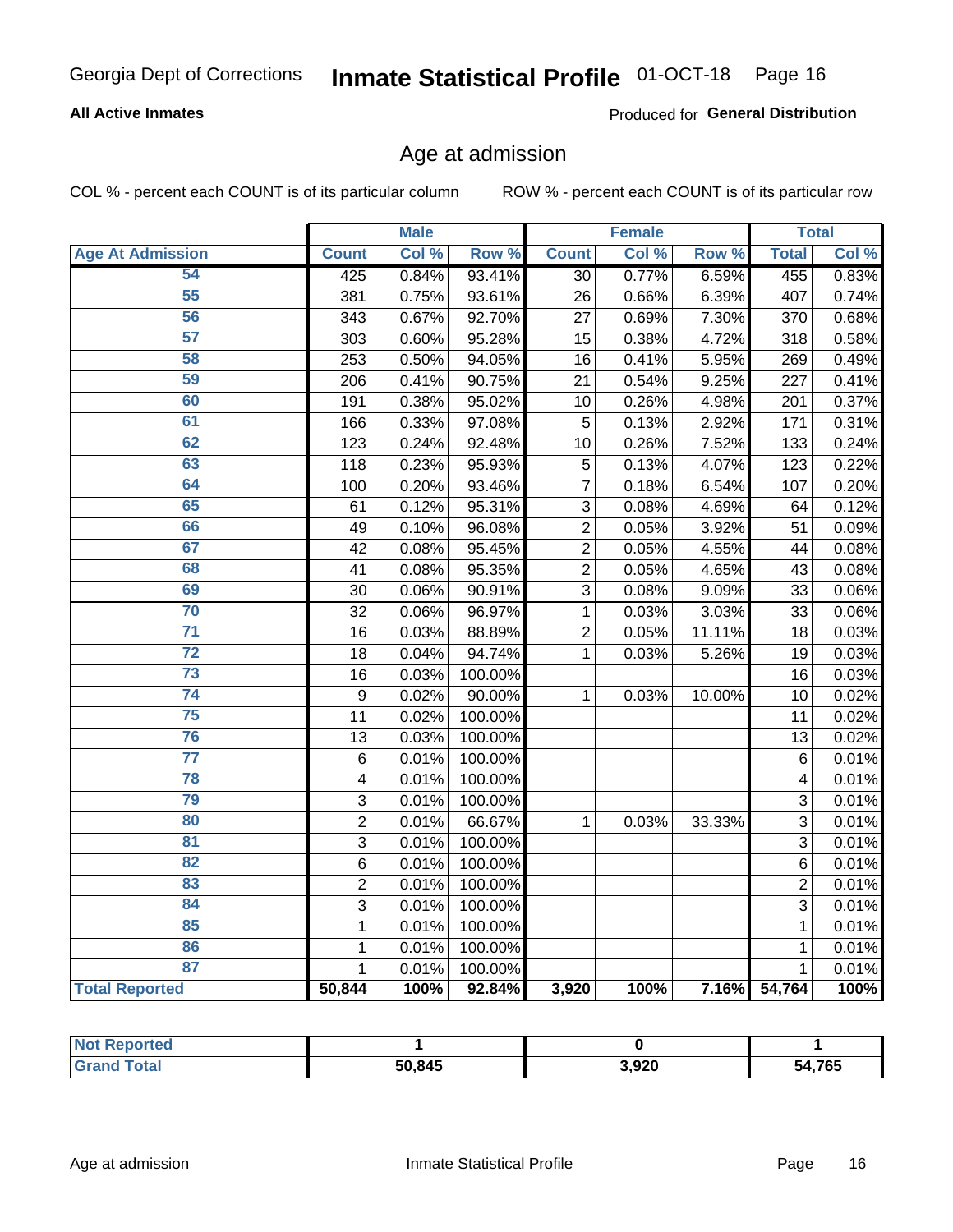## **All Active Inmates**

Produced for General Distribution

## Age at admission

COL % - percent each COUNT is of its particular column

|                         | <b>Male</b> | <b>Female</b> | <b>Total</b> |
|-------------------------|-------------|---------------|--------------|
| MetaRep(anterage)       | 32.89       | 34.41         | 33.00        |
| <b>MeatianTotaddle)</b> |             | 33            | 31           |
| Mode<br>(most frequent) | 22          |               | 22           |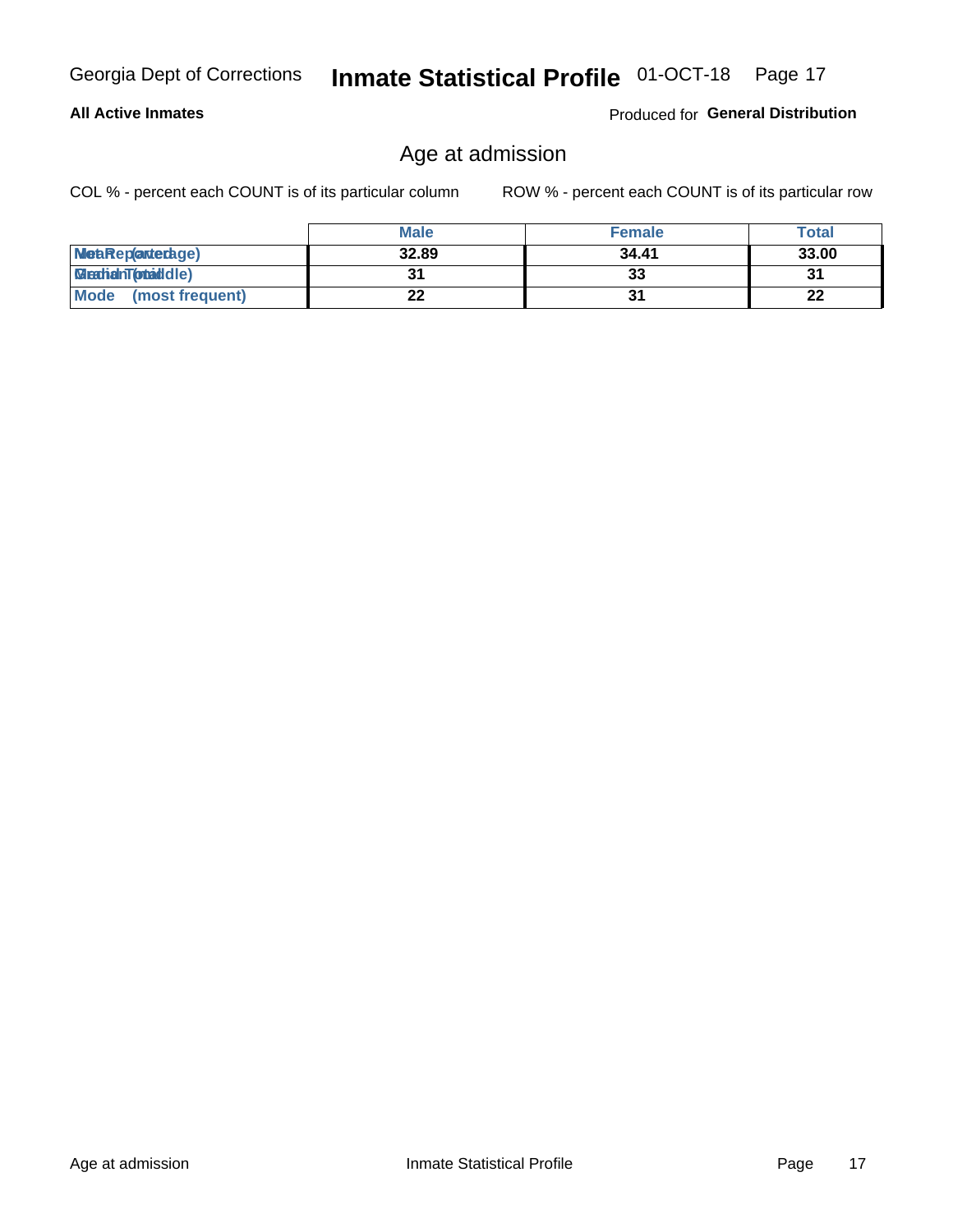## **All Active Inmates**

## Produced for General Distribution

## Height, measured at entry to prison

COL % - percent each COUNT is of its particular column

|                         |                  | <b>Male</b> |         |                | <b>Female</b> |        |                | <b>Total</b> |
|-------------------------|------------------|-------------|---------|----------------|---------------|--------|----------------|--------------|
| <b>Height</b>           | <b>Count</b>     | Col %       | Row %   | <b>Count</b>   | Col %         | Row %  | <b>Total</b>   | Col %        |
| $\overline{\mathbf{0}}$ | $\overline{557}$ | 1.10%       | 96.20%  | 22             | 0.56%         | 3.80%  | 579            | 1.06%        |
| 4'02''                  | 1                | 0.01%       | 50.00%  | 1              | 0.03%         | 50.00% | 2              | 0.01%        |
| 4'03''                  | 3                | 0.01%       | 100.00% |                |               |        | $\overline{3}$ | 0.01%        |
| 4'04"                   | 1                | 0.01%       | 100.00% |                |               |        | 1              | 0.01%        |
| 4'05"                   | 1                | 0.01%       | 33.33%  | $\overline{2}$ | 0.05%         | 66.67% | 3              | 0.01%        |
| 4'06"                   | 1                | 0.01%       | 100.00% |                |               |        | $\mathbf 1$    | 0.01%        |
| 4'07"                   | $\mathbf{1}$     | 0.01%       | 50.00%  | 1              | 0.03%         | 50.00% | $\overline{c}$ | 0.01%        |
| 4'08"                   | $\,6$            | 0.01%       | 50.00%  | 6              | 0.15%         | 50.00% | 12             | 0.02%        |
| 4'09"                   | 4                | 0.01%       | 23.53%  | 13             | 0.33%         | 76.47% | 17             | 0.03%        |
| 4'10"                   | 4                | 0.01%       | 19.05%  | 17             | 0.43%         | 80.95% | 21             | 0.04%        |
| 4'11''                  | 17               | 0.03%       | 15.32%  | 94             | 2.40%         | 84.68% | 111            | 0.20%        |
| 5'00''                  | 95               | 0.19%       | 37.55%  | 158            | 4.03%         | 62.45% | 253            | 0.46%        |
| 5'01"                   | 109              | 0.21%       | 33.23%  | 219            | 5.59%         | 66.77% | 328            | 0.60%        |
| 5'02"                   | 293              | 0.58%       | 41.74%  | 409            | 10.43%        | 58.26% | 702            | 1.28%        |
| 5'03''                  | 384              | 0.76%       | 45.66%  | 457            | 11.66%        | 54.34% | 841            | 1.54%        |
| 5'04"                   | 997              | 1.96%       | 63.14%  | 582            | 14.85%        | 36.86% | 1,579          | 2.88%        |
| 5'05"                   | 1,763            | 3.47%       | 79.34%  | 459            | 11.71%        | 20.66% | 2,222          | 4.06%        |
| 5'06''                  | 3,518            | 6.92%       | 88.04%  | 478            | 12.19%        | 11.96% | 3,996          | 7.30%        |
| 5'07"                   | 4,126            | 8.11%       | 90.72%  | 422            | 10.77%        | 9.28%  | 4,548          | 8.30%        |
| 5'08''                  | 4,958            | 9.75%       | 95.94%  | 210            | 5.36%         | 4.06%  | 5,168          | 9.44%        |
| 5'09''                  | 6,400            | 12.59%      | 97.12%  | 190            | 4.85%         | 2.88%  | 6,590          | 12.03%       |
| 5'10''                  | 5,460            | 10.74%      | 98.47%  | 85             | 2.17%         | 1.53%  | 5,545          | 10.13%       |
| 5'11''                  | 6,120            | 12.04%      | 99.05%  | 59             | 1.51%         | 0.95%  | 6,179          | 11.28%       |
| 6'00''                  | 5,634            | 11.08%      | 99.70%  | 17             | 0.43%         | 0.30%  | 5,651          | 10.32%       |
| 6'01''                  | 4,101            | 8.07%       | 99.66%  | 14             | 0.36%         | 0.34%  | 4,115          | 7.51%        |
| 6'02"                   | 3,072            | 6.04%       | 99.97%  | $\mathbf{1}$   | 0.03%         | 0.03%  | 3,073          | 5.61%        |
| 6'03''                  | 1,636            | 3.22%       | 99.82%  | 3              | 0.08%         | 0.18%  | 1,639          | 2.99%        |
| 6'04"                   | 927              | 1.82%       | 99.89%  | 1              | 0.03%         | 0.11%  | 928            | 1.69%        |
| 6'05"                   | 346              | 0.68%       | 100.00% |                |               |        | 346            | 0.63%        |
| 6'06''                  | 168              | 0.33%       | 100.00% |                |               |        | 168            | 0.31%        |
| 6'07''                  | 51               | 0.10%       | 100.00% |                |               |        | 51             | 0.09%        |
| 6'08"                   | 38               | 0.07%       | 100.00% |                |               |        | 38             | 0.07%        |
| 6'09''                  | 32               | 0.06%       | 100.00% |                |               |        | 32             | 0.06%        |
| 6'10''                  | $\,6$            | 0.01%       | 100.00% |                |               |        | 6              | 0.01%        |
| 6'11''                  | 7                | 0.01%       | 100.00% |                |               |        | 7              | 0.01%        |
| 7'00"                   | 5                | 0.01%       | 100.00% |                |               |        | $\mathbf 5$    | 0.01%        |
| 7'02"                   | 1                | 0.01%       | 100.00% |                |               |        | $\mathbf{1}$   | 0.01%        |
| 7'03''                  |                  |             |         |                |               |        |                |              |
| 7'07''                  | 1                | 0.01%       | 100.00% |                |               |        | 1              | 0.01%        |
|                         | $\mathbf{1}$     | 0.01%       | 100.00% |                |               |        | 1              | 0.01%        |
| <b>Total Reported</b>   | 50,845           | 100%        | 92.84%  | 3,920          | 100%          | 7.16%  | 54,765         | 100%         |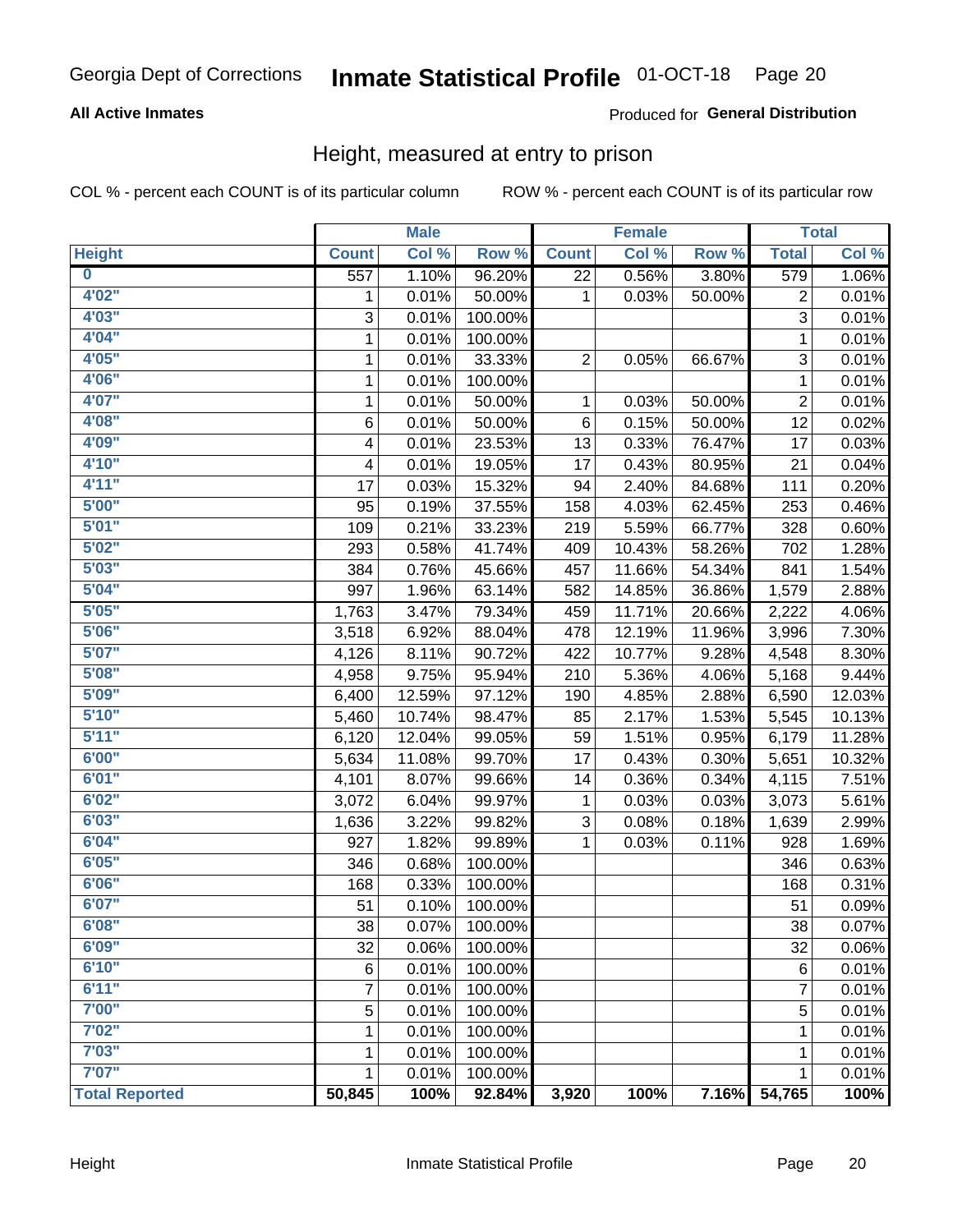## **All Active Inmates**

Produced for General Distribution

## Height, measured at entry to prison

COL % - percent each COUNT is of its particular column

|                     | <b>Male</b> | <b>Female</b> | Total  |
|---------------------|-------------|---------------|--------|
| <b>Not Reported</b> |             |               |        |
| <b>Grand Total</b>  | 50,845      | 3,920         | 54,765 |

| <b>Mean</b> | erage) | 5'10" | 5'05" | <b>CIA AIL</b><br>. . |
|-------------|--------|-------|-------|-----------------------|
|             |        |       |       |                       |
| <b>Mode</b> |        | 5'09" | 5'04" | 5'09"                 |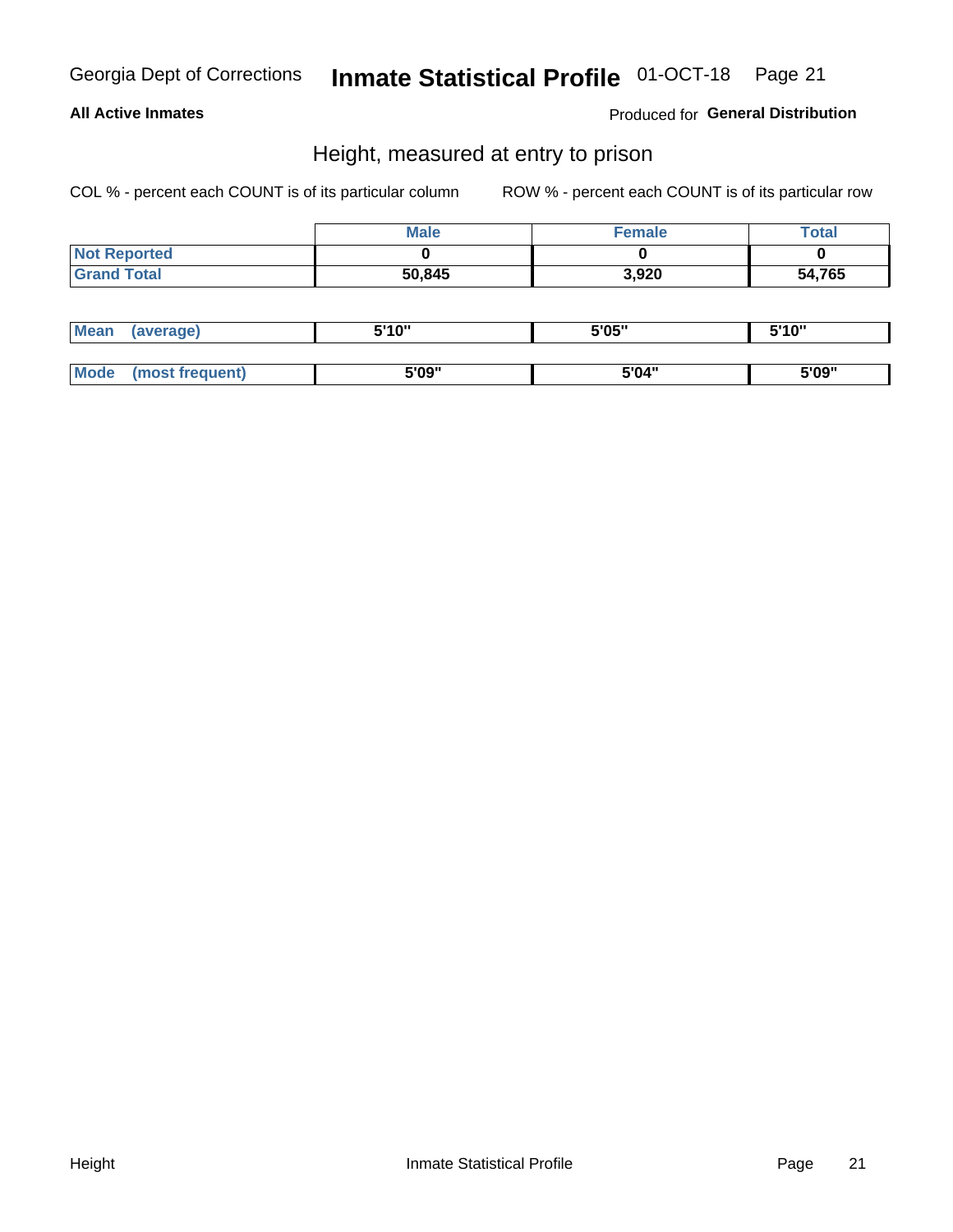**All Active Inmates** 

Produced for General Distribution

## Weight, measured at entry to prison

COL % - percent each COUNT is of its particular column

|                                |              | <b>Male</b> |         |                  | <b>Female</b>   |        |              | <b>Total</b> |
|--------------------------------|--------------|-------------|---------|------------------|-----------------|--------|--------------|--------------|
| Weight                         | <b>Count</b> | Col %       | Row %   | <b>Count</b>     | Col %           | Row %  | <b>Total</b> | Col %        |
| <b>Under 80 pounds</b>         | 8            | 0.02%       | 80.00%  | 2                | 0.05%           | 20.00% | 10           | 0.02%        |
| 90 - 99 pounds                 | 4            | 0.01%       | 30.77%  | $\boldsymbol{9}$ | 0.23%           | 69.23% | 13           | 0.02%        |
| 100 - 109 pounds               | 33           | 0.07%       | 50.77%  | 32               | 0.82%           | 49.23% | 65           | 0.12%        |
| 110 - 119 pounds               | 136          | 0.27%       | 60.44%  | 89               | 2.28%           | 39.56% | 225          | 0.41%        |
| 120 - 129 pounds               | 597          | 1.19%       | 73.16%  | 219              | 5.62%           | 26.84% | 816          | 1.50%        |
| 130 - 139 pounds               | 1,759        | 3.49%       | 84.08%  | 333              | 8.54%           | 15.92% | 2,092        | 3.86%        |
| 140 - 149 pounds               | 3,525        | 7.00%       | 89.31%  | 422              | 10.82%          | 10.69% | 3,947        | 7.28%        |
| 150 - 159 pounds               | 5,311        | 10.55%      | 92.54%  | 428              | 10.98%          | 7.46%  | 5,739        | 10.58%       |
| 160 - 169 pounds               | 6,747        | 13.41%      | 93.60%  | 461              | 11.82%          | 6.40%  | 7,208        | 13.29%       |
| 170 - 179 pounds               | 6,269        | 12.46%      | 94.24%  | 383              | 9.82%           | 5.76%  | 6,652        | 12.27%       |
| 180 - 189 pounds               | 6,526        | 12.97%      | 94.74%  | 362              | 9.28%           | 5.26%  | 6,888        | 12.70%       |
| 190 - 199 pounds               | 4,329        | 8.60%       | 95.29%  | 214              | 5.49%           | 4.71%  | 4,543        | 8.38%        |
| 200 - 209 pounds               | 4,039        | 8.03%       | 93.67%  | 273              | 7.00%           | 6.33%  | 4,312        | 7.95%        |
| 210 - 219 pounds               | 2,960        | 5.88%       | 94.99%  | 156              | 4.00%           | 5.01%  | 3,116        | 5.75%        |
| 220 - 229 pounds               | 2,408        | 4.78%       | 94.47%  | 141              | 3.62%           | 5.53%  | 2,549        | 4.70%        |
| 230 - 239 pounds               | 1,551        | 3.08%       | 94.06%  | 98               | 2.51%           | 5.94%  | 1,649        | 3.04%        |
| 240 - 249 pounds               | 1,255        | 2.49%       | 95.00%  | 66               | 1.69%           | 5.00%  | 1,321        | 2.44%        |
| 250 - 259 pounds               | 903          | 1.79%       | 93.48%  | 63               | 1.62%           | 6.52%  | 966          | 1.78%        |
| 260 - 269 pounds               | 546          | 1.08%       | 92.39%  | 45               | 1.15%           | 7.61%  | 591          | 1.09%        |
| 270 - 279 pounds               | 402          | 0.80%       | 94.81%  | 22               | 0.56%           | 5.19%  | 424          | 0.78%        |
| 280 - 289 pounds               | 310          | 0.62%       | 94.51%  | 18               | 0.46%           | 5.49%  | 328          | 0.60%        |
| 290 - 299 pounds               | 182          | 0.36%       | 93.81%  | 12               | 0.31%           | 6.19%  | 194          | 0.36%        |
| 300 - 309 pounds               | 163          | 0.32%       | 90.56%  | 17               | 0.44%           | 9.44%  | 180          | 0.33%        |
| 310 - 319 pounds               | 79           | 0.16%       | 91.86%  | $\overline{7}$   | 0.18%           | 8.14%  | 86           | 0.16%        |
| 320 - 329 pounds               | 86           | 0.17%       | 93.48%  | $\,6$            | 0.15%           | 6.52%  | 92           | 0.17%        |
| 330 - 339 pounds               | 46           | 0.09%       | 93.88%  | 3                | 0.08%           | 6.12%  | 49           | 0.09%        |
| 340 - 349 pounds               | 34           | 0.07%       | 94.44%  | 2                | 0.05%           | 5.56%  | 36           | 0.07%        |
| 350 - 359 pounds               | 39           | 0.08%       | 79.59%  | 10               | 0.26%           | 20.41% | 49           | 0.09%        |
| 360 - 369 pounds               | 20           | 0.04%       | 90.91%  | 2                | 0.05%           | 9.09%  | 22           | 0.04%        |
| 370 - 379 pounds               | 15           | 0.03%       | 93.75%  | $\mathbf{1}$     | 0.03%           | 6.25%  | 16           | 0.03%        |
| 380 - 389 pounds               | 12           | 0.02%       | 100.00% |                  |                 |        | 12           | 0.02%        |
| 390 - 399 pounds               | 3            | 0.01%       | 60.00%  | 2                | 0.05%           | 40.00% | 5            | 0.01%        |
| 400 pounds and over            | 33           | 0.07%       | 97.06%  | 1                | 0.03%           | 2.94%  | 34           | 0.06%        |
| <b>Total Reported</b>          | 50,330       | 100%        | 92.81%  | 3,899            | 100%            | 7.19%  | 54,229       | 100%         |
|                                |              |             |         |                  |                 |        |              |              |
| <b>Not Reported</b>            |              | 515         |         |                  | $\overline{21}$ |        |              | 536          |
| <b>Grand Total</b>             |              | 50,845      |         |                  | 3,920           |        |              | 54,765       |
| <b>Mean</b><br>(average)       |              | 185         |         |                  | 174             |        |              | 184          |
| <b>Median (middle)</b>         |              | 180         |         |                  | 167             |        |              | 180          |
| <b>Mode</b><br>(most frequent) |              | 160         |         |                  | 160             |        |              | 160          |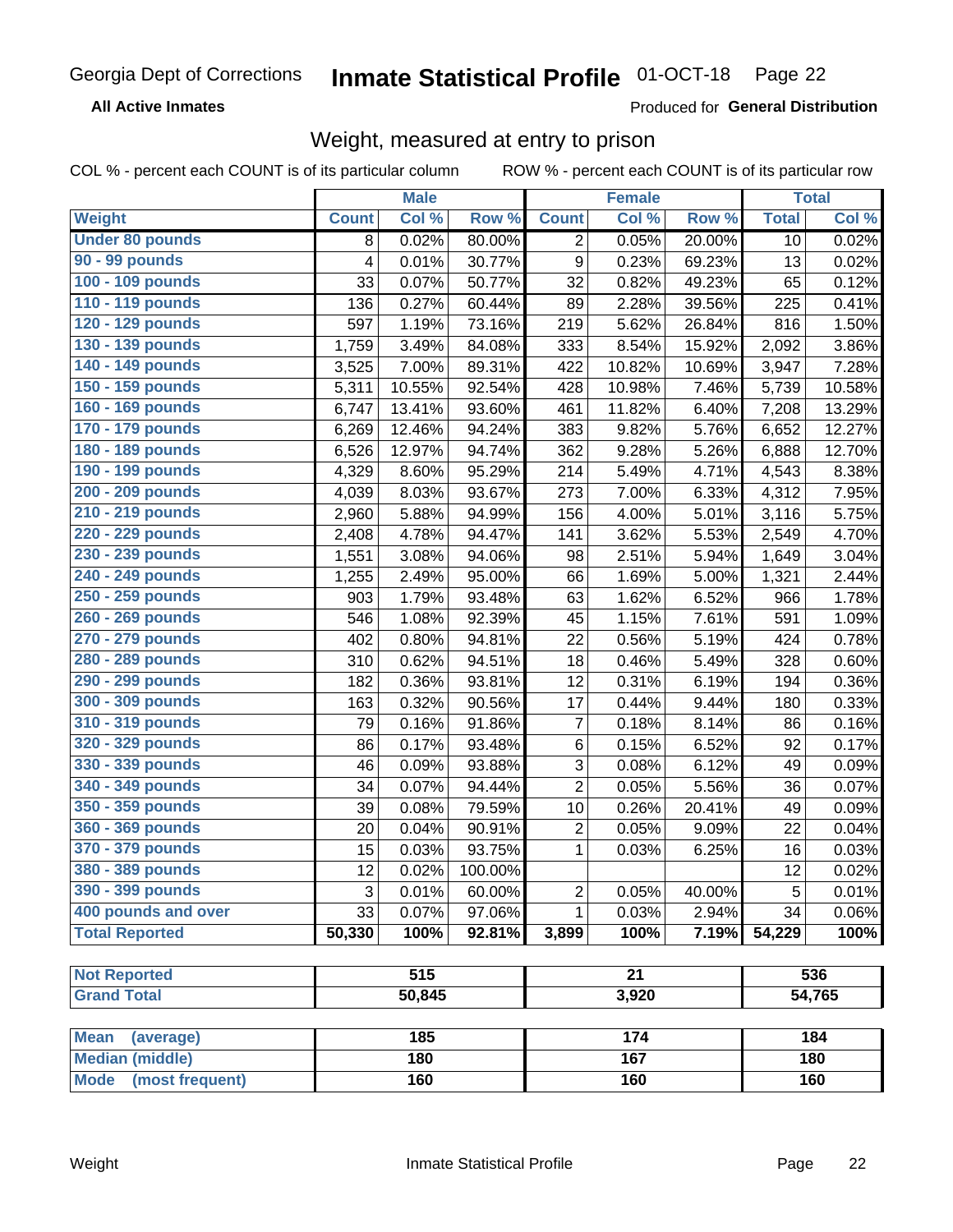#### **Inmate Statistical Profile 01-OCT-18** Page 23

**All Active Inmates** 

### Produced for General Distribution

## Veterans validated by Veteran's Administration

COL % - percent each COUNT is of its particular column

|                          | <b>Male</b>  |        |                    | <b>Female</b> |        |       | <b>Total</b> |        |
|--------------------------|--------------|--------|--------------------|---------------|--------|-------|--------------|--------|
| <b>Military service</b>  | <b>Count</b> | Col %  | <b>Row % Count</b> |               | Col %  | Row % | <b>Total</b> | Col %  |
| <b>Others</b><br>0       | 884          | 31.62% | 96.72%             | 30            | 56.60% | 3.28% | 914          | 32.08% |
| <b>Air Force</b>         | ,125         | 40.24% | 98.68%             | 15            | 28.30% | 1.32% | 1,140        | 40.01% |
| 2<br><b>Army</b>         | 154          | 5.51%  | 99.35%             |               | 1.89%  | .65%  | 155          | 5.44%  |
| <b>Navy</b><br>3         | 364          | 13.02% | 99.18%             | 3             | 5.66%  | .82%  | 367          | 12.88% |
| <b>Marines</b><br>4      | 13           | .46%   | 100.00%            |               |        |       | 13           | .46%   |
| <b>Coast Guard</b><br>5. | 256          | 9.16%  | 98.46%             | 4             | 7.55%  | 1.54% | 260          | 9.13%  |
| <b>Total Reported</b>    | 2,796        | 100%   | 98.14%             | 53            | 100%   | 1.86% | 2,849        | 100%   |

| <b>Not</b><br>Reported | 48,049 | 3,867 | 51,916 |
|------------------------|--------|-------|--------|
| <b>Fotal</b>           | 50,845 | 3,920 | 54,765 |

|  |  | <b>Mode (most frequent)</b> | <b>Force</b><br>Aır | วthers | orce |
|--|--|-----------------------------|---------------------|--------|------|
|--|--|-----------------------------|---------------------|--------|------|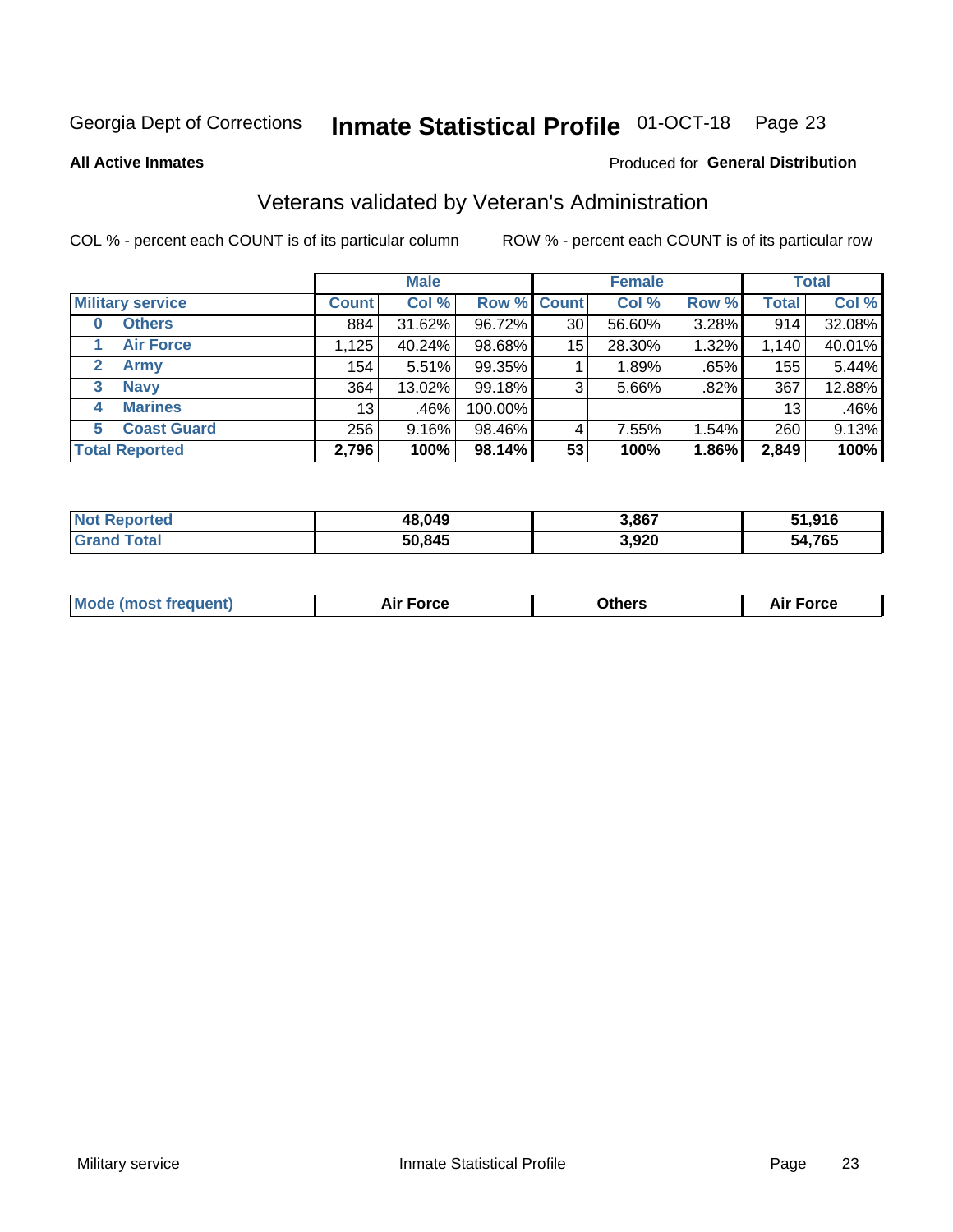#### **Inmate Statistical Profile 01-OCT-18** Page 24

**All Active Inmates** 

### Produced for General Distribution

## Type of admission to prison

COL % - percent each COUNT is of its particular column

|    |                                  |              | <b>Male</b> |                    |                | <b>Female</b> |        |              | <b>Total</b> |
|----|----------------------------------|--------------|-------------|--------------------|----------------|---------------|--------|--------------|--------------|
|    | <b>Type of Admission</b>         | <b>Count</b> | Col %       | <b>Row % Count</b> |                | Col %         | Row %  | <b>Total</b> | Col %        |
| 16 | <b>Population Redistribution</b> | 6            | .01%        | 100.00%            |                |               |        | 6            | .01%         |
| 27 | <b>Boot Camp Plus</b>            |              | .01%        | 100.00%            |                |               |        |              | .01%         |
| 28 | <b>Initial Assignment</b>        | 11           | .02%        | 100.00%            |                |               |        | 11           | .02%         |
| 52 | <b>New Sentence</b>              | 40,113       | 78.91%      | 93.11% 2,966       |                | 75.66%        | 6.89%  | 43,079       | 78.68%       |
| 53 | <b>Probation Rev Partial</b>     | 2,501        | 4.92%       | 89.96%             | 279            | 7.12%         | 10.04% | 2,780        | 5.08%        |
| 54 | <b>Probation Rev Remainder</b>   | 3,601        | 7.08%       | 88.87%             | 451            | 11.51%        | 11.13% | 4,052        | 7.40%        |
| 55 | <b>Parole Rev New Sentence</b>   | 2,775        | 5.46%       | 95.36%             | 135            | 3.44%         | 4.64%  | 2,910        | 5.31%        |
| 56 | <b>Parole Rev No New</b>         | 1,753        | 3.45%       | 95.27%             | 87             | 2.22%         | 4.73%  | 1,840        | 3.36%        |
|    | <b>Sentence</b>                  |              |             |                    |                |               |        |              |              |
| 57 | <b>Released In Error</b>         | 11           | .02%        | 84.62%             | $\overline{2}$ | .05%          | 15.38% | 13           | .02%         |
| 65 | <b>Return Appeal/Bond</b>        | 2            | .01%        | 100.00%            |                |               |        | 2            | .01%         |
| 67 | <b>Admit Fm Other Cust</b>       | 5            | .01%        | 100.00%            |                |               |        | 5            | .01%         |
| 69 | <b>New Sent/Par Rev Pnd</b>      | 4            | .01%        | 100.00%            |                |               |        | 4            | .01%         |
| 70 | <b>Life W/O Parole</b>           | 14           | .03%        | 100.00%            |                |               |        | 14           | .03%         |
| 72 | <b>Par Rev/Rsn Unknown</b>       | 28           | .06%        | 100.00%            |                |               |        | 28           | .05%         |
| 76 | <b>Par Rev/Revoc Center</b>      |              | .01%        | 100.00%            |                |               |        |              | .01%         |
| 82 | <b>Unknown</b>                   | 6            | .01%        | 100.00%            |                |               |        | 6            | .01%         |
|    | <b>Total Reported</b>            | 50,832       | 100%        | 92.84%             | 3,920          | 100%          | 7.16%  | 54,752       | 100%         |

| <b>Not Reported</b> |        |       | . .    |
|---------------------|--------|-------|--------|
| Total<br>Grar       | 50,845 | 3,920 | 54,765 |

| <b>Mode (most frequent)</b> | <b>New Sentence</b> | <b>New Sentence</b> | <b>New Sentence</b> |
|-----------------------------|---------------------|---------------------|---------------------|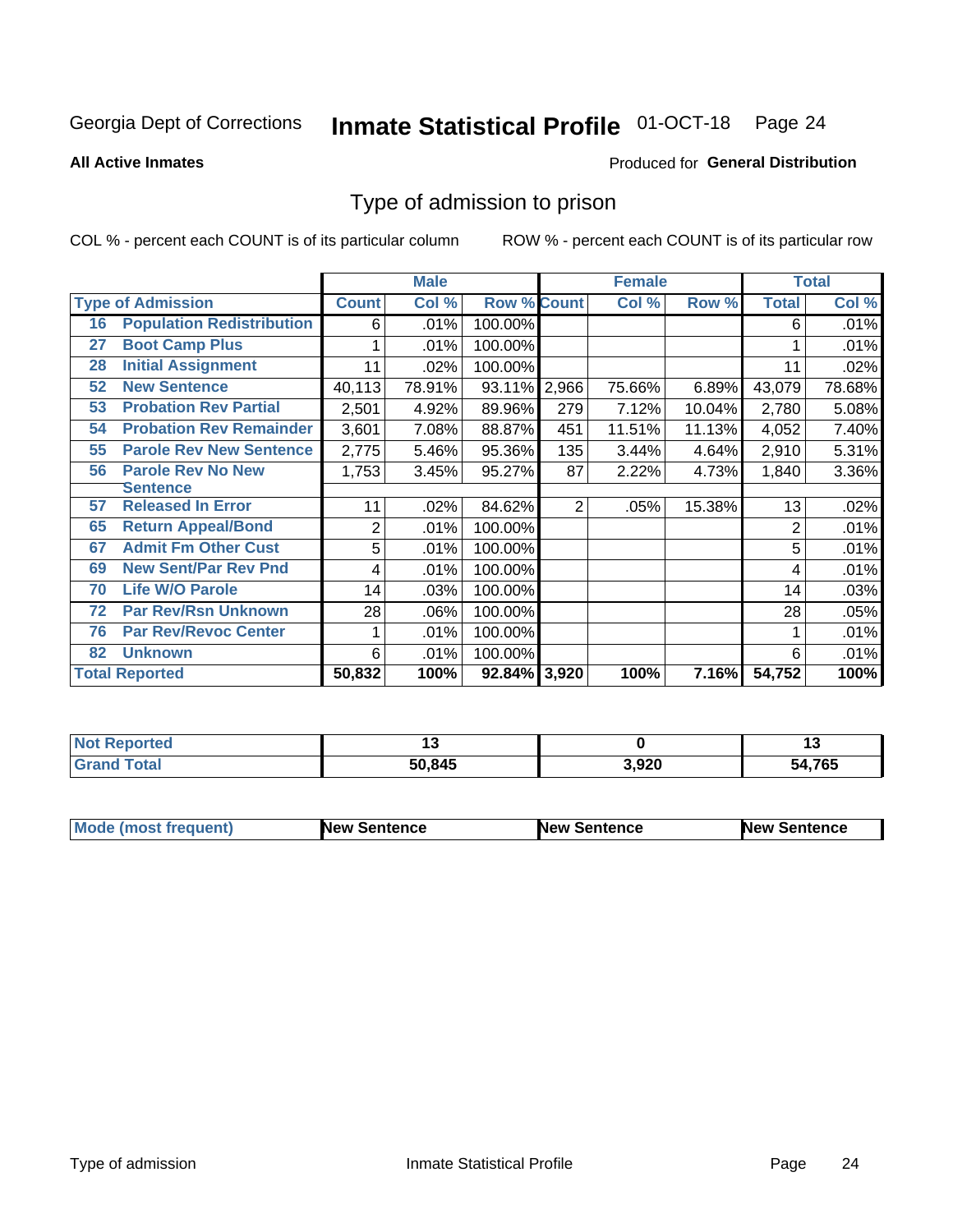## Inmate Statistical Profile 01-OCT-18 Page 25

**All Active Inmates** 

## Produced for General Distribution

## Current / last supervision level

COL % - percent each COUNT is of its particular column

|                        |              | <b>Male</b> |                    |       | <b>Female</b> |          |        | <b>Total</b> |
|------------------------|--------------|-------------|--------------------|-------|---------------|----------|--------|--------------|
| <b>Security Status</b> | <b>Count</b> | Col %       | <b>Row % Count</b> |       | Col %         | Row %    | Total  | Col %        |
| 3 Minimum              | 3,957        | 7.78%l      | 70.77%I            | 1,634 | 41.73%        | 29.23%   | 5,591  | 10.21%       |
| 4 Medium               | 36.985       | 72.75%      | 94.65%             | 2,090 | 53.37%        | $5.35\%$ | 39,075 | 71.37%       |
| 5 Close                | 9,893        | 19.46%      | $98.10\%$          | 192   | 4.90%         | $1.90\%$ | 10,085 | 18.42%       |
| <b>Total Reported</b>  | 50,835       | 100%        | $92.85\%$          | 3,916 | 100%          | $7.15\%$ | 54,751 | 100%         |

| <b>Still being diagnosed</b> |        |       |        |
|------------------------------|--------|-------|--------|
| <b>Not Reported</b>          |        |       |        |
| <b>Grand Total</b>           | 50,845 | 3,920 | 54,765 |

| M | M | . . |
|---|---|-----|
|   |   |     |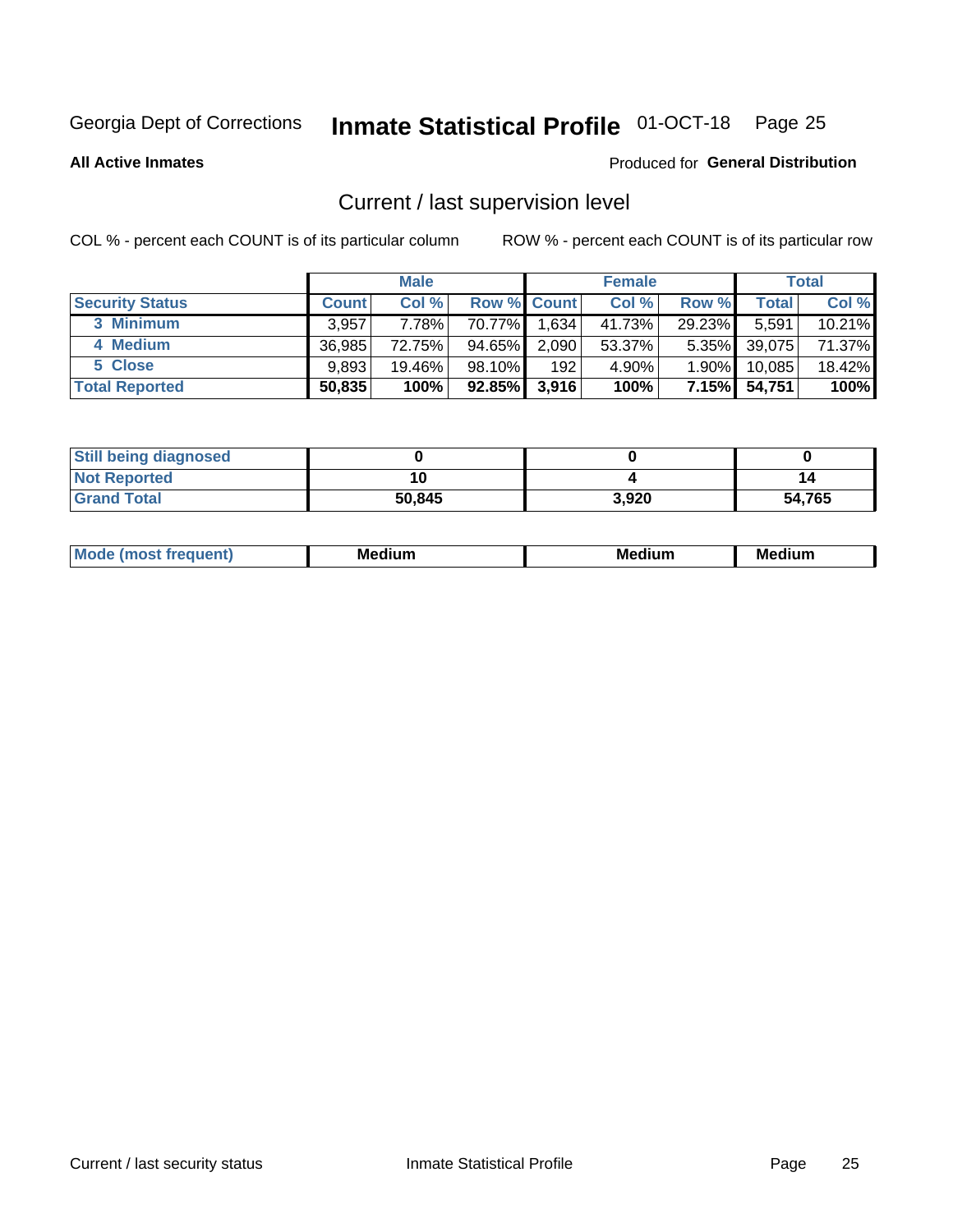## Inmate Statistical Profile 01-OCT-18 Page 26

**All Active Inmates** 

## Produced for General Distribution

## Current / last type of institution

COL % - percent each COUNT is of its particular column

|                                   |                | <b>Male</b> |             |       | <b>Female</b> |        |              | <b>Total</b> |
|-----------------------------------|----------------|-------------|-------------|-------|---------------|--------|--------------|--------------|
| <b>Type of Institution</b>        | <b>Count</b>   | Col %       | Row % Count |       | Col %         | Row %  | <b>Total</b> | Col %        |
| <b>County Ci</b>                  | 4,714          | $9.32\%$    | 99.98%      |       | $.03\%$       | .02%   | 4,715        | 8.65%        |
| <b>Probation Detention Center</b> |                | .01%        | 50.00%      |       | .03%          | 50.00% |              | .01%         |
| <b>State Prison</b>               | 35,698         | 70.60%      | $90.65\%$   | 3,680 | 93.90%        | 9.35%  | 39,378       | 72.28%       |
| <b>Transitional Center</b>        | 2,168          | 4.29%       | $90.18\%$   | 236   | 6.02%         | 9.82%  | 2,404        | 4.41%        |
| <b>Private Prison</b>             | 7,967          | 15.76%      | 100.00%     |       |               |        | 7,967        | 14.62%       |
| <b>County Jail</b>                |                | .01%        | 100.00%     |       |               |        |              | .01%         |
| <b>Rsat - Center</b>              | 3 <sup>1</sup> | $.01\%$     | 100.00%     |       |               |        | 3            | .01%         |
| <b>State Hospital</b>             | 3 <sup>1</sup> | $.01\%$     | 75.00%      |       | .03%          | 25.00% | 4            | .01%         |
| <b>Total Reported</b>             | 50,561         | 100%        | 92.81%      | 3,919 | 100%          | 7.19%  | 54,480       | 100%         |

| <b>Not</b><br>Reported |        |       |        |
|------------------------|--------|-------|--------|
| Total                  | 50,561 | 3,919 | 54,480 |

| Mode (most frequent) | <b>State Prison</b> | <b>State Prison</b> | <b>State Prisonl</b> |
|----------------------|---------------------|---------------------|----------------------|
|                      |                     |                     |                      |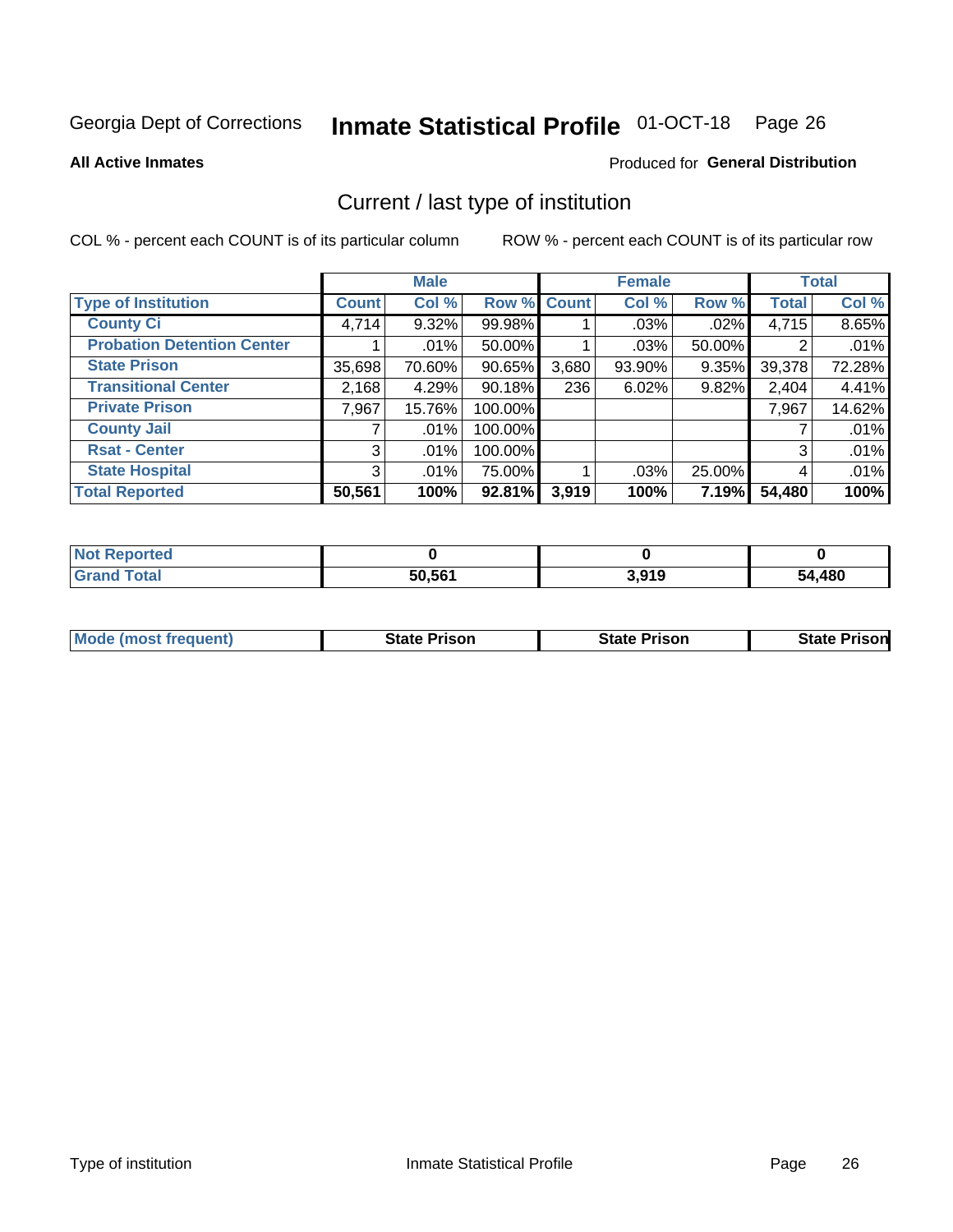## Inmate Statistical Profile 01-OCT-18 Page 27

### **All Active Inmates**

## Produced for General Distribution

## Institution type - transitional centers

COL % - percent each COUNT is of its particular column

|                                          |              | <b>Male</b> |         |                | <b>Female</b> |         |              | <b>Total</b> |
|------------------------------------------|--------------|-------------|---------|----------------|---------------|---------|--------------|--------------|
| <b>Institution Type - Trans. Centers</b> | <b>Count</b> | Col %       | Row %   | <b>Count</b>   | Col %         | Row %   | <b>Total</b> | Col %        |
| <b>Albany Tc</b>                         | 156          | 6.63%       | 100.00% |                |               |         | 156          | 5.78%        |
| <b>Arrendale State Prison</b>            |              |             |         | 109            | 31.59%        | 100.00% | 109          | 4.04%        |
| <b>Atlanta Tc</b>                        | 278          | 11.81%      | 100.00% |                |               |         | 278          | 10.30%       |
| <b>Augusta Tc</b>                        | 228          | 9.69%       | 100.00% |                |               |         | 228          | 8.45%        |
| <b>Bacon Tc</b>                          | 49           | 2.08%       | 100.00% |                |               |         | 49           | 1.82%        |
| <b>Charles D. Hudson Tc</b>              | 154          | 6.54%       | 100.00% |                |               |         | 154          | 5.71%        |
| <b>Clayton Tc</b>                        | 382          | 16.23%      | 100.00% |                |               |         | 382          | 14.15%       |
| <b>Coastal Tc</b>                        | 256          | 10.88%      | 100.00% |                |               |         | 256          | 9.48%        |
| <b>Columbus Tc</b>                       | 139          | 5.90%       | 100.00% |                |               |         | 139          | 5.15%        |
| <b>Macon Tc</b>                          | 158          | 6.71%       | 100.00% |                |               |         | 158          | 5.85%        |
| <b>Macon Womens Tc</b>                   |              |             |         | $\overline{2}$ | .58%          | 100.00% | 2            | .07%         |
| <b>Metro Tc</b>                          |              |             |         | 234            | 67.83%        | 100.00% | 234          | 8.67%        |
| <b>Phillips State Prison</b>             | 186          | 7.90%       | 100.00% |                |               |         | 186          | 6.89%        |
| <b>Savannah Mens Tc</b>                  | 1            | .04%        | 100.00% |                |               |         |              | .04%         |
| <b>Smith Tc</b>                          | 207          | 8.79%       | 100.00% |                |               |         | 207          | 7.67%        |
| <b>Valdosta Tc</b>                       | 160          | 6.80%       | 100.00% |                |               |         | 160          | 5.93%        |
| <b>Total Reported</b>                    | 2,354        | 100%        | 87.22%  | 345            | 100%          | 12.78%  | 2,699        | 100%         |

| <b>Reported</b><br><b>NOT</b> |       |     |      |
|-------------------------------|-------|-----|------|
| ™otal                         | 2,354 | 345 | ,699 |

| Mode (most frequent) | <b>Clayton Tc</b> | Metro Tc | <b>Clayton Tc</b> |
|----------------------|-------------------|----------|-------------------|
|                      |                   |          |                   |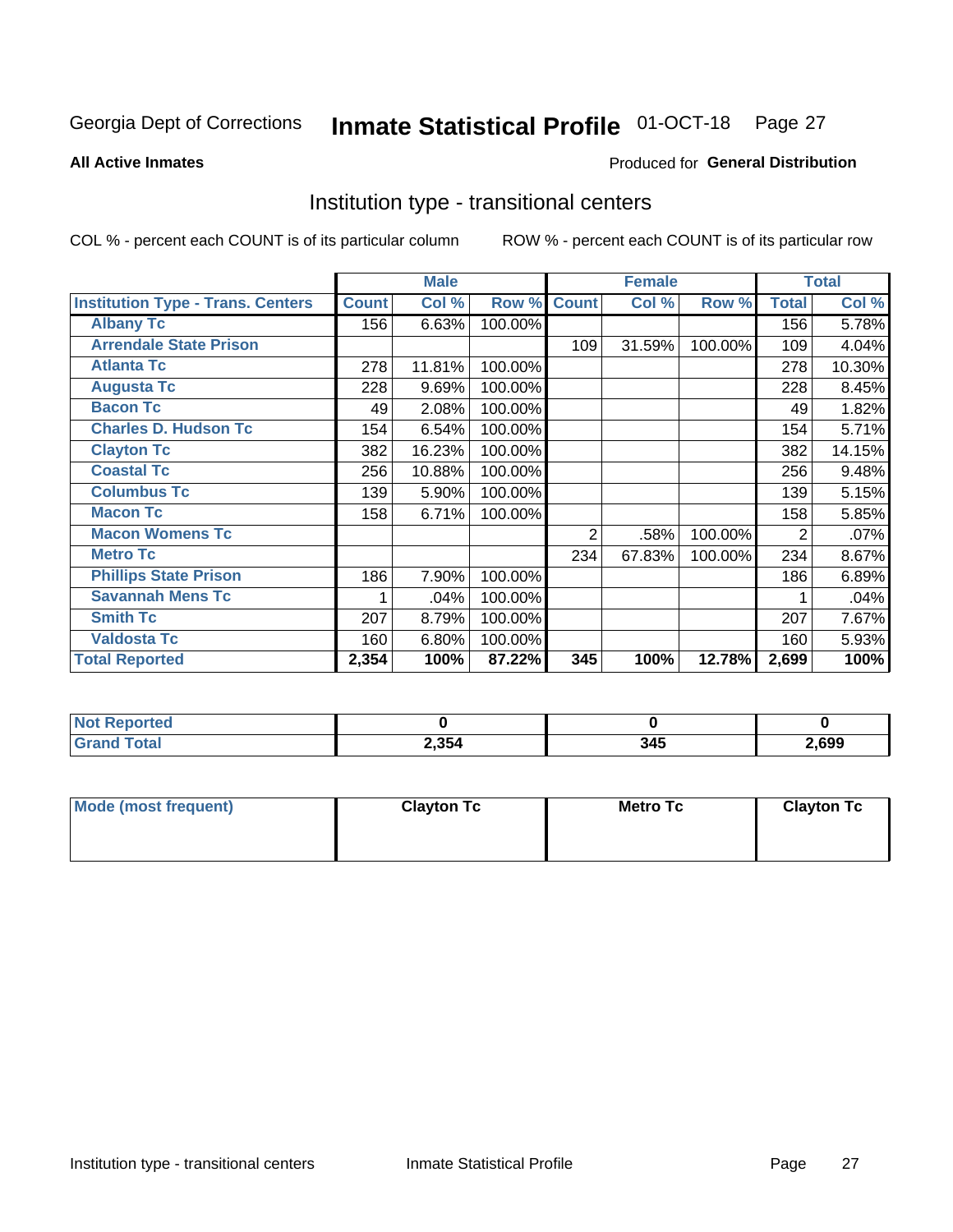## Inmate Statistical Profile 01-OCT-18 Page 28

### **All Active Inmates**

### Produced for General Distribution

## Institution type - county prisons

COL % - percent each COUNT is of its particular column

|                                          |                | <b>Male</b> |         |              | <b>Female</b> |       |                | <b>Total</b> |
|------------------------------------------|----------------|-------------|---------|--------------|---------------|-------|----------------|--------------|
| <b>Institution Type - County Prisons</b> | <b>Count</b>   | Col %       | Row %   | <b>Count</b> | Col %         | Row % | <b>Total</b>   | Col %        |
| <b>Adoc</b>                              | 18             | .38%        | 100.00% |              |               |       | 18             | .38%         |
| <b>Baldwin County Ci</b>                 | 1              | .02%        | 100.00% |              |               |       | 1              | .02%         |
| <b>Bulloch County Ci</b>                 | 157            | 3.33%       | 100.00% |              |               |       | 157            | 3.33%        |
| <b>Carroll County Ci</b>                 | 242            | 5.13%       | 100.00% |              |               |       | 242            | 5.13%        |
| <b>Clarke County Ci</b>                  | 133            | 2.82%       | 100.00% |              |               |       | 133            | 2.82%        |
| <b>Clayton County Ci</b>                 | 221            | 4.69%       | 100.00% |              |               |       | 221            | 4.69%        |
| <b>Colquitt County Ci</b>                | 183            | 3.88%       | 100.00% |              |               |       | 183            | 3.88%        |
| <b>Coweta County Ci</b>                  | 213            | 4.52%       | 100.00% |              |               |       | 213            | 4.52%        |
| <b>Decatur County Ci</b>                 | 187            | 3.97%       | 100.00% |              |               |       | 187            | 3.97%        |
| <b>Effingham County Ci</b>               | 188            | 3.99%       | 100.00% |              |               |       | 188            | 3.99%        |
| <b>Floyd County Ci</b>                   | 427            | 9.06%       | 100.00% |              |               |       | 427            | 9.06%        |
| <b>Fulton County Ci</b>                  | 8              | .17%        | 100.00% |              |               |       | 8              | .17%         |
| <b>Gilmer County Ci</b>                  | 3              | .06%        | 100.00% |              |               |       | 3              | .06%         |
| <b>Grady County Ci</b>                   | $\overline{2}$ | .04%        | 100.00% |              |               |       | $\overline{2}$ | .04%         |
| <b>Gwinnett County Ci</b>                | 212            | 4.50%       | 100.00% |              |               |       | 212            | 4.50%        |
| <b>Hall County Ci</b>                    | 187            | 3.97%       | 100.00% |              |               |       | 187            | 3.97%        |
| <b>Hancock County Ci</b>                 | 1              | .02%        | 100.00% |              |               |       | 1              | .02%         |
| <b>Harris County Ci</b>                  | 151            | 3.20%       | 100.00% |              |               |       | 151            | 3.20%        |
| <b>Hart County Ci</b>                    | 4              | .08%        | 100.00% |              |               |       | 4              | .08%         |
| <b>Jackson County Ci</b>                 | 148            | 3.14%       | 100.00% |              |               |       | 148            | 3.14%        |
| <b>Jefferson County Ci</b>               | 160            | 3.39%       | 100.00% |              |               |       | 160            | 3.39%        |
| <b>Meriwether County Ci</b>              | 3              | .06%        | 100.00% |              |               |       | 3              | .06%         |
| <b>Miller County Ci</b>                  | $\mathbf{1}$   | .02%        | 100.00% |              |               |       | $\mathbf{1}$   | .02%         |
| <b>Mitchell County Ci</b>                | 132            | 2.80%       | 100.00% |              |               |       | 132            | 2.80%        |
| <b>Morgan County Ci</b>                  | 1              | .02%        | 100.00% |              |               |       | 1              | .02%         |
| <b>Muscogee County Ci</b>                | 505            | 10.71%      | 100.00% |              |               |       | 505            | 10.71%       |
| <b>Richmond County Ci</b>                | 233            | 4.94%       | 100.00% |              |               |       | 233            | 4.94%        |
| <b>Screven County Ci</b>                 | 126            | 2.67%       | 100.00% |              |               |       | 126            | 2.67%        |
| <b>Spalding County Ci</b>                | 362            | 7.68%       | 100.00% |              |               |       | 362            | 7.68%        |
| <b>Stewart County Ci</b>                 | $\overline{2}$ | .04%        | 100.00% |              |               |       | $\overline{2}$ | .04%         |
| <b>Sumter County Ci</b>                  | 343            | 7.28%       | 100.00% |              |               |       | 343            | 7.27%        |
| <b>Terrell County Ci</b>                 | 145            | 3.08%       | 100.00% |              |               |       | 145            | 3.08%        |
| <b>Thomas County Ci</b>                  | 3              | .06%        | 100.00% |              |               |       | 3              | .06%         |
| <b>Tift County Ci</b>                    | 3              | .06%        | 100.00% |              |               |       | 3              | .06%         |
| <b>Upson County Ci</b>                   | $\overline{2}$ | .04%        | 100.00% |              |               |       | $\overline{2}$ | .04%         |
| <b>Walker County Ci</b>                  | 3              | .06%        | 100.00% |              |               |       | 3              | .06%         |
| <b>Walton County Ci</b>                  | $\overline{2}$ | .04%        | 100.00% |              |               |       | $\overline{2}$ | .04%         |
| <b>Wilkes County Ci</b>                  | 1              | .02%        | 100.00% |              |               |       | $\mathbf{1}$   | .02%         |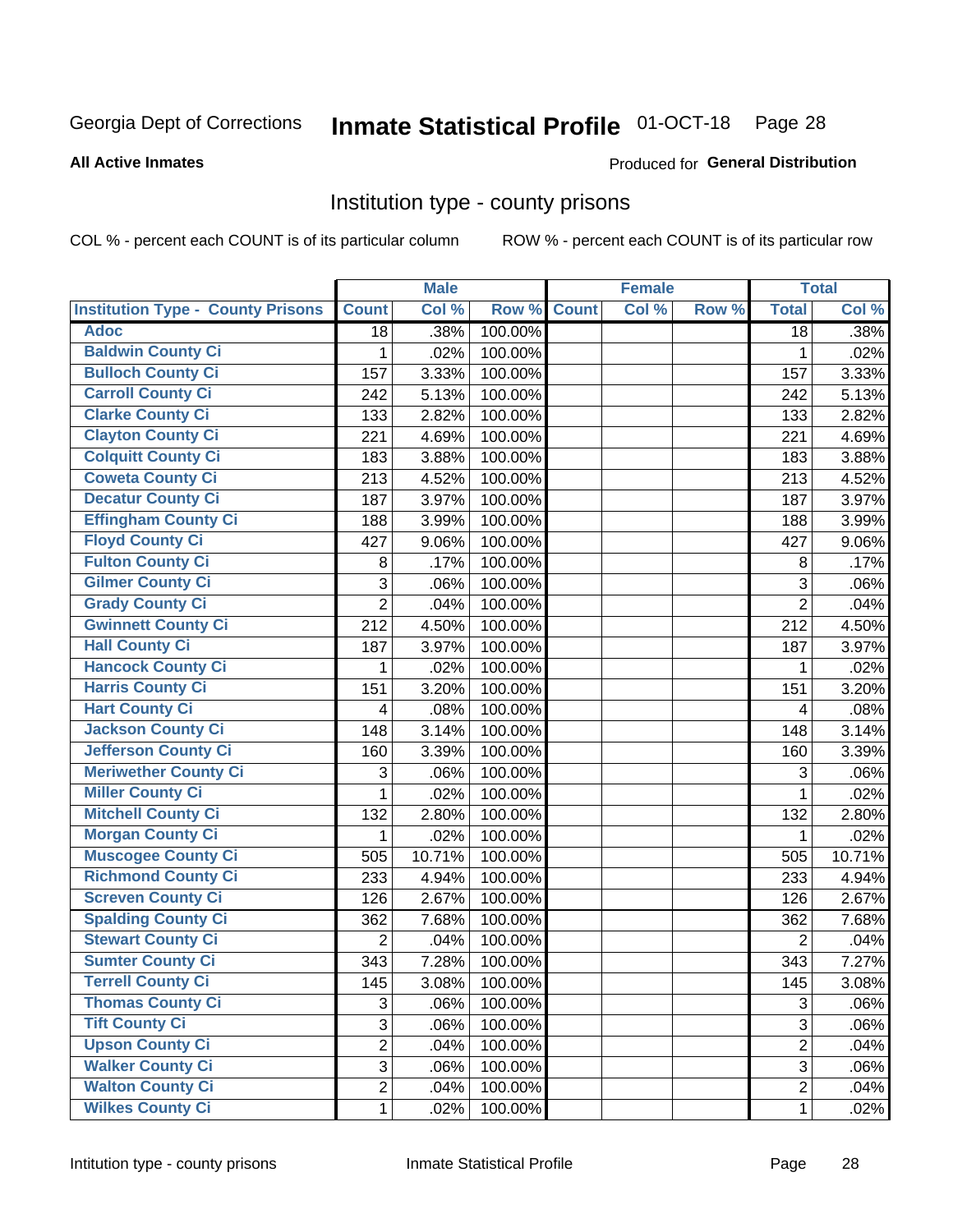## Inmate Statistical Profile 01-OCT-18 Page 29

**All Active Inmates** 

## Produced for General Distribution

## Institution type - county prisons

COL % - percent each COUNT is of its particular column

|                                                    | <b>Male</b> |         |                    | <b>Female</b> |            |            | <b>Total</b> |         |
|----------------------------------------------------|-------------|---------|--------------------|---------------|------------|------------|--------------|---------|
| <b>Institution Type - County Prisons   Count  </b> |             | Col %   | <b>Row % Count</b> |               | Col%       | Row %      | Total        | Col %   |
| <b>Womens Ci</b>                                   |             |         |                    |               | $100.00\%$ | $100.00\%$ |              | $.02\%$ |
| <b>Worth County Ci</b>                             |             | $.02\%$ | 100.00%            |               |            |            |              | .02% l  |
| <b>Total Reported</b>                              | 4.714       | 100%    | $99.98\%$          |               | 100%       | $.02\%$    | 4,715        | 100%    |

| ported<br><b>NOT</b> |     |            |
|----------------------|-----|------------|
| <b>otal</b>          | 74A | 74E<br>. . |

| Mode (most frequent) | <b>Muscogee County Ci</b> | <b>Womens Ci</b> Muscogee County |
|----------------------|---------------------------|----------------------------------|
|----------------------|---------------------------|----------------------------------|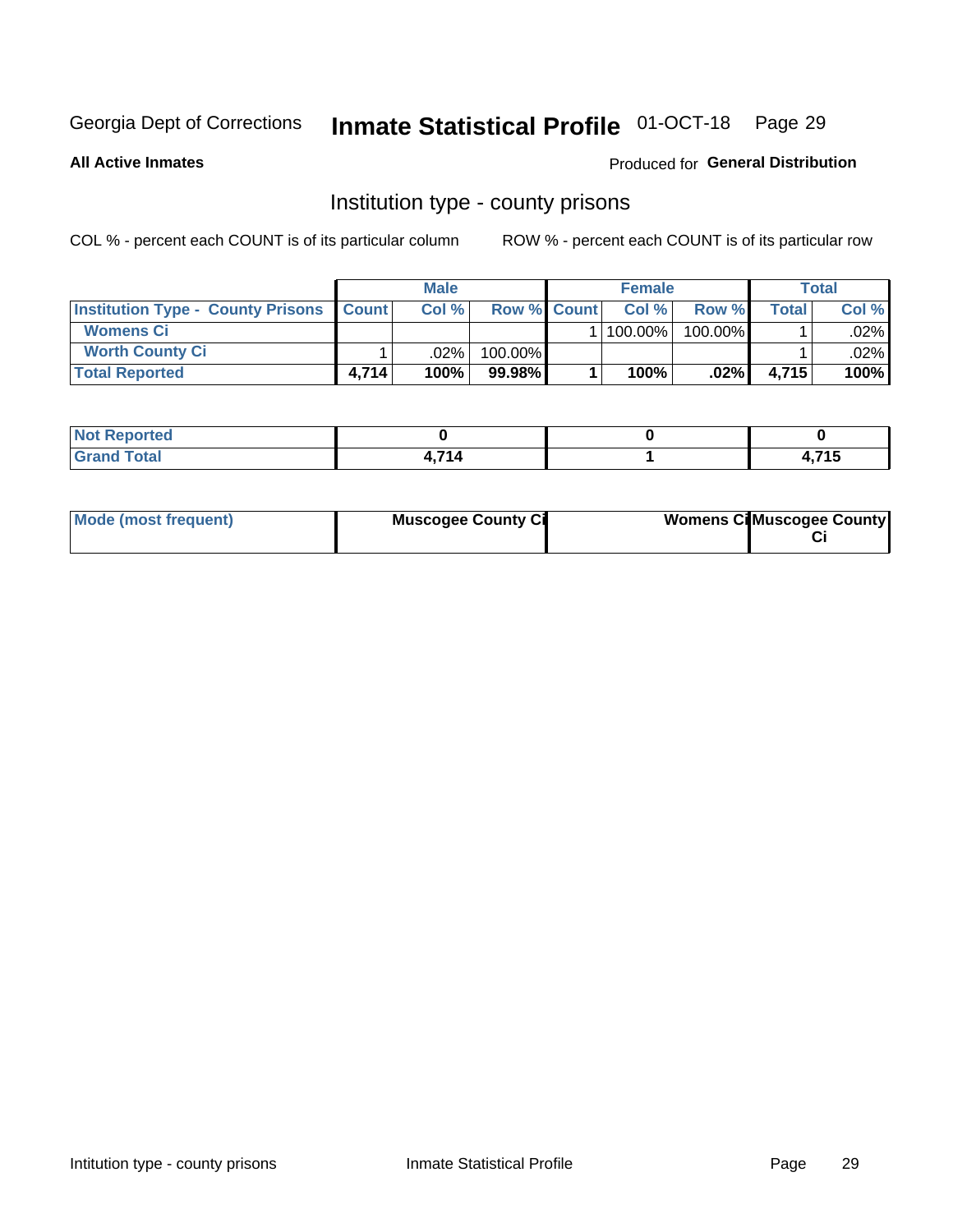## Inmate Statistical Profile 01-OCT-18 Page 30

### **All Active Inmates**

## Produced for General Distribution

## Institution type - state prisons

COL % - percent each COUNT is of its particular column

|                                         |              | <b>Male</b> |         |              | <b>Female</b> |         | <b>Total</b> |       |
|-----------------------------------------|--------------|-------------|---------|--------------|---------------|---------|--------------|-------|
| <b>Institution Type - State Prisons</b> | <b>Count</b> | Col %       | Row %   | <b>Count</b> | Col %         | Row %   | <b>Total</b> | Col % |
| <b>Arrendale State Prison</b>           |              |             |         | 1,644        | 44.67%        | 100.00% | 1,644        | 4.17% |
| <b>Augusta State Med. Prison</b>        | 1,168        | 3.27%       | 99.91%  | 1.           | .03%          | .09%    | 1,169        | 2.97% |
| <b>Autry State Prison</b>               | 1,688        | 4.73%       | 100.00% |              |               |         | 1,688        | 4.29% |
| <b>Baldwin State Prison</b>             | 945          | 2.65%       | 100.00% |              |               |         | 945          | 2.40% |
| <b>Burruss Correctional Training</b>    | 721          | 2.02%       | 100.00% |              |               |         | 721          | 1.83% |
| <b>Ctr</b>                              |              |             |         |              |               |         |              |       |
| <b>Calhoun State Prison</b>             | 1,627        | 4.56%       | 100.00% |              |               |         | 1,627        | 4.13% |
| <b>Central State Prison</b>             | 1,047        | 2.93%       | 100.00% |              |               |         | 1,047        | 2.66% |
| <b>Chatham State Prison</b>             | 5            | .01%        | 100.00% |              |               |         | 5            | .01%  |
| <b>Coastal State Prison</b>             | 1,787        | 5.01%       | 100.00% |              |               |         | 1,787        | 4.54% |
| <b>Dodge State Prison</b>               | 1,240        | 3.47%       | 100.00% |              |               |         | 1,240        | 3.15% |
| <b>Dooly State Prison</b>               | 1,659        | 4.65%       | 100.00% |              |               |         | 1,659        | 4.21% |
| <b>Emanuel Women'S Facility</b>         |              |             |         | 407          | 11.06%        | 100.00% | 407          | 1.03% |
| <b>Ga Diag Class Prison</b>             | 3,161        | 8.85%       | 99.97%  | $\mathbf 1$  | .03%          | .03%    | 3,162        | 8.03% |
| <b>Ga State Prison</b>                  | 1,364        | 3.82%       | 100.00% |              |               |         | 1,364        | 3.46% |
| <b>Hancock State Prison</b>             | 1,127        | 3.16%       | 100.00% |              |               |         | 1,127        | 2.86% |
| <b>Hays State Prison</b>                | 1,042        | 2.92%       | 100.00% |              |               |         | 1,042        | 2.65% |
| <b>Helms Facility</b>                   | 16           | .04%        | 41.03%  | 23           | .63%          | 58.97%  | 39           | .10%  |
| <b>Johnson State Prison</b>             | 1,528        | 4.28%       | 100.00% |              |               |         | 1,528        | 3.88% |
| <b>Lee State Prison</b>                 | 724          | 2.03%       | 100.00% |              |               |         | 724          | 1.84% |
| <b>Long Unit</b>                        | 206          | .58%        | 100.00% |              |               |         | 206          | .52%  |
| <b>Lowndes Unit</b>                     | 6            | .02%        | 100.00% |              |               |         | 6            | .02%  |
| <b>Macon State Prison</b>               | 1,701        | 4.76%       | 100.00% |              |               |         | 1,701        | 4.32% |
| <b>Metro Reentry Facility</b>           | 319          | .89%        | 100.00% |              |               |         | 319          | .81%  |
| <b>Metro State Prison (W)</b>           |              |             |         | 1            | .03%          | 100.00% | 1            | .01%  |
| <b>Montgomery State Prison</b>          | 414          | 1.16%       | 100.00% |              |               |         | 414          | 1.05% |
| <b>Phillips State Prison</b>            | 1,076        | 3.01%       | 100.00% |              |               |         | 1,076        | 2.73% |
| <b>Pulaski State Prison</b>             |              |             |         | 1,169        | 31.77%        | 100.00% | 1,169        | 2.97% |
| <b>Putnam State Prison</b>              | $\mathbf{1}$ | .01%        | 100.00% |              |               |         | 1            | .01%  |
| <b>Rogers State Prison</b>              | 1,403        | 3.93%       | 100.00% |              |               |         | 1,403        | 3.56% |
| <b>Rutledge State Prison</b>            | 633          | 1.77%       | 100.00% |              |               |         | 633          | 1.61% |
| <b>Smith State Prison</b>               | 1,470        | 4.12%       | 100.00% |              |               |         | 1,470        | 3.73% |
| <b>Telfair State Prison</b>             | 1,375        | 3.85%       | 100.00% |              |               |         | 1,375        | 3.49% |
| <b>Valdosta State Prison</b>            | 939          | 2.63%       | 100.00% |              |               |         | 939          | 2.38% |
| <b>Walker State Prison</b>              | 420          | 1.18%       | 100.00% |              |               |         | 420          | 1.07% |
| <b>Ware State Prison</b>                | 1,513        | 4.24%       | 100.00% |              |               |         | 1,513        | 3.84% |
| <b>Washington State Prison</b>          | 1,550        | 4.34%       | 100.00% |              |               |         | 1,550        | 3.94% |
| <b>Wayne State Prison</b>               | 1            | .01%        | 100.00% |              |               |         | 1            | .01%  |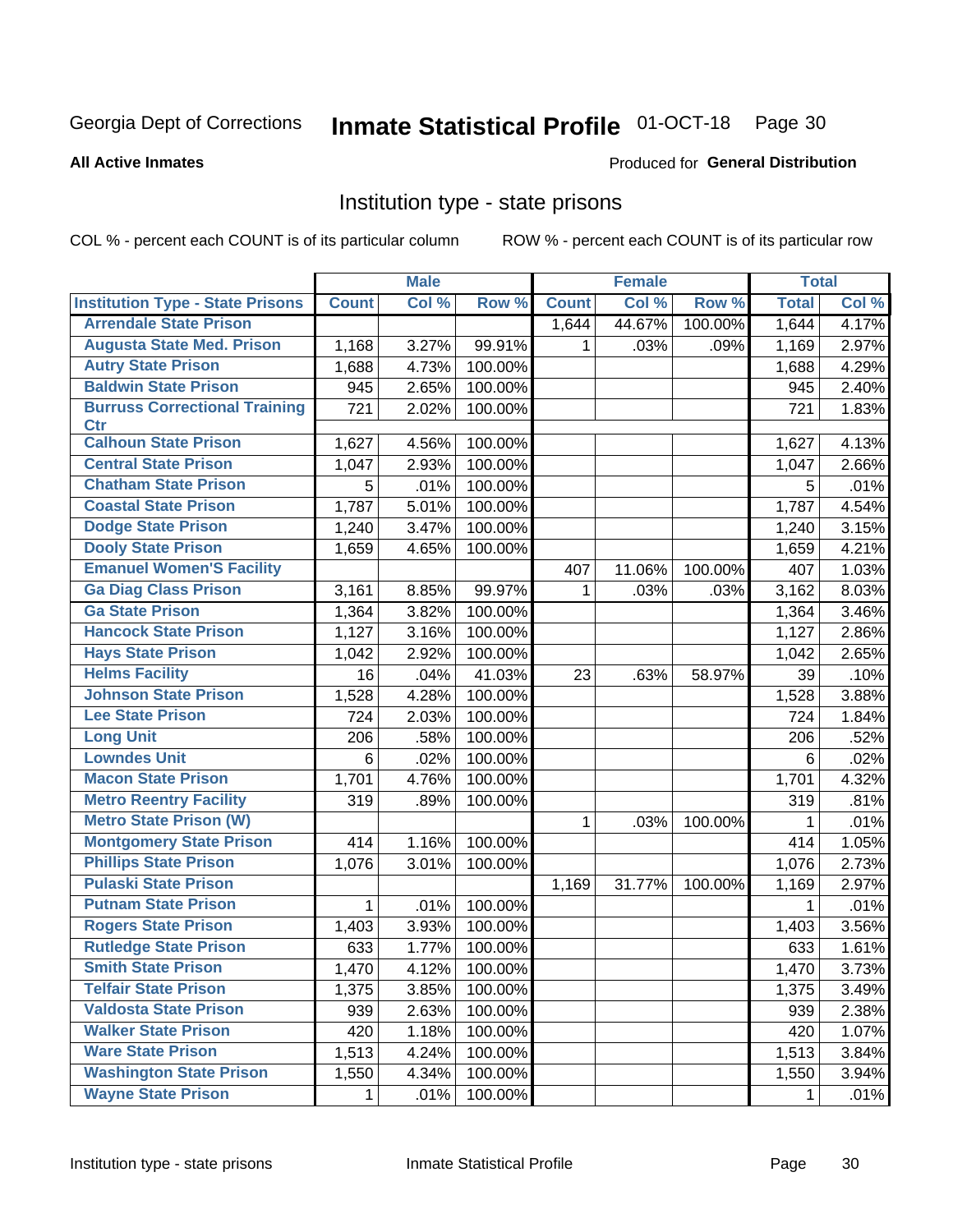## Inmate Statistical Profile 01-OCT-18 Page 31

**All Active Inmates** 

Produced for General Distribution

## Institution type - state prisons

COL % - percent each COUNT is of its particular column ROW % - percent each COUNT is of its particular row

|                                         | <b>Male</b>                 |         |         | <b>Female</b>                 |        |        | <b>Total</b>                   |       |
|-----------------------------------------|-----------------------------|---------|---------|-------------------------------|--------|--------|--------------------------------|-------|
| <b>Institution Type - State Prisons</b> | <b>Count</b>                | Col %   | Row %   | <b>Count</b>                  | Col %  | Row %  | <b>Total</b>                   | Col % |
| <b>Whitworth Women'S Facility</b>       |                             | $.01\%$ | .23%    | 434                           | 11.79% | 99.77% | 435                            | 1.10% |
| <b>Wilcox State Prison</b>              | 1,821                       | 5.10%   | 100.00% |                               |        |        | 1,821                          | 4.62% |
| <b>Total Reported</b>                   | 35,698                      | 100%    | 90.65%  | 3,680                         | 100%   | 9.35%  | 39,378                         | 100%  |
|                                         |                             |         |         |                               |        |        |                                |       |
| <b>Not Reported</b>                     |                             | 0       |         |                               | 0      |        | 0                              |       |
| <b>Grand Total</b>                      | 35,698                      |         |         | 3,680                         |        |        | 39,378                         |       |
| <b>Mode (most frequent)</b>             | <b>Ga Diag Class Prison</b> |         |         | <b>Arrendale State Prison</b> |        |        | <b>Ga Diag Class</b><br>Prison |       |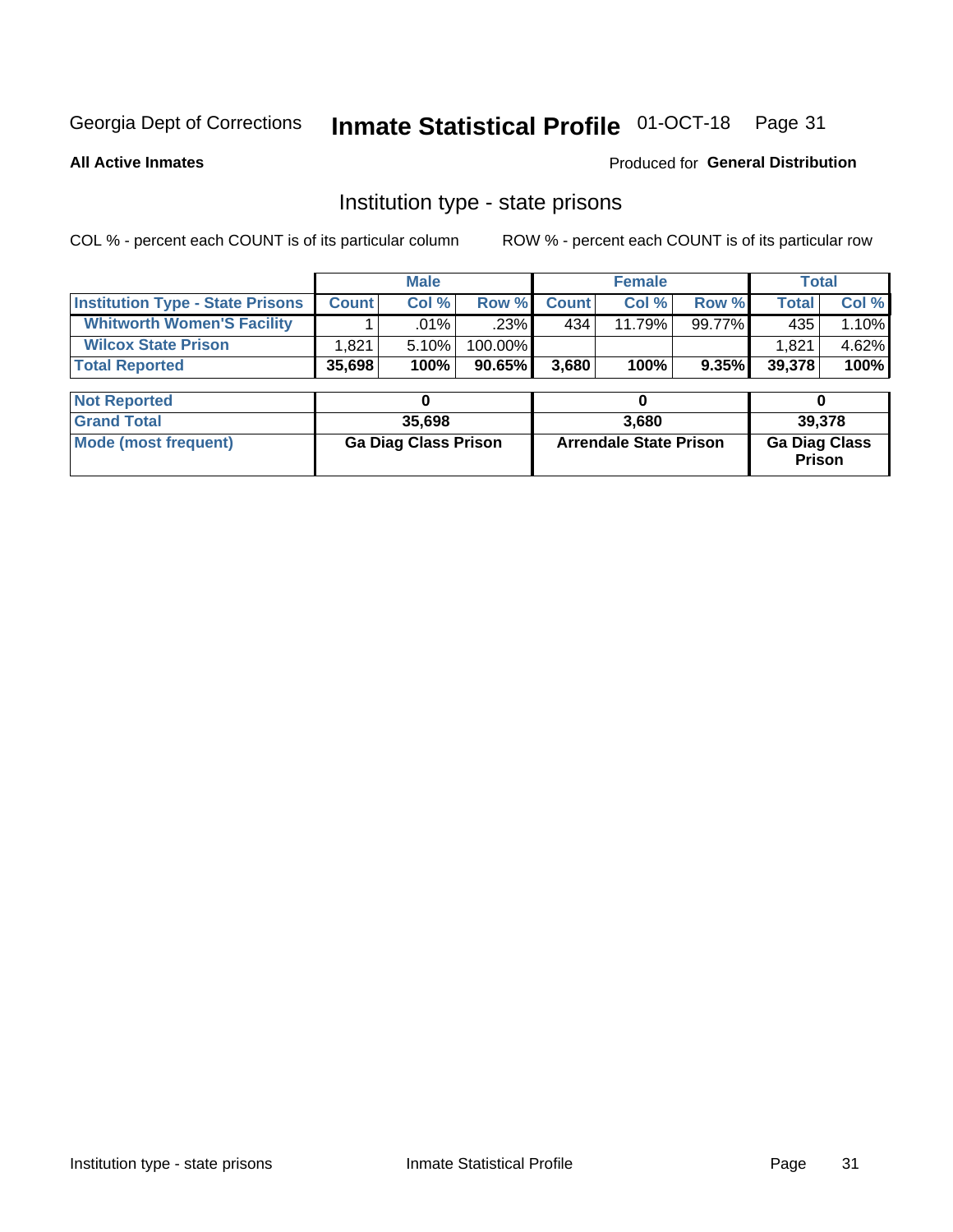## Inmate Statistical Profile 01-OCT-18 Page 32

**All Active Inmates** 

## Produced for General Distribution

## Institution type - private prisons

COL % - percent each COUNT is of its particular column

|                                           | <b>Male</b>  |        |                    | <b>Female</b> |       |       | <b>Total</b> |        |
|-------------------------------------------|--------------|--------|--------------------|---------------|-------|-------|--------------|--------|
| <b>Institution Type - Private Prisons</b> | <b>Count</b> | Col %  | <b>Row % Count</b> |               | Col % | Row % | Total        | Col %  |
| <b>Coffee Corr Facility</b>               | 2.635        | 33.07% | 100.00%            |               |       |       | 2,635        | 33.07% |
| <b>Jenkins Corr Facility</b>              | 1.147        | 14.40% | 100.00%            |               |       |       | 1,147        | 14.40% |
| <b>Riverbend Corr Facility</b>            | 1.504        | 18.88% | 100.00%            |               |       |       | 1,504        | 18.88% |
| <b>Wheeler Corr Facility</b>              | 2.681        | 33.65% | 100.00%            |               |       |       | 2,681        | 33.65% |
| <b>Total Reported</b>                     | 7,967        | 100%   | $100\%$            |               |       | %     | 7,967        | 100%   |

| <b>Not</b><br><b>Reported</b> |       |       |
|-------------------------------|-------|-------|
| <b>otal</b>                   | 7,967 | 7,967 |

| <b>Mode (most frequent)</b> | <b>Wheeler Corr Facility</b> | <b>Null</b> | <b>Wheeler Corr</b><br><b>Facility</b> |
|-----------------------------|------------------------------|-------------|----------------------------------------|
|-----------------------------|------------------------------|-------------|----------------------------------------|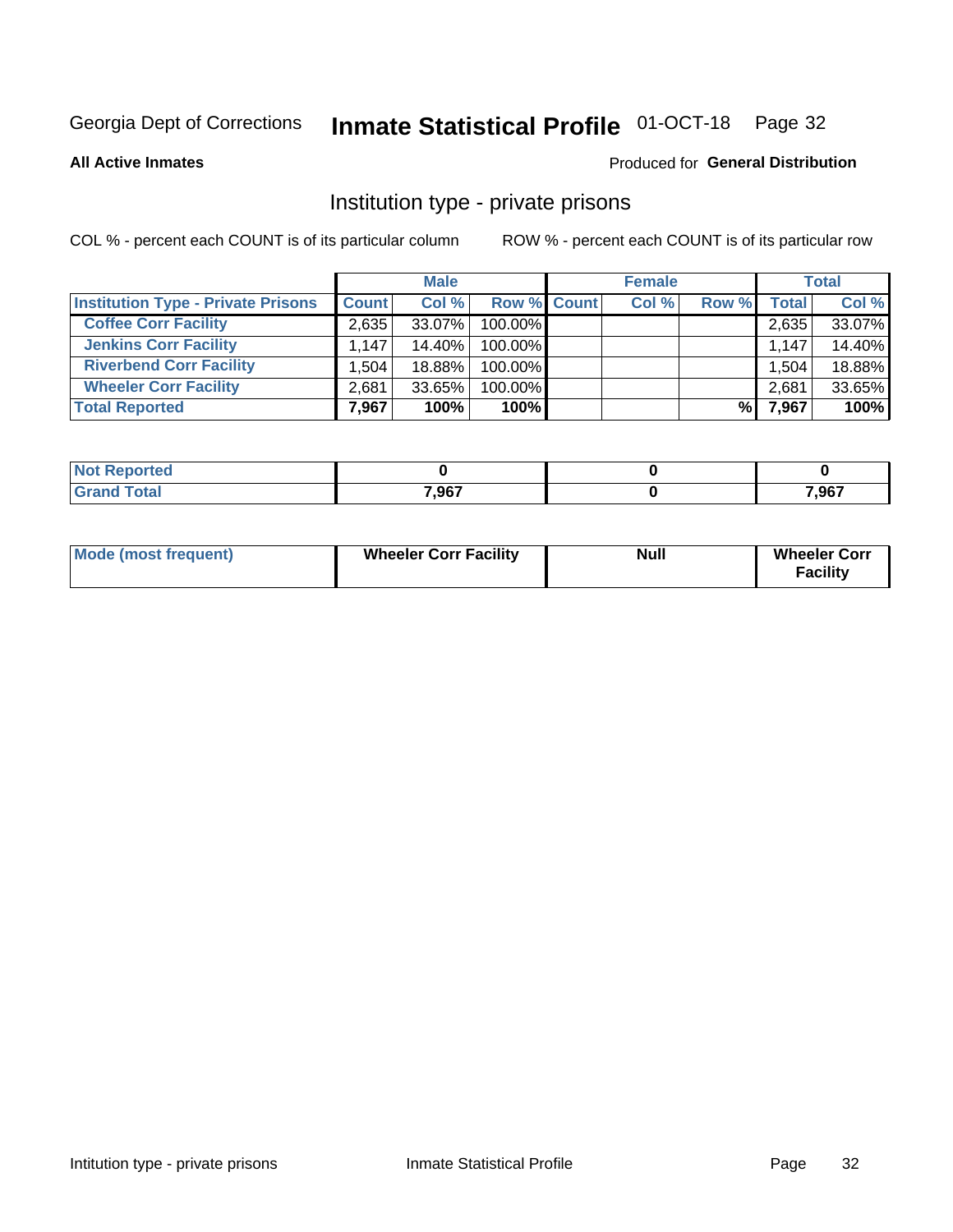#### **Inmate Statistical Profile 01-OCT-18** Page 33

**All Active Inmates** 

## Produced for General Distribution

## Institution type - inmate boot camp

COL % - percent each COUNT is of its particular column

|                                      |              | <b>Male</b> |               |              | <b>Female</b> |             | <b>Total</b> |
|--------------------------------------|--------------|-------------|---------------|--------------|---------------|-------------|--------------|
| <b>Institution Type - Boot Camps</b> | <b>Count</b> | Col %       | <b>Row %I</b> | <b>Count</b> | Col %         | Row % Total | Col %        |
| <b>Total Rported</b>                 |              |             |               |              |               |             |              |

| <b>Not Reported</b>            |  |  |
|--------------------------------|--|--|
| <b>Total</b><br>C <sub>r</sub> |  |  |

| Mod<br>uamo | Nul.<br>$- - - - - -$ | <b>Null</b> | <br>uu.<br>------ |
|-------------|-----------------------|-------------|-------------------|
|             |                       |             |                   |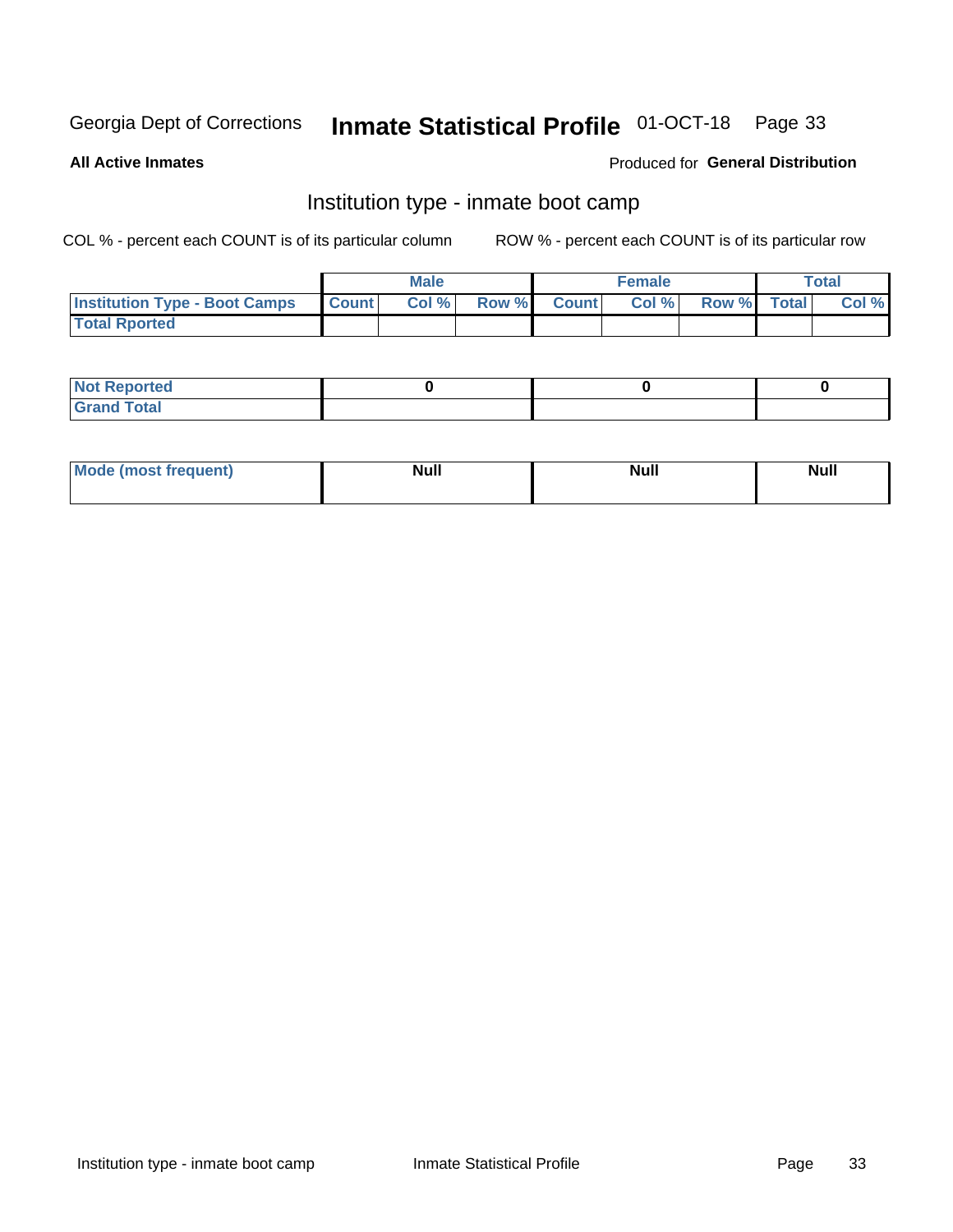## Inmate Statistical Profile 01-OCT-18 Page 34

### **All Active Inmates**

## Produced for General Distribution

## Number of disciplinary reports

COL % - percent each COUNT is of its particular column

|                                       | <b>Male</b>  |          | <b>Female</b> |              |        | <b>Total</b> |        |        |
|---------------------------------------|--------------|----------|---------------|--------------|--------|--------------|--------|--------|
| <b>Number of Disciplinary Reports</b> | <b>Count</b> | Col %    | Row %         | <b>Count</b> | Col %  | Row %        | Total  | Col %  |
|                                       | 23,348       | 45.92%   | 89.83%        | 2,642        | 67.40% | 10.17%       | 25,990 | 47.46% |
|                                       | 6,175        | 12.14%   | 93.40%        | 436          | 11.12% | 6.60%        | 6,611  | 12.07% |
|                                       | 3,563        | $7.01\%$ | 95.06%        | 185          | 4.72%  | 4.94%        | 3,748  | 6.84%  |
| 3                                     | 2,564        | 5.04%    | 95.25%        | 128          | 3.27%  | 4.75%        | 2,692  | 4.92%  |
| 4                                     | 1,960        | 3.85%    | 95.89%        | 84           | 2.14%  | $4.11\%$     | 2,044  | 3.73%  |
| 5                                     | 1,596        | 3.14%    | 96.61%        | 56           | 1.43%  | 3.39%        | 1,652  | 3.02%  |
| <b>More Than 5</b>                    | 11,639       | 22.89%   | 96.77%        | 389          | 9.92%  | $3.23\%$     | 12,028 | 21.96% |
| <b>Total Reported</b>                 | 50,845       | 100%     | 92.84%        | 3,920        | 100%   | 7.16%        | 54,765 | 100%   |

| orted<br><b>NOT</b> |        |       |            |
|---------------------|--------|-------|------------|
| Total               | 50.845 | 3,920 | ,765<br>54 |

| Mean (average)       | 4.99 | ר ר<br>Z.ZZ | 4.80 |
|----------------------|------|-------------|------|
| Median (middle)      |      |             |      |
| Mode (most frequent) |      |             |      |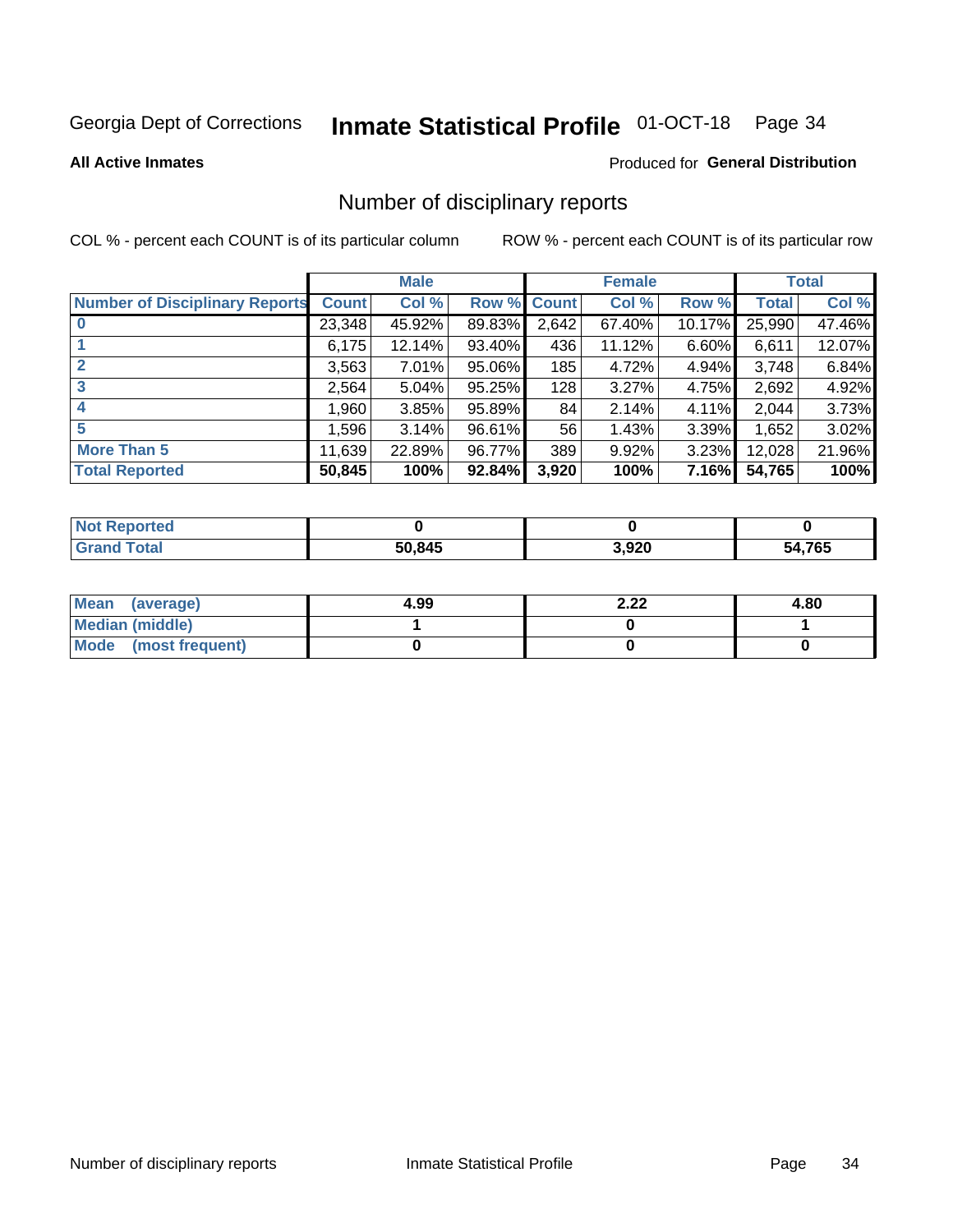## Inmate Statistical Profile 01-OCT-18 Page 35

## **All Active Inmates**

## Produced for General Distribution

## Number of transfers

COL % - percent each COUNT is of its particular column

|                            | <b>Male</b> |        | <b>Female</b> |       |        | <b>Total</b> |              |        |
|----------------------------|-------------|--------|---------------|-------|--------|--------------|--------------|--------|
| <b>Number of Transfers</b> | Count l     | Col %  | Row % Count   |       | Col %  | Row %        | <b>Total</b> | Col %  |
|                            | 4,265       | 8.39%  | 81.81%        | 948   | 24.18% | 18.19%       | 5,213        | 9.52%  |
|                            | 15,897      | 31.27% | 90.76%        | 1,618 | 41.28% | $9.24\%$     | 17,515       | 31.98% |
| $\mathbf{2}$               | 8,148       | 16.03% | 92.23%        | 686   | 17.50% | 7.77%        | 8,834        | 16.13% |
| 3                          | 5,228       | 10.28% | 95.49%        | 247   | 6.30%  | $4.51\%$     | 5,475        | 10.00% |
|                            | 3,424       | 6.73%  | 96.13%        | 138   | 3.52%  | $3.87\%$     | 3,562        | 6.50%  |
| 5                          | 2,511       | 4.94%  | 96.58%        | 89    | 2.27%  | $3.42\%$     | 2,600        | 4.75%  |
| <b>More Than 5</b>         | 11,372      | 22.37% | 98.32%        | 194   | 4.95%  | 1.68%        | 11,566       | 21.12% |
| <b>Total Reported</b>      | 50,845      | 100%   | 92.84%        | 3,920 | 100%   | 7.16%        | 54,765       | 100%   |

| orted<br><b>NOT</b> |        |       |            |
|---------------------|--------|-------|------------|
| Total               | 50.845 | 3,920 | ,765<br>54 |

| Mean (average)         | 4.16 | l.63 | 3.98 |
|------------------------|------|------|------|
| <b>Median (middle)</b> |      |      |      |
| Mode (most frequent)   |      |      |      |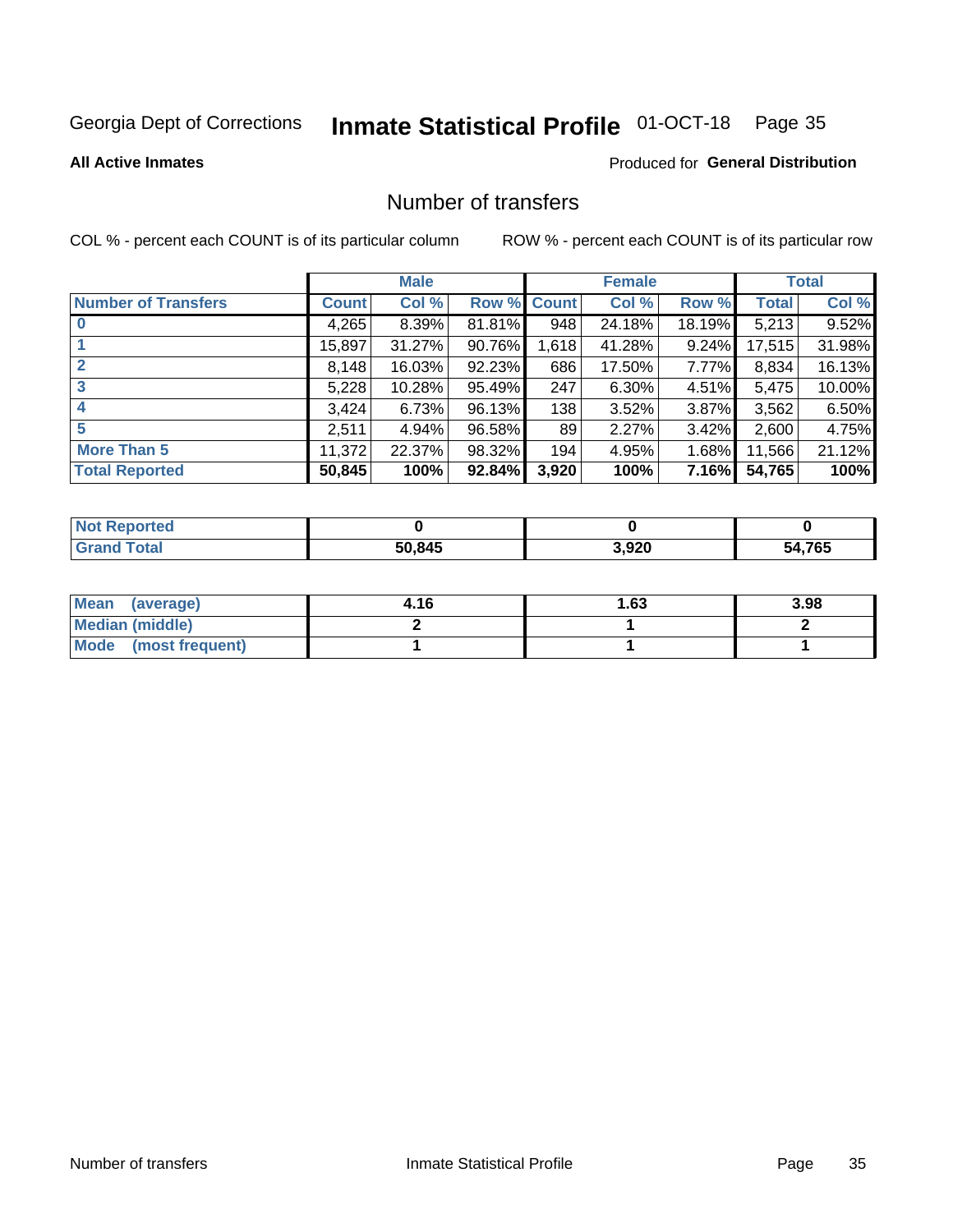## Inmate Statistical Profile 01-OCT-18 Page 36

**All Active Inmates** 

Produced for General Distribution

## Number of escapes

COL % - percent each COUNT is of its particular column

|                          | <b>Male</b>  |        | <b>Female</b> |       |          | <b>Total</b> |        |        |
|--------------------------|--------------|--------|---------------|-------|----------|--------------|--------|--------|
| <b>Number of Escapes</b> | <b>Count</b> | Col %  | Row % Count   |       | Col %    | Row %        | Total  | Col %  |
|                          | 50,287       | 98.90% | 92.79%        | 3,906 | 99.64%   | 7.21%        | 54,193 | 98.96% |
|                          | 529          | 1.04%  | 97.42%        | 14    | $0.36\%$ | 2.58%        | 543    | 0.99%  |
|                          | 24           | 0.05%  | 100.00%       |       |          |              | 24     | 0.04%  |
|                          |              | 0.01%  | $100.00\%$    |       |          |              |        | 0.01%  |
|                          |              | 0.01%  | 100.00%       |       |          |              |        | 0.01%  |
| <b>Total Reported</b>    | 50,845       | 100%   | 92.84%        | 3,920 | 100%     | <b>7.16%</b> | 54,765 | 100.0% |

| <b>rted</b> |        |       |        |
|-------------|--------|-------|--------|
|             | 50,845 | 3,920 | 54,765 |

| Mean (average)       |  | .0 <sup>1</sup> |
|----------------------|--|-----------------|
| Median (middle)      |  |                 |
| Mode (most frequent) |  |                 |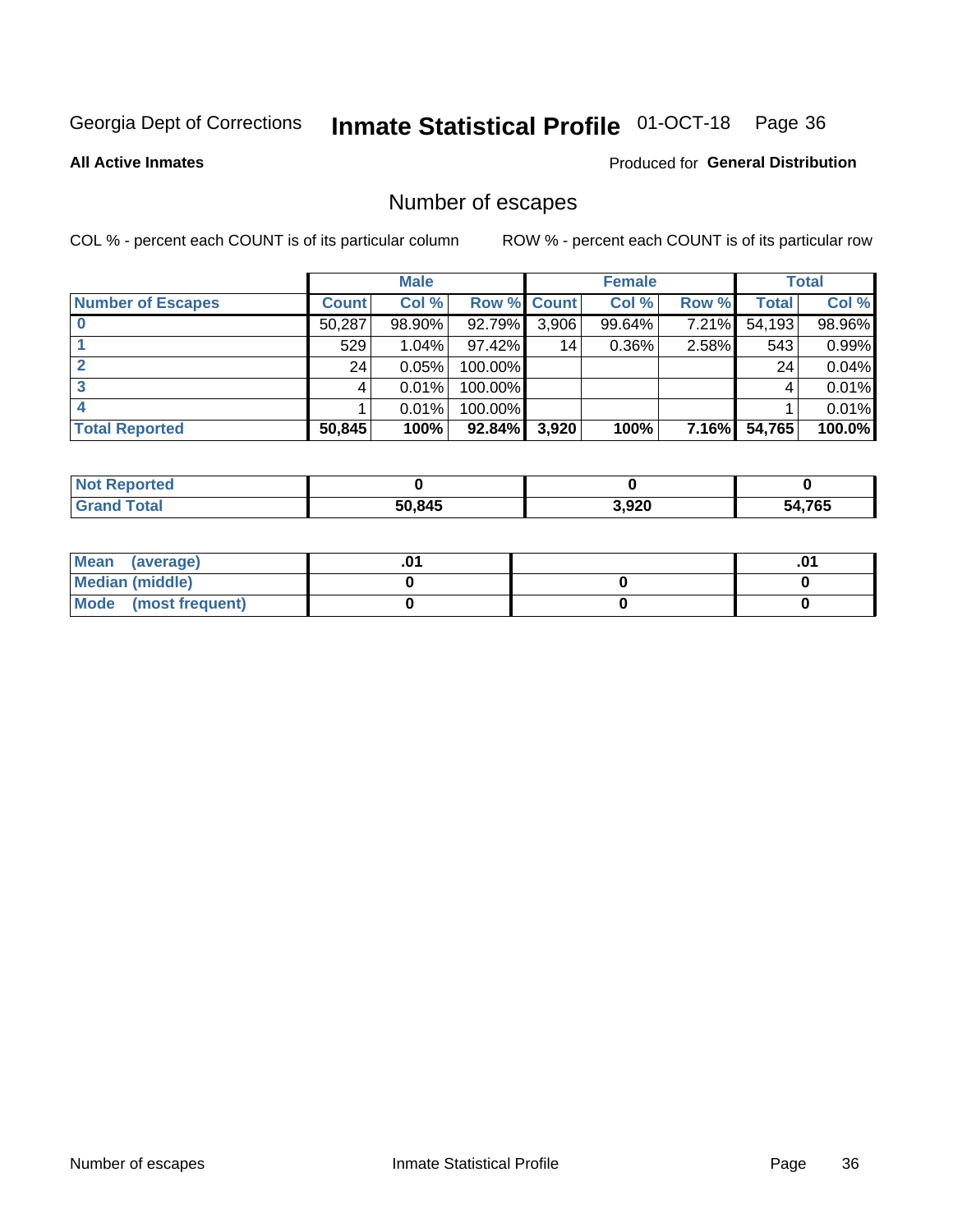## Inmate Statistical Profile 01-OCT-18 Page 37

**All Active Inmates** 

## Produced for General Distribution

## Split sentences - Probation to follow

COL % - percent each COUNT is of its particular column

|                            | <b>Male</b>  |           |                    | <b>Female</b> |        |          | <b>Total</b> |        |
|----------------------------|--------------|-----------|--------------------|---------------|--------|----------|--------------|--------|
| <b>Probation to follow</b> | <b>Count</b> | Col%      | <b>Row % Count</b> |               | Col %  | Row %    | Total        | Col %  |
| <b>Yes</b>                 | 38.052       | 74.84%    | $92.55\%$ 3.065    |               | 78.19% | $7.45\%$ | 41,117       | 75.08% |
| <b>No</b>                  | 12.793       | $25.16\%$ | 93.74%             | 855           | 21.81% | $6.26\%$ | 13.648       | 24.92% |
| <b>Total Reported</b>      | 50,845       | 100%      | $92.84\%$ 3,920    |               | 100%   | $7.16\%$ | 54,765       | 100%   |

|  |  | 50.845 | 3,920 | 54.765<br>'nΔ |
|--|--|--------|-------|---------------|
|--|--|--------|-------|---------------|

| <b>Mode</b><br>reauent)<br>Yes<br>v.c<br>0٥<br>.<br>. .<br>$\sim$ |
|-------------------------------------------------------------------|
|-------------------------------------------------------------------|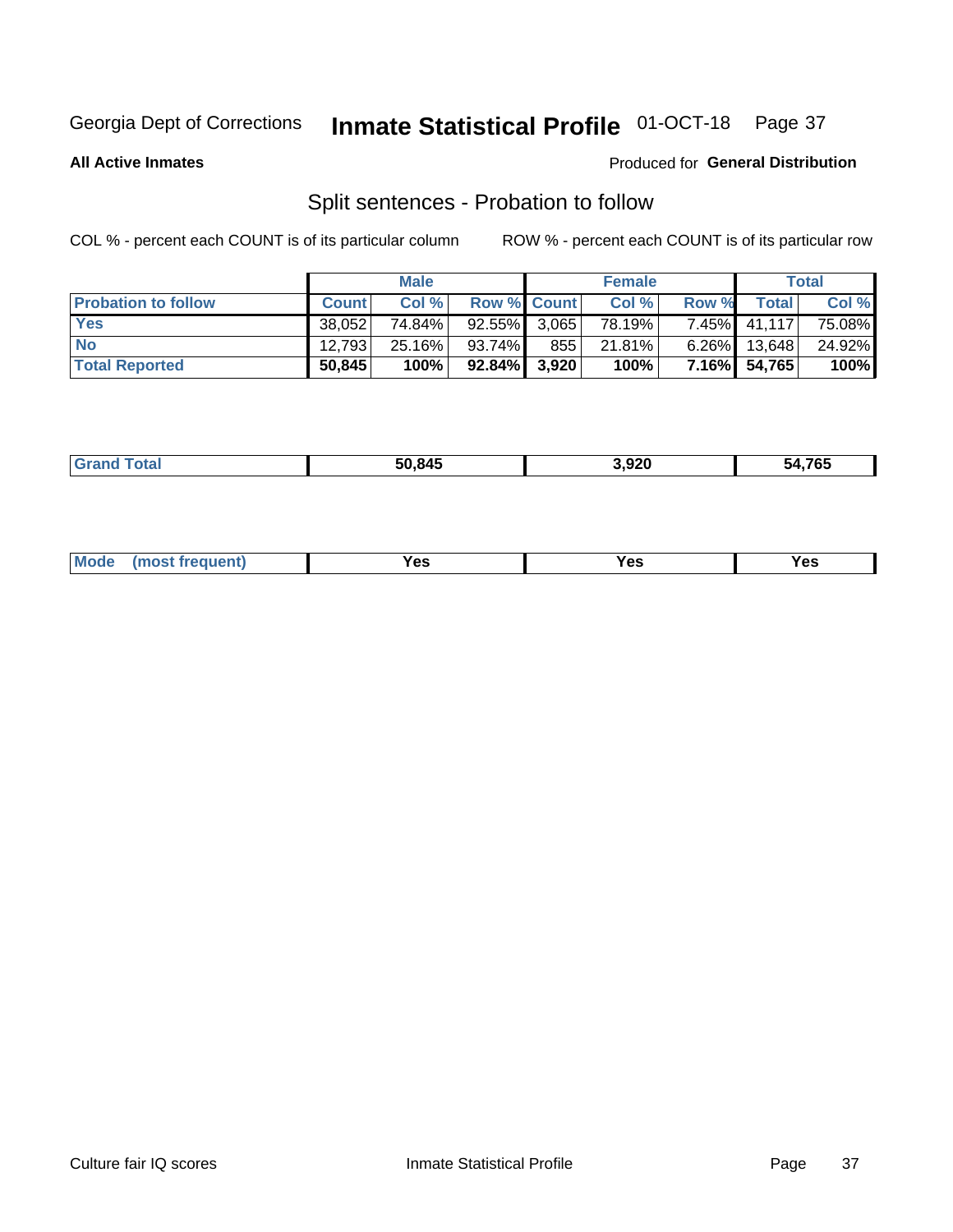## Inmate Statistical Profile 01-OCT-18 Page 38

**All Active Inmates** 

## Produced for General Distribution

## Probable future release type of still active inmates

COL % - percent each COUNT is of its particular column

|                                         |              | <b>Male</b> |                    |     | <b>Female</b> |          | <b>Total</b> |        |
|-----------------------------------------|--------------|-------------|--------------------|-----|---------------|----------|--------------|--------|
| <b>Probable Future Release Type</b>     | <b>Count</b> | Col %       | <b>Row % Count</b> |     | Col %         | Row %    | <b>Total</b> | Col %  |
| <b>Paroled with probation to follow</b> | 19,586       | 40.06%      | 91.61% 1.794       |     | 47.05%        | 8.39%    | 21,380       | 40.56% |
| Paroled w/o probation to follow         | 5,763        | 11.79%      | $92.10\%$          | 494 | 12.96%        | 7.90%    | 6,257        | 11.87% |
| <b>Maxout with probation to follow</b>  | 15,648       | 32.00%      | 93.12% 1.156       |     | 30.32%        | 6.88%    | 16,804       | 31.88% |
| <b>Maxout w/o probation to follow</b>   | 2,339        | 4.78%       | 94.01%             | 149 | 3.91%         | 5.99%    | 2,488        | 4.72%  |
| Life, LWOP or death sentence            | 5,561        | 11.37%      | 96.19%             | 220 | 5.77%         | $3.81\%$ | 5,781        | 10.97% |
| <b>Total Reported</b>                   | 48,897       | 100%        | $92.77\%$ 3,813    |     | 100%          | 7.23%    | 52,710       | 100%   |

| eleased     |        |             |                     |
|-------------|--------|-------------|---------------------|
| <b>otal</b> | 48.897 | 2012<br>. . | - 710<br>טו<br>JZ,I |

| Mode (most frequent) | <b>PAR with PROB follow</b> | <b>PAR with PROB follow</b> | <b>PAR with PROB</b> |
|----------------------|-----------------------------|-----------------------------|----------------------|
|                      |                             |                             | follow               |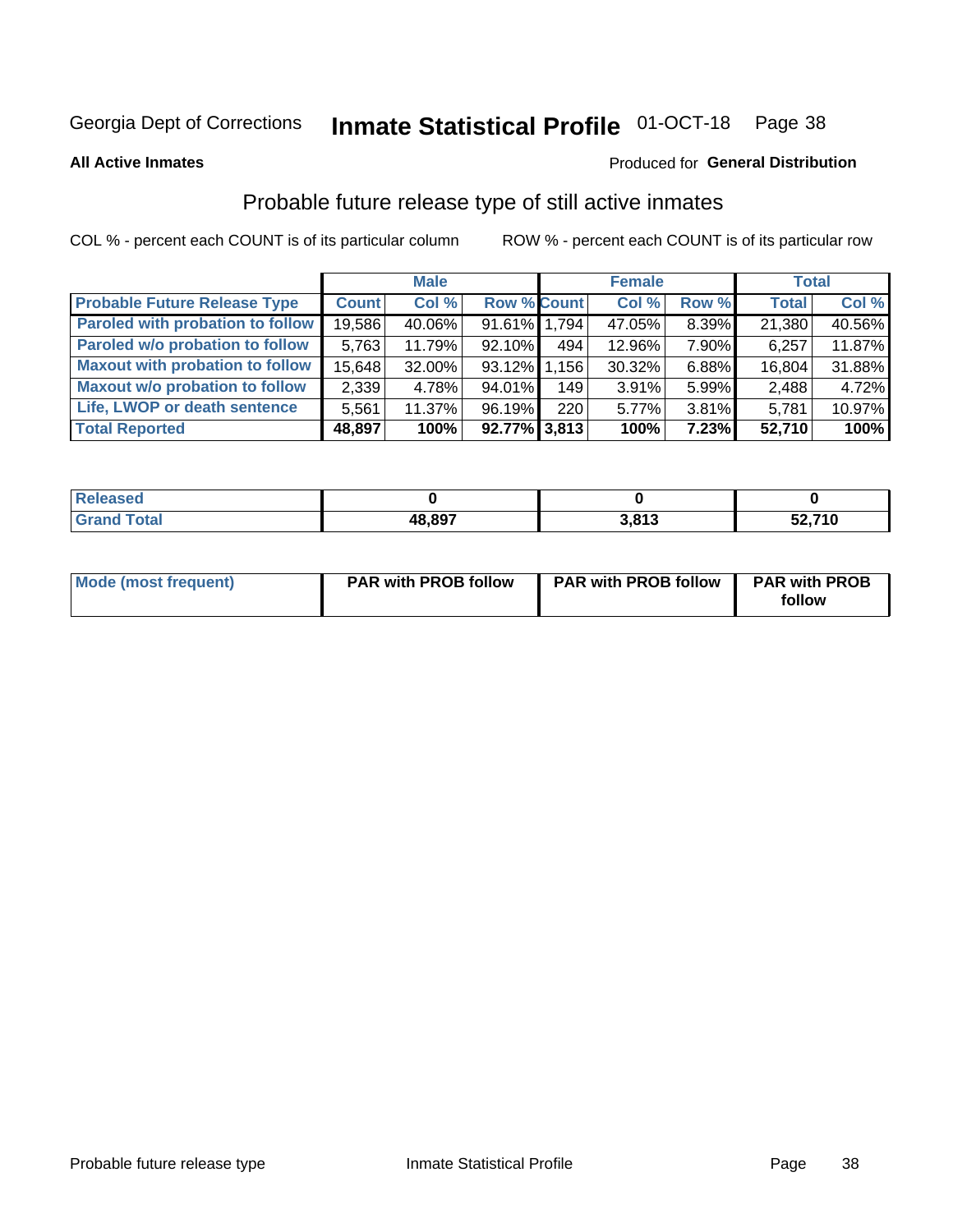### **All Active Inmates**

### Produced for General Distribution

# Time served in current (or last) institution

COL % - percent each COUNT is of its particular column

|                            |              | <b>Male</b> |        |              | <b>Female</b> |        |              | <b>Total</b> |
|----------------------------|--------------|-------------|--------|--------------|---------------|--------|--------------|--------------|
| <b>Time In Institution</b> | <b>Count</b> | Col %       | Row %  | <b>Count</b> | Col %         | Row %  | <b>Total</b> | Col %        |
| 0 to 3 months              | 13,374       | 26.30%      | 92.32% | 1,113        | 28.39%        | 7.68%  | 14,487       | 26.45%       |
| <b>3.01 to 6 months</b>    | 7,488        | 14.73%      | 91.02% | 739          | 18.85%        | 8.98%  | 8,227        | 15.02%       |
| 6.01 to 9 months           | 5,136        | 10.10%      | 91.85% | 456          | 11.63%        | 8.15%  | 5,592        | 10.21%       |
| 9.01 to 12 months          | 3,905        | 7.68%       | 93.76% | 260          | 6.63%         | 6.24%  | 4,165        | 7.61%        |
| <b>12.01 to 18 months</b>  | 5,681        | 11.17%      | 94.56% | 327          | 8.34%         | 5.44%  | 6,008        | 10.97%       |
| <b>18.01 to 24 months</b>  | 3,209        | 6.31%       | 94.41% | 190          | 4.85%         | 5.59%  | 3,399        | 6.21%        |
| $2.01$ to 3 years          | 4,240        | 8.34%       | 94.71% | 237          | 6.05%         | 5.29%  | 4,477        | 8.17%        |
| $3.01$ to 4 years          | 2,840        | 5.59%       | 94.70% | 159          | 4.06%         | 5.30%  | 2,999        | 5.48%        |
| 4.01 to 5 years            | 1,465        | 2.88%       | 94.46% | 86           | 2.19%         | 5.54%  | 1,551        | 2.83%        |
| 5.01 to 6 years            | 935          | 1.84%       | 91.31% | 89           | 2.27%         | 8.69%  | 1,024        | 1.87%        |
| 6.01 to 7 years            | 680          | 1.34%       | 92.64% | 54           | 1.38%         | 7.36%  | 734          | 1.34%        |
| $7.01$ to 8 years          | 468          | 0.92%       | 83.13% | 95           | 2.42%         | 16.87% | 563          | 1.03%        |
| 8.01 to 9 years            | 309          | 0.61%       | 92.24% | 26           | 0.66%         | 7.76%  | 335          | 0.61%        |
| 9.01 to 10 years           | 227          | 0.45%       | 91.53% | 21           | 0.54%         | 8.47%  | 248          | 0.45%        |
| Over 10 years              | 888          | 1.75%       | 92.89% | 68           | 1.73%         | 7.11%  | 956          | 1.75%        |
| <b>Total Reported</b>      | 50,845       | 100%        | 92.84% | 3,920        | 100%          | 7.16%  | 54,765       | 100%         |

| <b>Penorted</b><br><b>Not</b> |        |      |            |
|-------------------------------|--------|------|------------|
| ⊺ิ∩tal                        | 50.845 | ,920 | ,765<br>54 |

| <b>Mean</b><br>(average) | 24 months | 19 months | 24 months |
|--------------------------|-----------|-----------|-----------|
| Median (middle)          | 9 months  | 7 months  | 8 months  |
| Mode (most frequent)     | 0 months  | months    | 1 months  |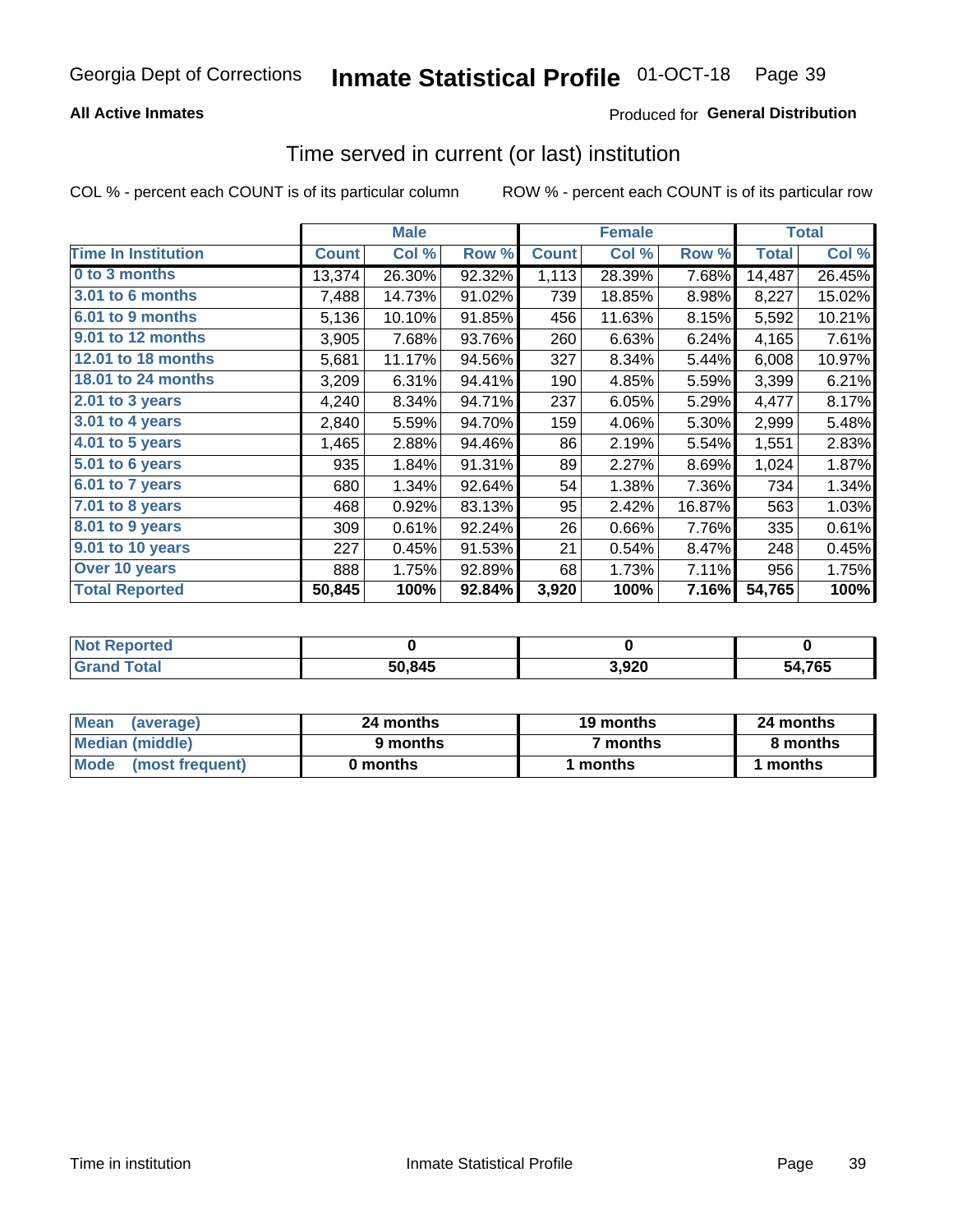#### Inmate Statistical Profile 01-OCT-18 Page 40

#### **All Active Inmates**

#### Produced for General Distribution

## Highest grade level attained

COL % - percent each COUNT is of its particular column

|                              |                 | <b>Male</b> |         |                | <b>Female</b> |        |                 | <b>Total</b> |
|------------------------------|-----------------|-------------|---------|----------------|---------------|--------|-----------------|--------------|
| <b>Grade Level</b>           | <b>Count</b>    | Col %       | Row %   | <b>Count</b>   | Col %         | Row %  | <b>Total</b>    | Col %        |
| No school at all             | $\overline{14}$ | 0.04%       | 100.00% |                |               |        | $\overline{14}$ | 0.04%        |
| <b>Grade 1</b>               | 21              | 0.06%       | 100.00% |                |               |        | 21              | 0.05%        |
| <b>Grade 2</b>               | 24              | 0.07%       | 85.71%  | 4              | 0.17%         | 14.29% | 28              | 0.07%        |
| Grade 3                      | 75              | 0.20%       | 97.40%  | $\overline{2}$ | 0.08%         | 2.60%  | 77              | 0.20%        |
| Grade 4                      | 82              | 0.22%       | 96.47%  | 3              | 0.12%         | 3.53%  | 85              | 0.22%        |
| Grade 5                      | 88              | 0.24%       | 95.65%  | 4              | 0.17%         | 4.35%  | 92              | 0.23%        |
| Grade 6                      | 347             | 0.94%       | 95.33%  | 17             | 0.70%         | 4.67%  | 364             | 0.93%        |
| <b>Grade 7</b>               | 684             | 1.86%       | 93.96%  | 44             | 1.82%         | 6.04%  | 728             | 1.86%        |
| Grade 8                      | 2,452           | 6.66%       | 94.16%  | 152            | 6.29%         | 5.84%  | 2,604           | 6.64%        |
| Grade 9                      | 4,589           | 12.47%      | 95.84%  | 199            | 8.23%         | 4.16%  | 4,788           | 12.21%       |
| Grade 10                     | 6,390           | 17.37%      | 95.70%  | 287            | 11.87%        | 4.30%  | 6,677           | 17.03%       |
| Grade 11                     | 6,314           | 17.16%      | 95.22%  | 317            | 13.12%        | 4.78%  | 6,631           | 16.91%       |
| <b>Grade 12 or GED</b>       | 12,229          | 33.24%      | 92.98%  | 923            | 38.19%        | 7.02%  | 13,152          | 33.54%       |
| <b>Some tech school</b>      | 259             | 0.70%       | 82.48%  | 55             | 2.28%         | 17.52% | 314             | 0.80%        |
| <b>Completed tech school</b> | 260             | 0.71%       | 84.42%  | 48             | 1.99%         | 15.58% | 308             | 0.79%        |
| College, 1 year              | 1,004           | 2.73%       | 90.21%  | 109            | 4.51%         | 9.79%  | 1,113           | 2.84%        |
| College, 2 year              | 1,169           | 3.18%       | 87.76%  | 163            | 6.74%         | 12.24% | 1,332           | 3.40%        |
| College, 3 year              | 300             | 0.82%       | 87.72%  | 42             | 1.74%         | 12.28% | 342             | 0.87%        |
| <b>Bachelor's degree</b>     | 390             | 1.06%       | 90.70%  | 40             | 1.65%         | 9.30%  | 430             | 1.10%        |
| <b>Master's degree</b>       | 64              | 0.17%       | 92.75%  | 5              | 0.21%         | 7.25%  | 69              | 0.18%        |
| Ph.D. degree                 | 12              | 0.03%       | 92.31%  | 1              | 0.04%         | 7.69%  | 13              | 0.03%        |
| Law degree                   | 15              | 0.04%       | 88.24%  | $\overline{2}$ | 0.08%         | 11.76% | 17              | 0.04%        |
| <b>Some medical school</b>   | $\overline{2}$  | 0.01%       | 100.00% |                |               |        | 2               | 0.01%        |
| <b>Medical degree</b>        | 8               | 0.02%       | 100.00% |                |               |        | 8               | 0.02%        |
|                              | 1               | 0.01%       | 100.00% |                |               |        | 1               | 0.01%        |
| <b>Total Reported</b>        | 36,793          | 100%        | 93.84%  | 2,417          | 100%          | 6.16%  | 39,210          | 100.0%       |

| <b>OF<sub>2</sub></b><br>∡טרי | 503. ا         | 5.555 |
|-------------------------------|----------------|-------|
| 50.845                        | חרם כ<br>J,JŁU | ,765  |

| <b>Mean</b><br>(average) | 10.82           | 11.34           | 10.85           |
|--------------------------|-----------------|-----------------|-----------------|
| Median (middle)          | Grade 11        | Grade 12 or GED | Grade 11        |
| Mode<br>(most frequent)  | Grade 12 or GED | Grade 12 or GED | Grade 12 or GED |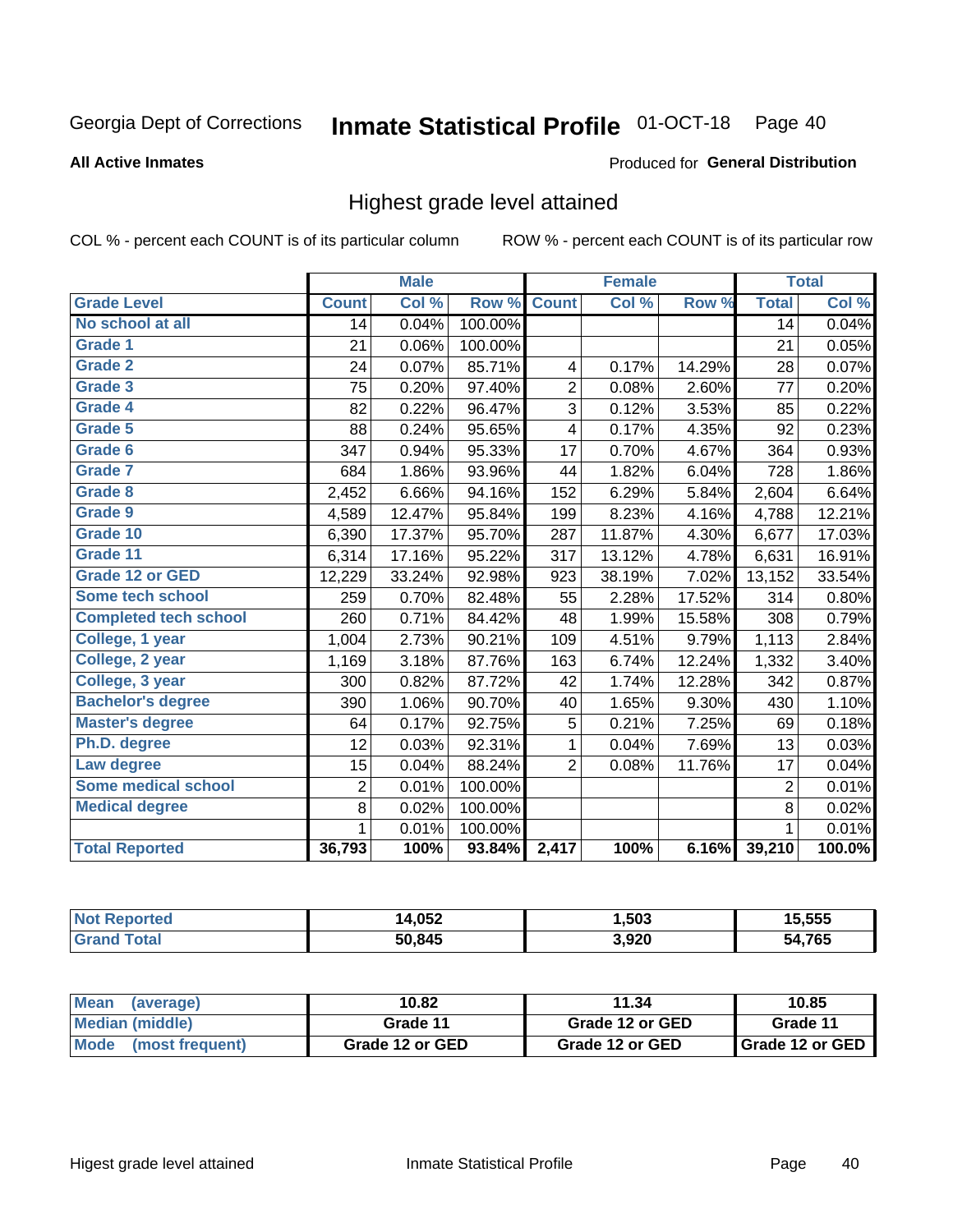# Inmate Statistical Profile 01-OCT-18 Page 41

#### **All Active Inmates**

### **Produced for General Distribution**

## Culture fair IQ scores

COL % - percent each COUNT is of its particular column

|                       |              | <b>Male</b> |             |       | <b>Female</b> |        |              | <b>Total</b> |
|-----------------------|--------------|-------------|-------------|-------|---------------|--------|--------------|--------------|
| <b>IQ Scores</b>      | <b>Count</b> | Col %       | Row % Count |       | Col %         | Row %  | <b>Total</b> | Col %        |
| $60 - 69$             | 879          | 2.23%       | 90.81%      | 89    | 2.66%         | 9.19%  | 968          | 2.27%        |
| $70 - 79$             | 2,698        | 6.85%       | 91.77%      | 242   | 7.24%         | 8.23%  | 2,940        | 6.88%        |
| $80 - 89$             | 5,950        | 15.11%      | 87.95%      | 815   | 24.39%        | 12.05% | 6,765        | 15.83%       |
| $90 - 99$             | 11,132       | 28.26%      | 89.84%      | 1,259 | 37.67%        | 10.16% | 12,391       | 29.00%       |
| $100 - 109$           | 10,870       | 27.60%      | 95.14%      | 555   | 16.61%        | 4.86%  | 11,425       | 26.74%       |
| $110 - 119$           | 6,507        | 16.52%      | 96.87%      | 210   | 6.28%         | 3.13%  | 6,717        | 15.72%       |
| $120 - 129$           | 1,296        | 3.29%       | 91.85%      | 115   | 3.44%         | 8.15%  | 1,411        | 3.30%        |
| $130 - 139$           | 51           | 0.13%       | 54.84%      | 42    | 1.26%         | 45.16% | 93           | 0.22%        |
| 140 & Up              | 7            | 0.02%       | 31.82%      | 15    | 0.45%         | 68.18% | 22           | 0.05%        |
| <b>Total Reported</b> | 39,390       | 100%        | 92.18%      | 3,342 | 100%          | 7.82%  | 42,732       | 100.0%       |

| <b>Not Reported</b>         | 10,667 | 399   | 11,066 |
|-----------------------------|--------|-------|--------|
| <b>Not Valid (under 60)</b> | 788    | 179   | 967    |
| <b>Grand Total</b>          | 50,845 | 3,920 | 54,765 |

| <b>Mean</b><br>(average)       | 98  | 95 | 98 |
|--------------------------------|-----|----|----|
| Median (middle)                | 99  | 94 | 99 |
| <b>Mode</b><br>(most frequent) | 103 | 92 | 99 |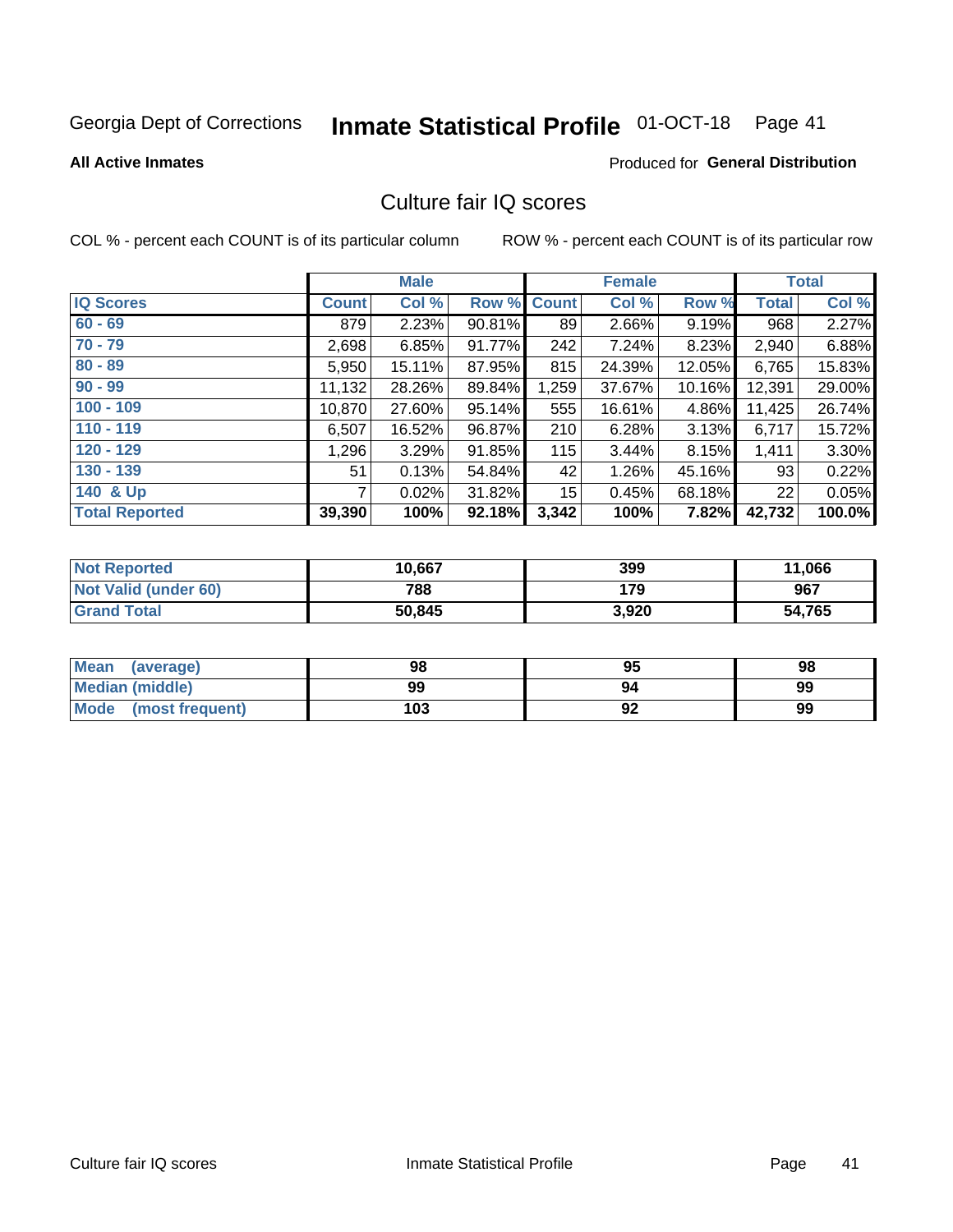#### **Inmate Statistical Profile 01-OCT-18** Page 42

#### **All Active Inmates**

#### Produced for General Distribution

## Wide Range Achievement Test (WRAT) reading score

COL % - percent each COUNT is of its particular column

|                           |              | <b>Male</b> |        |              | <b>Female</b> |        |              | <b>Total</b> |
|---------------------------|--------------|-------------|--------|--------------|---------------|--------|--------------|--------------|
| <b>WRAT Reading Score</b> | <b>Count</b> | Col %       | Row %  | <b>Count</b> | Col %         | Row %  | <b>Total</b> | Col %        |
| $0.1$ to $0.9$            | 828          | 1.81%       | 99.28% | 6            | 0.17%         | 0.72%  | 834          | 1.69%        |
| 1.0 to 1.9                | 790          | 1.72%       | 98.50% | 12           | 0.34%         | 1.50%  | 802          | 1.62%        |
| 2.0 to 2.9                | 1,532        | 3.34%       | 97.58% | 38           | 1.08%         | 2.42%  | 1,570        | 3.18%        |
| 3.0 to 3.9                | 3,551        | 7.75%       | 97.61% | 87           | 2.47%         | 2.39%  | 3,638        | 7.37%        |
| 4.0 to 4.9                | 4,402        | 9.60%       | 95.90% | 188          | 5.34%         | 4.10%  | 4,590        | 9.30%        |
| 5.0 to 5.9                | 3,773        | 8.23%       | 96.08% | 154          | 4.37%         | 3.92%  | 3,927        | 7.96%        |
| 6.0 to 6.9                | 4,365        | 9.52%       | 94.93% | 233          | 6.62%         | 5.07%  | 4,598        | 9.32%        |
| 7.0 to 7.9                | 1,705        | 3.72%       | 94.04% | 108          | 3.07%         | 5.96%  | 1,813        | 3.67%        |
| 8.0 to 8.9                | 3,375        | 7.36%       | 94.86% | 183          | 5.20%         | 5.14%  | 3,558        | 7.21%        |
| 9.0 to 9.9                | 1,957        | 4.27%       | 94.59% | 112          | 3.18%         | 5.41%  | 2,069        | 4.19%        |
| 10.0 to 10.9              | 3,007        | 6.56%       | 93.18% | 220          | 6.25%         | 6.82%  | 3,227        | 6.54%        |
| 11.0 to 11.9              | 4,489        | 9.79%       | 91.80% | 401          | 11.39%        | 8.20%  | 4,890        | 9.91%        |
| 12.0 to 12.9              | 11,469       | 25.02%      | 87.08% | 1,701        | 48.30%        | 12.92% | 13,170       | 26.68%       |
| 13                        | 594          | 1.30%       | 88.26% | 79           | 2.24%         | 11.74% | 673          | 1.36%        |
| <b>Total Reported</b>     | 45,837       | 100%        | 92.86% | 3,522        | 100.0%        | 7.14%  | 49,359       | 100%         |

| 'Tet.<br>NO | 5.008  | 398   | ,406       |
|-------------|--------|-------|------------|
|             | 50.845 | 3,920 | .765<br>מא |

| <b>Mean</b><br>(average) | 8.35 | 10.43 | 8.50 |
|--------------------------|------|-------|------|
| Median (middle)          | 8.8  | 12.2  | 8.9  |
| Mode<br>(most frequent)  | 12.9 | 12.9  | 12.9 |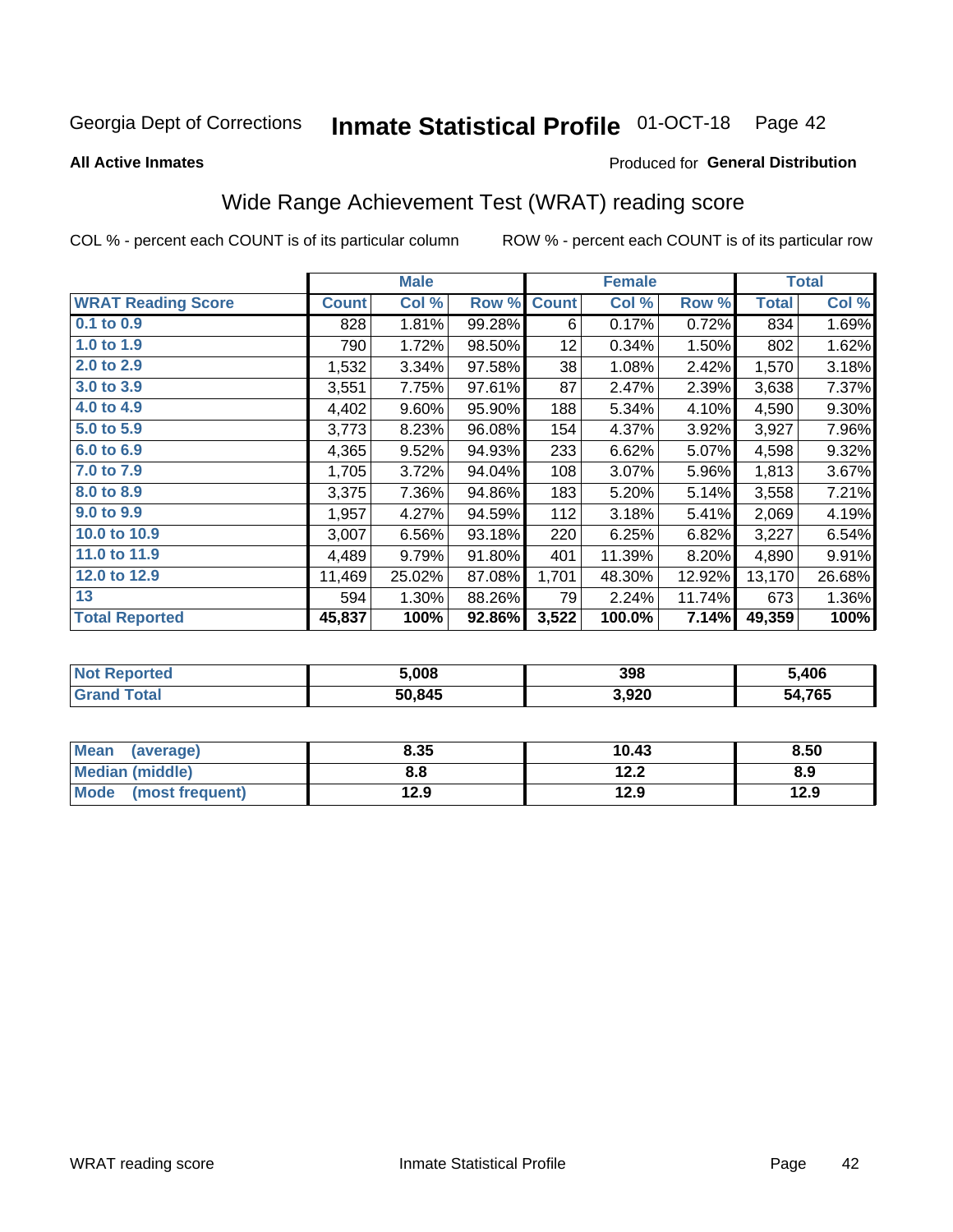#### **Inmate Statistical Profile 01-OCT-18** Page 43

**All Active Inmates** 

#### Produced for General Distribution

## Wide Range Achievement Test (WRAT) math score

COL % - percent each COUNT is of its particular column

|                              |              | <b>Male</b> |         |                 | <b>Female</b> |        |              | <b>Total</b> |
|------------------------------|--------------|-------------|---------|-----------------|---------------|--------|--------------|--------------|
| <b>WRAT Mathematic Score</b> | <b>Count</b> | Col %       | Row %   | <b>Count</b>    | Col %         | Row %  | <b>Total</b> | Col %        |
| $0.1$ to $0.9$               | 112          | 0.24%       | 100.00% |                 |               |        | 112          | 0.23%        |
| 1.0 to 1.9                   | 300          | 0.65%       | 97.72%  | 7               | 0.20%         | 2.28%  | 307          | 0.62%        |
| 2.0 to 2.9                   | 942          | 2.06%       | 95.15%  | 48              | 1.36%         | 4.85%  | 990          | 2.01%        |
| 3.0 to 3.9                   | 2,194        | 4.79%       | 95.64%  | 100             | 2.84%         | 4.36%  | 2,294        | 4.65%        |
| 4.0 to 4.9                   | 5,852        | 12.77%      | 94.28%  | 355             | 10.08%        | 5.72%  | 6,207        | 12.58%       |
| 5.0 to 5.9                   | 7,209        | 15.73%      | 91.92%  | 634             | 18.00%        | 8.08%  | 7,843        | 15.89%       |
| 6.0 to 6.9                   | 9,323        | 20.34%      | 92.65%  | 740             | 21.01%        | 7.35%  | 10,063       | 20.39%       |
| 7.0 to 7.9                   | 3,615        | 7.89%       | 93.10%  | 268             | 7.61%         | 6.90%  | 3,883        | 7.87%        |
| 8.0 to 8.9                   | 4,961        | 10.82%      | 91.99%  | 432             | 12.27%        | 8.01%  | 5,393        | 10.93%       |
| 9.0 to 9.9                   | 2,575        | 5.62%       | 92.23%  | 217             | 6.16%         | 7.77%  | 2,792        | 5.66%        |
| 10.0 to 10.9                 | 438          | 0.96%       | 96.69%  | 15 <sub>1</sub> | 0.43%         | 3.31%  | 453          | 0.92%        |
| 11.0 to 11.9                 | 1,841        | 4.02%       | 92.47%  | 150             | 4.26%         | 7.53%  | 1,991        | 4.03%        |
| 12.0 to 12.9                 | 6,399        | 13.96%      | 92.24%  | 538             | 15.28%        | 7.76%  | 6,937        | 14.06%       |
| 13                           | 73           | 0.16%       | 80.22%  | 18              | 0.51%         | 19.78% | 91           | 0.18%        |
| <b>Total Reported</b>        | 45,834       | 100%        | 92.86%  | 3,522           | 100.0%        | 7.14%  | 49,356       | 100.0%       |

| <b>Not</b><br>Reported | 5.011  | 398   | 409,د        |
|------------------------|--------|-------|--------------|
| <b>Total</b>           | 50,845 | 3,920 | 4,765<br>במ. |

| <b>Mean</b><br>(average) | 7.38 | 7.67 | 7.40 |
|--------------------------|------|------|------|
| Median (middle)          | 6.9  | 6.9  | 6.9  |
| Mode<br>(most frequent)  | 12.9 | 12.9 | 12.9 |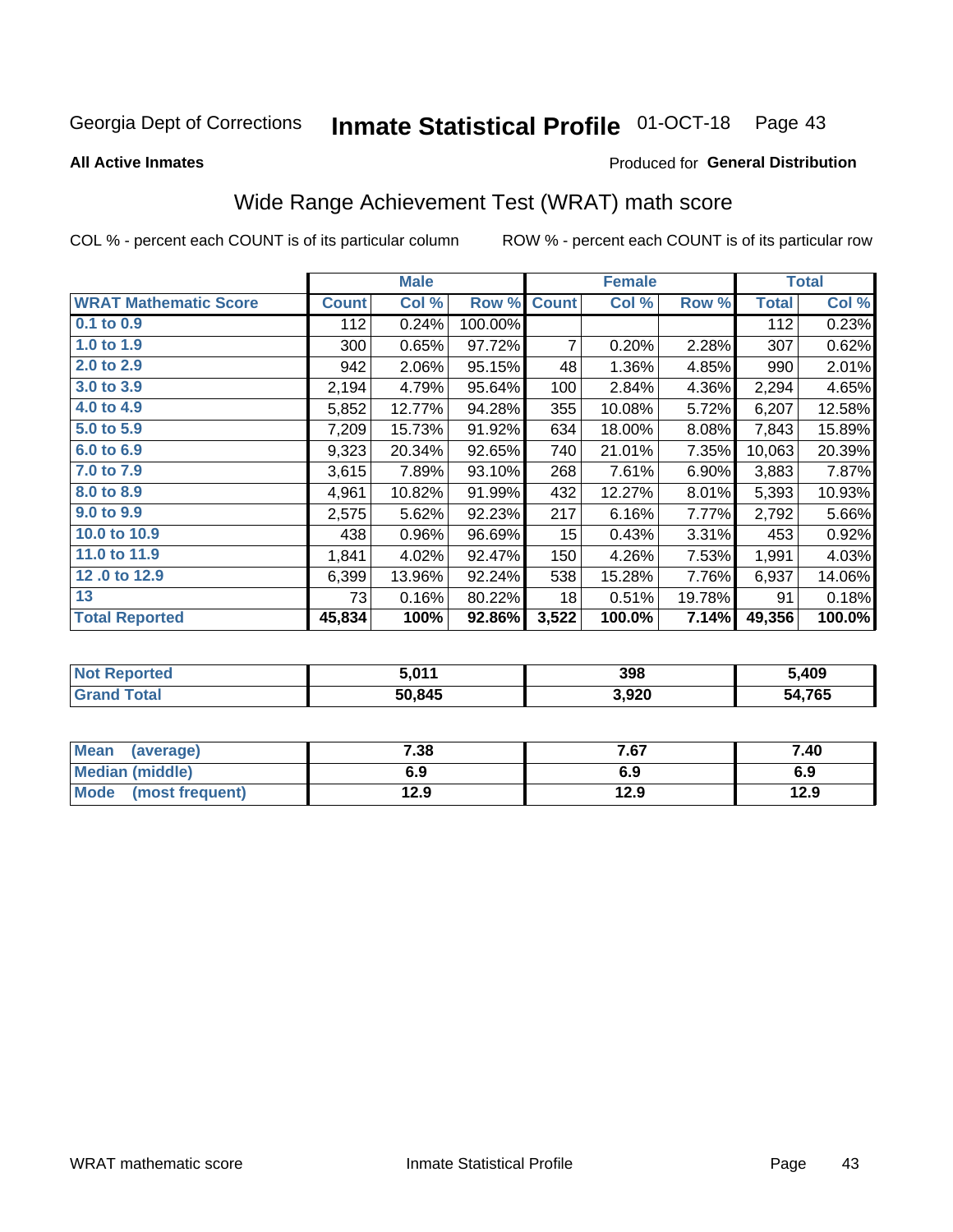#### **Inmate Statistical Profile 01-OCT-18** Page 44

Produced for General Distribution

#### **All Active Inmates**

# Wide Range Achievement Test (WRAT) spelling score

COL % - percent each COUNT is of its particular column

|                            |              | <b>Male</b> |        |              | <b>Female</b> |        |              | <b>Total</b> |
|----------------------------|--------------|-------------|--------|--------------|---------------|--------|--------------|--------------|
| <b>WRAT Spelling Score</b> | <b>Count</b> | Col %       | Row %  | <b>Count</b> | Col %         | Row %  | <b>Total</b> | Col %        |
| 0.1 to 0.9                 | 964          | 2.10%       | 99.28% | 7            | 0.20%         | 0.72%  | 971          | 1.97%        |
| 1.0 to 1.9                 | 1,166        | 2.54%       | 98.48% | 18           | 0.51%         | 1.52%  | 1,184        | 2.40%        |
| 2.0 to 2.9                 | 2,079        | 4.53%       | 98.21% | 38           | 1.08%         | 1.79%  | 2,117        | 4.29%        |
| 3.0 to 3.9                 | 3,254        | 7.10%       | 97.51% | 83           | 2.36%         | 2.49%  | 3,337        | 6.76%        |
| 4.0 to 4.9                 | 2,979        | 6.50%       | 96.82% | 98           | 2.78%         | 3.18%  | 3,077        | 6.23%        |
| 5.0 to 5.9                 | 5,128        | 11.18%      | 95.76% | 227          | 6.44%         | 4.24%  | 5,355        | 10.85%       |
| 6.0 to 6.9                 | 4,205        | 9.17%       | 94.71% | 235          | 6.67%         | 5.29%  | 4,440        | 8.99%        |
| 7.0 to 7.9                 | 4,008        | 8.74%       | 93.91% | 260          | 7.38%         | 6.09%  | 4,268        | 8.64%        |
| 8.0 to 8.9                 | 3,912        | 8.53%       | 93.41% | 276          | 7.83%         | 6.59%  | 4,188        | 8.48%        |
| 9.0 to 9.9                 | 2,183        | 4.76%       | 93.17% | 160          | 4.54%         | 6.83%  | 2,343        | 4.75%        |
| 10.0 to 10.9               | 2,170        | 4.73%       | 92.58% | 174          | 4.94%         | 7.42%  | 2,344        | 4.75%        |
| 11.0 to 11.9               | 3,587        | 7.82%       | 90.63% | 371          | 10.53%        | 9.37%  | 3,958        | 8.02%        |
| 12.0 to 12.9               | 9,937        | 21.67%      | 86.65% | 1,531        | 43.46%        | 13.35% | 11,468       | 23.23%       |
| 13                         | 276          | 0.60%       | 85.98% | 45           | 1.28%         | 14.02% | 321          | 0.65%        |
| <b>Total Reported</b>      | 45,848       | 100%        | 92.86% | 3,523        | 100%          | 7.14%  | 49,371       | 100.0%       |

| ≧rteα<br>NO | 4,997  | 397   | 5.394       |
|-------------|--------|-------|-------------|
|             | 50,845 | 3,920 | 4,765<br>מי |

| Mean<br>7.96<br>(average) |      | 10.12 | 8.12 |
|---------------------------|------|-------|------|
| Median (middle)           | .    | 11.6  | ه. ، |
| Mode (most frequent)      | 12.9 | 12.9  | 12.9 |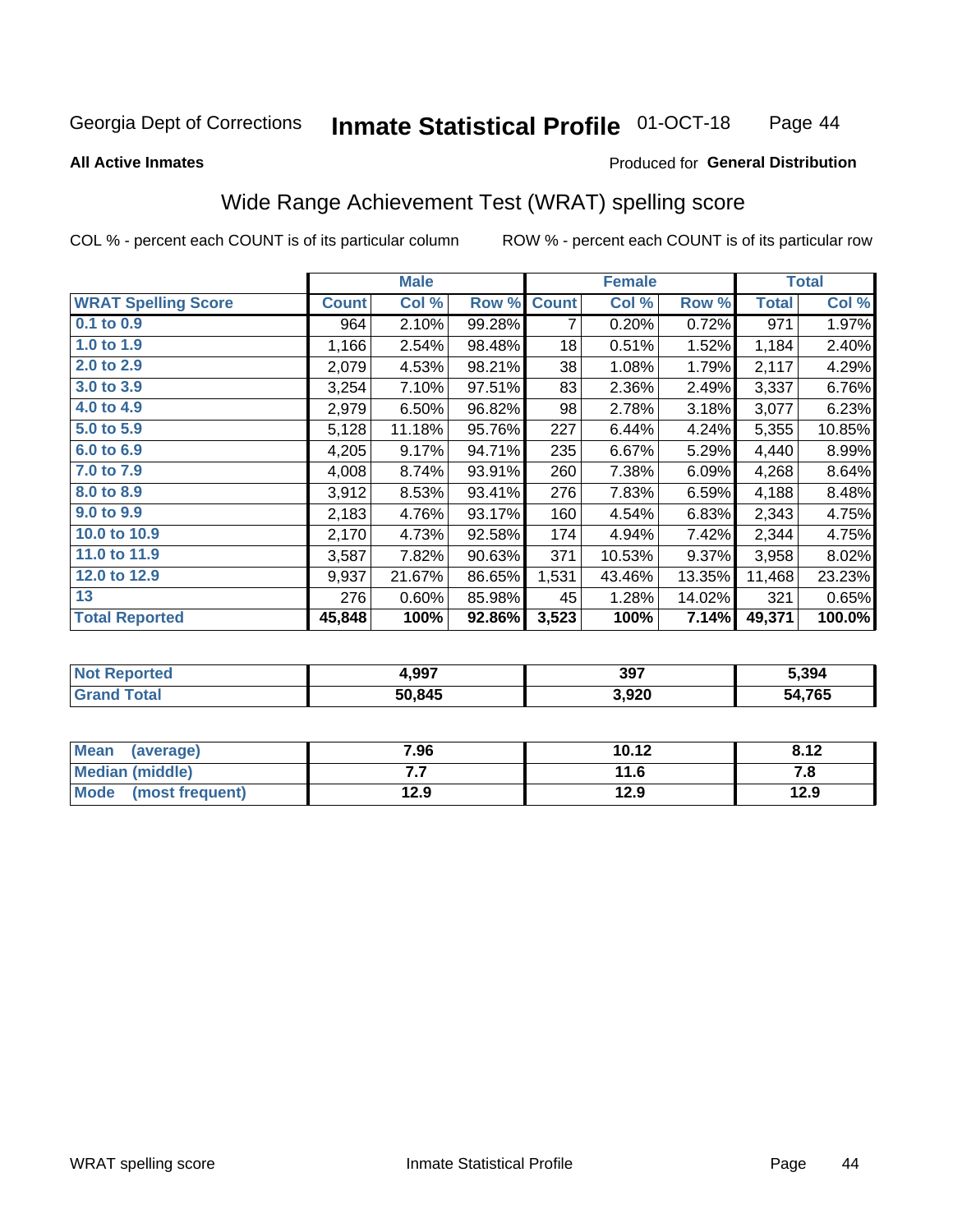# Inmate Statistical Profile 01-OCT-18 Page 45

#### **All Active Inmates**

#### **Produced for General Distribution**

## Current / last mental health treatment level

COL % - percent each COUNT is of its particular column

|                                    |              | <b>Male</b> |         |              | <b>Female</b> |        |              | <b>Total</b> |
|------------------------------------|--------------|-------------|---------|--------------|---------------|--------|--------------|--------------|
| <b>Mental Health Treatment Lev</b> | <b>Count</b> | Col %       | Row %   | <b>Count</b> | Col %         | Row %  | <b>Total</b> | Col %        |
| 1 No problem at current time       | 8,579        | 51.00%      | 92.79%  | 667          | 22.67%        | 7.21%  | 9,246        | 46.78%       |
| 2 Receiving outpatient             | 6,472        | 38.47%      | 74.55%  | 2,209        | 75.08%        | 25.45% | 8,681        | 43.92%       |
| <b>Treatment</b>                   |              |             |         |              |               |        |              |              |
| 3 Inpatient, moderate              | 1,442        | 8.57%       | 96.45%  | 53           | 1.80%         | 3.55%  | 1,495        | 7.56%        |
| Treatment                          |              |             |         |              |               |        |              |              |
| 4 Inpatient, intensive             | 311          | 1.85%       | 95.99%  | 13           | 0.44%         | 4.01%  | 324          | 1.64%        |
| <b>Treatment</b>                   |              |             |         |              |               |        |              |              |
| <b>5 Undergoing crisis</b>         | 17           | 0.10%       | 100.00% |              |               |        | 17           | 0.09%        |
| <b>Stabilization</b>               |              |             |         |              |               |        |              |              |
| <b>6 Hospital for criminally</b>   |              | 0.01%       | 100.00% |              |               |        |              | 0.01%        |
| <b>Tinsane</b>                     |              |             |         |              |               |        |              |              |
| <b>Total Evaluated</b>             | 16,822       | 100%        | 85.11%  | 2,942        | 100%          | 14.89% | 19,764       | 100%         |

| Never had MH evaluation | 34,023 | 978   | 35,001 |
|-------------------------|--------|-------|--------|
| <b>Grand Total</b>      | 50,845 | 3,920 | 54,765 |

| Median (middle) | No problem at current time | <b>Receiving outpatient</b><br>treatment | <b>Receiving</b><br>outpatient<br>treatment |
|-----------------|----------------------------|------------------------------------------|---------------------------------------------|
| <b>Mode</b>     | No problem at current time | <b>Receiving outpatient</b>              | No problem at                               |
| (most frequent) |                            | treatment                                | current time                                |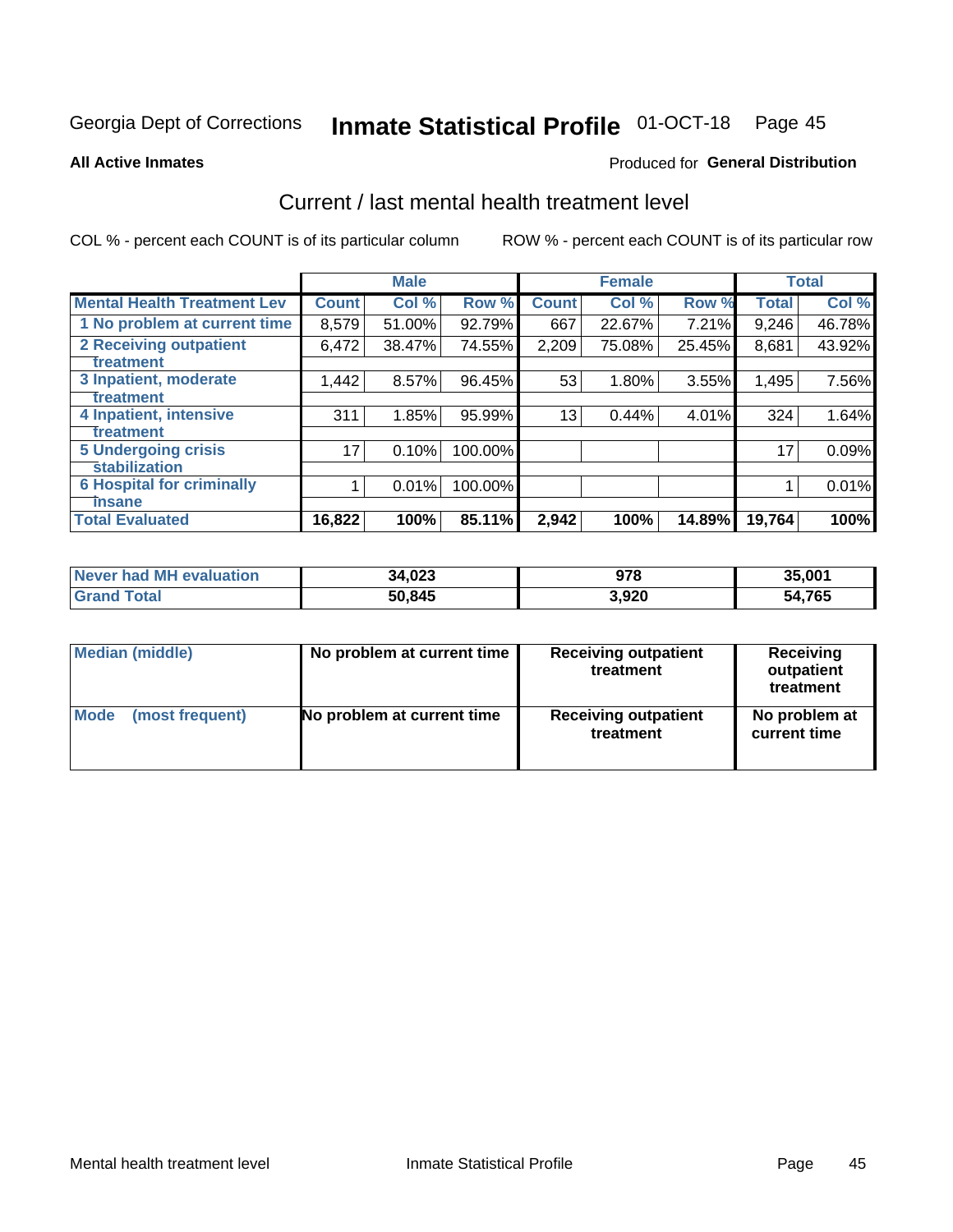### **All Active Inmates**

### Produced for General Distribution

## PULHESDWIT medical scale - 'P' overall condition ('P'hysical)

COL % - percent each COUNT is of its particular column

|                                  |              | <b>Male</b> |        |              | <b>Female</b> |         |              | <b>Total</b> |
|----------------------------------|--------------|-------------|--------|--------------|---------------|---------|--------------|--------------|
| 'P' Overall Condition            | <b>Count</b> | Col %       | Row %  | <b>Count</b> | Col %         | Row %   | <b>Total</b> | Col %        |
| 1 No medical illness             | 35,317       | 75.42%      | 94.03% | 2,243        | 63.74%        | 5.97%   | 37,560       | 74.60%       |
| 2 Well-controlled chronic        | 10,582       | 22.60%      | 90.14% | 1,158        | 32.91%        | 9.86%   | 11,740       | 23.32%       |
| <b>lillness</b>                  |              |             |        |              |               |         |              |              |
| 3 Poorly-controlled chronic      | 846          | 1.81%       | 92.86% | 65           | 1.85%         | 7.14%   | 911          | 1.81%        |
| <b>lillness</b>                  |              |             |        |              |               |         |              |              |
| 4 Significant problems requiring | 80           | 0.17%       | 79.21% | 21           | 0.60%         | 20.79%  | 101          | 0.20%        |
| special housing                  |              |             |        |              |               |         |              |              |
| 5 Terminal illness, < 6 months   | 5            | 0.01%       | 83.33% |              | 0.03%         | 16.67%  | 6            | 0.01%        |
| to live                          |              |             |        |              |               |         |              |              |
| 6 Inmate is pregnant             |              |             |        | 31           | 0.88%         | 100.00% | 31           | $0.06\%$     |
| <b>Total Reported</b>            | 46,830       | 100%        | 93.01% | 3,519        | 100%          | 6.99%   | 50,349       | 100%         |

| orted | 1 N 5<br>v.v | 40 <sup>′</sup> | 11C          |
|-------|--------------|-----------------|--------------|
|       | 50.845       | ,920            | 4,765<br>- 4 |

| Mode | (most frequent) | 1 No medical illness | 1 No medical illness | 1 No medical<br>illness |
|------|-----------------|----------------------|----------------------|-------------------------|
|------|-----------------|----------------------|----------------------|-------------------------|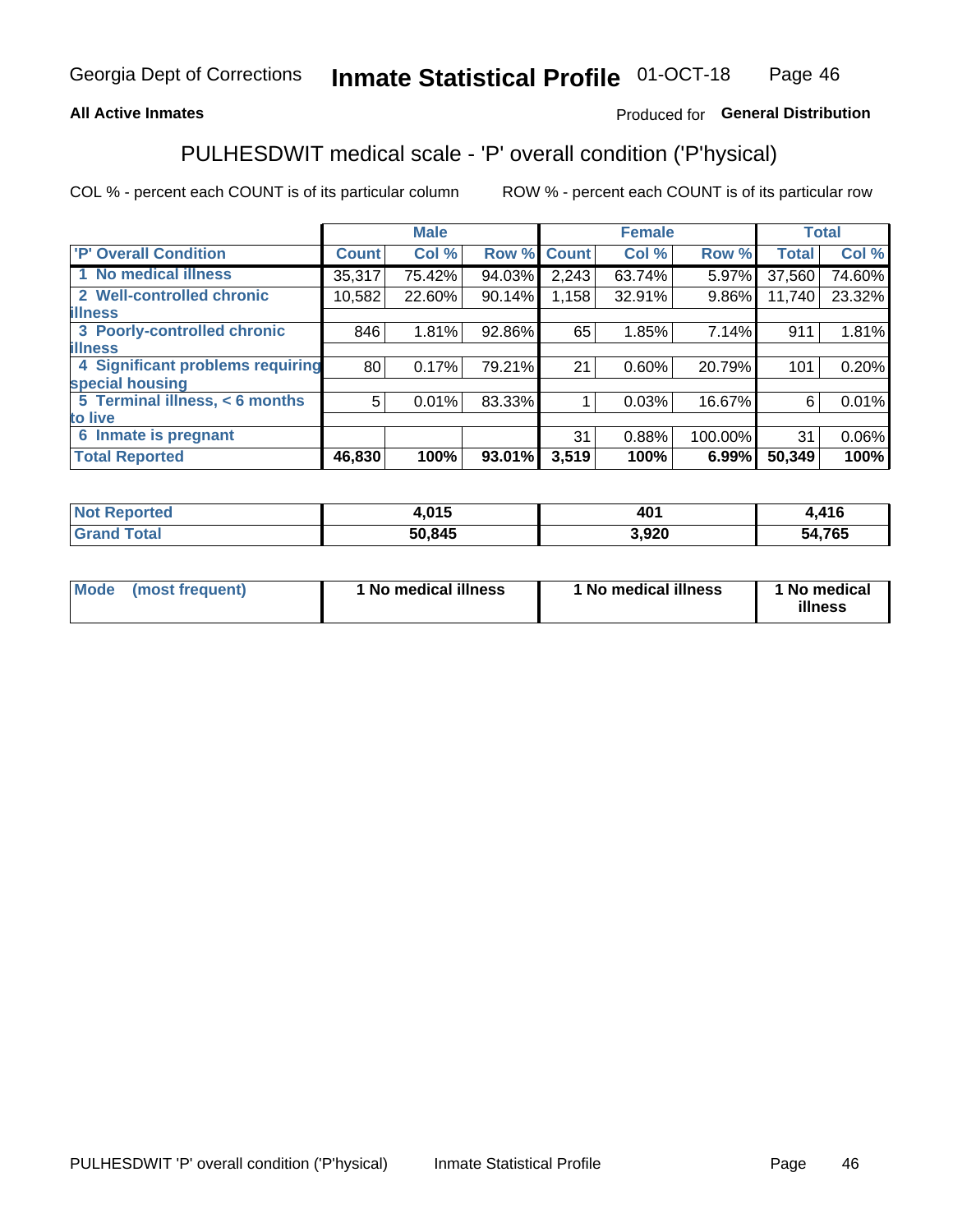### **All Active Inmates**

### Produced for General Distribution

# PULHESDWIT medical scale - 'U' upper body

COL % - percent each COUNT is of its particular column

|                              |               | <b>Male</b> |         |              | <b>Female</b> |        |              | <b>Total</b> |
|------------------------------|---------------|-------------|---------|--------------|---------------|--------|--------------|--------------|
| <b>U' Upper Body</b>         | <b>Count!</b> | Col %       | Row %   | <b>Count</b> | Col %         | Row %  | <b>Total</b> | Col %        |
| 1 Upper bones, joints,       | 44,721        | 95.71%      | 93.15%  | 3,288        | 93.44%        | 6.85%  | 48,009       | 95.55%       |
| muscles all OK               |               |             |         |              |               |        |              |              |
| 2 One or both arms minimally | 1,717         | 3.67%       | 89.33%  | 205          | 5.83%         | 10.67% | 1,922        | 3.83%        |
| limited                      |               |             |         |              |               |        |              |              |
| 3 One or both arms           | 230           | 0.49%       | 90.91%  | 23           | 0.65%         | 9.09%  | 253          | 0.50%        |
| <b>moderately limited</b>    |               |             |         |              |               |        |              |              |
| 4 One arm disabled,          | 53            | 0.11%       | 94.64%  | 3            | 0.09%         | 5.36%  | 56           | 0.11%        |
| paralyzed, or amputated      |               |             |         |              |               |        |              |              |
| 5 Both arms disabled,        | 4             | 0.01%       | 100.00% |              |               |        | 4            | 0.01%        |
| paralyzed, or amputated      |               |             |         |              |               |        |              |              |
| <b>Total Reported</b>        | 46,725        | 100%        | 93.00%  | 3,519        | 100%          | 7.00%  | 50,244       | 100%         |

| <b>Not Reported</b>   | 4,120  | 401   | 4,521  |
|-----------------------|--------|-------|--------|
| <b>Total</b><br>Grand | 50,845 | 3,920 | 54,765 |

| Mode (most frequent) | 1 Upper bones, joints,<br>muscles all OK | 1 Upper bones, joints,<br>muscles all OK | 1 Upper bones,<br>joints, muscles all<br>ΟK |
|----------------------|------------------------------------------|------------------------------------------|---------------------------------------------|
|----------------------|------------------------------------------|------------------------------------------|---------------------------------------------|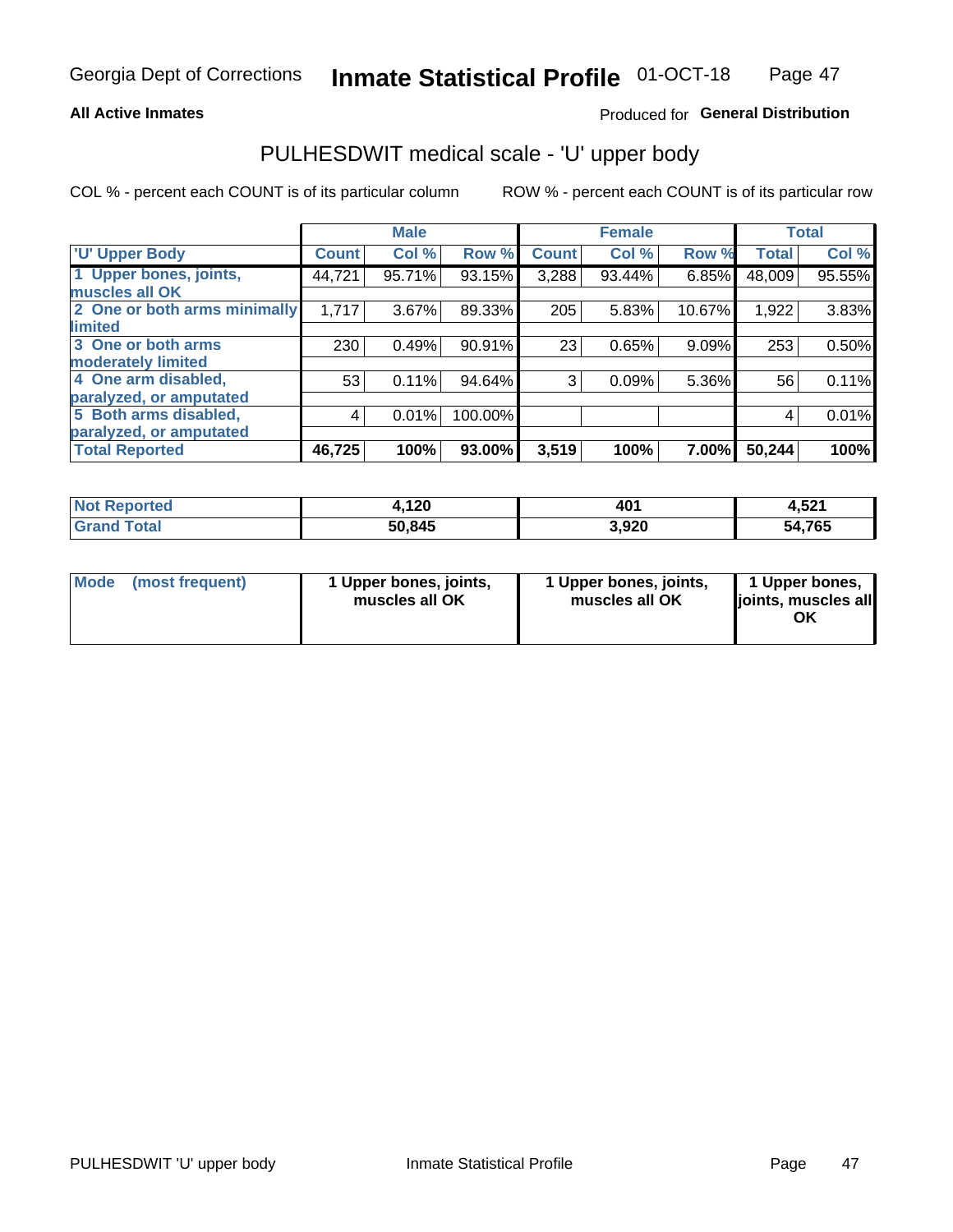### **All Active Inmates**

### Produced for General Distribution

## PULHESDWIT medical scale - 'L' lower body

COL % - percent each COUNT is of its particular column

|                                |                 | <b>Male</b> |        |              | <b>Female</b> |       |              | <b>Total</b> |
|--------------------------------|-----------------|-------------|--------|--------------|---------------|-------|--------------|--------------|
| 'L' Lower Body                 | <b>Count</b>    | Col %       | Row %  | <b>Count</b> | Col %         | Row % | <b>Total</b> | Col %        |
| 1 Lower bones, joints,         | 42,211          | 90.35%      | 93.25% | 3,057        | 86.92%        | 6.75% | 45,268       | 90.11%       |
| muscles all OK                 |                 |             |        |              |               |       |              |              |
| 2 One or both legs minimally   | 3,728           | 7.98%       | 90.20% | 405          | 11.52%        | 9.80% | 4,133        | 8.23%        |
| limited                        |                 |             |        |              |               |       |              |              |
| 3 One or both legs             | 633             | 1.35%       | 93.78% | 42           | 1.19%         | 6.22% | 675          | 1.34%        |
| moderately limited             |                 |             |        |              |               |       |              |              |
| 4 One leg disabled, paralyzed, | 125             | 0.27%       | 91.24% | 12           | 0.34%         | 8.76% | 137          | 0.27%        |
| or amputated                   |                 |             |        |              |               |       |              |              |
| 5 Both legs disabled,          | 20 <sub>1</sub> | 0.04%       | 95.24% |              | 0.03%         | 4.76% | 21           | 0.04%        |
| paralyzed, or amputated        |                 |             |        |              |               |       |              |              |
| <b>Total Reported</b>          | 46,717          | 100%        | 93.00% | 3,517        | 100%          | 7.00% | 50,234       | 100%         |

| <b>Not Reported</b>   | 4,128  | 403   | 4,531  |
|-----------------------|--------|-------|--------|
| <b>Total</b><br>Grand | 50,845 | 3,920 | 54,765 |

| Mode | (most frequent) | 1 Lower bones, joints,<br>muscles all OK | I Lower bones, joints,<br>muscles all OK | 1 Lower bones,<br>joints, muscles all<br>ΟK |
|------|-----------------|------------------------------------------|------------------------------------------|---------------------------------------------|
|------|-----------------|------------------------------------------|------------------------------------------|---------------------------------------------|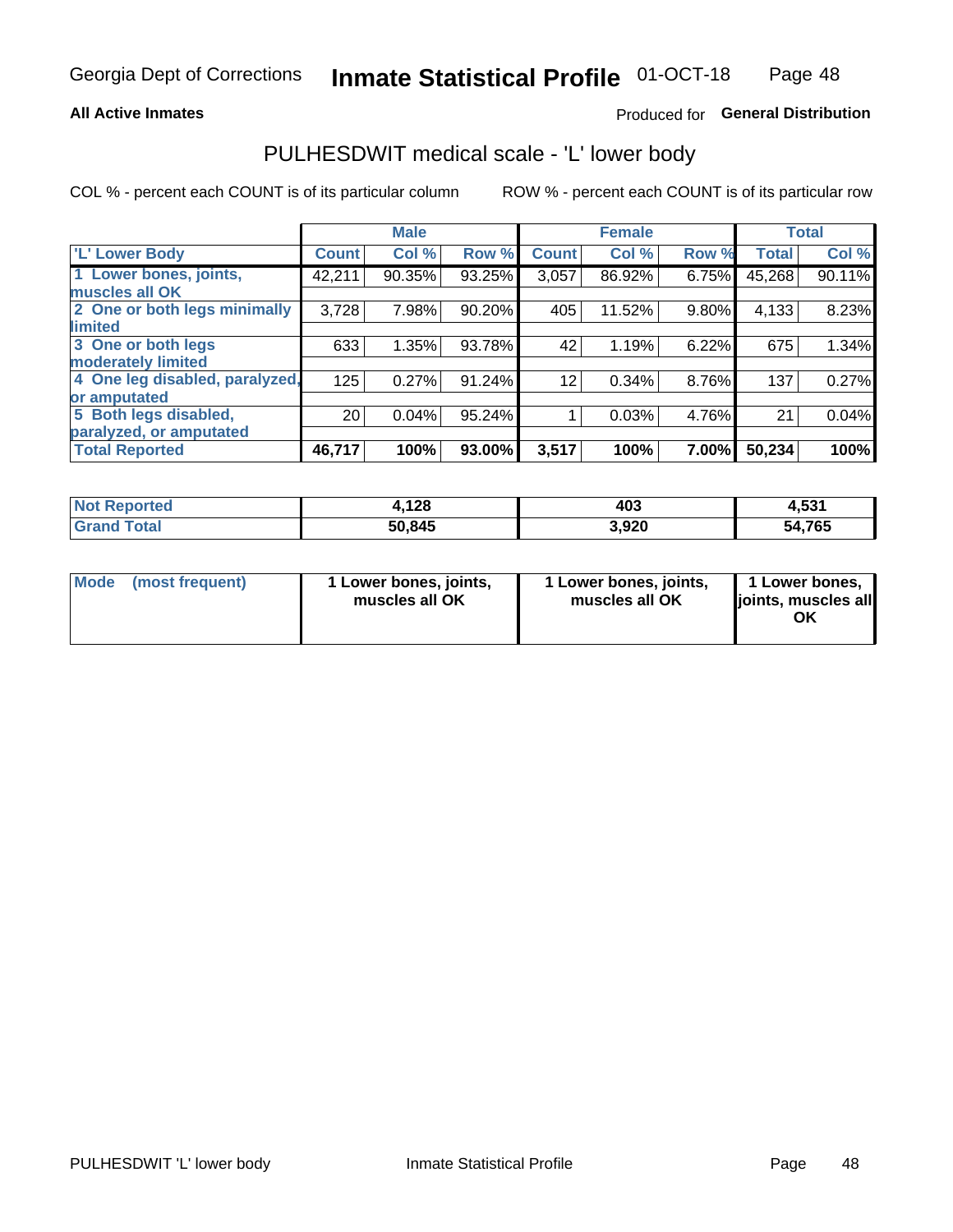### **All Active Inmates**

### Produced for General Distribution

## PULHESDWIT medical scale - 'H' hearing

COL % - percent each COUNT is of its particular column

|                                |              | <b>Male</b> |             |       | <b>Female</b> |        | <b>Total</b> |        |
|--------------------------------|--------------|-------------|-------------|-------|---------------|--------|--------------|--------|
| <b>'H' Hearing</b>             | <b>Count</b> | Col %       | Row % Count |       | Col %         | Row %  | <b>Total</b> | Col %  |
| 1 Normal hearing both ears     | 46,113       | 98.76%      | 93.01%      | 3,467 | 98.61%        | 6.99%  | 49,580       | 98.75% |
| 2 Some loss in one ear with    | 453          | 0.97%       | 91.52%      | 42    | 1.19%         | 8.48%  | 495          | 0.99%  |
| other OK, or mild loss in both |              |             |             |       |               |        |              |        |
| 3 Total loss in one ear with   | 79           | 0.17%       | 97.53%      | 2     | 0.06%         | 2.47%  | 81           | 0.16%  |
| mild loss in other             |              |             |             |       |               |        |              |        |
| 4 Severe loss in both ears     | 33           | $0.07\%$    | 91.67%      | 3     | 0.09%         | 8.33%  | 36           | 0.07%  |
| 5 Total loss in both ears,     | 13           | 0.03%       | 86.67%      | 2     | $0.06\%$      | 13.33% | 15           | 0.03%  |
| requiring special housing      |              |             |             |       |               |        |              |        |
| <b>Total Reported</b>          | 46,691       | 100%        | 93.00%      | 3,516 | 100%          | 7.00%  | 50,207       | 100%   |

| <b>orted</b><br><b>NOT</b> | , 154  | 404   | 1,558  |
|----------------------------|--------|-------|--------|
| $F \wedge f \wedge f$      | 50,845 | 3,920 | 54,765 |

| Mode (most frequent) | 1 Normal hearing both ears 1 Normal hearing both ears 1 Normal hearing | both ears |
|----------------------|------------------------------------------------------------------------|-----------|
|                      |                                                                        |           |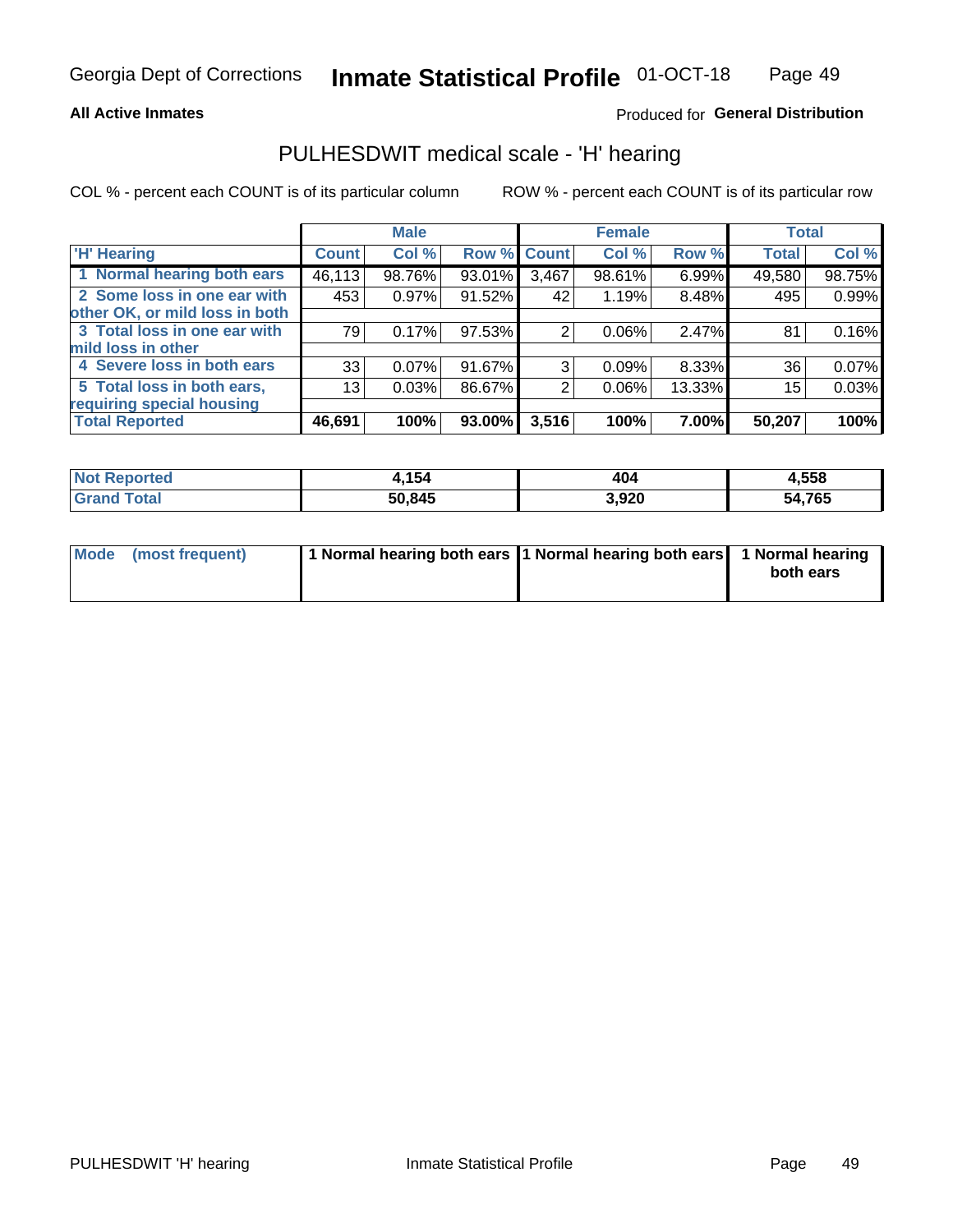### **All Active Inmates**

### Produced for General Distribution

## PULHESDWIT medical scale - 'E' vision

COL % - percent each COUNT is of its particular column

|                                 |              | <b>Male</b> |        |              | <b>Female</b> |        |              | <b>Total</b> |
|---------------------------------|--------------|-------------|--------|--------------|---------------|--------|--------------|--------------|
| 'E' Vision                      | <b>Count</b> | Col %       | Row %  | <b>Count</b> | Col %         | Row %  | <b>Total</b> | Col %        |
| 1 Correctable to 20/40 in both  | 36,159       | 78.21%      | 95.37% | 1,757        | 50.78%        | 4.63%  | 37,916       | 76.30%       |
| eyes                            |              |             |        |              |               |        |              |              |
| 2 Correctable to 20/70 in one   | 9,118        | 19.72%      | 85.28% | 1,574        | 45.49%        | 14.72% | 10,692       | 21.52%       |
| eye, may be blind in other      |              |             |        |              |               |        |              |              |
| 3 Correctable to 20/200 in one  | 786          | 1.70%       | 87.04% | 117          | 3.38%         | 12.96% | 903          | 1.82%        |
| eye, may be blind in other      |              |             |        |              |               |        |              |              |
| 4 One eye not correctable to    | 156          | 0.34%       | 93.41% | 11           | 0.32%         | 6.59%  | 167          | 0.34%        |
| 20/200, other may be blind      |              |             |        |              |               |        |              |              |
| 5 Blind in both eyes, requiring | 16           | 0.03%       | 94.12% |              | 0.03%         | 5.88%  | 17           | 0.03%        |
| special housing                 |              |             |        |              |               |        |              |              |
| <b>Total Reported</b>           | 46,235       | 100%        | 93.04% | 3,460        | 100%          | 6.96%  | 49,695       | 100.0%       |

| <b>Not Reported</b> | .610،  | 460   | 5,070       |
|---------------------|--------|-------|-------------|
| 「otal               | 50,845 | 3,920 | ,765<br>54. |

| Mode (most frequent) | 1 Correctable to 20/40 in both<br>eves | 1 Correctable to 20/40 in   1 Correctable to  <br>both eves | 20/40 in both eyes |
|----------------------|----------------------------------------|-------------------------------------------------------------|--------------------|
|                      |                                        |                                                             |                    |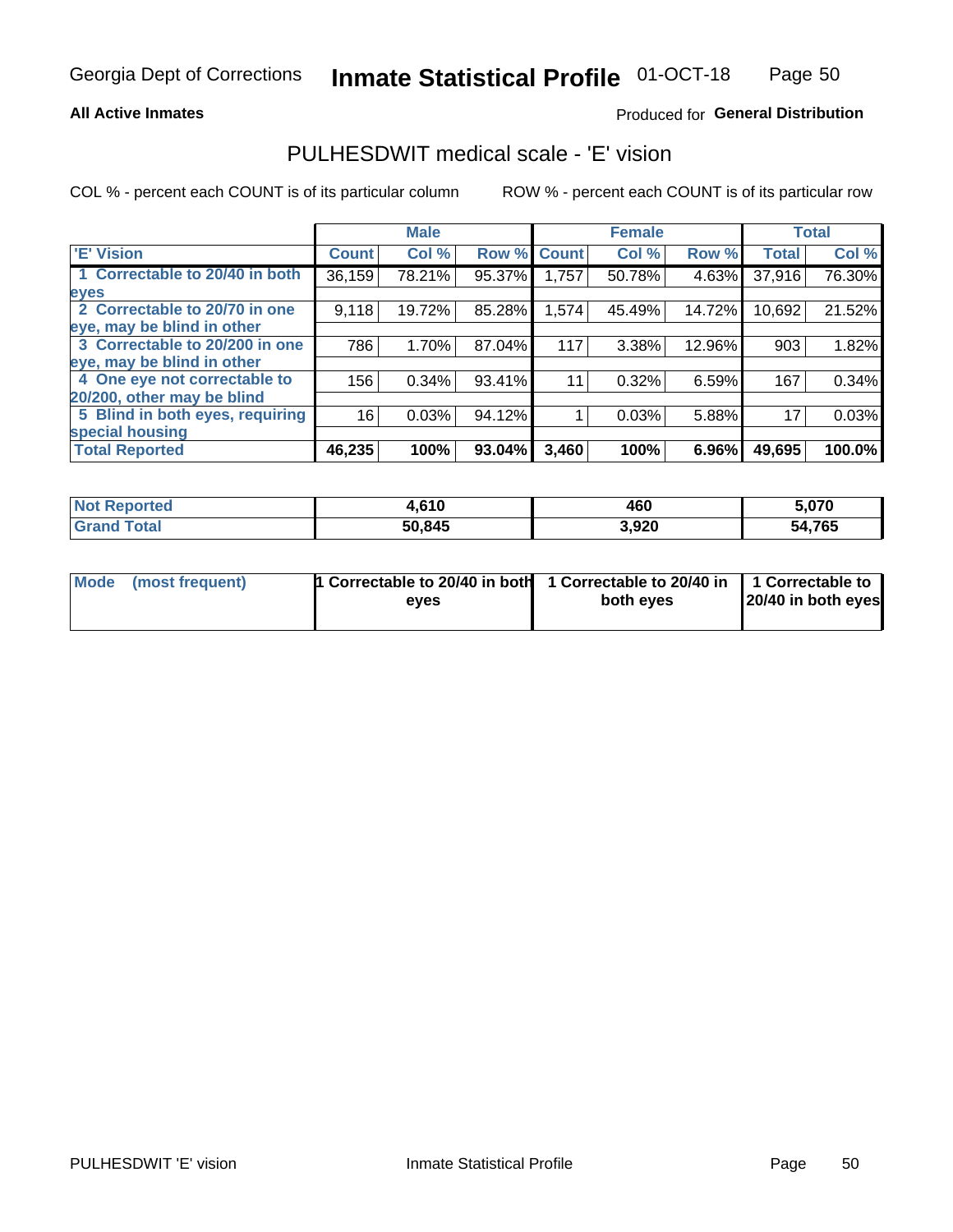### **All Active Inmates**

### Produced for General Distribution

## PULHESDWIT medical scale - 'S' pSychiatric

COL % - percent each COUNT is of its particular column

|                                        |              | <b>Male</b> |           |              | <b>Female</b> |        |              | <b>Total</b> |
|----------------------------------------|--------------|-------------|-----------|--------------|---------------|--------|--------------|--------------|
| 'S' pSychiatric                        | <b>Count</b> | Col %       | Row %     | <b>Count</b> | Col %         | Row %  | <b>Total</b> | Col %        |
| 1 No impairment or disorders           | 41,025       | 88.79%      | 97.08%    | .232         | 38.89%        | 2.92%  | 42,257       | 85.59%       |
| 2 Stable, or in remission, or          | 4,105        | 8.88%       | 68.21%    | 1,913        | 60.39%        | 31.79% | 6,018        | 12.19%       |
| mild impairment or retardation         |              |             |           |              |               |        |              |              |
| 3 Requires moderate inpatient          | 886          | 1.92%       | 98.44%    | 14           | 0.44%         | 1.56%  | 900          | 1.82%        |
| treatment                              |              |             |           |              |               |        |              |              |
| 4 Requires intensive inpatient         | 180          | 0.39%       | $95.24\%$ | 9            | 0.28%         | 4.76%  | 189          | 0.38%        |
| treatment                              |              |             |           |              |               |        |              |              |
| <b>5 Requires Crisis Stabilization</b> | 6            | 0.01%       | 100.00%   |              |               |        | 6            | 0.01%        |
| Unit (CSU) inpatient care              |              |             |           |              |               |        |              |              |
| <b>Total Reported</b>                  | 46,202       | 100%        | 93.58%    | 3,168        | 100%          | 6.42%  | 49,370       | 100%         |

| <b>Not Reported</b>    | 1,643  | 752   | 5,395         |
|------------------------|--------|-------|---------------|
| $\tau$ otal<br>' Grand | 50,845 | 3,920 | 54,765<br>54. |

| Mode (most frequent) | <b>1 No impairment or disorders</b> 2 Stable, or in remission, 1 No impairment or |                       |           |
|----------------------|-----------------------------------------------------------------------------------|-----------------------|-----------|
|                      |                                                                                   | or mild impairment or | disorders |
|                      |                                                                                   | retardation           |           |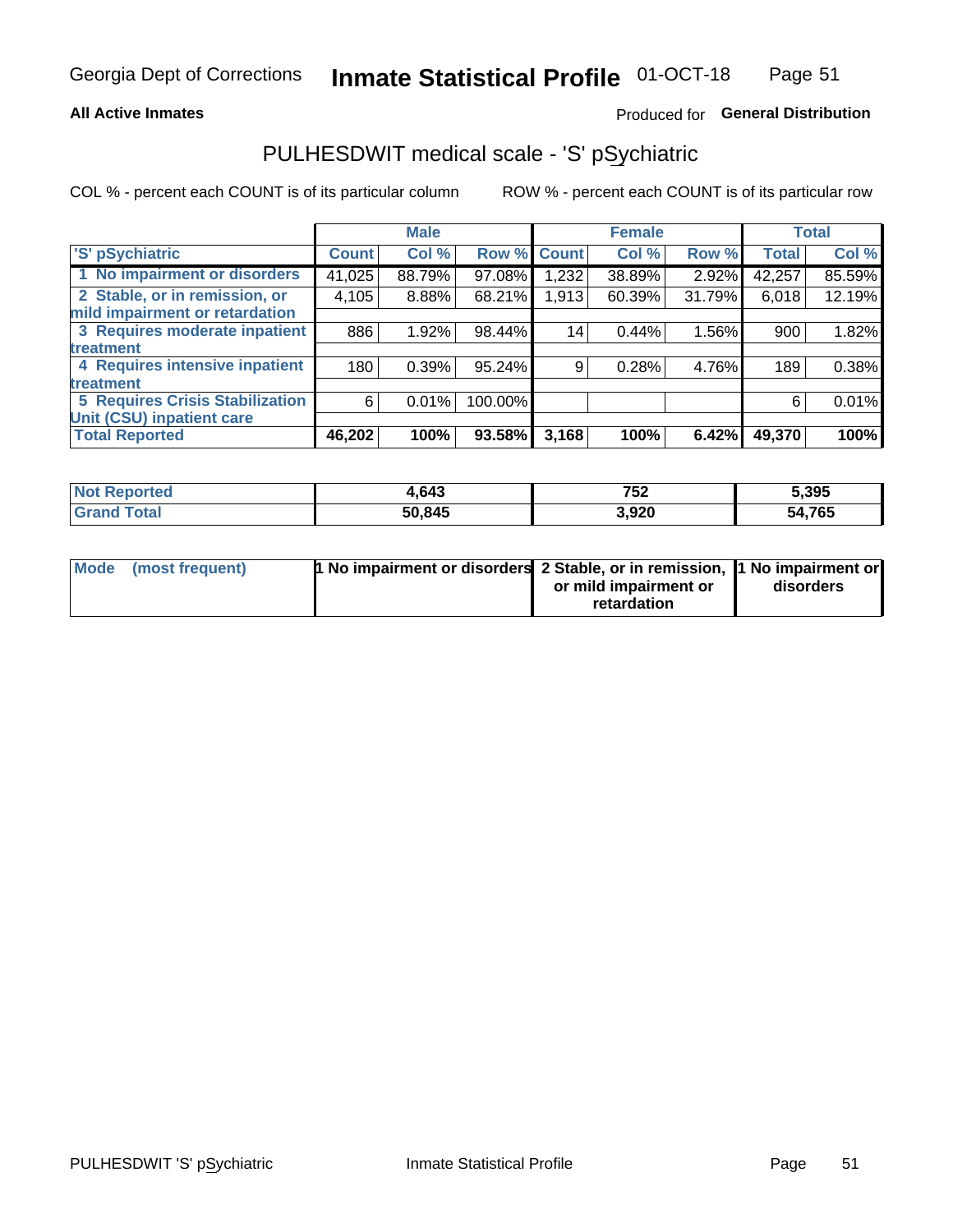### **All Active Inmates**

### Produced for General Distribution

## PULHESDWIT medical scale - 'D' dental

COL % - percent each COUNT is of its particular column

|                                 |               | <b>Male</b> |         |              | <b>Female</b> |        |              | <b>Total</b> |
|---------------------------------|---------------|-------------|---------|--------------|---------------|--------|--------------|--------------|
| <b>D'</b> Dental                | <b>Count!</b> | Col %       | Row %   | <b>Count</b> | Col %         | Row %  | <b>Total</b> | Col %        |
| 1 Minimal routine dental health | 26,171        | 59.21%      | 92.09%  | 2,248        | 69.15%        | 7.91%  | 28,419       | 59.89%       |
| <b>needs</b>                    |               |             |         |              |               |        |              |              |
| 2 Moderate cavities and/or gum  | 15,241        | 34.48%      | 95.82%  | 665          | 20.46%        | 4.18%  | 15,906       | 33.52%       |
| disease                         |               |             |         |              |               |        |              |              |
| 3 Extensive gum disease         | 2,734         | 6.19%       | 89.03%  | 337          | 10.37%        | 10.97% | 3,071        | 6.47%        |
| and/or widespread decay         |               |             |         |              |               |        |              |              |
| 4 Urgent need for dental        | 55            | 0.12%       | 98.21%  |              | 0.03%         | 1.79%  | 56           | 0.12%        |
| <b>services</b>                 |               |             |         |              |               |        |              |              |
| 5 Life-threatening disease or   |               | 0.01%       | 100.00% |              |               |        |              | 0.01%        |
| extreme pain or infection       |               |             |         |              |               |        |              |              |
| <b>Total Reported</b>           | 44,202        | 100%        | 93.15%  | 3,251        | 100%          | 6.85%  | 47,453       | 100.0%       |

| <b>Not Reported</b>     | 6.643  | 669   | 7,312  |
|-------------------------|--------|-------|--------|
| <b>Total</b><br>' Grand | 50,845 | 3,920 | 54,765 |

| Mode<br><b>Minimal routine dental</b><br>(most frequent)<br>health needs | 1 Minimal routine dental<br>health needs | 1 Minimal routine<br>dental health<br>needs |
|--------------------------------------------------------------------------|------------------------------------------|---------------------------------------------|
|--------------------------------------------------------------------------|------------------------------------------|---------------------------------------------|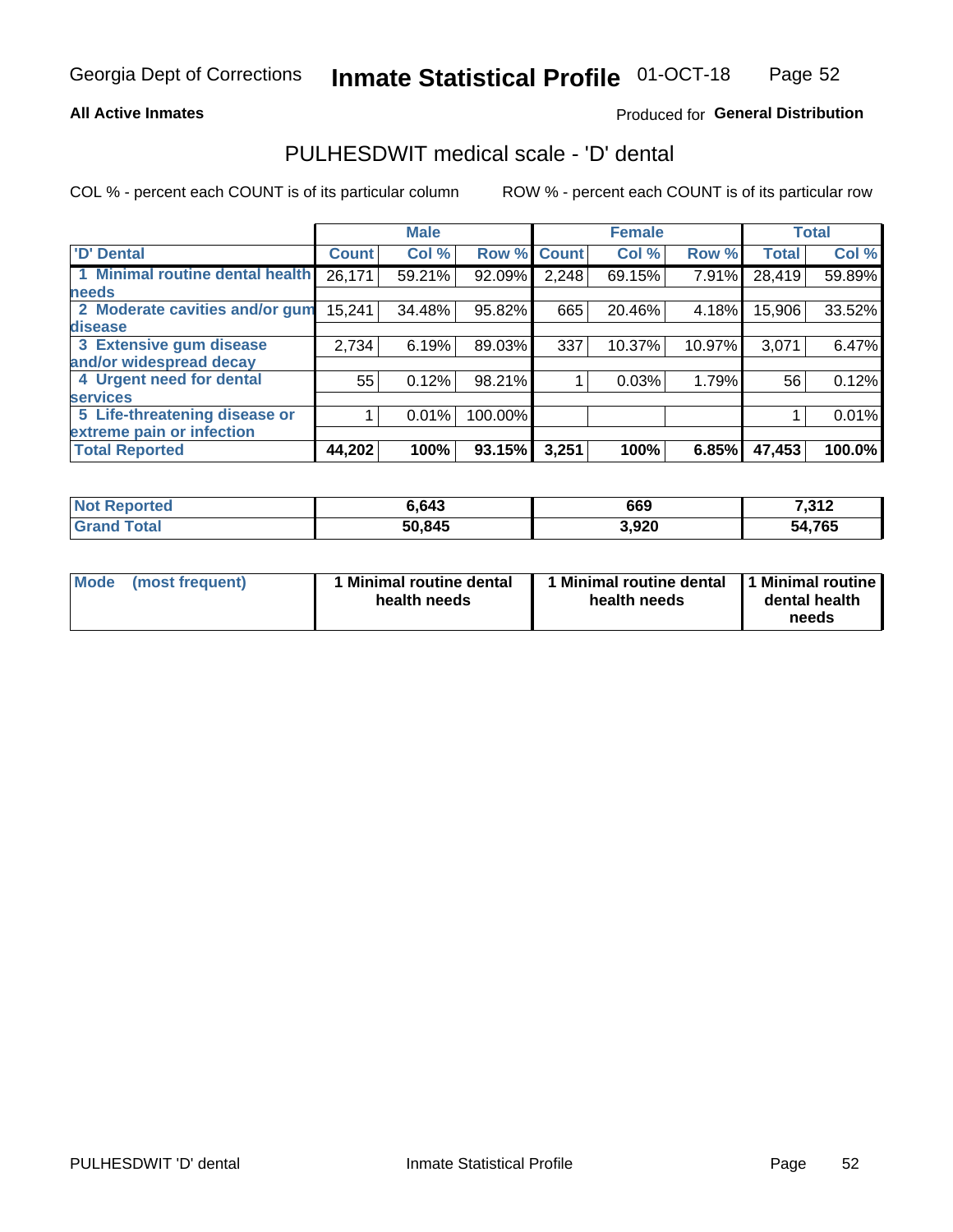### **All Active Inmates**

### Produced for General Distribution

## PULHESDWIT medical scale - 'W' work ability

COL % - percent each COUNT is of its particular column

|                                 |              | <b>Male</b> |        |             | <b>Female</b> |        |              | <b>Total</b> |
|---------------------------------|--------------|-------------|--------|-------------|---------------|--------|--------------|--------------|
| 'W' work ability                | <b>Count</b> | Col %       |        | Row % Count | Col %         | Row %  | <b>Total</b> | Col %        |
| 1 Unrestricted work or activity | 40,020       | 85.67%      | 93.90% | 2,599       | 73.92%        | 6.10%  | 42,619       | 84.85%       |
| 2 Minor restrictions on type of | 5,233        | 11.20%      | 86.81% | 795         | 22.61%        | 13.19% | 6,028        | 12.00%       |
| <b>work</b>                     |              |             |        |             |               |        |              |              |
| 3 Moderate restrictions on type | 989          | 2.12%       | 94.82% | 54          | 1.54%         | 5.18%  | 1,043        | 2.08%        |
| lof work                        |              |             |        |             |               |        |              |              |
| 4 Major restrictions on type of | 326          | 0.70%       | 87.63% | 46          | 1.31%         | 12.37% | 372          | 0.74%        |
| <b>work</b>                     |              |             |        |             |               |        |              |              |
| 5 Cannot work under any         | 144          | 0.31%       | 86.75% | 22          | 0.63%         | 13.25% | 166          | 0.33%        |
| <b>circumstances</b>            |              |             |        |             |               |        |              |              |
| <b>Total Reported</b>           | 46,712       | 100%        | 93.00% | 3,516       | 100%          | 7.00%  | 50,228       | 100%         |

| <b>Not Reported</b>   | 4,133  | 404   | 4,537  |
|-----------------------|--------|-------|--------|
| Total<br><b>Grand</b> | 50,845 | 3,920 | 54,765 |

| Mode            | 1 Unrestricted work or | 1 Unrestricted work or | 1 Unrestricted   |
|-----------------|------------------------|------------------------|------------------|
| (most frequent) | activity               | activity               | work or activity |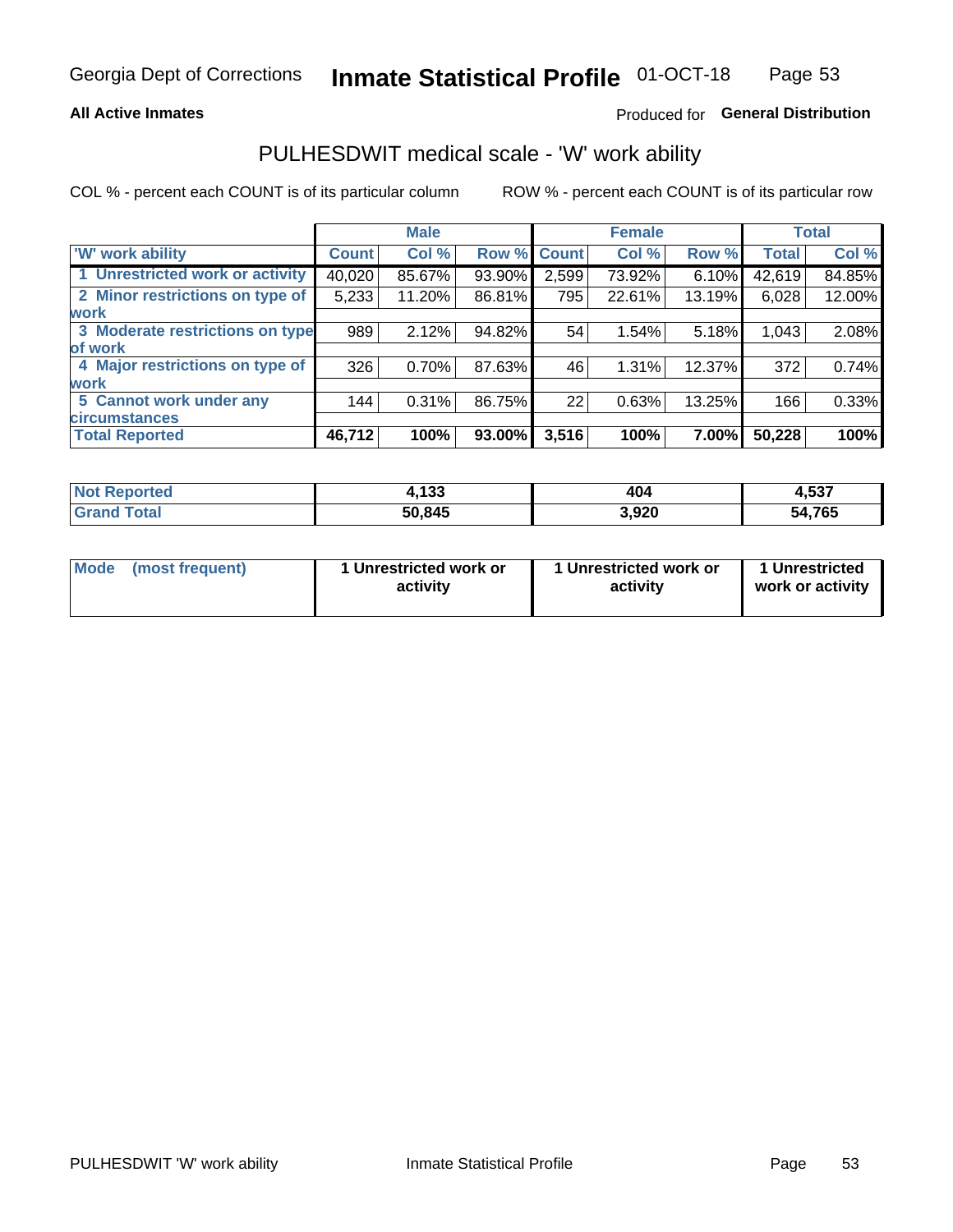### **All Active Inmates**

### Produced for General Distribution

## PULHESDWIT medical scale - 'I' impairment

COL % - percent each COUNT is of its particular column

|                                                              |              | <b>Male</b> |             |       | <b>Female</b> |       |              | <b>Total</b> |
|--------------------------------------------------------------|--------------|-------------|-------------|-------|---------------|-------|--------------|--------------|
| <b>T' Impairment</b>                                         | <b>Count</b> | Col %       | Row % Count |       | Col %         | Row % | <b>Total</b> | Col %        |
| 1 No impairments or<br>disabilities                          | 46,281       | 99.10%      | 92.99%      | 3,488 | 99.18%        | 7.01% | 49,769       | 99.11%       |
| 2 Wheelchair-bound but                                       | 272          | 0.58%       | 93.15%      | 20    | 0.57%         | 6.85% | 292          | 0.58%        |
| otherwise OK<br><b>3 Needs low-level Assisted</b>            | 57           | 0.12%       | 91.94%      | 5     | 0.14%         | 8.06% | 62           | 0.12%        |
| Living (level I)<br>4 Needs moderate Assisted                | 27           | 0.06%       | 100.00%     |       |               |       | 27           | 0.05%        |
| <b>Living (level II)</b>                                     |              |             |             |       |               |       |              |              |
| <b>5 Needs maximal Assisted</b><br><b>Living (level III)</b> | 63           | 0.13%       | 94.03%      | 4     | 0.11%         | 5.97% | 67           | 0.13%        |
| <b>Total Reported</b>                                        | 46,700       | 100%        | $93.00\%$   | 3,517 | 100%          | 7.00% | 50,217       | 100%         |

| $^{\mathrm{t}}$ Not $_{\mathrm{L}}$<br><b>Reported</b> | ,145   | 403   | 4,548  |
|--------------------------------------------------------|--------|-------|--------|
| <b>Total</b><br><b>Grand</b>                           | 50,845 | 3,920 | 54,765 |

| Mode | (most frequent) | 1 No impairments or<br>disabilities | 1 No impairments or<br>disabilities | 1 No impairments<br>or disabilities |
|------|-----------------|-------------------------------------|-------------------------------------|-------------------------------------|
|------|-----------------|-------------------------------------|-------------------------------------|-------------------------------------|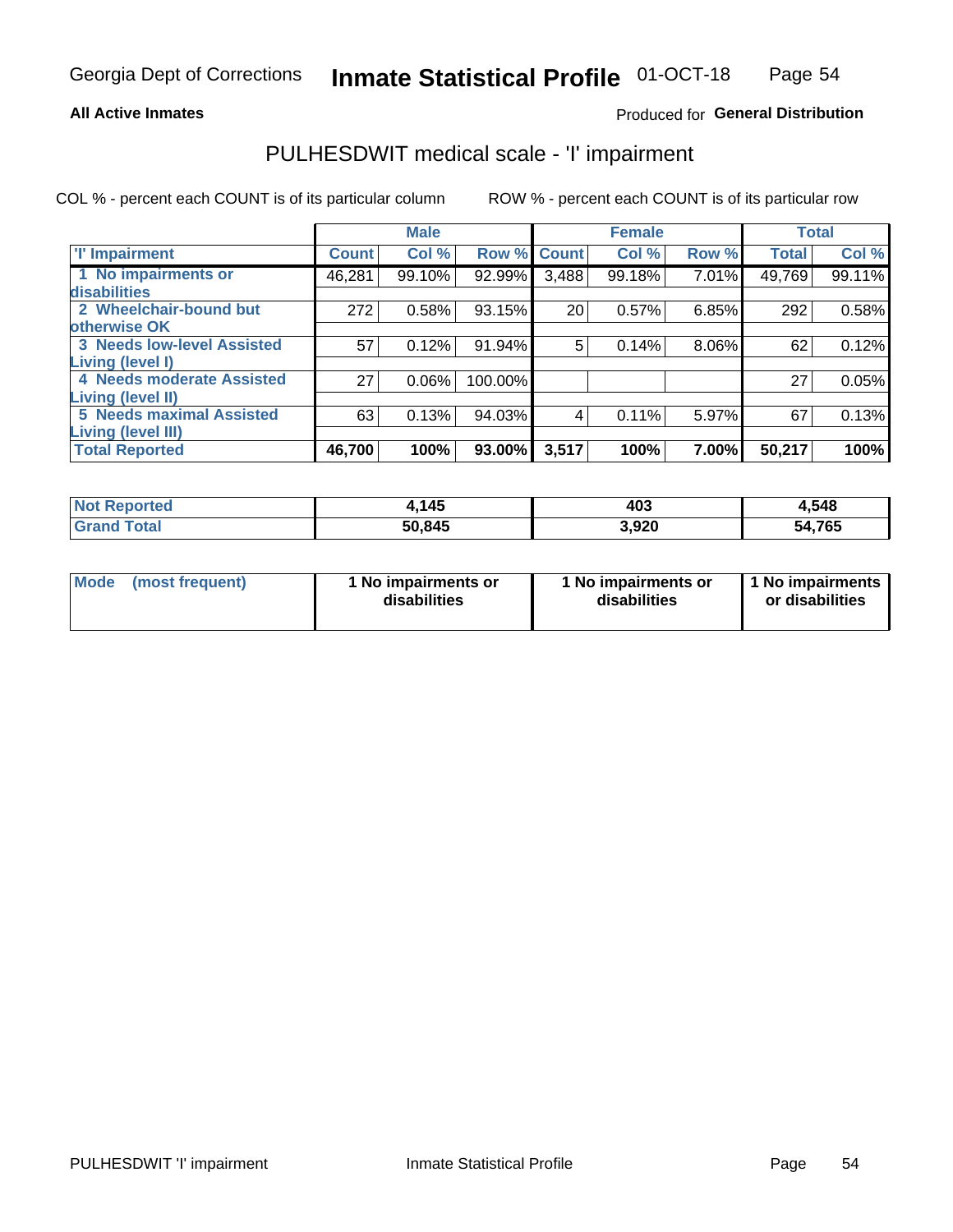#### **All Active Inmates**

### Produced fo General Distribution

## PULHESDWIT medical scale - 'T' transportability

COL % - percent each COUNT is of its particular column

|                              |              | <b>Male</b> |         |              | <b>Female</b> |        |              | <b>Total</b> |
|------------------------------|--------------|-------------|---------|--------------|---------------|--------|--------------|--------------|
| <b>T' Transportability</b>   | <b>Count</b> | Col %       | Row %   | <b>Count</b> | Col %         | Row %  | <b>Total</b> | Col %        |
| 1 Can be transported in any  | 46,377       | 99.23%      | 93.00%  | 3,491        | 99.43%        | 7.00%  | 49,868       | 99.25%       |
| ordinary approved vehicle    |              |             |         |              |               |        |              |              |
| 2 Wheelchair-bound, not      | 70           | 0.15%       | 89.74%  | 8            | 0.23%         | 10.26% | 78           | 0.16%        |
| needing special vehicle      |              |             |         |              |               |        |              |              |
| 3 Wheelchair-bound, requires | 14           | 0.03%       | 100.00% |              |               |        | 14           | 0.03%        |
| special vehicle              |              |             |         |              |               |        |              |              |
| 4 Needs specially-equipped   | 6            | 0.01%       | 100.00% |              |               |        | 6            | 0.01%        |
| medical vehicle              |              |             |         |              |               |        |              |              |
| <b>5 Requires ambulance</b>  | 268          | 0.57%       | 95.71%  | 12           | 0.34%         | 4.29%  | 280          | 0.56%        |
| transport                    |              |             |         |              |               |        |              |              |
| <b>Total Reported</b>        | 46,735       | 100%        | 93.01%  | 3,511        | 100%          | 6.99%  | 50,246       | 100.0%       |

| $^{\dagger}$ Not $\ddagger$<br>Reported | <b>440</b><br>. . u | 409   | 4,519       |
|-----------------------------------------|---------------------|-------|-------------|
| <b>Total</b>                            | 50.845              | 3,920 | 4,765<br>54 |

|  | Mode (most frequent) | 1 Can be transported in any 1 Can be transported in any<br>ordinary approved vehicle   ordinary approved vehicle   transported in any |  | 1 Can be<br>  ordinary approved  <br>vehicle |
|--|----------------------|---------------------------------------------------------------------------------------------------------------------------------------|--|----------------------------------------------|
|--|----------------------|---------------------------------------------------------------------------------------------------------------------------------------|--|----------------------------------------------|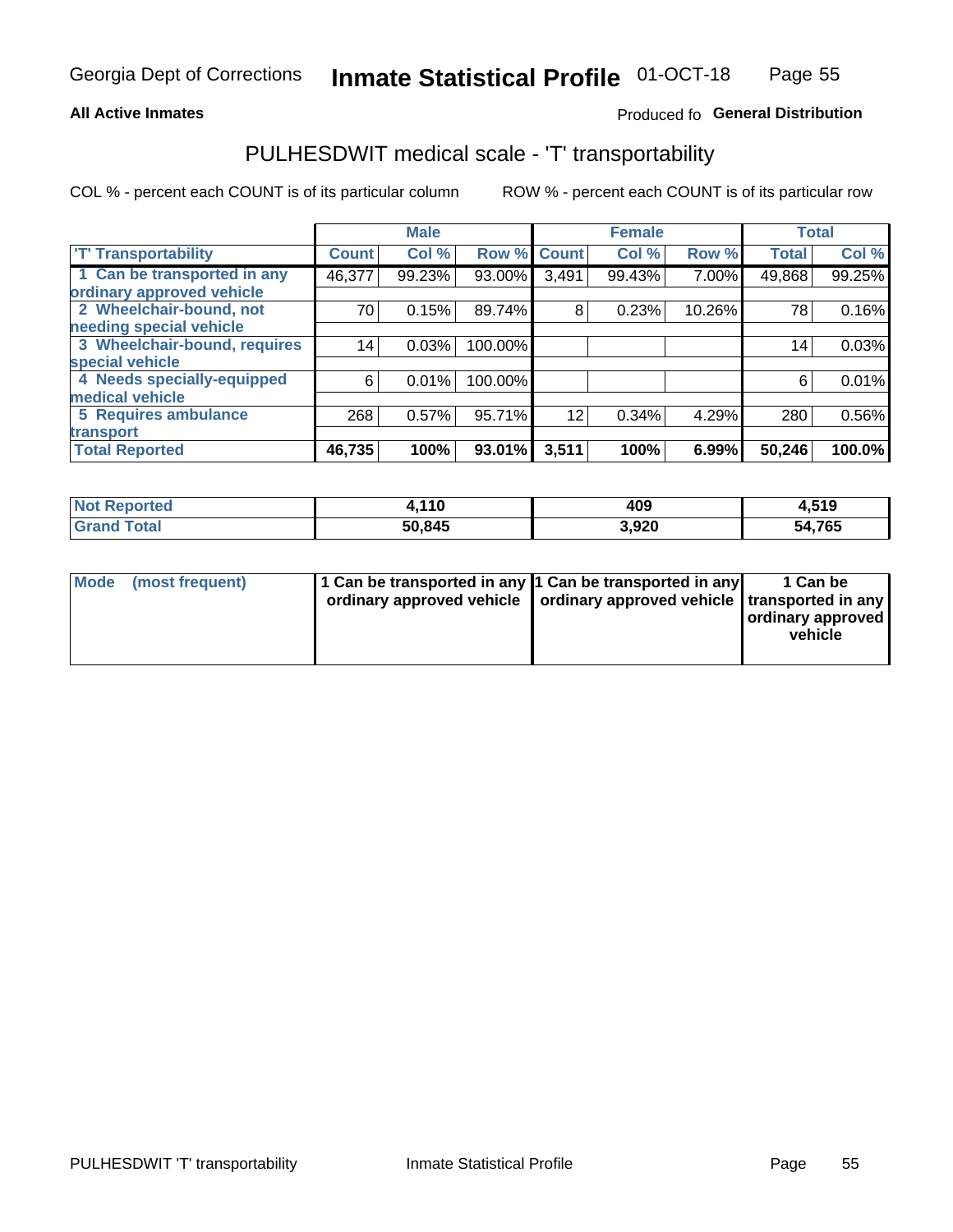#### **Inmate Statistical Profile 01-OCT-18** Page 56

**All Active Inmates** 

#### Produced for General Distribution

## Number of prior Georgia incarcerations

COL % - percent each COUNT is of its particular column

|                                       |              | <b>Male</b> |                    |                 | <b>Female</b> |       |        | <b>Total</b> |
|---------------------------------------|--------------|-------------|--------------------|-----------------|---------------|-------|--------|--------------|
| <b>Num of Prior GA Incarcerations</b> | <b>Count</b> | Col %       | <b>Row % Count</b> |                 | Col %         | Row % | Total  | Col %        |
|                                       | 28,323       | 55.70%      | 90.87%             | 2,847           | 72.63%        | 9.13% | 31,170 | 56.92%       |
|                                       | 9,425        | 18.54%      | 94.47%             | 552             | 14.08%        | 5.53% | 9,977  | 18.22%       |
| $\overline{2}$                        | 5,350        | 10.52%      | 95.25%             | 267             | 6.81%         | 4.75% | 5,617  | 10.26%       |
| 3                                     | 3,229        | 6.35%       | 96.79%             | 107             | 2.73%         | 3.21% | 3,336  | 6.09%        |
| 4                                     | 1,844        | 3.63%       | 97.26%             | 52              | 1.33%         | 2.74% | 1,896  | 3.46%        |
| 5                                     | 1,090        | 2.14%       | 96.72%             | 37 <sup>2</sup> | 0.94%         | 3.28% | 1,127  | 2.06%        |
| <b>More Than 5</b>                    | 1.584        | 3.12%       | 96.47%             | 58              | 1.48%         | 3.53% | 1,642  | $3.00\%$     |
| <b>Total Reported</b>                 | 50,845       | 100%        | 92.84%             | 3,920           | 100%          | 7.16% | 54,765 | 100.0%       |

| <b>Not</b><br>Reported |        |       |        |
|------------------------|--------|-------|--------|
| Total<br>"Gran∟        | 50,845 | 3,920 | 54,765 |

| Mean (average)       | .07 | 1.03 |
|----------------------|-----|------|
| Median (middle)      |     |      |
| Mode (most frequent) |     |      |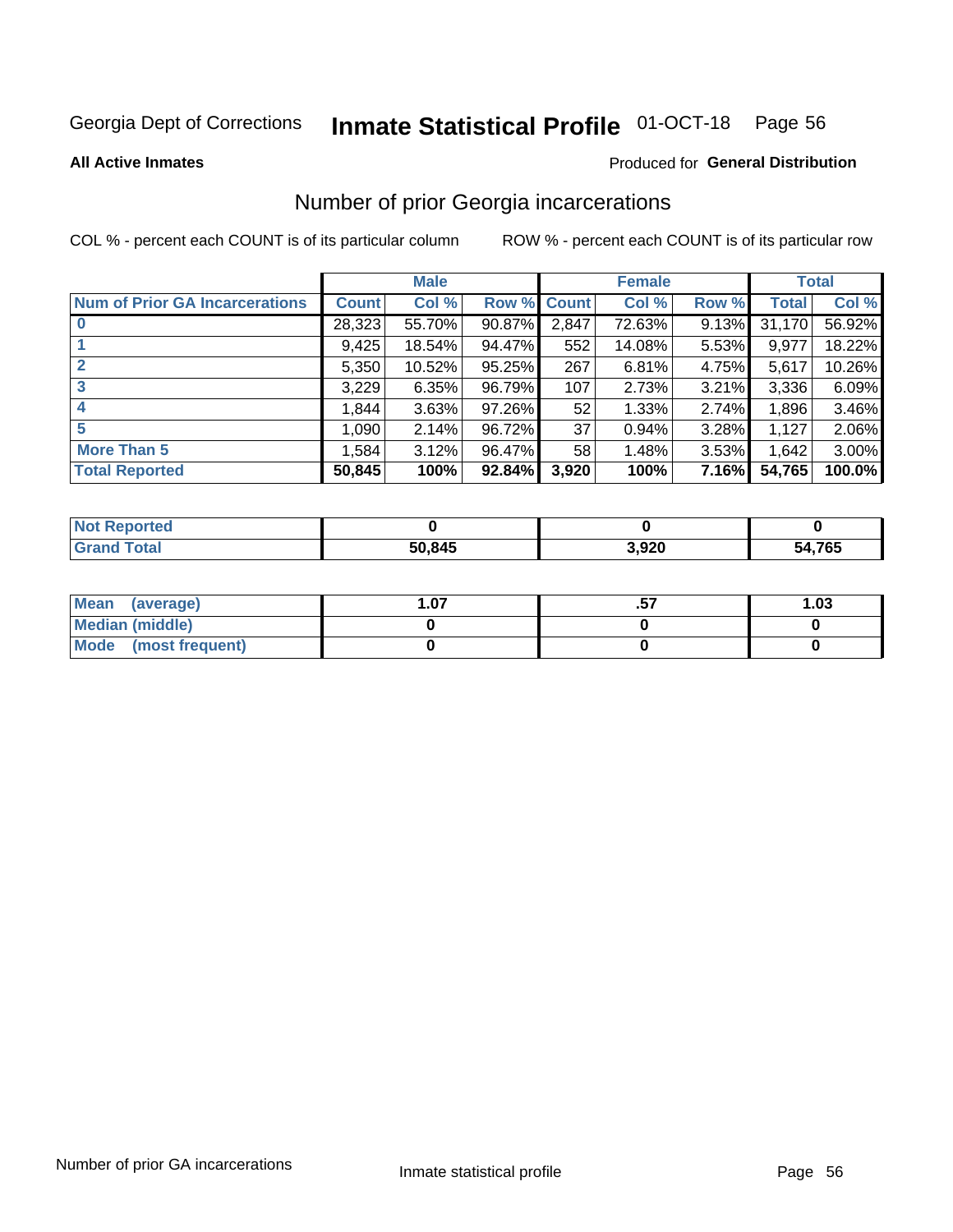#### Inmate Statistical Profile 01-OCT-18 Page 57

#### **All Active Inmates**

#### Produced for General Distribution

### Prison sentence in years

COL % - percent each COUNT is of its particular column

ROW % - percent each COUNT is of its particular row

|                                 |              | <b>Male</b> |         |              | <b>Female</b> |        |              | <b>Total</b> |
|---------------------------------|--------------|-------------|---------|--------------|---------------|--------|--------------|--------------|
| <b>Prison Sentence In Years</b> | <b>Count</b> | Col %       | Row %   | <b>Count</b> | Col %         | Row %  | <b>Total</b> | Col %        |
| $0 - 1$                         | 484          | 0.95%       | 91.67%  | 44           | 1.12%         | 8.33%  | 528          | 0.96%        |
| $1.1 - 2$                       | 777          | 1.53%       | 89.00%  | 96           | 2.45%         | 11.00% | 873          | 1.59%        |
| $2.1 - 3$                       | 1,050        | 2.07%       | 86.92%  | 158          | 4.03%         | 13.08% | 1,208        | 2.21%        |
| $3.1 - 4$                       | 911          | 1.79%       | 88.19%  | 122          | 3.11%         | 11.81% | 1,033        | 1.89%        |
| $4.1 - 5$                       | 2,001        | 3.94%       | 89.01%  | 247          | 6.30%         | 10.99% | 2,248        | 4.10%        |
| $5.1 - 6$                       | 1,053        | 2.07%       | 89.24%  | 127          | 3.24%         | 10.76% | 1,180        | 2.15%        |
| $6.1 - 7$                       | 1,103        | 2.17%       | 91.92%  | 97           | 2.47%         | 8.08%  | 1,200        | 2.19%        |
| $7.1 - 8$                       | 1,183        | 2.33%       | 92.06%  | 102          | 2.60%         | 7.94%  | 1,285        | 2.35%        |
| $8.1 - 9$                       | 1,272        | 2.50%       | 93.53%  | 88           | 2.24%         | 6.47%  | 1,360        | 2.48%        |
| $9.1 - 10$                      | 3,805        | 7.48%       | 90.40%  | 404          | 10.31%        | 9.60%  | 4,209        | 7.69%        |
| $10.1 - 12$                     | 2,223        | 4.37%       | 90.11%  | 244          | 6.22%         | 9.89%  | 2,467        | 4.50%        |
| $12.1 - 15$                     | 5,061        | 9.95%       | 92.20%  | 428          | 10.92%        | 7.80%  | 5,489        | 10.02%       |
| $15.1 - 20$                     | 9,506        | 18.70%      | 93.41%  | 671          | 17.12%        | 6.59%  | 10,177       | 18.58%       |
| 20.1 - Over                     | 11,446       | 22.51%      | 94.49%  | 668          | 17.04%        | 5.51%  | 12,114       | 22.12%       |
| <b>Life</b>                     | 7,376        | 14.51%      | 95.20%  | 372          | 9.49%         | 4.80%  | 7,748        | 14.15%       |
| <b>Life Without Parole</b>      | 1,421        | 2.79%       | 96.54%  | 51           | 1.30%         | 3.46%  | 1,472        | 2.69%        |
| <b>Death</b>                    | 97           | 0.19%       | 100.00% |              |               |        | 97           | 0.18%        |
| <b>Youthful Offenders</b>       | 76           | 0.15%       | 98.70%  |              | 0.03%         | 1.30%  | 77           | 0.14%        |
| <b>Total Reported</b>           | 50,845       | 100%        | 92.84%  | 3,920        | 100%          | 7.16%  | 54,765       | 100%         |

| <b>Not Reported</b> |        |       |            |
|---------------------|--------|-------|------------|
| $\sim$<br>. Cars    | 50.845 | . രാറ | ,765<br>54 |

#### **Determinate (numeric) sentences only**

| Me:<br>$\sim$ 70<br>.<br>$\sim$<br>,,<br>24.JJ<br>---<br>---- |  |  |  |
|---------------------------------------------------------------|--|--|--|
|                                                               |  |  |  |

All sentences (including determinate), with life, life without parole, and death sentences figured at 45 years

| <b>Me</b><br><br>25 51<br>- -<br>35 44<br>35.5<br>$ -$ |  |  |  |
|--------------------------------------------------------|--|--|--|
|                                                        |  |  |  |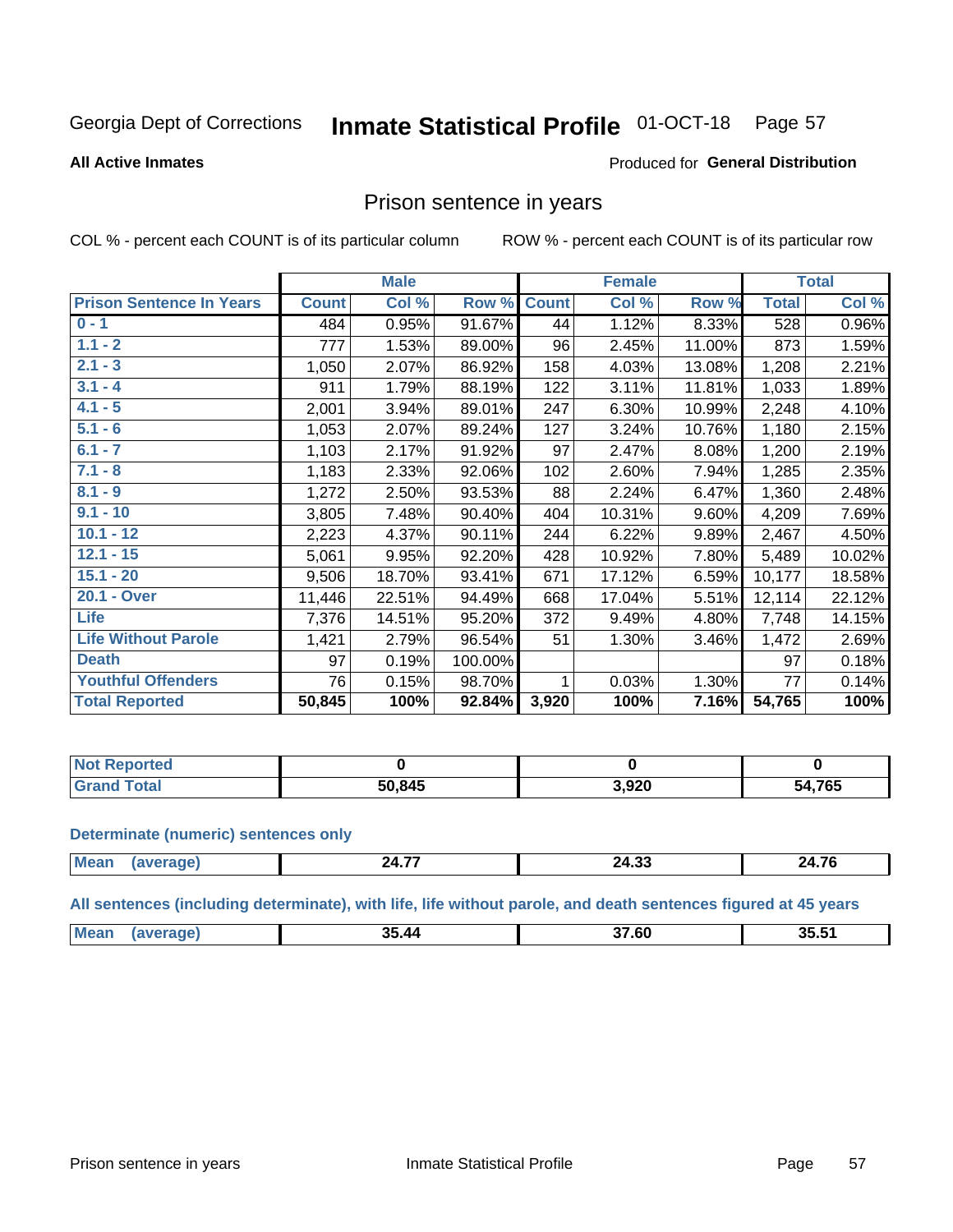#### **Inmate Statistical Profile 01-OCT-18** Page 58

#### **All Active Inmates**

#### **Produced for General Distribution**

## Primary offense, broken out into felonies vs misdemeanors

COL % - percent each COUNT is of its particular column

|                                  |              | <b>Male</b> |           |                    | <b>Female</b> |          | Total  |        |
|----------------------------------|--------------|-------------|-----------|--------------------|---------------|----------|--------|--------|
| <b>Felonies and Misdemeanors</b> | <b>Count</b> | Col%        |           | <b>Row % Count</b> | Col%          | Row %    | Total, | Col %  |
| <b>Felonies</b>                  | 50,616       | 99.81%      | $92.83\%$ | 3,910              | 99.92%        | 7.17%    | 54,526 | 99.82% |
| <b>Misdemeanors</b>              | 95           | 19%         | 96.94%    |                    | .08%          | $3.06\%$ | 98     | .18%   |
| <b>Total Reported</b>            | 50,711       | 100%        | $92.84\%$ | 3,913              | 100%          | 7.16%    | 54,624 | 100%   |

| <b>Not</b><br>Reported | 34ء،   |        | . .    |
|------------------------|--------|--------|--------|
| ™otaï<br><b>Grand</b>  | 50,845 | 50.71S | 54,765 |

| Mo | ____ | 11 C.S<br>. | onies<br>. |
|----|------|-------------|------------|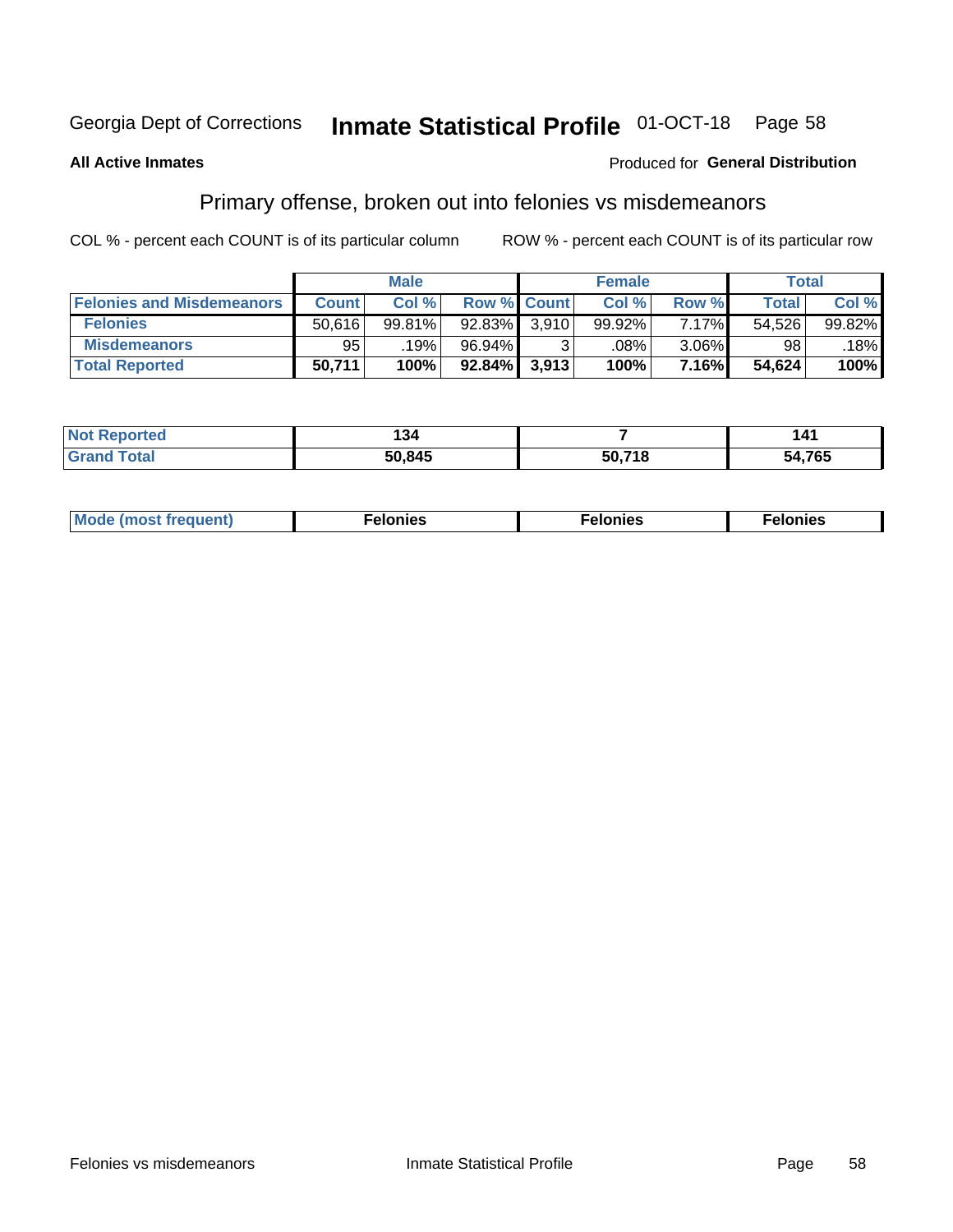#### **Inmate Statistical Profile 01-OCT-18** Page 59

#### **All Active Inmates**

#### Produced for General Distribution

## Primary offense, broken out into six broad crime categories

COL % - percent each COUNT is of its particular column

|                                 |              | <b>Male</b> |           |             | <b>Female</b> |        | <b>Total</b> |        |  |
|---------------------------------|--------------|-------------|-----------|-------------|---------------|--------|--------------|--------|--|
| <b>Crime Categories</b>         | <b>Count</b> | Col %       |           | Row % Count | Col %         | Row %  | <b>Total</b> | Col %  |  |
| <b>Violent</b>                  | 26,486       | 52.18%      | 93.88%    | 1,727       | 44.06%        | 6.12%  | 28,213       | 51.60% |  |
| <b>Sex Crime</b><br>2           | 8,544        | 16.83%      | 98.40%    | 139         | 3.55%         | 1.60%  | 8,683        | 15.88% |  |
| $\mathbf{3}$<br><b>Property</b> | 7,761        | 15.29%      | 89.17%    | 943         | 24.06%        | 10.83% | 8,704        | 15.92% |  |
| <b>Drug</b><br>4                | 5,309        | 10.46%      | 85.64%    | 890         | 22.70%        | 14.36% | 6,199        | 11.34% |  |
| <b>Habit/DUI</b><br>5           | 104          | .20%        | 88.89%    | 13          | $.33\%$       | 11.11% | 117          | .21%   |  |
| <b>Other</b><br>6               | 2,555        | 5.03%       | 92.47%    | 208         | 5.31%         | 7.53%  | 2,763        | 5.05%  |  |
| <b>Total Reported</b>           | 50,759       | 100%        | $92.83\%$ | 3,920       | 100%          | 7.17%  | 54,679       | 100%   |  |

| Reported<br><b>NOT</b> | 86     |       | 86     |
|------------------------|--------|-------|--------|
| <b>Total</b>           | 50,845 | 3,920 | 54,765 |

| M | - --<br>1010111 | .<br><b>VIOIGIIL</b> | 1.91311 |
|---|-----------------|----------------------|---------|
|   |                 |                      |         |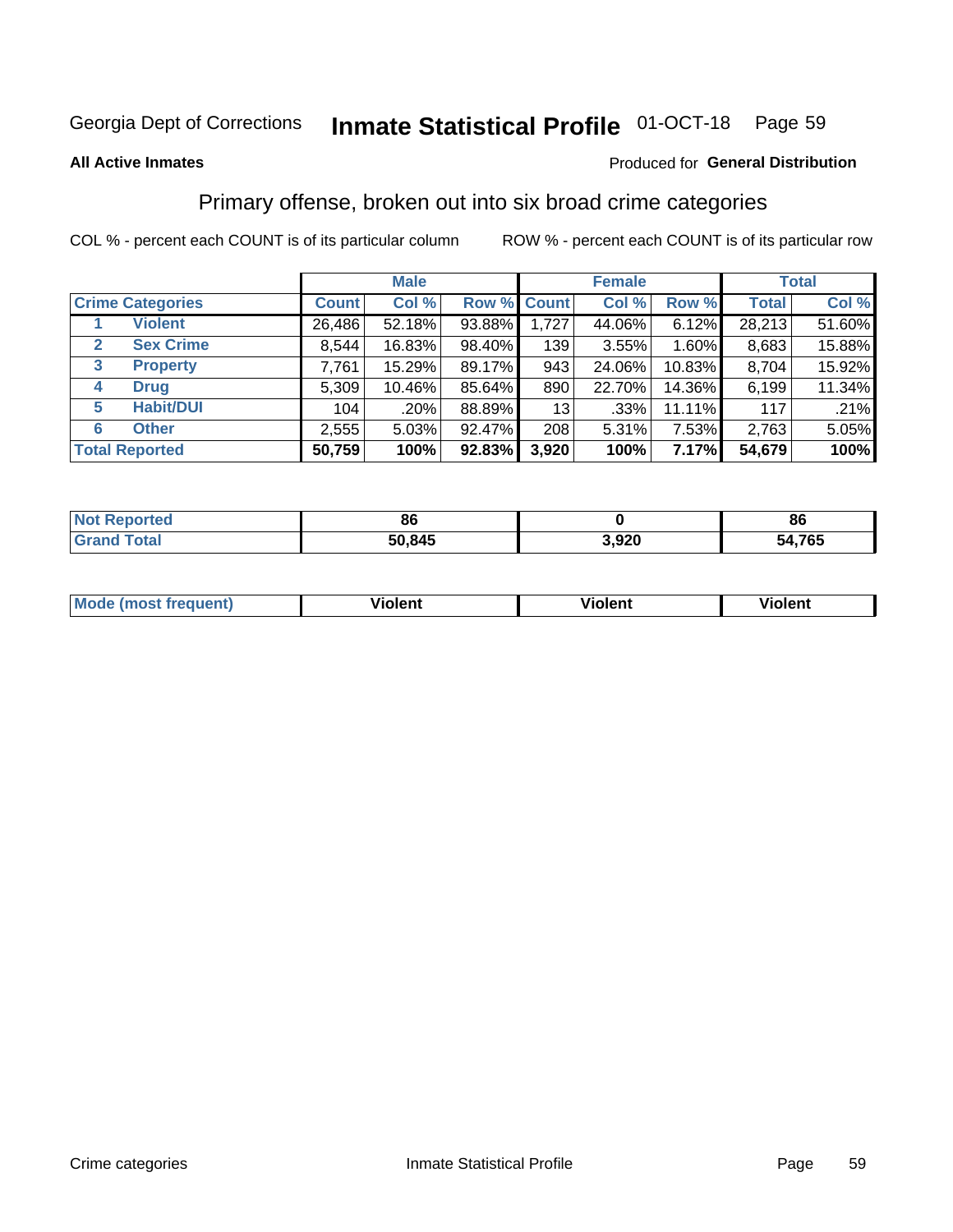#### **Inmate Statistical Profile 01-OCT-18** Page 60

#### **All Active Inmates**

### **Produced for General Distribution**

## Primary offense, detailed offense code

COL % - percent each COUNT is of its particular column

|                                            |                | <b>Male</b> |         |                | <b>Female</b> |         |                  | <b>Total</b> |
|--------------------------------------------|----------------|-------------|---------|----------------|---------------|---------|------------------|--------------|
| <b>Primary Offense</b>                     | <b>Count</b>   | Col %       | Row %   | <b>Count</b>   | Col %         | Row %   | <b>Total</b>     | Col %        |
| <b>Abuse Neglect Elder/Disab (2812)</b>    | 49             | .10%        | 65.33%  | 26             | .66%          | 34.67%  | $\overline{75}$  | .14%         |
| <b>Abuse Of Govt Office (2300)</b>         | 1              | .01%        | 100.00% |                |               |         | 1                | .01%         |
| Agg Aslt W Intnt To Rape (2095)            | 68             | .13%        | 100.00% |                |               |         | 68               | .12%         |
| <b>Agg Sex Battery Atmpt (2099)</b>        | $\overline{2}$ | .01%        | 100.00% |                |               |         | $\overline{2}$   | .01%         |
| <b>Aggrav Assault (1302)</b>               | 5,158          | 10.16%      | 94.40%  | 306            | 7.81%         | 5.60%   | 5,464            | 9.99%        |
| <b>Aggrav Assault Peace Ofcr</b><br>(1314) | 336            | .66%        | 93.07%  | 25             | .64%          | 6.93%   | 361              | .66%         |
| <b>Aggrav Battery (1305)</b>               | 1,327          | 2.61%       | 93.65%  | 90             | 2.30%         | 6.35%   | 1,417            | 2.59%        |
| <b>Aggrav Battery Peace Ofcr</b><br>(1315) | 28             | .06%        | 96.55%  | 1              | .03%          | 3.45%   | 29               | .05%         |
| <b>Aggrav Ch Molest Atmpt (2096)</b>       | 3              | .01%        | 100.00% |                |               |         | 3                | .01%         |
| <b>Aggrav Child Molestation (2021)</b>     | 1,270          | 2.50%       | 98.30%  | 22             | .56%          | 1.70%   | 1,292            | 2.36%        |
| <b>Aggrav Cruelty To Animals</b><br>(2972) | 15             | .03%        | 93.75%  | $\mathbf{1}$   | .03%          | 6.25%   | 16               | .03%         |
| <b>Aggrav Sexual Battery (2009)</b>        | 223            | .44%        | 99.55%  | 1              | .03%          | .45%    | 224              | .41%         |
| <b>Aggrav Sodomy (2003)</b>                | 219            | .43%        | 99.10%  | $\overline{2}$ | .05%          | .90%    | 221              | .40%         |
| <b>Aggrav Stalking (1321)</b>              | 315            | .62%        | 95.45%  | 15             | .38%          | 4.55%   | 330              | .60%         |
| <b>Aggravated Assault On 65+</b><br>(1304) | 4              | .01%        | 66.67%  | $\overline{2}$ | .05%          | 33.33%  | 6                | .01%         |
| <b>Aiding Escape (2502)</b>                |                |             |         | 1              | .03%          | 100.00% | 1                | .01%         |
| <b>Alter Id (1506)</b>                     | 3              | .01%        | 100.00% |                |               |         | 3                | .01%         |
| <b>Armed Robbery (1902)</b>                | 5,867          | 11.56%      | 96.39%  | 220            | 5.61%         | 3.61%   | 6,087            | 11.13%       |
| Arson 1st Degree (1401)                    | 52             | .10%        | 85.25%  | 9              | .23%          | 14.75%  | 61               | .11%         |
| <b>Arson 2nd Degree (1402)</b>             | 13             | .03%        | 100.00% |                |               |         | 13               | .02%         |
| <b>Arson 3rd Degree (1403)</b>             | 9              | .02%        | 100.00% |                |               |         | $\boldsymbol{9}$ | .02%         |
| Ass W/ Int Transmit Hiv (1313)             | $\mathbf{1}$   | .01%        | 50.00%  | $\mathbf{1}$   | .03%          | 50.00%  | $\overline{2}$   | .01%         |
| <b>Atmpt Aggrav Assault (1303)</b>         | 8              | .02%        | 80.00%  | $\overline{2}$ | .05%          | 20.00%  | 10               | .02%         |
| <b>Atmpt Aggrav Sodomy (2093)</b>          | 4              | .01%        | 100.00% |                |               |         | 4                | .01%         |
| <b>Atmpt Armed Robbery (1992)</b>          | 93             | .18%        | 94.90%  | 5              | .13%          | 5.10%   | 98               | .18%         |
| <b>Atmpt Burglary (1690)</b>               | 26             | .05%        | 100.00% |                |               |         | 26               | .05%         |
| <b>Atmpt Child Molestation (2094)</b>      | 49             | .10%        | 100.00% |                |               |         | 49               | .09%         |
| <b>Atmpt Finan Ident Frd (7014)</b>        | 1              | .01%        | 50.00%  | 1              | .03%          | 50.00%  | $\overline{2}$   | .01%         |
| <b>Atmpt Kidnap (1390)</b>                 | $\overline{3}$ | .01%        | 100.00% |                |               |         | $\overline{3}$   | .01%         |
| <b>Atmpt Murder (1190)</b>                 | 130            | .26%        | 92.20%  | 11             | .28%          | 7.80%   | 141              | .26%         |
| Atmpt Rape (2091)                          | 51             | .10%        | 98.08%  | 1              | .03%          | 1.92%   | 52               | .10%         |
| <b>Atmpt Robbery (1991)</b>                | 33             | .07%        | 97.06%  | $\mathbf{1}$   | .03%          | 2.94%   | 34               | .06%         |
| <b>Atmpt Sodomy (2092)</b>                 | 3              | .01%        | 100.00% |                |               |         | $\sqrt{3}$       | .01%         |
| <b>Atmpt Theft By Taking (1812)</b>        | $\overline{2}$ | .01%        | 100.00% |                |               |         | $\overline{2}$   | .01%         |
| <b>Atmpt Viol Substance Act (4090)</b>     | 18             | .04%        | 85.71%  | 3              | .08%          | 14.29%  | 21               | .04%         |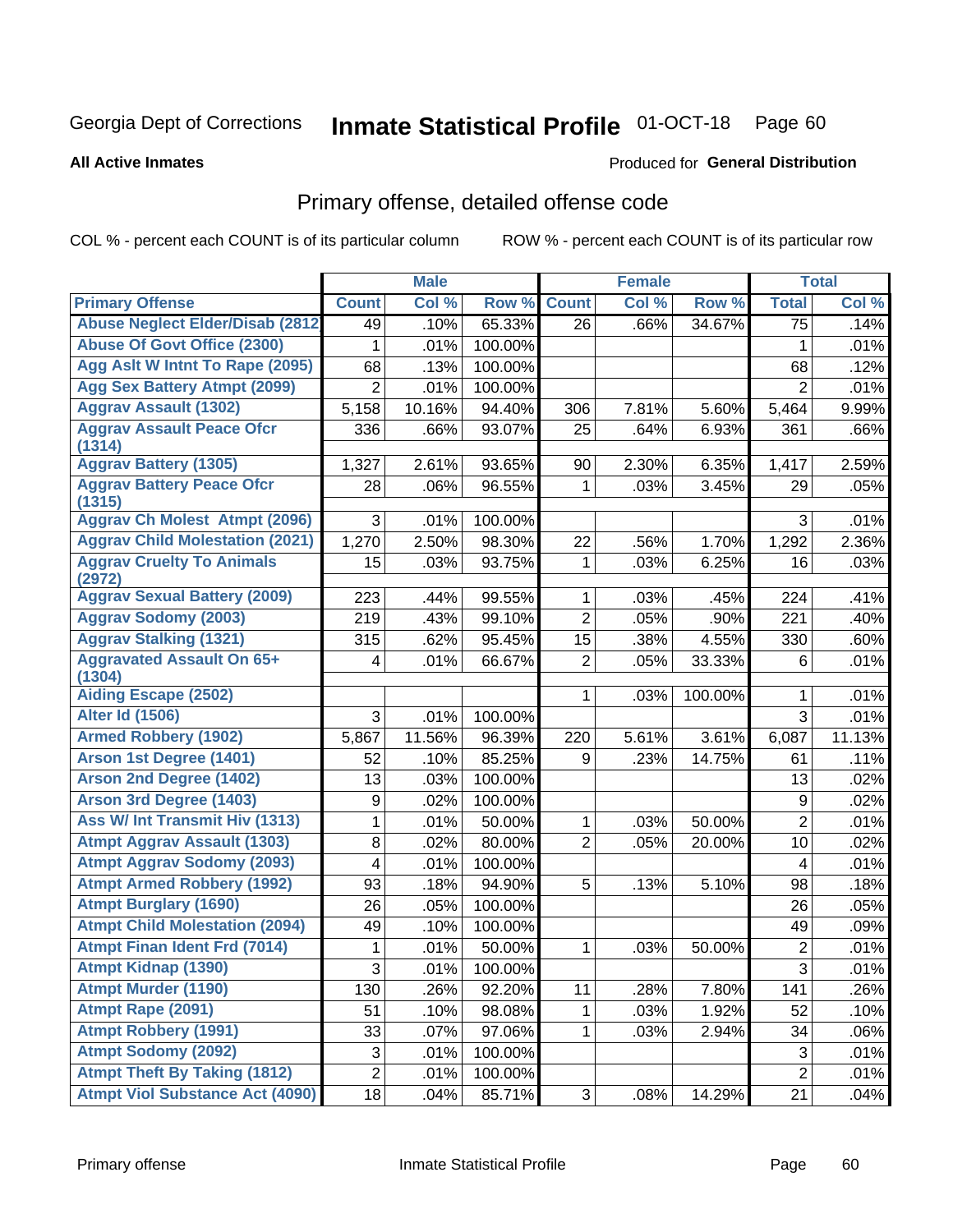# Inmate Statistical Profile 01-OCT-18 Page 61

#### **All Active Inmates**

#### **Produced for General Distribution**

## Primary offense, detailed offense code

COL % - percent each COUNT is of its particular column

|                                          |                | <b>Male</b> |         |                         | <b>Female</b> |        |                | <b>Total</b> |
|------------------------------------------|----------------|-------------|---------|-------------------------|---------------|--------|----------------|--------------|
| <b>Primary Offense</b>                   | <b>Count</b>   | Col %       | Row %   | <b>Count</b>            | Col %         | Row %  | <b>Total</b>   | Col %        |
| <b>Att/Consprcy Commt C/S/Of</b>         | 40             | .08%        | 81.63%  | 9                       | .23%          | 18.37% | 49             | .09%         |
| (4134)<br><b>Bad Checks (1704)</b>       | 1              | .01%        | 100.00% |                         |               |        | 1              | .01%         |
| Bail Jumping (2511)                      | 7              | .01%        | 87.50%  | 1                       | .03%          | 12.50% | 8              | .01%         |
| <b>Bestiality (2004)</b>                 | 1              | .01%        | 100.00% |                         |               |        | 1              | .01%         |
| <b>Bigamy (2007)</b>                     | 4              | .01%        | 100.00% |                         |               |        | 4              | .01%         |
| <b>Bribery Govt Officer (2301)</b>       | 1              | .01%        | 50.00%  | 1                       | .03%          | 50.00% | $\overline{2}$ | .01%         |
| Burg 1st Aft 6/30/12 (1611)              | 1,990          | 3.92%       | 92.22%  | 168                     | 4.29%         | 7.78%  | 2,158          | 3.95%        |
| Burg 2nd Aft 6/30/12 (1612)              | 666            | 1.31%       | 95.42%  | 32                      | .82%          | 4.58%  | 698            | 1.28%        |
| Burg Bef 7/1/12 (1601)                   | 2,279          | 4.49%       | 96.61%  | 80                      | 2.04%         | 3.39%  | 2,359          | 4.31%        |
| <b>Carry Weapon At School (2915)</b>     | 3              | .01%        | 60.00%  | $\overline{2}$          | .05%          | 40.00% | 5              | .01%         |
| <b>Child Molestation (2019)</b>          | 2,665          | 5.25%       | 97.94%  | 56                      | 1.43%         | 2.06%  | 2,721          | 4.98%        |
| <b>Cnspire Traffic Cntrl Sub (4130)</b>  | 5              | .01%        | 100.00% |                         |               |        | 5              | .01%         |
| <b>Computer Pornography (1760)</b>       | 98             | .19%        | 98.00%  | 2                       | .05%          | 2.00%  | 100            | .18%         |
| <b>Computer Theft (1761)</b>             | 2              | .01%        | 33.33%  | $\overline{\mathbf{4}}$ | .10%          | 66.67% | 6              | .01%         |
| <b>Computer Trespass (1762)</b>          | 1              | .01%        | 50.00%  | 1                       | .03%          | 50.00% | $\overline{2}$ | .01%         |
| <b>Conceal Death Of Another (1125)</b>   | 11             | .02%        | 61.11%  | $\overline{7}$          | .18%          | 38.89% | 18             | .03%         |
| <b>Conspiracy (9901)</b>                 | 32             | .06%        | 88.89%  | $\overline{\mathbf{4}}$ | .10%          | 11.11% | 36             | .07%         |
| <b>Convsn Paymnts Real Propy</b>         | 1              | .01%        | 100.00% |                         |               |        | 1              | .01%         |
| (1811)                                   |                |             |         |                         |               |        |                |              |
| <b>Convynce Handle Contrabnd</b>         | 1              | .01%        | 100.00% |                         |               |        | 1              | .01%         |
| (5174)                                   |                |             |         |                         |               |        |                |              |
| Crim Use W/Alt Id Mark (7010)            | 1              | .01%        | 100.00% |                         |               |        | 1              | .01%         |
| Crmnl Atmpt (9905)                       | $\overline{2}$ | .01%        | 100.00% |                         |               |        | $\overline{2}$ | .01%         |
| <b>Crmnl Damage 1st Degree (1501)</b>    | 25             | .05%        | 92.59%  | $\overline{c}$          | .05%          | 7.41%  | 27             | .05%         |
| <b>Crmnl Damage 2nd Degree</b><br>(1502) | 76             | .15%        | 91.57%  | $\overline{7}$          | .18%          | 8.43%  | 83             | .15%         |
| <b>Crmnl Interfere Govt Prop (2613)</b>  | 22             | .04%        | 100.00% |                         |               |        | 22             | .04%         |
| <b>Crmnl Solicitation (9910)</b>         | 1              | .01%        | 100.00% |                         |               |        | 1              | .01%         |
| <b>Cruelty To Animals (2971)</b>         | $\overline{2}$ | .01%        | 100.00% |                         |               |        | $\overline{2}$ | .01%         |
| <b>Cruelty To Children (2801)</b>        | 281            | .55%        | 75.54%  | 91                      | 2.32%         | 24.46% | 372            | .68%         |
| <b>Cruelty To Elder Person (2811)</b>    | 32             | .06%        | 71.11%  | 13                      | .33%          | 28.89% | 45             | .08%         |
| <b>Damage Destroy Secr Prop</b>          | $1\vert$       | .01%        | 100.00% |                         |               |        | $\mathbf 1$    | .01%         |
| (1504)                                   |                |             |         |                         |               |        |                |              |
| Dogfighting (2718)                       | 1              | .01%        | 100.00% |                         |               |        | 1              | .01%         |
| Drv W/ Improp Veh Reg (7013)             | 3              | .01%        | 75.00%  | 1                       | .03%          | 25.00% | 4              | .01%         |
| <b>Drvng Habtl Violator (5004)</b>       | 6              | .01%        | 100.00% |                         |               |        | 6              | .01%         |
| <b>Dstl Alcohol Beverages (5167)</b>     | 1              | .01%        | 100.00% |                         |               |        | 1              | .01%         |
| <b>Embracery (2407)</b>                  | 1              | .01%        | 100.00% |                         |               |        | 1              | .01%         |
| <b>Entering Vehicle (1880)</b>           | 106            | .21%        | 96.36%  | 4                       | .10%          | 3.64%  | 110            | .20%         |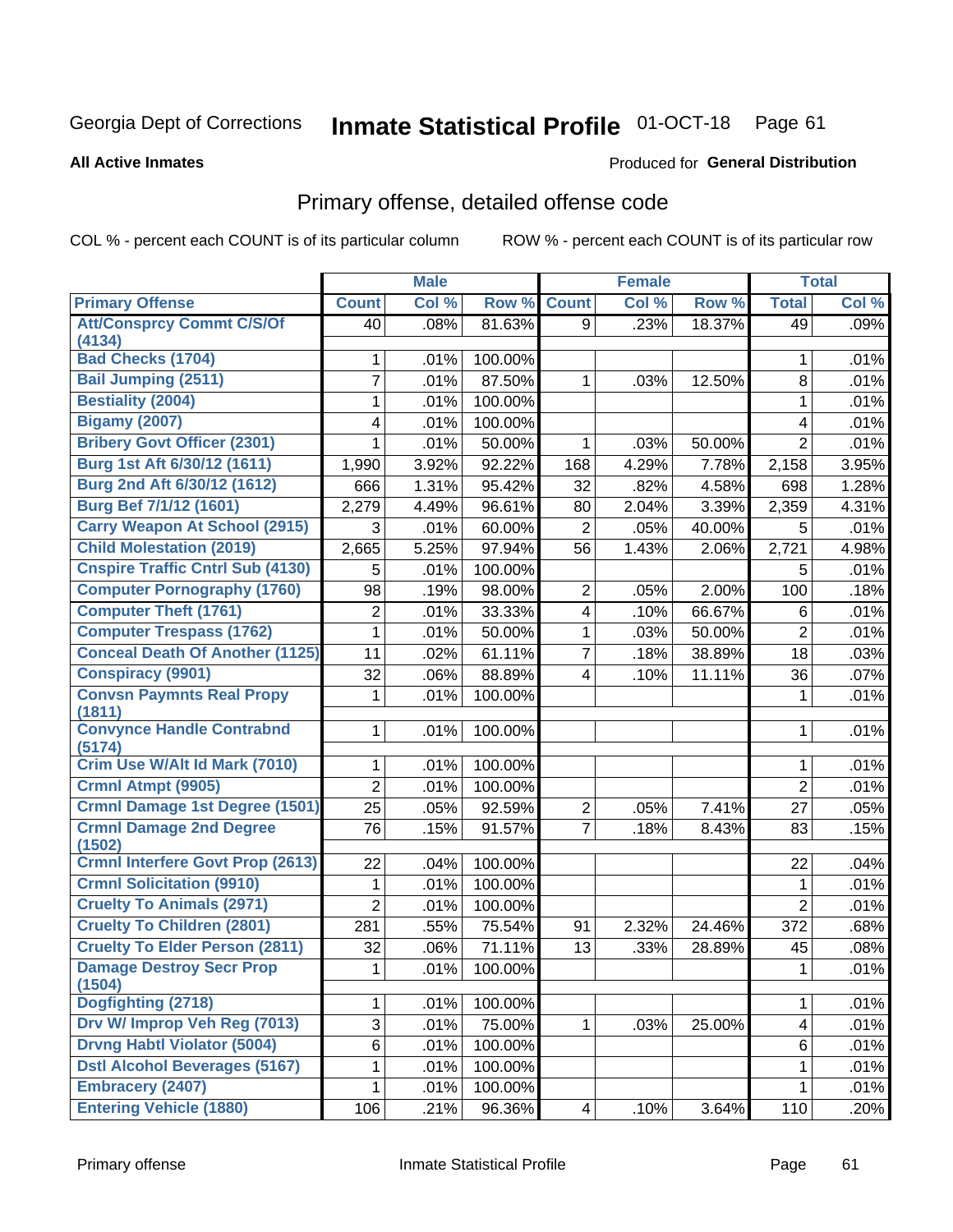# Inmate Statistical Profile 01-OCT-18 Page 62

#### **All Active Inmates**

#### **Produced for General Distribution**

## Primary offense, detailed offense code

COL % - percent each COUNT is of its particular column

|                                            |                         | <b>Male</b> |         |                | <b>Female</b> |        |                | <b>Total</b> |
|--------------------------------------------|-------------------------|-------------|---------|----------------|---------------|--------|----------------|--------------|
| <b>Primary Offense</b>                     | <b>Count</b>            | Col %       | Row %   | <b>Count</b>   | Col %         | Row %  | <b>Total</b>   | Col %        |
| <b>Entice Child Attempted (2090)</b>       | $\overline{3}$          | .01%        | 100.00% |                |               |        | 3              | .01%         |
| <b>Enticing Child-Indec Purp (2020)</b>    | $\overline{75}$         | .15%        | 93.75%  | 5              | .13%          | 6.25%  | 80             | .15%         |
| <b>Escape (2501)</b>                       | 20                      | .04%        | 90.91%  | $\overline{2}$ | .05%          | 9.09%  | 22             | .04%         |
| <b>False Certificates (2311)</b>           | $\overline{2}$          | .01%        | 100.00% |                |               |        | $\overline{2}$ | .01%         |
| <b>False Imprisonment (1308)</b>           | 199                     | .39%        | 95.67%  | 9              | .23%          | 4.33%  | 208            | .38%         |
| <b>False Public Alarm (2609)</b>           | 1                       | .01%        | 100.00% |                |               |        | 1              | .01%         |
| <b>False Statements Govt (2408)</b>        | 21                      | .04%        | 91.30%  | 2              | .05%          | 8.70%  | 23             | .04%         |
| <b>False Swearing (2402)</b>               | 1                       | .01%        | 100.00% |                |               |        | 1              | .01%         |
| <b>Family Violence Battery (1301)</b>      | 171                     | .34%        | 97.16%  | 5              | .13%          | 2.84%  | 176            | .32%         |
| Feticide (1121)                            | 1                       | .01%        | 100.00% |                |               |        | 1              | .01%         |
| <b>Feticide By Vehicle (1118)</b>          | 4                       | .01%        | 100.00% |                |               |        | 4              | .01%         |
| <b>Financial Identity Fraud (1756)</b>     | 56                      | .11%        | 70.89%  | 23             | .59%          | 29.11% | 79             | .14%         |
| <b>Fleeing/Eluding Police (2316)</b>       | 483                     | .95%        | 93.42%  | 34             | .87%          | 6.58%  | 517            | .95%         |
| Forg 1st Aft 6/30/12 (1711)                | 108                     | .21%        | 67.08%  | 53             | 1.35%         | 32.92% | 161            | .29%         |
| Forg 1st Bef 7/1/12 (1701)                 | 229                     | .45%        | 71.79%  | 90             | 2.30%         | 28.21% | 319            | .58%         |
| Forg 2nd Aft 6/30/12 (1712)                | 30                      | .06%        | 76.92%  | 9              | .23%          | 23.08% | 39             | .07%         |
| Forg 2nd Bef 7/1/12 (1702)                 | 4                       | .01%        | 100.00% |                |               |        | 4              | .01%         |
| Forg 3rd Aft 6/30/12 (1713)                | 65                      | .13%        | 83.33%  | 13             | .33%          | 16.67% | 78             | .14%         |
| Forg 4th Aft 6/30/12 (1714)                | 12                      | .02%        | 63.16%  | $\overline{7}$ | .18%          | 36.84% | 19             | .03%         |
| <b>Forgery Credit Card (1752)</b>          | $\boldsymbol{2}$        | .01%        | 66.67%  | 1              | .03%          | 33.33% | $\sqrt{3}$     | .01%         |
| <b>Fraudulent Access Compute</b><br>(1796) | 1                       | .01%        | 33.33%  | $\overline{2}$ | .05%          | 66.67% | 3              | .01%         |
| <b>Fraudulent Checks (1750)</b>            | 1                       | .01%        | 33.33%  | $\overline{2}$ | .05%          | 66.67% | 3              | .01%         |
| <b>Fraudulent Credit Card (1753)</b>       | 57                      | .11%        | 72.15%  | 22             | .56%          | 27.85% | 79             | .14%         |
| <b>Gang Participation (9914)</b>           | 35                      | .07%        | 100.00% |                |               |        | 35             | .06%         |
| <b>Guard Line W/Weapon/Drugs</b><br>(2963) | 23                      | .05%        | 76.67%  | $\overline{7}$ | .18%          | 23.33% | 30             | .05%         |
| <b>Habit Traf Viol/Impaired (5005)</b>     | 6                       | .01%        | 100.00% |                |               |        | $\,6$          | .01%         |
| <b>Habit Traf Viol/Other (5006)</b>        | 5                       | .01%        | 83.33%  | 1              | .03%          | 16.67% | 6              | .01%         |
| <b>Hijacking Motor Vehicle (1911)</b>      | 35                      | .07%        | 94.59%  | $\overline{2}$ | .05%          | 5.41%  | 37             | .07%         |
| <b>Hindering Appreh Or Pun (2503)</b>      | 5                       | .01%        | 71.43%  | $\overline{2}$ | .05%          | 28.57% | $\overline{7}$ | .01%         |
| Hit-Run W/Injury/Fatality (5007)           | 34                      | .07%        | 79.07%  | 9              | .23%          | 20.93% | 43             | .08%         |
| Home Invasion 1st Degree (7007)            | 15                      | .03%        | 83.33%  | 3              | .08%          | 16.67% | 18             | .03%         |
| <b>Homicide By Vessel (1124)</b>           | 43                      | .08%        | 87.76%  | 6              | .15%          | 12.24% | 49             | .09%         |
| <b>Illegal Attm To Obt Drugs (4011)</b>    | 1                       | .01%        | 33.33%  | $\overline{2}$ | .05%          | 66.67% | 3              | .01%         |
| <b>Illgl Dist Contrild Subst (4136)</b>    | $\overline{\mathbf{c}}$ | .01%        | 100.00% |                |               |        | $\overline{c}$ | .01%         |
| <b>Impersonating Officer (2405)</b>        | $\overline{c}$          | .01%        | 100.00% |                |               |        | $\overline{2}$ | .01%         |
| <b>Impersonation (2404)</b>                | $\overline{\mathbf{4}}$ | .01%        | 80.00%  | $\mathbf 1$    | .03%          | 20.00% | 5              | .01%         |
| <b>Incest (2006)</b>                       | 207                     | .41%        | 99.52%  | $\mathbf{1}$   | .03%          | .48%   | 208            | .38%         |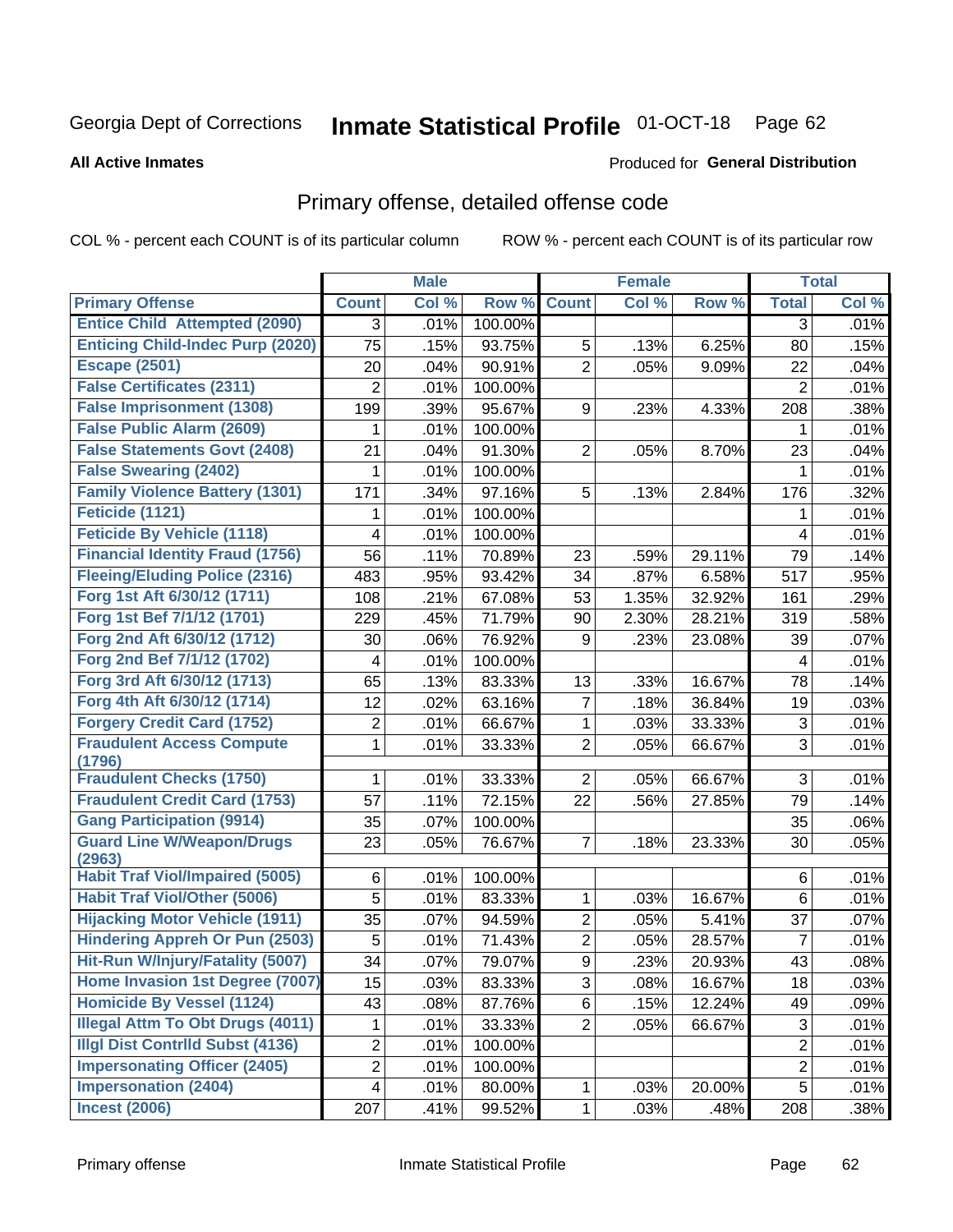# Inmate Statistical Profile 01-OCT-18 Page 63

#### **All Active Inmates**

#### **Produced for General Distribution**

## Primary offense, detailed offense code

COL % - percent each COUNT is of its particular column

|                                            |                         | <b>Male</b> |         |                         | <b>Female</b> |        |                | <b>Total</b> |
|--------------------------------------------|-------------------------|-------------|---------|-------------------------|---------------|--------|----------------|--------------|
| <b>Primary Offense</b>                     | <b>Count</b>            | Col %       | Row %   | <b>Count</b>            | Col %         | Row %  | <b>Total</b>   | Col %        |
| <b>Incest Atmpt (2098)</b>                 | 1                       | .01%        | 100.00% |                         |               |        | 1              | .01%         |
| <b>Inciting To Insurrection (2203)</b>     | 4                       | .01%        | 100.00% |                         |               |        | 4              | .01%         |
| <b>Influencing Witness (2313)</b>          | 6                       | .01%        | 75.00%  | $\overline{2}$          | .05%          | 25.00% | 8              | .01%         |
| <b>Injury By Vehicle (1318)</b>            | 93                      | .18%        | 82.30%  | 20                      | .51%          | 17.70% | 113            | .21%         |
| <b>Insurrection (2202)</b>                 | 4                       | .01%        | 100.00% |                         |               |        | 4              | .01%         |
| <b>Interference With Custody (1312)</b>    | 12                      | .02%        | 100.00% |                         |               |        | 12             | .02%         |
| <b>Involuntary Manslaughter (1103)</b>     | 171                     | .34%        | 88.14%  | 23                      | .59%          | 11.86% | 194            | .35%         |
| Kidnapping (1311)                          | 1,479                   | 2.91%       | 97.30%  | 41                      | 1.05%         | 2.70%  | 1,520          | 2.78%        |
| <b>Livestock Theft (1817)</b>              | 5                       | .01%        | 100.00% |                         |               |        | 5              | .01%         |
| <b>Lottery Violation (2730)</b>            | $\overline{\mathbf{c}}$ | .01%        | 100.00% |                         |               |        | $\overline{2}$ | .01%         |
| <b>Machine Gun Activities (2906)</b>       | 1                       | .01%        | 100.00% |                         |               |        | 1              | .01%         |
| Manf Methamph 200-399 Gm<br>(4144)         | 6                       | .01%        | 100.00% |                         |               |        | 6              | .01%         |
| <b>Manf Methamph 28-199 Gm</b><br>(4143)   | 11                      | .02%        | 84.62%  | 2                       | .05%          | 15.38% | 13             | .02%         |
| Manf Methamph 400+ Gm (4145)               | 1                       | .01%        | 100.00% |                         |               |        | 1              | .01%         |
| <b>Manf Methamph Unspec Amt</b><br>(4147)  | 110                     | .22%        | 89.43%  | 13                      | .33%          | 10.57% | 123            | .22%         |
| <b>Manufac Marijuana (7012)</b>            | 14                      | .03%        | 82.35%  | 3                       | .08%          | 17.65% | 17             | .03%         |
| <b>Manufact Meth Near Child (2803)</b>     | 12                      | .02%        | 85.71%  | $\overline{2}$          | .05%          | 14.29% | 14             | .03%         |
| <b>Misc Assault/Battery (1300)</b>         | 13                      | .03%        | 100.00% |                         |               |        | 13             | .02%         |
| <b>Misc Correctionl Inst Off (6200)</b>    | 6                       | .01%        | 75.00%  | $\overline{2}$          | .05%          | 25.00% | 8              | .01%         |
| <b>Misc Drugs Trafficking (4100)</b>       | 5                       | .01%        | 100.00% |                         |               |        | 5              | .01%         |
| <b>Misc Forgery (1700)</b>                 | $\overline{2}$          | .01%        | 100.00% |                         |               |        | $\overline{2}$ | .01%         |
| <b>Misc Fraud (1799)</b>                   | 10                      | .02%        | 71.43%  | $\overline{\mathbf{4}}$ | .10%          | 28.57% | 14             | .03%         |
| <b>Misc Homicide Offense (1100)</b>        | 8                       | .02%        | 88.89%  | $\mathbf{1}$            | .03%          | 11.11% | 9              | .02%         |
| <b>Misc Invasion Of Privacy (3000)</b>     | 5                       | .01%        | 100.00% |                         |               |        | 5              | .01%         |
| <b>Misc Obscenity (2100)</b>               | 4                       | .01%        | 100.00% |                         |               |        | 4              | .01%         |
| <b>Misc Public Order (2200)</b>            | $\overline{2}$          | .01%        | 100.00% |                         |               |        | $\overline{2}$ | .01%         |
| <b>Misc Sexual Offense (2000)</b>          | 21                      | .04%        | 95.45%  | $\mathbf{1}$            | .03%          | 4.55%  | 22             | .04%         |
| <b>Misuse Firearm Hunting (2970)</b>       | 1                       | .01%        | 100.00% |                         |               |        | 1              | .01%         |
| <b>Murder (1101)</b>                       | 6,110                   | 12.04%      | 93.70%  | 411                     | 10.48%        | 6.30%  | 6,521          | 11.93%       |
| <b>Murder Conspire To Commit</b><br>(1191) | 18                      | .04%        | 100.00% |                         |               |        | 18             | .03%         |
| Mutiny In Penal Inst (2507)                | 5                       | .01%        | 71.43%  | 2                       | .05%          | 28.57% | 7              | .01%         |
| Necrophilia (2022)                         | 1                       | .01%        | 100.00% |                         |               |        | 1              | .01%         |
| <b>Obstr Of Law Enf Officer (2314)</b>     | 374                     | .74%        | 90.78%  | 38                      | .97%          | 9.22%  | 412            | .75%         |
| <b>Pandering By Compulsion (2017)</b>      | 3                       | .01%        | 100.00% |                         |               |        | 3              | .01%         |
| Peeping Tom (3002)                         | 18                      | .04%        | 100.00% |                         |               |        | 18             | .03%         |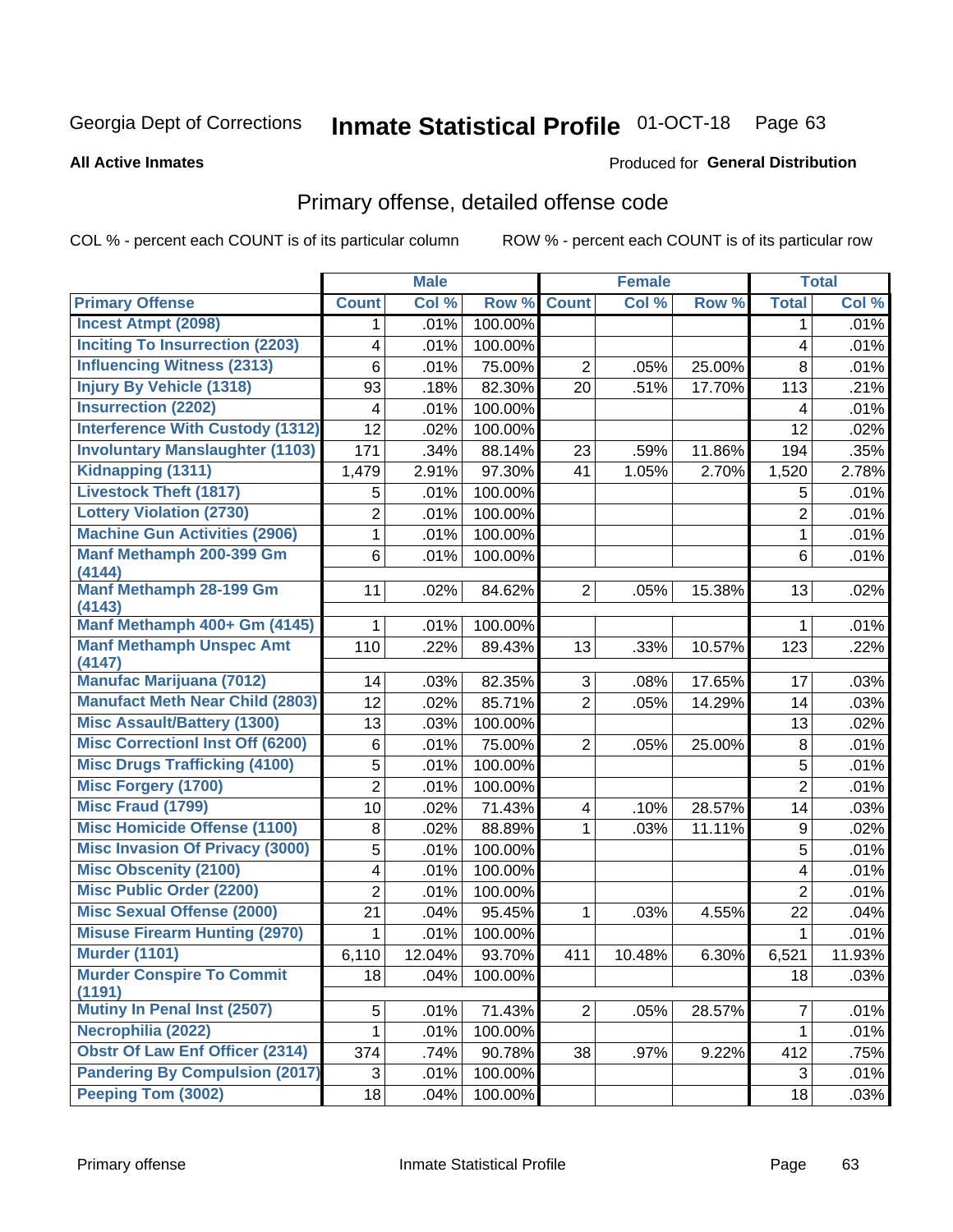# Inmate Statistical Profile 01-OCT-18 Page 64

#### **All Active Inmates**

### **Produced for General Distribution**

## Primary offense, detailed offense code

COL % - percent each COUNT is of its particular column

|                                            |                | <b>Male</b> |         |                | <b>Female</b> |        |                  | <b>Total</b> |
|--------------------------------------------|----------------|-------------|---------|----------------|---------------|--------|------------------|--------------|
| <b>Primary Offense</b>                     | <b>Count</b>   | Col %       | Row %   | <b>Count</b>   | Col %         | Row %  | <b>Total</b>     | Col %        |
| <b>Perjury (2401)</b>                      | 4              | .01%        | 100.00% |                |               |        | 4                | .01%         |
| <b>Pimping A Minor Under 18 (2016)</b>     | 8              | .02%        | 88.89%  | 1              | .03%          | 11.11% | $\boldsymbol{9}$ | .02%         |
| Poss Alprazolam (7003)                     | 10             | .02%        | 83.33%  | $\overline{2}$ | .05%          | 16.67% | 12               | .02%         |
| Poss By Inm Proh Items (7015)              | 10             | .02%        | 83.33%  | $\overline{2}$ | .05%          | 16.67% | 12               | .02%         |
| <b>Poss Contraband Articles (5171)</b>     | $\overline{2}$ | .01%        | 100.00% |                |               |        | $\overline{2}$   | .01%         |
| <b>Poss Dep Stim Cntrf Drugs</b><br>(4007) | 67             | .13%        | 73.63%  | 24             | .61%          | 26.37% | 91               | .17%         |
| Poss Drug Related Matrl (4016)             | 20             | .04%        | 83.33%  | 4              | .10%          | 16.67% | 24               | .04%         |
| Poss Ephedrine (4030)                      | 6              | .01%        | 85.71%  | 1              | .03%          | 14.29% | $\overline{7}$   | .01%         |
| Poss Firearm 1st Offender (2913)           | 118            | .23%        | 94.40%  | 7              | .18%          | 5.60%  | 125              | .23%         |
| <b>Poss Firearm Convct Felon</b><br>(2914) | 1,136          | 2.24%       | 95.86%  | 49             | 1.25%         | 4.14%  | 1,185            | 2.17%        |
| Poss Hydrocodone (7004)                    | 17             | .03%        | 65.38%  | 9              | .23%          | 34.62% | 26               | .05%         |
| Poss Knife During Crime (2911)             | 2              | .01%        | 100.00% |                |               |        | $\overline{2}$   | .01%         |
| Poss Mda/Extsy (4033)                      | $\overline{2}$ | .01%        | 100.00% |                |               |        | $\overline{2}$   | .01%         |
| Poss Methamphetamine (4031)                | 524            | 1.03%       | 73.70%  | 187            | 4.77%         | 26.30% | 711              | 1.30%        |
| <b>Poss Narcotics Opiates (4006)</b>       | 50             | .10%        | 66.67%  | 25             | .64%          | 33.33% | 75               | .14%         |
| <b>Poss Of Certain Weapons (2912)</b>      | 23             | .05%        | 95.83%  | 1              | .03%          | 4.17%  | 24               | .04%         |
| <b>Poss Of Cocaine (4022)</b>              | 359            | .71%        | 87.99%  | 49             | 1.25%         | 12.01% | 408              | .75%         |
| <b>Poss Of Firearm Dur Crime</b><br>(2910) | 831            | 1.64%       | 94.97%  | 44             | 1.12%         | 5.03%  | 875              | 1.60%        |
| Poss Of Marijuana (4009)                   | 61             | .12%        | 93.85%  | 4              | .10%          | 6.15%  | 65               | .12%         |
| <b>Poss Tools Commit Crime (1602)</b>      | 18             | .04%        | 90.00%  | $\overline{2}$ | .05%          | 10.00% | 20               | .04%         |
| Poss W Int Dis Other Drug (4053)           | 120            | .24%        | 82.76%  | 25             | .64%          | 17.24% | 145              | .27%         |
| Poss W Int Dist Cocaine (4050)             | 271            | .53%        | 94.76%  | 15             | .38%          | 5.24%  | 286              | .52%         |
| Poss W Int Dist Marijuana (4051)           | 613            | 1.21%       | 94.02%  | 39             | .99%          | 5.98%  | 652              | 1.19%        |
| Poss W Int Dist Meth (4052)                | 491            | .97%        | 79.97%  | 123            | 3.14%         | 20.03% | 614              | 1.12%        |
| Poss Within 1000 Hous Pjt (7009)           | 7              | .01%        | 87.50%  | 1              | .03%          | 12.50% | 8                | .01%         |
| <b>Poss Wpn Drugs By Prisnr</b><br>(2965)  | 32             | .06%        | 78.05%  | 9              | .23%          | 21.95% | 41               | .07%         |
| <b>Racketeering (3404)</b>                 | 113            | .22%        | 76.87%  | 34             | .87%          | 23.13% | 147              | .27%         |
| <b>Rape (2001)</b>                         | 1,807          | 3.56%       | 99.50%  | 9              | .23%          | .50%   | 1,816            | 3.32%        |
| <b>Reck Cond Infected Person</b><br>(1317) | 9              | .02%        | 90.00%  | $\mathbf{1}$   | .03%          | 10.00% | 10               | .02%         |
| <b>Reckless Abandonment (1120)</b>         | 1              | .01%        | 100.00% |                |               |        | 1                | .01%         |
| <b>Recv Gds Srvs Fraud Obtnd</b><br>(1755) | $\mathbf{1}$   | .01%        | 100.00% |                |               |        | $\mathbf{1}$     | .01%         |
| <b>Removal Baggage Cargo Etc</b><br>(2761) | $\overline{2}$ | .01%        | 66.67%  | 1              | .03%          | 33.33% | 3                | .01%         |
| Robbery (1901)                             | 1,191          | 2.35%       | 94.08%  | 75             | 1.91%         | 5.92%  | 1,266            | 2.32%        |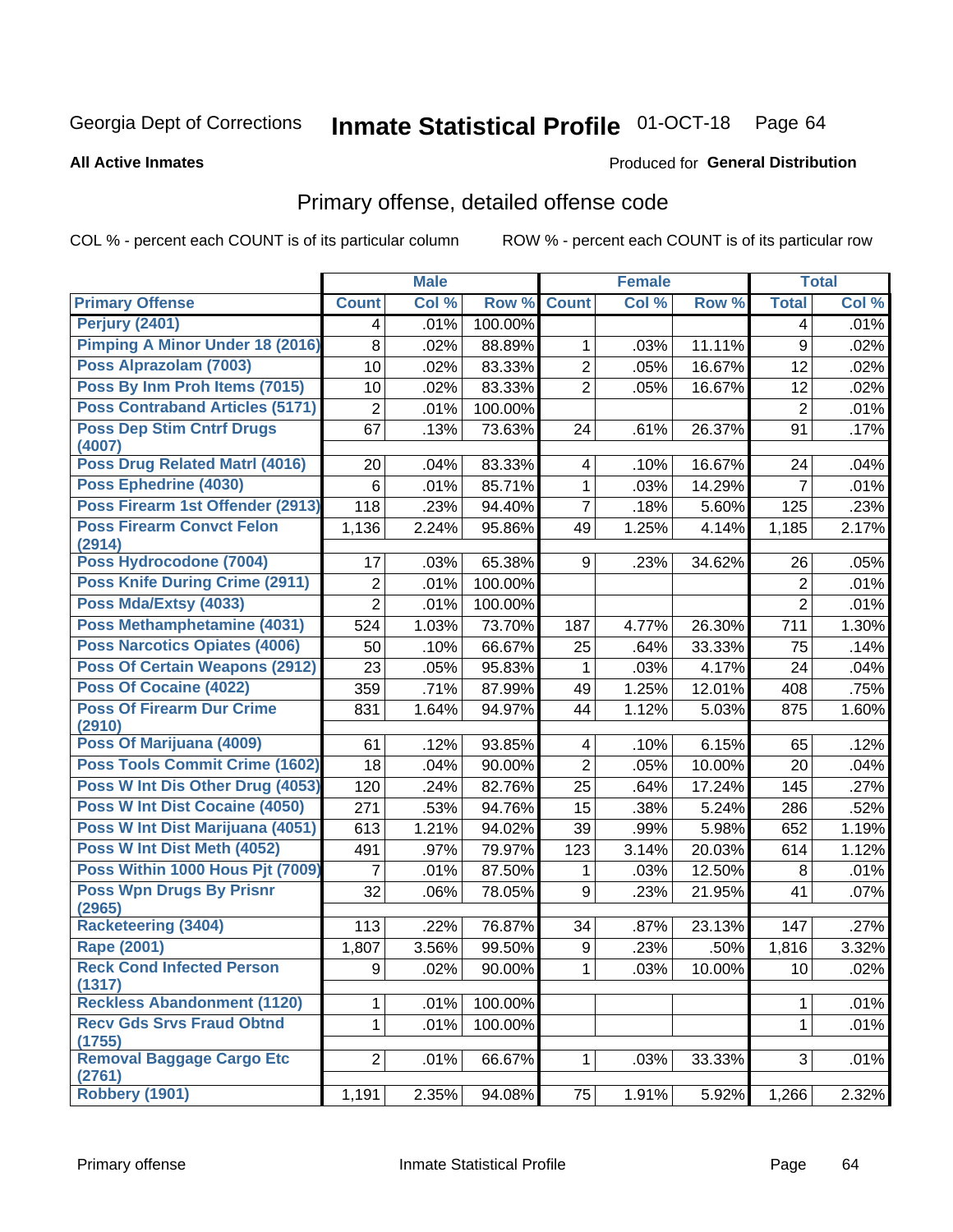# Inmate Statistical Profile 01-OCT-18 Page 65

#### **All Active Inmates**

#### **Produced for General Distribution**

## Primary offense, detailed offense code

COL % - percent each COUNT is of its particular column

|                                            |                | <b>Male</b> |         |                | <b>Female</b> |         |                  | <b>Total</b> |
|--------------------------------------------|----------------|-------------|---------|----------------|---------------|---------|------------------|--------------|
| <b>Primary Offense</b>                     | <b>Count</b>   | Col %       | Row %   | <b>Count</b>   | Col %         | Row %   | <b>Total</b>     | Col %        |
| <b>Robbery By Force (1903)</b>             | 216            | .43%        | 96.00%  | 9              | .23%          | 4.00%   | $\overline{225}$ | .41%         |
| <b>Robbery By Intimidation (1904)</b>      | 275            | .54%        | 93.86%  | 18             | .46%          | 6.14%   | 293              | .54%         |
| <b>Robbery By Sudden Snatch</b>            | 121            | .24%        | 95.28%  | 6              | .15%          | 4.72%   | 127              | .23%         |
| (1905)                                     |                |             |         |                |               |         |                  |              |
| S/D Cocaine (4021)                         | 361            | .71%        | 95.50%  | 17             | .43%          | 4.50%   | 378              | .69%         |
| S/D Cont Sub Public (4017)                 | 28             | .06%        | 100.00% |                |               |         | 28               | .05%         |
| S/D Cont Sub School (4018)                 | 28             | .06%        | 96.55%  | 1              | .03%          | 3.45%   | 29               | .05%         |
| S/D Dep Stim Cntrf Drugs (4002)            | 57             | .11%        | 78.08%  | 16             | .41%          | 21.92%  | 73               | .13%         |
| <b>S/D Narcotics Opiates (4001)</b>        | 19             | .04%        | 65.52%  | 10             | .26%          | 34.48%  | 29               | .05%         |
| S/D Of Marijuana (4004)                    | 226            | .45%        | 97.84%  | 5              | .13%          | 2.16%   | 231              | .42%         |
| Sale Mda/Extsy (4034)                      | $\overline{2}$ | .01%        | 100.00% |                |               |         | $\overline{2}$   | .01%         |
| Sale Methamphetamine (4032)                | 239            | .47%        | 82.13%  | 52             | 1.33%         | 17.87%  | 291              | .53%         |
| <b>Sex Exploitation Child (2843)</b>       | 218            | .43%        | 99.54%  | 1              | .03%          | .46%    | 219              | .40%         |
| <b>Sex Offender Fail Registr (2026)</b>    | 535            | 1.05%       | 97.99%  | 11             | .28%          | 2.01%   | 546              | 1.00%        |
| <b>Sex Offender Fail To Move (2028)</b>    | 5              | .01%        | 100.00% |                |               |         | 5                | .01%         |
| Sexl/Asslt/Agn/Pers/Cstdy (2023)           | 19             | .04%        | 95.00%  | 1              | .03%          | 5.00%   | 20               | .04%         |
| <b>Sexual Aslt By Therapist (2024)</b>     | $\overline{2}$ | .01%        | 66.67%  | 1              | .03%          | 33.33%  | 3                | .01%         |
| <b>Sexual Battery (2011)</b>               | 176            | .35%        | 97.78%  | 4              | .10%          | 2.22%   | 180              | .33%         |
| <b>Simple Battery (1316)</b>               | 16             | .03%        | 94.12%  | 1              | .03%          | 5.88%   | 17               | .03%         |
| <b>Sodomy (2002)</b>                       | 12             | .02%        | 100.00% |                |               |         | 12               | .02%         |
| <b>Solicit Sodomy From Minor</b>           | 9              | .02%        | 90.00%  | 1              | .03%          | 10.00%  | 10               | .02%         |
| (2025)                                     |                |             |         |                |               |         |                  |              |
| <b>Solicit/Accepting Bribe (2712)</b>      | 1              | .01%        | 100.00% |                |               |         | 1                | .01%         |
| <b>Stalking (1320)</b>                     | 4              | .01%        | 100.00% |                |               |         | $\overline{4}$   | .01%         |
| <b>Statutory Rape (2018)</b>               | 764            | 1.51%       | 97.70%  | 18             | .46%          | 2.30%   | 782              | 1.43%        |
| <b>Tampering With Evidence (2315)</b>      | 10             | .02%        | 71.43%  | 4              | .10%          | 28.57%  | 14               | .03%         |
| <b>Telecommunications Fraud</b><br>(1759)  | 1              | .01%        | 100.00% |                |               |         | 1                | .01%         |
| <b>Terrorist Threats &amp; Acts (1307)</b> | 334            | .66%        | 94.35%  | 20             | .51%          | 5.65%   | 354              | .65%         |
| <b>Theft Bring Prop In State (1815)</b>    | 6              | .01%        | 100.00% |                |               |         | 6                | .01%         |
| <b>Theft By Conversion (1808)</b>          | 20             | .04%        | 80.00%  | 5              | .13%          | 20.00%  | 25               | .05%         |
| <b>Theft By Deception (1803)</b>           | 32             | .06%        | 76.19%  | 10             | .26%          | 23.81%  | 42               | .08%         |
| <b>Theft By Extortion (1804)</b>           |                |             |         | $\overline{c}$ | .05%          | 100.00% | $\overline{2}$   | .01%         |
| Theft By Rec Stolen Prop (1806)            | 501            | .99%        | 91.42%  | 47             | 1.20%         | 8.58%   | 548              | 1.00%        |
| <b>Theft By Shoplifting (1821)</b>         | 440            | .87%        | 72.37%  | 168            | 4.29%         | 27.63%  | 608              | 1.11%        |
| <b>Theft By Taking (1802)</b>              | 685            | 1.35%       | 84.26%  | 128            | 3.27%         | 15.74%  | 813              | 1.49%        |
| <b>Theft Credit Card (1751)</b>            | 17             | .03%        | 70.83%  | 7              | .18%          | 29.17%  | 24               | .04%         |
| <b>Theft Motorveh Or Part (1813)</b>       | 28             | .06%        | 96.55%  | 1              | .03%          | 3.45%   | 29               | .05%         |
| <b>Theft Of Lost Property (1805)</b>       | $\sqrt{3}$     | .01%        | 75.00%  | 1              | .03%          | 25.00%  | 4                | .01%         |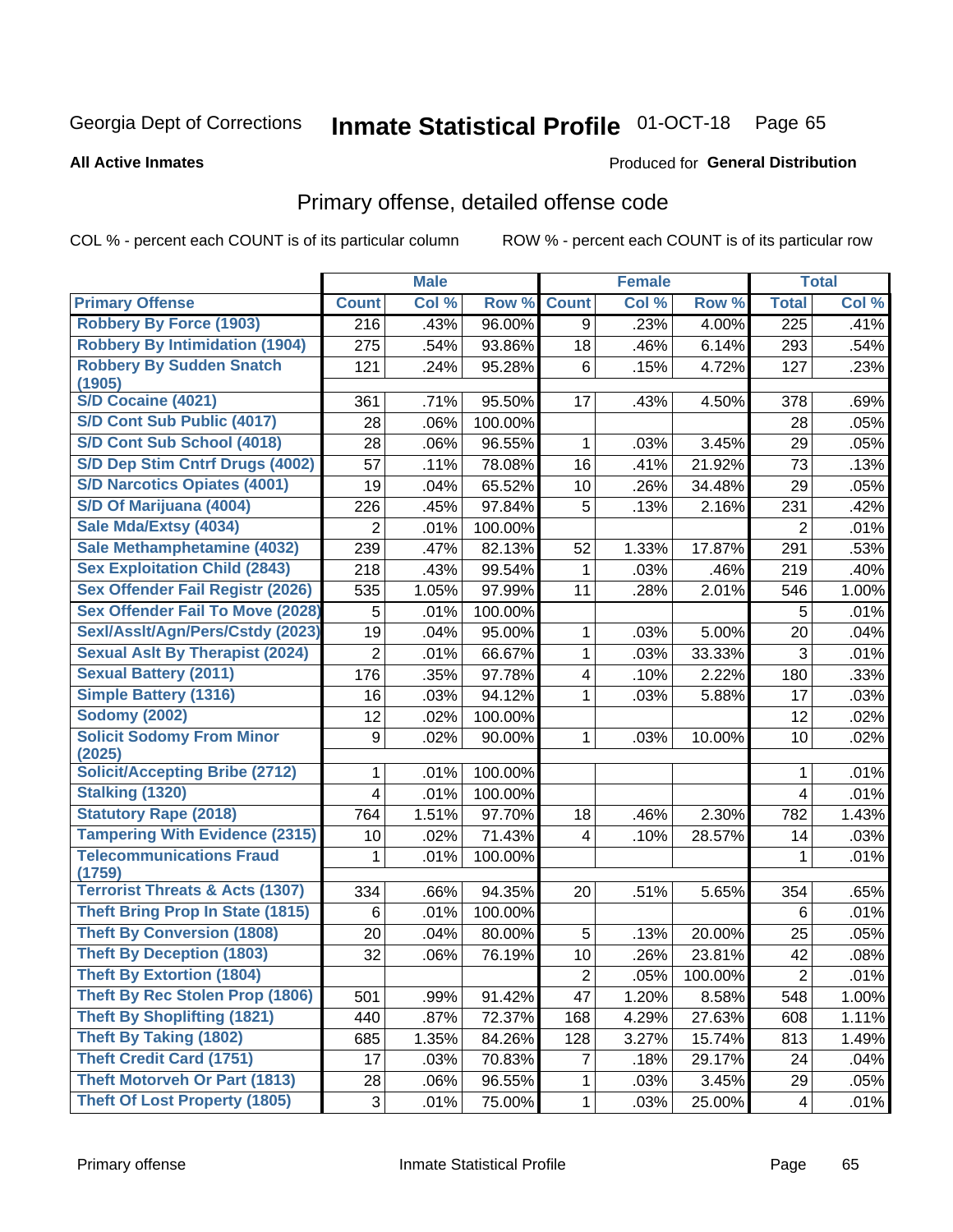# Inmate Statistical Profile 01-OCT-18 Page 66

#### **All Active Inmates**

#### **Produced for General Distribution**

## Primary offense, detailed offense code

COL % - percent each COUNT is of its particular column

|                                               |                | <b>Male</b> |         |                         | <b>Female</b> |        |                | <b>Total</b> |
|-----------------------------------------------|----------------|-------------|---------|-------------------------|---------------|--------|----------------|--------------|
| <b>Primary Offense</b>                        | <b>Count</b>   | Col %       | Row %   | <b>Count</b>            | Col %         | Row %  | <b>Total</b>   | Col %        |
| <b>Theft Of Services (1807)</b>               | $\mathbf 1$    | .01%        | 50.00%  | $\mathbf{1}$            | .03%          | 50.00% | $\overline{2}$ | .01%         |
| <b>Theft Recv Prop Out State (1816)</b>       | $\overline{2}$ | .01%        | 100.00% |                         |               |        | $\overline{2}$ | .01%         |
| <b>Traf Amphtmine 200-399 Gm</b><br>(4127)    | $\overline{2}$ | .01%        | 66.67%  | 1                       | .03%          | 33.33% | $\overline{3}$ | .01%         |
| <b>Traf Amphtmine 28-199 Gm</b>               | 4              | .01%        | 57.14%  | 3 <sup>1</sup>          | .08%          | 42.86% | $\overline{7}$ | .01%         |
| (4126)                                        |                |             |         |                         |               |        |                |              |
| Traf Amphtmine 400+ Gm (4128)                 | 3              | .01%        | 100.00% |                         |               |        | 3              | .01%         |
| <b>Traf Cocaine 201-400 Gm (4102)</b>         | 90             | .18%        | 96.77%  | 3                       | .08%          | 3.23%  | 93             | .17%         |
| <b>Traf Cocaine 401+ Gm (4103)</b>            | 84             | .17%        | 96.55%  | 3                       | .08%          | 3.45%  | 87             | .16%         |
| Traf Cocaine Less 200 Gm (4101)               | 204            | .40%        | 98.08%  | $\overline{\mathbf{4}}$ | .10%          | 1.92%  | 208            | .38%         |
| <b>Traf Marijna 10-2000 Lb (4121)</b>         | 54             | .11%        | 87.10%  | 8                       | .20%          | 12.90% | 62             | .11%         |
| <b>Traf Marijna 10001+ Lb (4123)</b>          | 1              | .01%        | 100.00% |                         |               |        | 1              | .01%         |
| <b>Traf Marijna 2001-10k Lb (4122)</b>        | $\overline{c}$ | .01%        | 100.00% |                         |               |        | $\overline{c}$ | .01%         |
| <b>Traf Mda/Extsy 200-399gm</b>               | 4              | .01%        | 100.00% |                         |               |        | 4              | .01%         |
| (4151)                                        |                |             |         |                         |               |        |                |              |
| <b>Traf Mda/Extsy 28-199gm (4150)</b>         | 10             | .02%        | 90.91%  | 1                       | .03%          | 9.09%  | 11             | .02%         |
| Traf Mda/Extsy 400+Gm (4152)                  | 4              | .01%        | 100.00% |                         |               |        | 4              | .01%         |
| Traf Methamph 200-399 Gm<br>(4141)            | 117            | .23%        | 84.17%  | 22                      | .56%          | 15.83% | 139            | .25%         |
| <b>Traf Methamph 28-199 Gm</b>                | 410            | .81%        | 79.15%  | 108                     | 2.76%         | 20.85% | 518            | .95%         |
| (4140)                                        |                |             |         |                         |               |        |                |              |
| Traf Methamph 400+ Gm (4142)                  | 85             | .17%        | 85.86%  | 14                      | .36%          | 14.14% | 99             | .18%         |
| <b>Traf Methamph Unspec Amt</b><br>(4146)     | 111            | .22%        | 83.46%  | 22                      | .56%          | 16.54% | 133            | .24%         |
| <b>Traf Methaqualone&lt; 400 Gm</b><br>(4124) | $\overline{2}$ | .01%        | 100.00% |                         |               |        | $\overline{2}$ | .01%         |
| <b>Traf Narcotic 15-28 Gm (4112)</b>          | 38             | .07%        | 88.37%  | 5                       | .13%          | 11.63% | 43             | .08%         |
| Traf Narcotic 29+ Gm (4113)                   | 33             | .07%        | 94.29%  | $\overline{2}$          | .05%          | 5.71%  | 35             | .06%         |
| <b>Traf Narcotic Less 14 Gm (4111)</b>        | 38             | .07%        | 88.37%  | $\overline{5}$          | .13%          | 11.63% | 43             | .08%         |
| <b>Traffick Labor Servitude (1330)</b>        | 1              | .01%        | 100.00% |                         |               |        | 1              | .01%         |
| <b>Traffick Sexual Servitude (1331)</b>       | 17             | .03%        | 89.47%  | $\overline{2}$          | .05%          | 10.53% | 19             | .03%         |
| <b>Transactions Cntrft Drugs (4132)</b>       | 1              | .01%        | 100.00% |                         |               |        | 1              | .01%         |
| <b>Unauth Dist Recrd Devices</b>              | 1              | .01%        | 100.00% |                         |               |        | 1              | .01%         |
| (9907)                                        |                |             |         |                         |               |        |                |              |
| <b>Unknown Offense (9999)</b>                 | 18             | .04%        | 90.00%  | 2                       | .05%          | 10.00% | 20             | .04%         |
| Uniwfl Mfg/Del/Dist N-C S (4014)              | 4              | .01%        | 100.00% |                         |               |        | 4              | .01%         |
| <b>Use Comm Facity Vio C Sub</b><br>(4133)    | 11             | .02%        | 100.00% |                         |               |        | 11             | .02%         |
| <b>Vehicular Homicide (1123)</b>              | 315            | .62%        | 78.55%  | 86                      | 2.19%         | 21.45% | 401            | .73%         |
| <b>Viol Dngrous Drgs Act (4013)</b>           | 185            | .36%        | 80.09%  | 46                      | 1.17%         | 19.91% | 231            | .42%         |
| Viol Ga Cntrl Sbst Act (4012)                 | 9              | .02%        | 100.00% |                         |               |        | 9              | .02%         |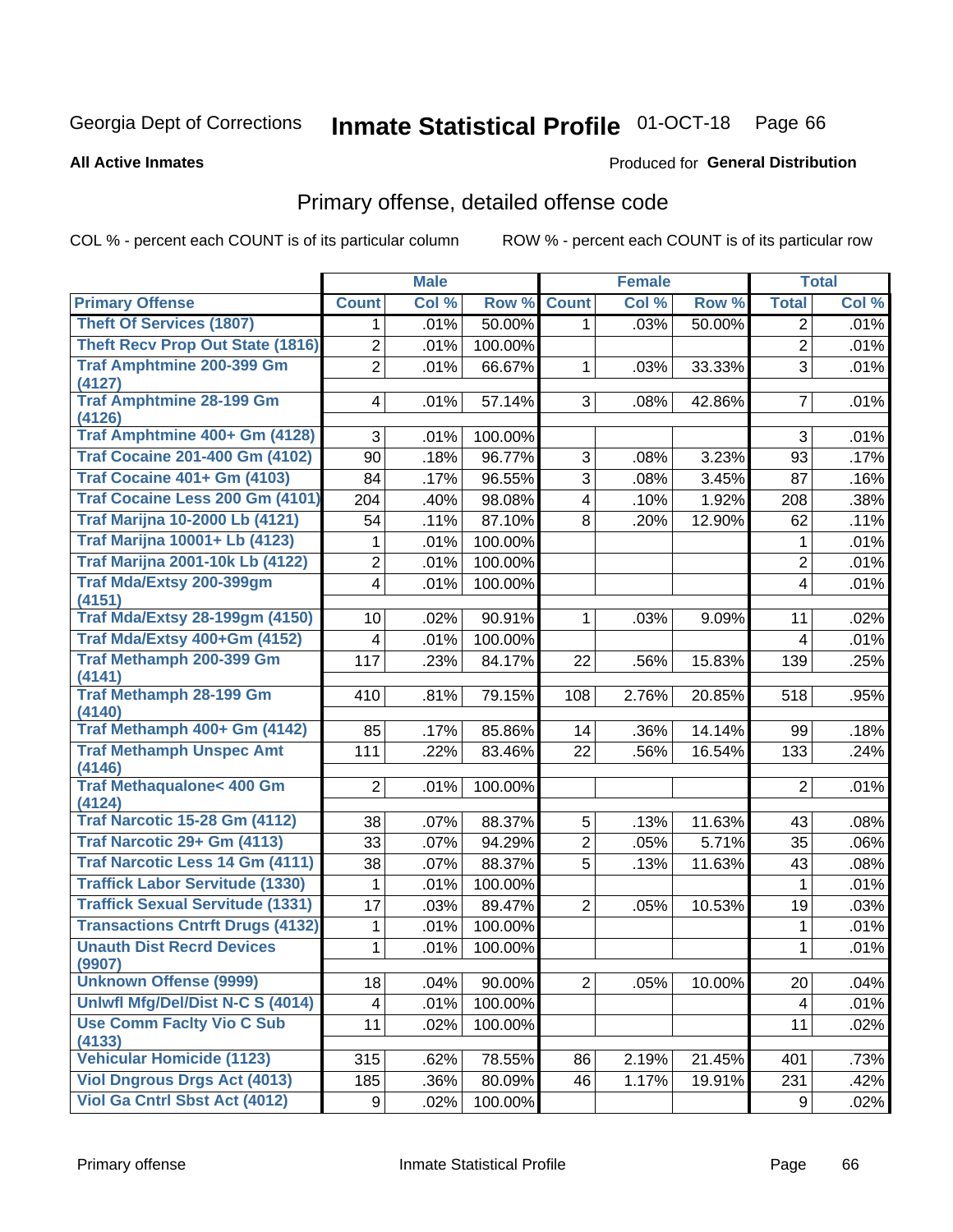#### **Inmate Statistical Profile 01-OCT-18** Page 67

#### **All Active Inmates**

#### **Produced for General Distribution**

## Primary offense, detailed offense code

COL % - percent each COUNT is of its particular column

|                                         |                 | <b>Male</b> |         |                | <b>Female</b> |         |                | <b>Total</b> |
|-----------------------------------------|-----------------|-------------|---------|----------------|---------------|---------|----------------|--------------|
| <b>Primary Offense</b>                  | <b>Count</b>    | Col %       | Row %   | <b>Count</b>   | Col %         | Row %   | <b>Total</b>   | Col %        |
| <b>Viol Ga Securities Act (1800)</b>    | $\mathbf{1}$    | .01%        | 100.00% |                |               |         | 1              | .01%         |
| <b>Viol Motor Vehicle Laws (5001)</b>   | 47              | .09%        | 94.00%  | 3              | .08%          | 6.00%   | 50             | .09%         |
| <b>Viol Oath Public Offer (2302)</b>    | 3               | .01%        | 75.00%  | $\mathbf{1}$   | .03%          | 25.00%  | 4              | .01%         |
| <b>Violatn Othr States Law (8001)</b>   | $\overline{37}$ | .07%        | 84.09%  | $\overline{7}$ | .18%          | 15.91%  | 44             | .08%         |
| <b>Vol Manslaughter Of Fetus</b>        | 3               | .01%        | 100.00% |                |               |         | 3              | .01%         |
| (1119)                                  |                 |             |         |                |               |         |                |              |
| <b>Voluntary Manslaughter (1102)</b>    | 1,122           | 2.21%       | 88.14%  | 151            | 3.85%         | 11.86%  | 1,273          | 2.33%        |
| <b>Abandonment Of Dep Child (11)</b>    | 4               | .01%        | 100.00% |                |               |         | 4              | .01%         |
| <b>Assault &amp; Battery (21)</b>       | 5               | .01%        | 100.00% |                |               |         | 5              | .01%         |
| <b>Bad Checks (52)</b>                  | $\overline{2}$  | .01%        | 66.67%  | 1              | .03%          | 33.33%  | $\overline{3}$ | .01%         |
| <b>Burglary (45)</b>                    | 8               | .02%        | 100.00% |                |               |         | 8              | .01%         |
| <b>Cheating &amp; Swindling (51)</b>    | $\overline{2}$  | .01%        | 100.00% |                |               |         | $\overline{2}$ | .01%         |
| <b>Cpwl &amp; Concealed Weapon (93)</b> | $\overline{5}$  | .01%        | 100.00% |                |               |         | $\overline{5}$ | .01%         |
| <b>Crmnl Attempt (98)</b>               | 1               | .01%        | 100.00% |                |               |         | $\mathbf{1}$   | .01%         |
| <b>Dui</b> (72)                         | $\,6$           | .01%        | 100.00% |                |               |         | 6              | .01%         |
| Escape (92)                             | 4               | .01%        | 100.00% |                |               |         | 4              | .01%         |
| Forgery (55)                            | 3               | .01%        | 100.00% |                |               |         | 3              | .01%         |
| Lottery (54)                            | 1               | .01%        | 100.00% |                |               |         | $\mathbf{1}$   | .01%         |
| <b>Misc Misdemeanor (500)</b>           | $\overline{2}$  | .01%        | 100.00% |                |               |         | $\overline{2}$ | .01%         |
| <b>Other Misdemeanor (99)</b>           | 15              | .03%        | 93.75%  | 1              | .03%          | 6.25%   | 16             | .03%         |
| <b>Pointing Gun At Another (96)</b>     | 1               | .01%        | 100.00% |                |               |         | 1              | .01%         |
| <b>Poss Ntp Whiskey (64)</b>            | $\overline{2}$  | .01%        | 100.00% |                |               |         | $\overline{2}$ | .01%         |
| <b>Prostitution (81)</b>                |                 |             |         | 1              | .03%          | 100.00% | $\mathbf{1}$   | .01%         |
| <b>Public Drunkenness (61)</b>          | $\overline{2}$  | .01%        | 100.00% |                |               |         | $\overline{2}$ | .01%         |
| <b>Simple Assault (24)</b>              | $\mathbf{1}$    | .01%        | 100.00% |                |               |         | $\mathbf{1}$   | .01%         |
| <b>Simple Battery (25)</b>              | 1               | .01%        | 100.00% |                |               |         | 1              | .01%         |
| <b>Theft By Taking - Larceny (41)</b>   | 25              | .05%        | 100.00% |                |               |         | 25             | .05%         |
| Viol Motor Veh Law (71)                 | 3               | .01%        | 100.00% |                |               |         | 3              | .01%         |
| <b>Wife Beating (28)</b>                | $\overline{2}$  | .01%        | 100.00% |                |               |         | $\overline{2}$ | .01%         |
| <b>Total Rported</b>                    | 50,759          | 101%        | 92.83%  | 3,920          | 100%          | 7.17%   | 54,679         | 101%         |

| Reported<br>' NOT | 86     |       | 86     |
|-------------------|--------|-------|--------|
| ™ota.             | 50,845 | 3,920 | 54,765 |

| Mode (most frequent) | 1101 Murder | 1101 Murder | 1101 Murder |
|----------------------|-------------|-------------|-------------|
|                      |             |             |             |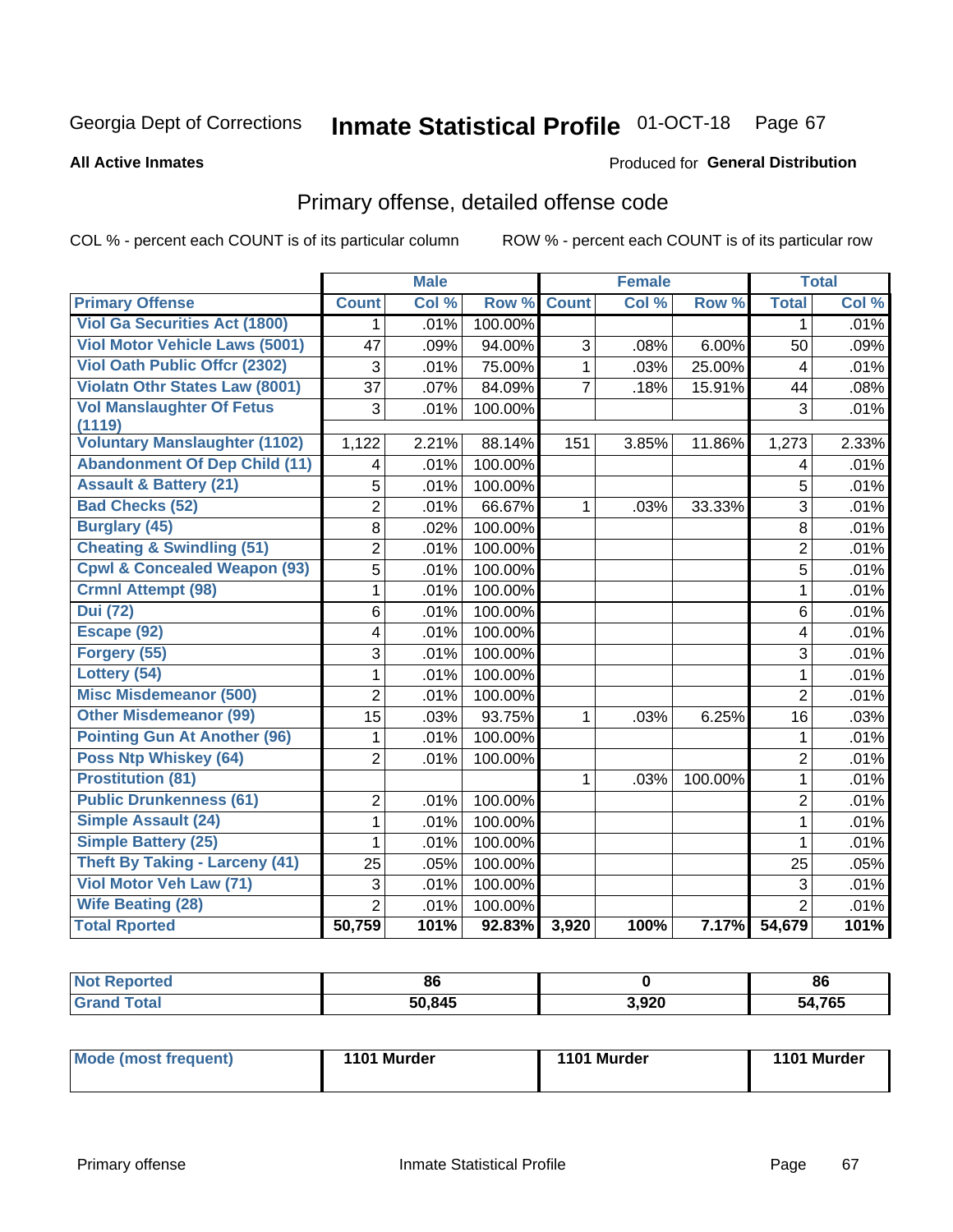# Inmate Statistical Profile 01-OCT-18 Page 68

#### **All Active Inmates**

#### Produced for General Distribution

## County of conviction of primary offense

COL % - percent each COUNT is of its particular column

|     |                             |              | <b>Male</b> |         |                  | <b>Female</b> |        |              | <b>Total</b> |
|-----|-----------------------------|--------------|-------------|---------|------------------|---------------|--------|--------------|--------------|
|     | <b>County of Conviction</b> | <b>Count</b> | Col %       | Row %   | <b>Count</b>     | Col %         | Row %  | <b>Total</b> | Col %        |
| 000 | <b>Unknown</b>              | 177          | .35%        | 93.65%  | 12               | .31%          | 6.35%  | 189          | .35%         |
| 001 | <b>Appling County</b>       | 113          | .22%        | 96.58%  | 4                | .10%          | 3.42%  | 117          | .21%         |
| 002 | <b>Atkinson County</b>      | 55           | .11%        | 88.71%  | $\overline{7}$   | .18%          | 11.29% | 62           | .11%         |
| 003 | <b>Bacon County</b>         | 77           | .15%        | 90.59%  | 8                | .20%          | 9.41%  | 85           | .16%         |
| 004 | <b>Baker County</b>         | 14           | .03%        | 100.00% |                  |               |        | 14           | .03%         |
| 005 | <b>Baldwin County</b>       | 301          | .59%        | 93.77%  | 20               | .51%          | 6.23%  | 321          | .59%         |
| 006 | <b>Banks County</b>         | 74           | .15%        | 90.24%  | 8                | .20%          | 9.76%  | 82           | .15%         |
| 007 | <b>Barrow County</b>        | 338          | .66%        | 90.86%  | 34               | .87%          | 9.14%  | 372          | .68%         |
| 008 | <b>Bartow County</b>        | 635          | 1.25%       | 87.59%  | 90               | 2.30%         | 12.41% | 725          | 1.32%        |
| 009 | <b>Ben Hill County</b>      | 255          | .50%        | 93.07%  | 19               | .48%          | 6.93%  | 274          | .50%         |
| 010 | <b>Berrien County</b>       | 90           | .18%        | 97.83%  | $\overline{2}$   | .05%          | 2.17%  | 92           | .17%         |
| 011 | <b>Bibb County</b>          | 1,108        | 2.18%       | 93.58%  | 76               | 1.94%         | 6.42%  | 1,184        | 2.16%        |
| 012 | <b>Bleckley County</b>      | 68           | .13%        | 88.31%  | $\boldsymbol{9}$ | .23%          | 11.69% | 77           | .14%         |
| 013 | <b>Brantley County</b>      | 83           | .16%        | 86.46%  | 13               | .33%          | 13.54% | 96           | .18%         |
| 014 | <b>Brooks County</b>        | 52           | .10%        | 98.11%  | 1                | .03%          | 1.89%  | 53           | .10%         |
| 015 | <b>Bryan County</b>         | 62           | .12%        | 96.88%  | $\overline{2}$   | .05%          | 3.13%  | 64           | .12%         |
| 016 | <b>Bulloch County</b>       | 521          | 1.02%       | 92.21%  | 44               | 1.12%         | 7.79%  | 565          | 1.03%        |
| 017 | <b>Burke County</b>         | 226          | .44%        | 95.36%  | 11               | .28%          | 4.64%  | 237          | .43%         |
| 018 | <b>Butts County</b>         | 115          | .23%        | 94.26%  | $\overline{7}$   | .18%          | 5.74%  | 122          | .22%         |
| 019 | <b>Calhoun County</b>       | 31           | .06%        | 91.18%  | 3                | .08%          | 8.82%  | 34           | .06%         |
| 020 | <b>Camden County</b>        | 212          | .42%        | 94.22%  | 13               | .33%          | 5.78%  | 225          | .41%         |
| 021 | <b>Candler County</b>       | 112          | .22%        | 92.56%  | 9                | .23%          | 7.44%  | 121          | .22%         |
| 022 | <b>Carroll County</b>       | 620          | 1.22%       | 91.45%  | 58               | 1.48%         | 8.55%  | 678          | 1.24%        |
| 023 | <b>Catoosa County</b>       | 386          | .76%        | 88.74%  | 49               | 1.25%         | 11.26% | 435          | .79%         |
| 024 | <b>Charlton County</b>      | 62           | .12%        | 91.18%  | 6                | .15%          | 8.82%  | 68           | .12%         |
| 025 | <b>Chatham County</b>       | 1,876        | 3.69%       | 94.84%  | 102              | 2.60%         | 5.16%  | 1,978        | 3.61%        |
| 026 | <b>Chattahoochee County</b> | 26           | .05%        | 100.00% |                  |               |        | 26           | .05%         |
| 027 | <b>Chattooga County</b>     | 227          | .45%        | 90.08%  | 25               | .64%          | 9.92%  | 252          | .46%         |
| 028 | <b>Cherokee County</b>      | 560          | 1.10%       | 90.91%  | 56               | 1.43%         | 9.09%  | 616          | 1.12%        |
| 029 | <b>Clarke County</b>        | 563          | 1.11%       | 93.06%  | 42               | 1.07%         | 6.94%  | 605          | 1.10%        |
| 030 | <b>Clay County</b>          | 24           | .05%        | 82.76%  | 5                | .13%          | 17.24% | 29           | .05%         |
| 031 | <b>Clayton County</b>       | 1,416        | 2.78%       | 92.37%  | 117              | 2.98%         | 7.63%  | 1,533        | 2.80%        |
| 032 | <b>Clinch County</b>        | 50           | .10%        | 89.29%  | 6                | .15%          | 10.71% | 56           | .10%         |
| 033 | <b>Cobb County</b>          | 2,498        | 4.91%       | 91.91%  | 220              | 5.61%         | 8.09%  | 2,718        | 4.96%        |
| 034 | <b>Coffee County</b>        | 228          | .45%        | 93.83%  | 15               | .38%          | 6.17%  | 243          | .44%         |
| 035 | <b>Colquitt County</b>      | 206          | .41%        | 94.06%  | 13               | .33%          | 5.94%  | 219          | .40%         |
| 036 | <b>Columbia County</b>      | 428          | .84%        | 91.45%  | 40               | 1.02%         | 8.55%  | 468          | .85%         |
| 037 | <b>Cook County</b>          | 120          | .24%        | 92.31%  | 10               | .26%          | 7.69%  | 130          | .24%         |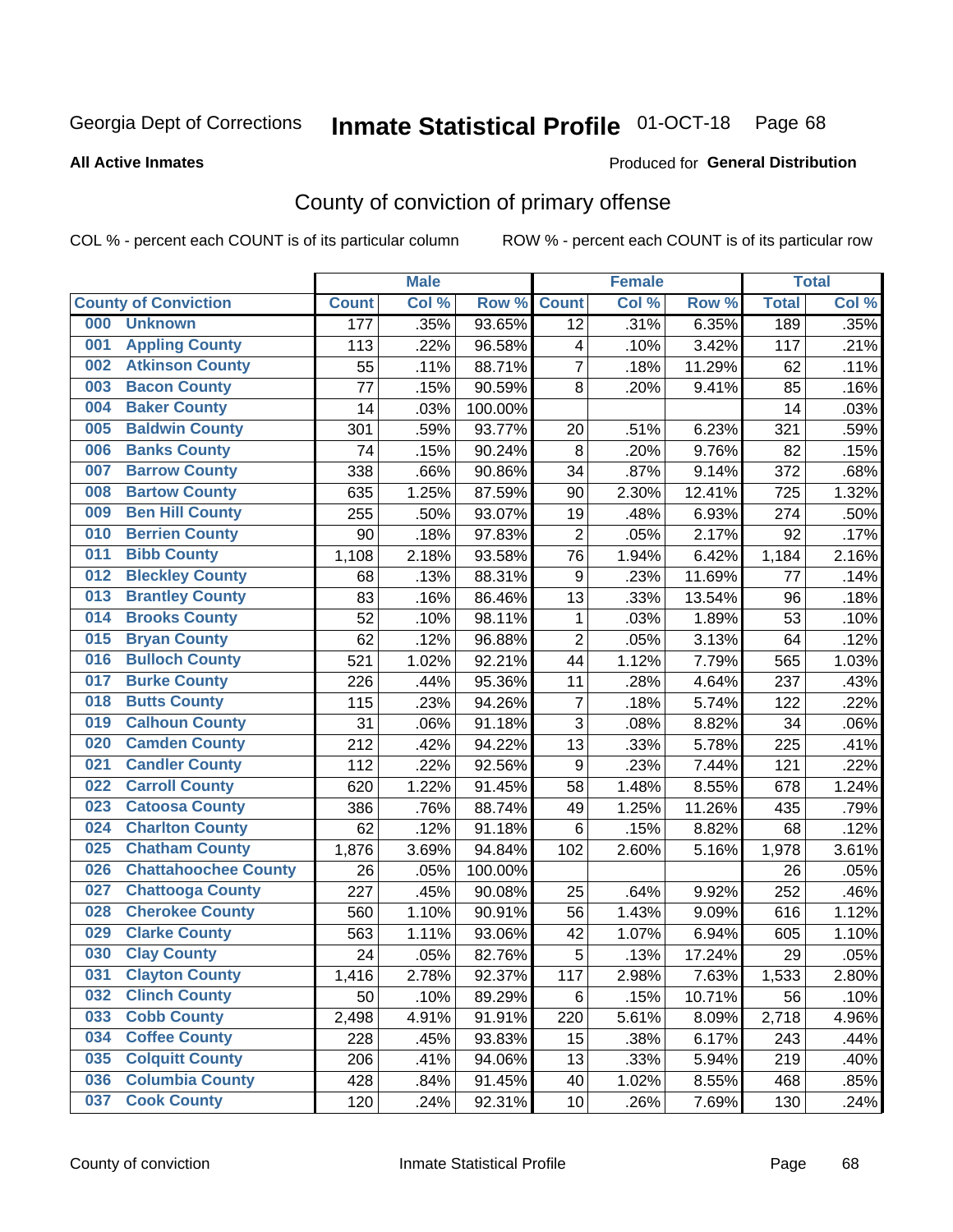# Inmate Statistical Profile 01-OCT-18 Page 69

#### **All Active Inmates**

#### Produced for General Distribution

## County of conviction of primary offense

COL % - percent each COUNT is of its particular column

|     |                             |              | <b>Male</b> |         |                  | <b>Female</b> |        |              | <b>Total</b> |
|-----|-----------------------------|--------------|-------------|---------|------------------|---------------|--------|--------------|--------------|
|     | <b>County of Conviction</b> | <b>Count</b> | Col %       | Row %   | <b>Count</b>     | Col %         | Row %  | <b>Total</b> | Col %        |
| 038 | <b>Coweta County</b>        | 642          | 1.26%       | 92.77%  | 50               | 1.28%         | 7.23%  | 692          | 1.26%        |
| 039 | <b>Crawford County</b>      | 24           | .05%        | 96.00%  | 1                | .03%          | 4.00%  | 25           | .05%         |
| 040 | <b>Crisp County</b>         | 308          | .61%        | 92.77%  | 24               | .61%          | 7.23%  | 332          | .61%         |
| 041 | <b>Dade County</b>          | 104          | .20%        | 94.55%  | 6                | .15%          | 5.45%  | 110          | .20%         |
| 042 | <b>Dawson County</b>        | 90           | .18%        | 89.11%  | 11               | .28%          | 10.89% | 101          | .18%         |
| 043 | <b>Decatur County</b>       | 233          | .46%        | 95.49%  | 11               | .28%          | 4.51%  | 244          | .45%         |
| 044 | <b>Dekalb County</b>        | 3,037        | 5.97%       | 95.53%  | 142              | 3.62%         | 4.47%  | 3,179        | 5.80%        |
| 045 | <b>Dodge County</b>         | 164          | .32%        | 93.18%  | 12               | .31%          | 6.82%  | 176          | .32%         |
| 046 | <b>Dooly County</b>         | 108          | .21%        | 92.31%  | $\boldsymbol{9}$ | .23%          | 7.69%  | 117          | .21%         |
| 047 | <b>Dougherty County</b>     | 908          | 1.79%       | 94.29%  | 55               | 1.40%         | 5.71%  | 963          | 1.76%        |
| 048 | <b>Douglas County</b>       | 1,023        | 2.01%       | 89.82%  | 116              | 2.96%         | 10.18% | 1,139        | 2.08%        |
| 049 | <b>Early County</b>         | 90           | .18%        | 96.77%  | 3                | .08%          | 3.23%  | 93           | .17%         |
| 050 | <b>Echols County</b>        | 13           | .03%        | 92.86%  | $\mathbf{1}$     | .03%          | 7.14%  | 14           | .03%         |
| 051 | <b>Effingham County</b>     | 233          | .46%        | 92.83%  | 18               | .46%          | 7.17%  | 251          | .46%         |
| 052 | <b>Elbert County</b>        | 143          | .28%        | 94.08%  | $\boldsymbol{9}$ | .23%          | 5.92%  | 152          | .28%         |
| 053 | <b>Emanuel County</b>       | 169          | .33%        | 89.42%  | 20               | .51%          | 10.58% | 189          | .35%         |
| 054 | <b>Evans County</b>         | 81           | .16%        | 95.29%  | 4                | .10%          | 4.71%  | 85           | .16%         |
| 055 | <b>Fannin County</b>        | 98           | .19%        | 86.73%  | 15               | .38%          | 13.27% | 113          | .21%         |
| 056 | <b>Fayette County</b>       | 337          | .66%        | 88.92%  | 42               | 1.07%         | 11.08% | 379          | .69%         |
| 057 | <b>Floyd County</b>         | 871          | 1.71%       | 89.24%  | 105              | 2.68%         | 10.76% | 976          | 1.78%        |
| 058 | <b>Forsyth County</b>       | 337          | .66%        | 90.84%  | 34               | .87%          | 9.16%  | 371          | .68%         |
| 059 | <b>Franklin County</b>      | 166          | .33%        | 88.77%  | 21               | .54%          | 11.23% | 187          | .34%         |
| 060 | <b>Fulton County</b>        | 4,990        | 9.81%       | 96.02%  | 207              | 5.28%         | 3.98%  | 5,197        | 9.49%        |
| 061 | <b>Gilmer County</b>        | 93           | .18%        | 93.00%  | $\overline{7}$   | .18%          | 7.00%  | 100          | .18%         |
| 062 | <b>Glascock County</b>      | 9            | .02%        | 100.00% |                  |               |        | 9            | .02%         |
| 063 | <b>Glynn County</b>         | 553          | 1.09%       | 94.85%  | 30               | .77%          | 5.15%  | 583          | 1.06%        |
| 064 | <b>Gordon County</b>        | 387          | .76%        | 88.36%  | 51               | 1.30%         | 11.64% | 438          | .80%         |
| 065 | <b>Grady County</b>         | 136          | .27%        | 97.84%  | 3                | .08%          | 2.16%  | 139          | .25%         |
| 066 | <b>Greene County</b>        | 114          | .22%        | 94.21%  | $\overline{7}$   | .18%          | 5.79%  | 121          | .22%         |
| 067 | <b>Gwinnett County</b>      | 2,763        | 5.43%       | 93.63%  | 188              | 4.80%         | 6.37%  | 2,951        | 5.39%        |
| 068 | <b>Habersham County</b>     | 132          | .26%        | 89.19%  | 16               | .41%          | 10.81% | 148          | .27%         |
| 069 | <b>Hall County</b>          | 716          | 1.41%       | 91.33%  | 68               | 1.73%         | 8.67%  | 784          | 1.43%        |
| 070 | <b>Hancock County</b>       | 37           | .07%        | 97.37%  | 1                | .03%          | 2.63%  | 38           | .07%         |
| 071 | <b>Haralson County</b>      | 99           | .19%        | 90.83%  | 10               | .26%          | 9.17%  | 109          | .20%         |
| 072 | <b>Harris County</b>        | 128          | .25%        | 94.12%  | 8                | .20%          | 5.88%  | 136          | .25%         |
| 073 | <b>Hart County</b>          | 181          | .36%        | 90.95%  | 18               | .46%          | 9.05%  | 199          | .36%         |
| 074 | <b>Heard County</b>         | 50           | .10%        | 90.91%  | 5                | .13%          | 9.09%  | 55           | .10%         |
| 075 | <b>Henry County</b>         | 586          | 1.15%       | 89.33%  | 70               | 1.79%         | 10.67% | 656          | 1.20%        |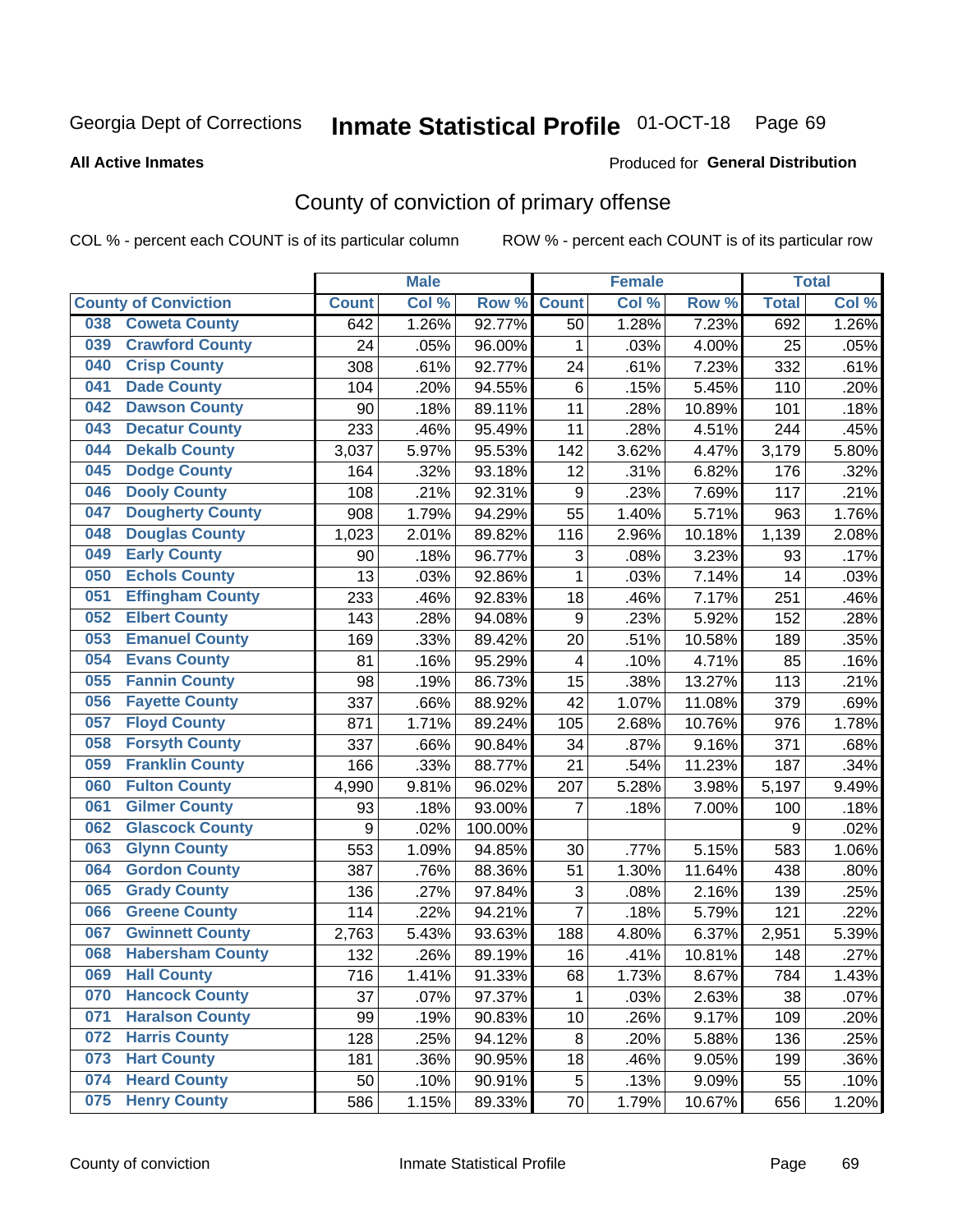# Inmate Statistical Profile 01-OCT-18 Page 70

#### **All Active Inmates**

#### Produced for General Distribution

## County of conviction of primary offense

COL % - percent each COUNT is of its particular column

|     |                             |              | <b>Male</b> |        |                           | <b>Female</b> |        |              | <b>Total</b> |
|-----|-----------------------------|--------------|-------------|--------|---------------------------|---------------|--------|--------------|--------------|
|     | <b>County of Conviction</b> | <b>Count</b> | Col %       | Row %  | <b>Count</b>              | Col %         | Row %  | <b>Total</b> | Col %        |
| 076 | <b>Houston County</b>       | 681          | 1.34%       | 93.42% | 48                        | 1.22%         | 6.58%  | 729          | 1.33%        |
| 077 | <b>Irwin County</b>         | 71           | .14%        | 95.95% | 3                         | .08%          | 4.05%  | 74           | .14%         |
| 078 | <b>Jackson County</b>       | 277          | .54%        | 90.23% | 30                        | .77%          | 9.77%  | 307          | .56%         |
| 079 | <b>Jasper County</b>        | 60           | .12%        | 92.31% | 5                         | .13%          | 7.69%  | 65           | .12%         |
| 080 | <b>Jeff Davis County</b>    | 93           | .18%        | 94.90% | 5                         | .13%          | 5.10%  | 98           | .18%         |
| 081 | <b>Jefferson County</b>     | 162          | .32%        | 93.64% | 11                        | .28%          | 6.36%  | 173          | .32%         |
| 082 | <b>Jenkins County</b>       | 76           | .15%        | 95.00% | $\overline{\mathbf{4}}$   | .10%          | 5.00%  | 80           | .15%         |
| 083 | <b>Johnson County</b>       | 36           | .07%        | 90.00% | 4                         | .10%          | 10.00% | 40           | .07%         |
| 084 | <b>Jones County</b>         | 213          | .42%        | 86.94% | 32                        | .82%          | 13.06% | 245          | .45%         |
| 085 | <b>Lamar County</b>         | 74           | .15%        | 88.10% | 10                        | .26%          | 11.90% | 84           | .15%         |
| 086 | <b>Lanier County</b>        | 49           | .10%        | 98.00% | 1                         | .03%          | 2.00%  | 50           | .09%         |
| 087 | <b>Laurens County</b>       | 281          | .55%        | 93.98% | 18                        | .46%          | 6.02%  | 299          | .55%         |
| 088 | <b>Lee County</b>           | 72           | .14%        | 90.00% | 8                         | .20%          | 10.00% | 80           | .15%         |
| 089 | <b>Liberty County</b>       | 234          | .46%        | 93.98% | 15                        | .38%          | 6.02%  | 249          | .45%         |
| 090 | <b>Lincoln County</b>       | 42           | .08%        | 91.30% | $\overline{\mathbf{4}}$   | .10%          | 8.70%  | 46           | .08%         |
| 091 | <b>Long County</b>          | 64           | .13%        | 90.14% | $\overline{7}$            | .18%          | 9.86%  | 71           | .13%         |
| 092 | <b>Lowndes County</b>       | 448          | .88%        | 96.34% | 17                        | .43%          | 3.66%  | 465          | .85%         |
| 093 | <b>Lumpkin County</b>       | 94           | .18%        | 92.16% | $\bf 8$                   | .20%          | 7.84%  | 102          | .19%         |
| 094 | <b>Macon County</b>         | 54           | .11%        | 93.10% | 4                         | .10%          | 6.90%  | 58           | .11%         |
| 095 | <b>Madison County</b>       | 168          | .33%        | 92.82% | 13                        | .33%          | 7.18%  | 181          | .33%         |
| 096 | <b>Marion County</b>        | 35           | .07%        | 92.11% | $\ensuremath{\mathsf{3}}$ | .08%          | 7.89%  | 38           | .07%         |
| 097 | <b>Mcduffie County</b>      | 200          | .39%        | 96.15% | 8                         | .20%          | 3.85%  | 208          | .38%         |
| 098 | <b>Mcintosh County</b>      | 42           | .08%        | 91.30% | 4                         | .10%          | 8.70%  | 46           | .08%         |
| 099 | <b>Meriwether County</b>    | 209          | .41%        | 90.48% | 22                        | .56%          | 9.52%  | 231          | .42%         |
| 100 | <b>Miller County</b>        | 34           | .07%        | 94.44% | $\overline{2}$            | .05%          | 5.56%  | 36           | .07%         |
| 101 | <b>Mitchell County</b>      | 159          | .31%        | 94.08% | 10                        | .26%          | 5.92%  | 169          | .31%         |
| 102 | <b>Monroe County</b>        | 138          | .27%        | 93.24% | 10                        | .26%          | 6.76%  | 148          | .27%         |
| 103 | <b>Montgomery County</b>    | 34           | .07%        | 89.47% | $\overline{\mathbf{4}}$   | .10%          | 10.53% | 38           | .07%         |
| 104 | <b>Morgan County</b>        | 124          | .24%        | 87.94% | 17                        | .43%          | 12.06% | 141          | .26%         |
| 105 | <b>Murray County</b>        | 222          | .44%        | 90.61% | 23                        | .59%          | 9.39%  | 245          | .45%         |
| 106 | <b>Muscogee County</b>      | 1,198        | 2.36%       | 95.23% | 60                        | 1.53%         | 4.77%  | 1,258        | 2.30%        |
| 107 | <b>Newton County</b>        | 724          | 1.42%       | 90.73% | 74                        | 1.89%         | 9.27%  | 798          | 1.46%        |
| 108 | <b>Oconee County</b>        | 55           | .11%        | 98.21% | 1                         | .03%          | 1.79%  | 56           | .10%         |
| 109 | <b>Oglethorpe County</b>    | 70           | .14%        | 92.11% | 6                         | .15%          | 7.89%  | 76           | .14%         |
| 110 | <b>Paulding County</b>      | 234          | .46%        | 92.49% | 19                        | .48%          | 7.51%  | 253          | .46%         |
| 111 | <b>Peach County</b>         | 96           | .19%        | 95.05% | 5                         | .13%          | 4.95%  | 101          | .18%         |
| 112 | <b>Pickens County</b>       | 104          | .20%        | 87.39% | 15                        | .38%          | 12.61% | 119          | .22%         |
| 113 | <b>Pierce County</b>        | 97           | .19%        | 91.51% | 9                         | .23%          | 8.49%  | 106          | .19%         |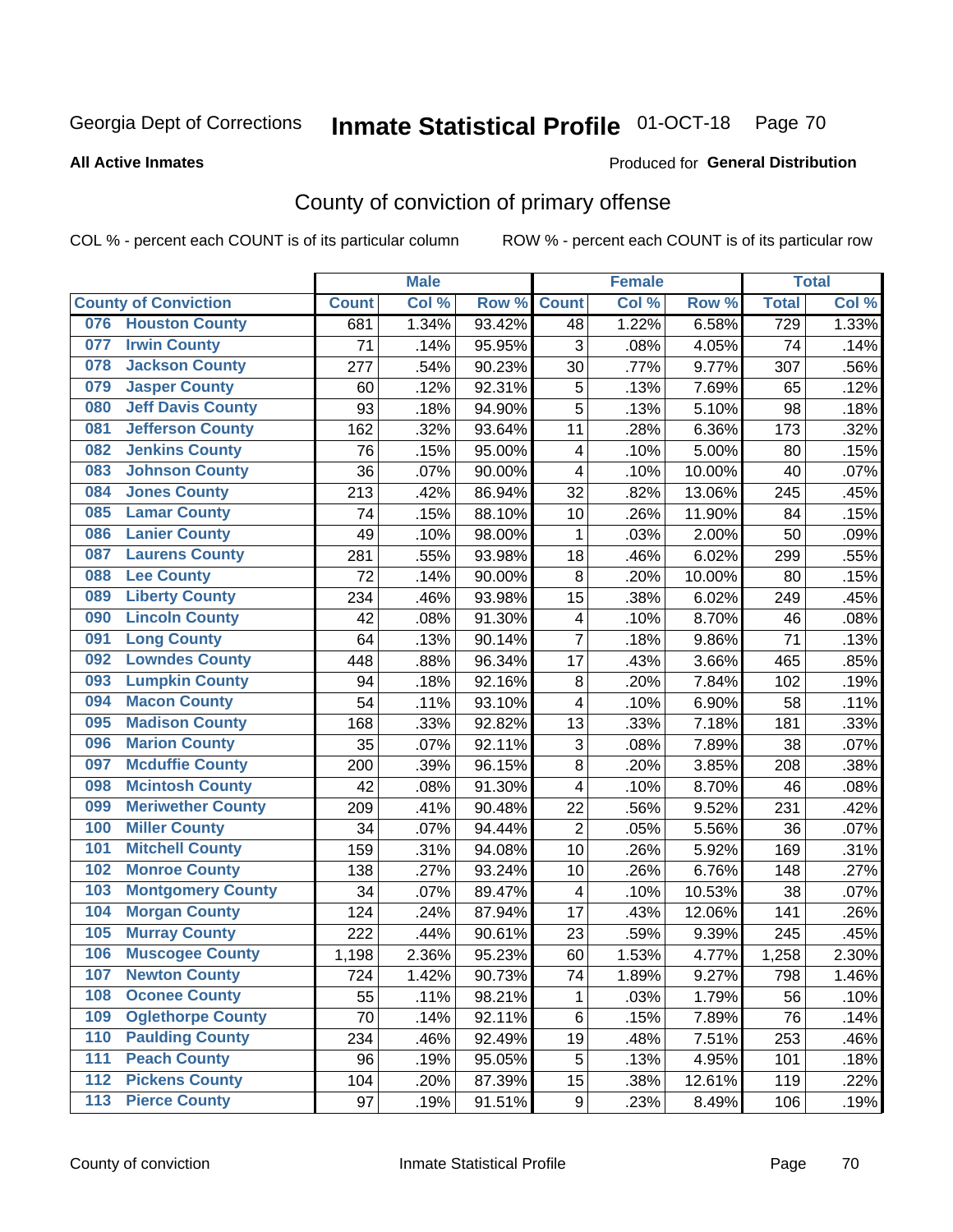# Inmate Statistical Profile 01-OCT-18 Page 71

#### **All Active Inmates**

#### Produced for General Distribution

## County of conviction of primary offense

COL % - percent each COUNT is of its particular column

|                                          |              | <b>Male</b> |         |                         | <b>Female</b> |        |                 | <b>Total</b> |
|------------------------------------------|--------------|-------------|---------|-------------------------|---------------|--------|-----------------|--------------|
| <b>County of Conviction</b>              | <b>Count</b> | Col %       | Row %   | <b>Count</b>            | Col %         | Row %  | <b>Total</b>    | Col %        |
| 114 Pike County                          | 36           | .07%        | 85.71%  | 6                       | .15%          | 14.29% | $\overline{42}$ | .08%         |
| <b>Polk County</b><br>$\overline{115}$   | 190          | .37%        | 93.60%  | 13                      | .33%          | 6.40%  | 203             | .37%         |
| <b>Pulaski County</b><br>116             | 48           | .09%        | 94.12%  | 3                       | .08%          | 5.88%  | 51              | .09%         |
| 117<br><b>Putnam County</b>              | 150          | .30%        | 91.46%  | 14                      | .36%          | 8.54%  | 164             | .30%         |
| <b>Quitman County</b><br>118             | 12           | .02%        | 100.00% |                         |               |        | 12              | .02%         |
| <b>Rabun County</b><br>119               | 62           | .12%        | 89.86%  | $\overline{7}$          | .18%          | 10.14% | 69              | .13%         |
| <b>Randolph County</b><br>120            | 66           | .13%        | 98.51%  | 1                       | .03%          | 1.49%  | 67              | .12%         |
| <b>Richmond County</b><br>121            | 1,956        | 3.85%       | 93.99%  | 125                     | 3.19%         | 6.01%  | 2,081           | 3.80%        |
| <b>Rockdale County</b><br>122            | 505          | .99%        | 93.52%  | 35                      | .89%          | 6.48%  | 540             | .99%         |
| <b>Schley County</b><br>123              | 12           | .02%        | 85.71%  | $\boldsymbol{2}$        | .05%          | 14.29% | 14              | .03%         |
| <b>Screven County</b><br>124             | 119          | .23%        | 96.75%  | $\overline{\mathbf{4}}$ | .10%          | 3.25%  | 123             | .22%         |
| <b>Seminole County</b><br>125            | 75           | .15%        | 87.21%  | 11                      | .28%          | 12.79% | 86              | .16%         |
| <b>Spalding County</b><br>126            | 523          | 1.03%       | 92.08%  | 45                      | 1.15%         | 7.92%  | 568             | 1.04%        |
| <b>Stephens County</b><br>127            | 181          | .36%        | 88.29%  | 24                      | .61%          | 11.71% | 205             | .37%         |
| <b>Stewart County</b><br>128             | 35           | .07%        | 97.22%  | 1                       | .03%          | 2.78%  | 36              | .07%         |
| <b>Sumter County</b><br>129              | 198          | .39%        | 94.74%  | 11                      | .28%          | 5.26%  | 209             | .38%         |
| <b>Talbot County</b><br>130              | 34           | .07%        | 91.89%  | 3                       | .08%          | 8.11%  | 37              | .07%         |
| <b>Taliaferro County</b><br>131          | 21           | .04%        | 95.45%  | $\mathbf{1}$            | .03%          | 4.55%  | 22              | .04%         |
| <b>Tattnall County</b><br>132            | 197          | .39%        | 93.36%  | 14                      | .36%          | 6.64%  | 211             | .39%         |
| <b>Taylor County</b><br>133              | 65           | .13%        | 92.86%  | $\mathbf 5$             | .13%          | 7.14%  | 70              | .13%         |
| <b>Telfair County</b><br>134             | 101          | .20%        | 94.39%  | $\,6$                   | .15%          | 5.61%  | 107             | .20%         |
| <b>Terrell County</b><br>135             | 91           | .18%        | 93.81%  | $\,6$                   | .15%          | 6.19%  | 97              | .18%         |
| <b>Thomas County</b><br>136              | 208          | .41%        | 96.74%  | $\overline{7}$          | .18%          | 3.26%  | 215             | .39%         |
| <b>Tift County</b><br>137                | 312          | .61%        | 94.55%  | 18                      | .46%          | 5.45%  | 330             | .60%         |
| <b>Toombs County</b><br>138              | 333          | .65%        | 90.00%  | 37                      | .94%          | 10.00% | 370             | .68%         |
| <b>Towns County</b><br>139               | 55           | .11%        | 75.34%  | 18                      | .46%          | 24.66% | 73              | .13%         |
| <b>Treutlen County</b><br>140            | 74           | .15%        | 91.36%  | $\overline{7}$          | .18%          | 8.64%  | 81              | .15%         |
| <b>Troup County</b><br>141               | 657          | 1.29%       | 92.67%  | 52                      | 1.33%         | 7.33%  | 709             | 1.29%        |
| <b>Turner County</b><br>142              | 66           | .13%        | 97.06%  | $\overline{2}$          | .05%          | 2.94%  | 68              | .12%         |
| <b>Twiggs County</b><br>$\overline{143}$ | 55           | .11%        | 96.49%  | $\overline{2}$          | .05%          | 3.51%  | 57              | .10%         |
| <b>Union County</b><br>144               | 93           | .18%        | 83.78%  | 18                      | .46%          | 16.22% | 111             | .20%         |
| 145<br><b>Upson County</b>               | 173          | .34%        | 95.05%  | 9                       | .23%          | 4.95%  | 182             | .33%         |
| <b>Walker County</b><br>146              | 418          | .82%        | 91.27%  | 40                      | 1.02%         | 8.73%  | 458             | .84%         |
| <b>Walton County</b><br>147              | 559          | 1.10%       | 89.58%  | 65                      | 1.66%         | 10.42% | 624             | 1.14%        |
| <b>Ware County</b><br>148                | 314          | .62%        | 93.45%  | 22                      | .56%          | 6.55%  | 336             | .61%         |
| <b>Warren County</b><br>149              | 42           | .08%        | 95.45%  | $\overline{2}$          | .05%          | 4.55%  | 44              | .08%         |
| <b>Washington County</b><br>150          | 203          | .40%        | 89.82%  | 23                      | .59%          | 10.18% | 226             | .41%         |
| <b>Wayne County</b><br>151               | 176          | .35%        | 91.67%  | 16                      | .41%          | 8.33%  | 192             | .35%         |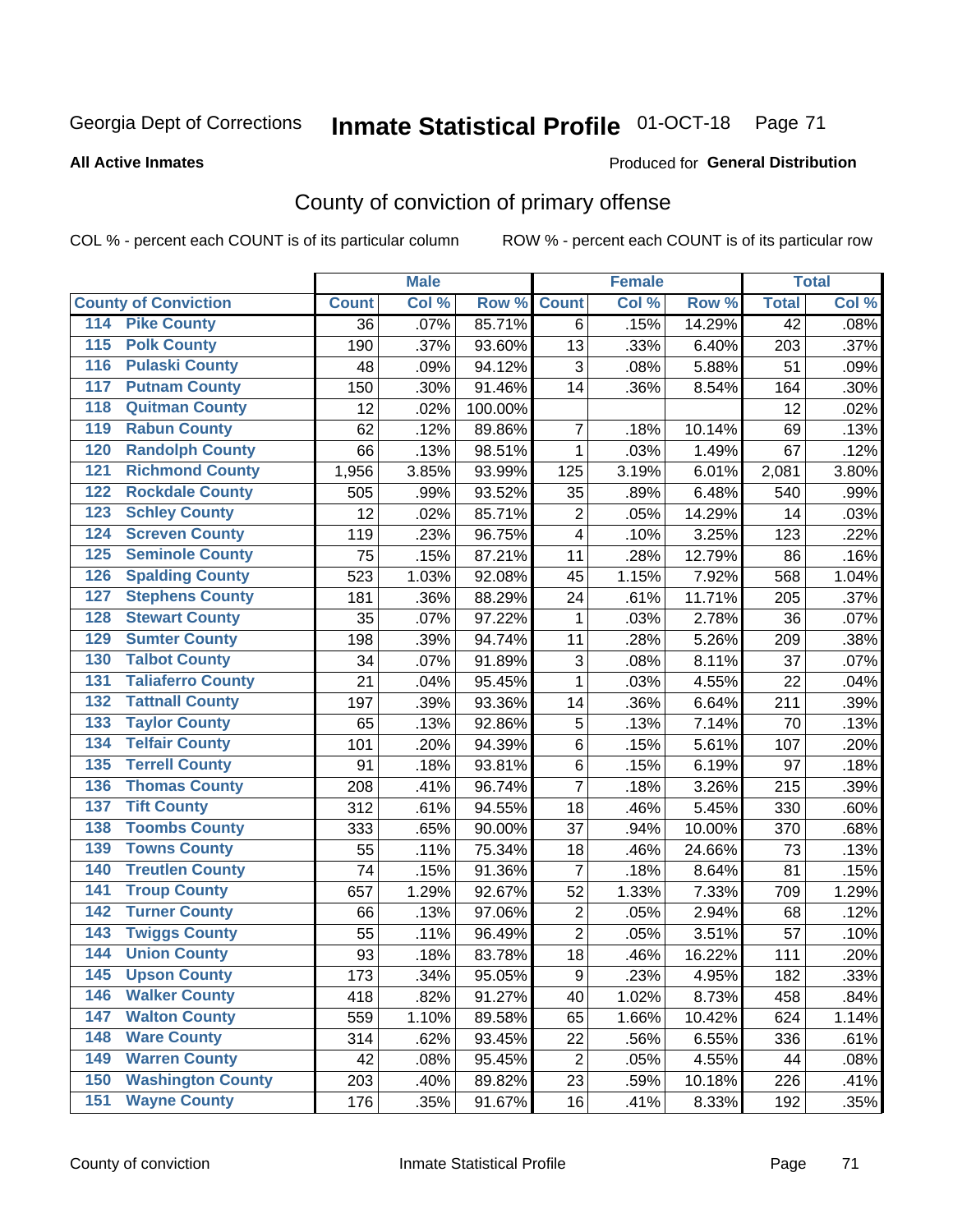# Inmate Statistical Profile 01-OCT-18 Page 72

**All Active Inmates** 

#### Produced for General Distribution

## County of conviction of primary offense

COL % - percent each COUNT is of its particular column

|                                |              | <b>Male</b> |             |       | <b>Female</b> |        |              | <b>Total</b> |
|--------------------------------|--------------|-------------|-------------|-------|---------------|--------|--------------|--------------|
| <b>County of Conviction</b>    | <b>Count</b> | Col %       | Row % Count |       | Col %         | Row %  | <b>Total</b> | Col %        |
| <b>Webster County</b><br>152   | 5            | .01%        | 100.00%     |       |               |        | 5            | .01%         |
| <b>Wheeler County</b><br>153   | 24           | $.05\%$     | 96.00%      |       | .03%          | 4.00%  | 25           | .05%         |
| <b>White County</b><br>154     | 104          | .20%        | 89.66%      | 12    | .31%          | 10.34% | 116          | .21%         |
| <b>Whitfield County</b><br>155 | 804          | 1.58%       | 87.58%      | 114   | 2.91%         | 12.42% | 918          | 1.68%        |
| <b>Wilcox County</b><br>156    | 49           | .10%        | 92.45%      | 4     | .10%          | 7.55%  | 53           | .10%         |
| <b>Wilkes County</b><br>157    | 79           | .16%        | 92.94%      | 6     | .15%          | 7.06%  | 85           | .16%         |
| <b>Wilkinson County</b><br>158 | 47           | .09%        | 94.00%      | 3     | .08%          | 6.00%  | 50           | .09%         |
| <b>Worth County</b><br>159     | 132          | .26%        | 91.67%      | 12    | $.31\%$       | 8.33%  | 144          | .26%         |
| <b>Total Rported</b>           | 50,845       | 100%        | 92.84%      | 3,920 | 100%          | 7.16%  | 54,765       | 100%         |

| <b>Not Reported</b> |        |       |        |
|---------------------|--------|-------|--------|
| <b>Grand Total</b>  | 50,845 | 3,920 | 54,765 |

| <b>Mode (most frequent)</b> | <b>Fulton County</b> | <b>ICobb County</b> | <b>Fulton County</b> |
|-----------------------------|----------------------|---------------------|----------------------|
|                             |                      |                     |                      |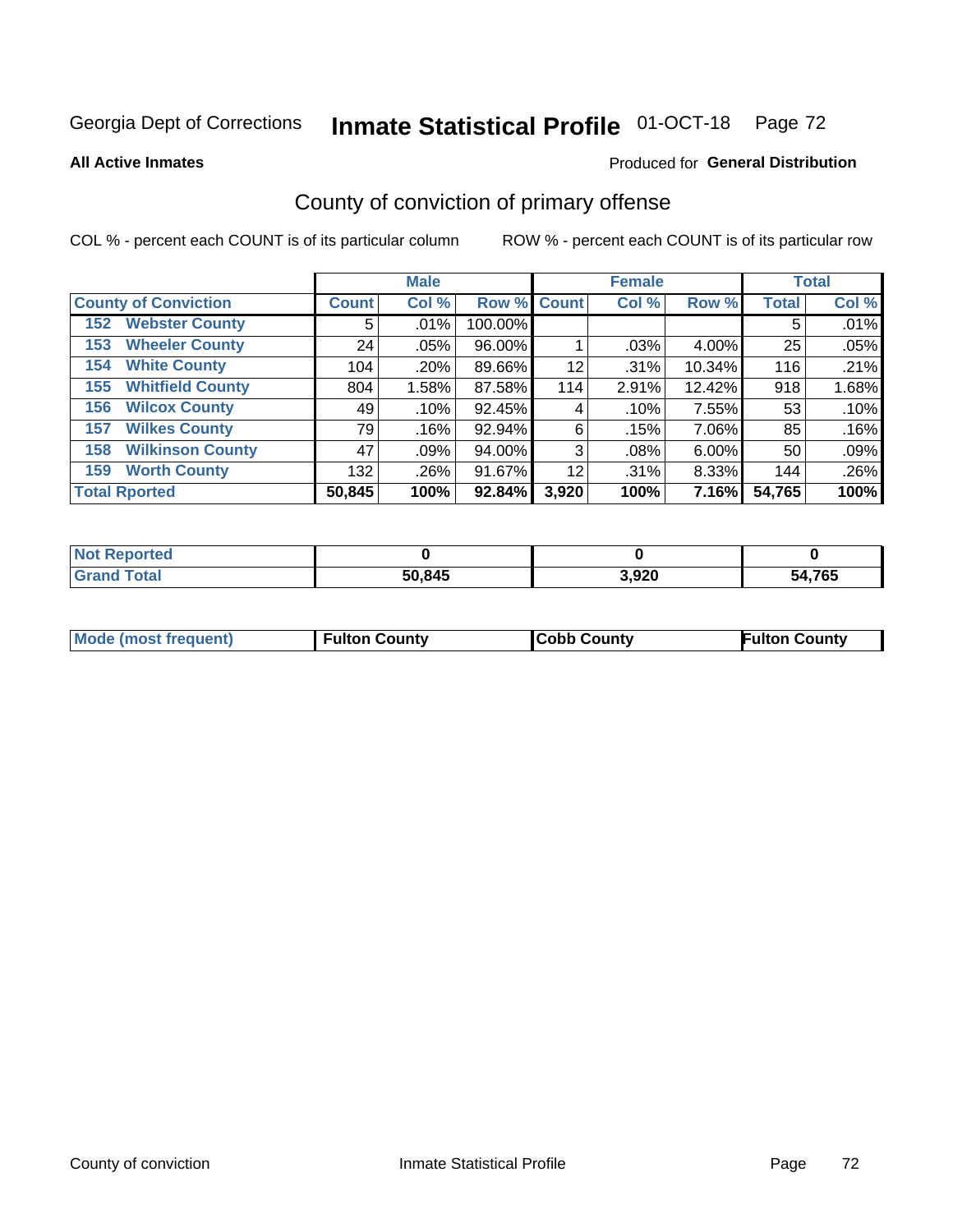## **Georgia Dept of Corrections All Active Inmates**

# Inmate Statistical Profile 01-OCT-18 Page 73

Produced for General Distribution

## Circuit of conviction of primary offense

COL % - percent each COUNT is of its particular column ROW % - percent each COUNT is of its particular row

|                         |                                 |              | <b>Male</b> |        |              | <b>Female</b> |        |              | <b>Total</b> |
|-------------------------|---------------------------------|--------------|-------------|--------|--------------|---------------|--------|--------------|--------------|
|                         | <b>Circuit of Conviction</b>    | <b>Count</b> | Col %       | Row %  | <b>Count</b> | Col %         | Row %  | <b>Total</b> | Col %        |
| 1                       | <b>Alapaha Circuit</b>          | 364          | .72%        | 93.33% | 26           | .67%          | 6.67%  | 390          | .71%         |
| $\overline{2}$          | <b>Alcovy Circuit</b>           | 1,283        | 2.53%       | 90.23% | 139          | 3.56%         | 9.77%  | 1,422        | 2.61%        |
| $\overline{\mathbf{3}}$ | <b>Atlanta Circuit</b>          | 4,990        | 9.85%       | 96.02% | 207          | 5.30%         | 3.98%  | 5,197        | 9.52%        |
| 4                       | <b>Atlantic Circuit</b>         | 680          | 1.34%       | 93.66% | 46           | 1.18%         | 6.34%  | 726          | 1.33%        |
| $\overline{5}$          | <b>Augusta Circuit</b>          | 2,610        | 5.15%       | 93.68% | 176          | 4.50%         | 6.32%  | 2,786        | 5.10%        |
| $\overline{\bf{6}}$     | <b>Blue Ridge Circuit</b>       | 560          | 1.11%       | 90.91% | 56           | 1.43%         | 9.09%  | 616          | 1.13%        |
| 7                       | <b>Brunswick Circuit</b>        | 1,147        | 2.26%       | 94.40% | 68           | 1.74%         | 5.60%  | 1,215        | 2.23%        |
| $\overline{\mathbf{8}}$ | <b>Chattahoochee Circuit</b>    | 1,486        | 2.93%       | 94.95% | 79           | 2.02%         | 5.05%  | 1,565        | 2.87%        |
| $\overline{9}$          | <b>Cherokee Circuit</b>         | 1,022        | 2.02%       | 87.88% | 141          | 3.61%         | 12.12% | 1,163        | 2.13%        |
| 10                      | <b>Clayton Circuit</b>          | 1,416        | 2.79%       | 92.37% | 117          | 2.99%         | 7.63%  | 1,533        | 2.81%        |
| $\overline{11}$         | <b>Cobb Circuit</b>             | 2,498        | 4.93%       | 91.91% | 220          | 5.63%         | 8.09%  | 2,718        | 4.98%        |
| $\overline{12}$         | <b>Conasauga Circuit</b>        | 1,026        | 2.02%       | 88.22% | 137          | 3.51%         | 11.78% | 1,163        | 2.13%        |
| 13                      | <b>Cordele Circuit</b>          | 720          | 1.42%       | 92.78% | 56           | 1.43%         | 7.22%  | 776          | 1.42%        |
| $\overline{14}$         | <b>Coweta Circuit</b>           | 2,178        | 4.30%       | 92.09% | 187          | 4.79%         | 7.91%  | 2,365        | 4.33%        |
| 15                      | <b>Dougherty Circuit</b>        | 908          | 1.79%       | 94.29% | 55           | 1.41%         | 5.71%  | 963          | 1.76%        |
| 16                      | <b>Dublin Circuit</b>           | 446          | .88%        | 93.50% | 31           | .79%          | 6.50%  | 477          | .87%         |
| 17                      | <b>Eastern Circuit</b>          | 1,876        | 3.70%       | 94.84% | 102          | 2.61%         | 5.16%  | 1,978        | 3.62%        |
| $\overline{18}$         | <b>Flint Circuit</b>            | 586          | 1.16%       | 89.33% | 70           | 1.79%         | 10.67% | 656          | 1.20%        |
| 19                      | <b>Griffin Circuit</b>          | 1,069        | 2.11%       | 91.29% | 102          | 2.61%         | 8.71%  | 1,171        | 2.15%        |
| $\overline{20}$         | <b>Gwinnett Circuit</b>         | 2,763        | 5.45%       | 93.63% | 188          | 4.81%         | 6.37%  | 2,951        | 5.41%        |
| $\overline{21}$         | <b>Houston Circuit</b>          | 681          | 1.34%       | 93.42% | 48           | 1.23%         | 6.58%  | 729          | 1.34%        |
| $\overline{22}$         | <b>Lookout Mountain Circuit</b> | 1,135        | 2.24%       | 90.44% | 120          | 3.07%         | 9.56%  | 1,255        | 2.30%        |
| 23                      | <b>Macon Circuit</b>            | 1,228        | 2.42%       | 93.74% | 82           | 2.10%         | 6.26%  | 1,310        | 2.40%        |
| $\overline{24}$         | <b>Middle Circuit</b>           | 979          | 1.93%       | 90.73% | 100          | 2.56%         | 9.27%  | 1,079        | 1.98%        |
| $\overline{25}$         | <b>Mountain Circuit</b>         | 375          | .74%        | 88.86% | 47           | 1.20%         | 11.14% | 422          | .77%         |
| 26                      | <b>Northeastern Circuit</b>     | 806          | 1.59%       | 91.07% | 79           | 2.02%         | 8.93%  | 885          | 1.62%        |
| $\overline{27}$         | <b>Northern Circuit</b>         | 728          | 1.44%       | 91.57% | 67           | 1.71%         | 8.43%  | 795          | 1.46%        |
| 28                      | <b>Ocmulgee Circuit</b>         | 1,046        | 2.06%       | 91.35% | 99           | 2.53%         | 8.65%  | 1,145        | 2.10%        |
| 29                      | <b>Oconee Circuit</b>           | 439          | .87%        | 92.62% | 35           | .90%          | 7.38%  | 474          | .87%         |
| 30                      | <b>Ogeechee Circuit</b>         | 949          | 1.87%       | 93.13% | 70           | 1.79%         | 6.87%  | 1,019        | 1.87%        |
| $\overline{31}$         | <b>Pataula Circuit</b>          | 392          | .77%        | 93.33% | 28           | .72%          | 6.67%  | 420          | .77%         |
| 32                      | <b>Piedmont Circuit</b>         | 689          | 1.36%       | 90.54% | 72           | 1.84%         | 9.46%  | 761          | 1.39%        |
| 33                      | <b>Rome Circuit</b>             | 871          | 1.72%       | 89.24% | 105          | 2.69%         | 10.76% | 976          | 1.79%        |
| 34                      | <b>South Georgia Circuit</b>    | 573          | 1.13%       | 95.50% | 27           | .69%          | 4.50%  | 600          | 1.10%        |
| 35                      | <b>Southern Circuit</b>         | 927          | 1.83%       | 95.96% | 39           | 1.00%         | 4.04%  | 966          | 1.77%        |
| 36                      | <b>Southwestern Circuit</b>     | 376          | .74%        | 93.53% | 26           | .67%          | 6.47%  | 402          | .74%         |
| 37                      | <b>Stone Mountain Circuit</b>   | 3,037        | 5.99%       | 95.53% | 142          | 3.63%         | 4.47%  | 3,179        | 5.82%        |
| 38                      | <b>Tallapoosa Circuit</b>       | 289          | .57%        | 92.63% | 23           | .59%          | 7.37%  | 312          | .57%         |
| 39                      | <b>Tifton Circuit</b>           | 581          | 1.15%       | 94.32% | 35           | .90%          | 5.68%  | 616          | 1.13%        |
| 40                      | <b>Toombs Circuit</b>           | 393          | .78%        | 94.93% | 21           | .54%          | 5.07%  | 414          | .76%         |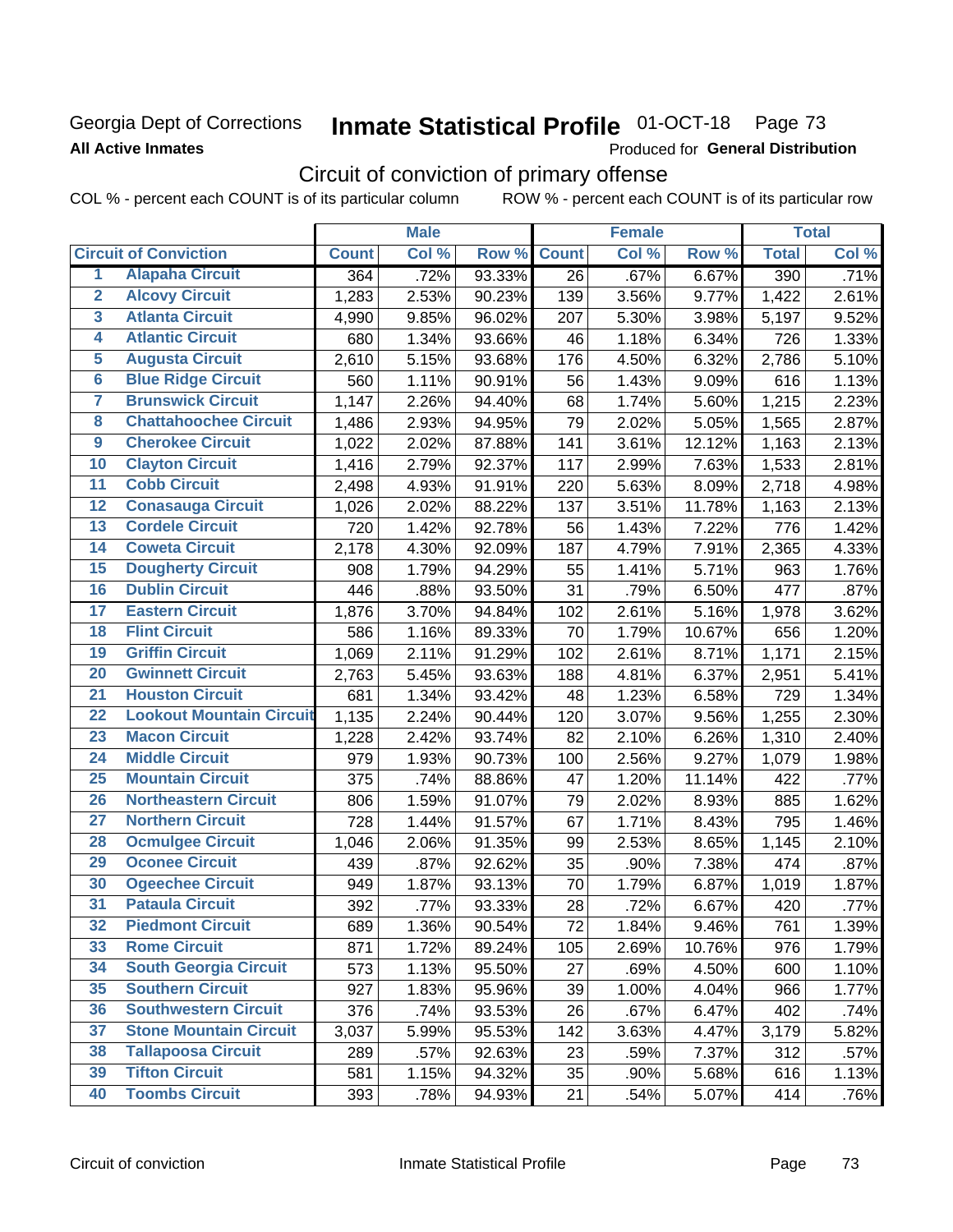## Georgia Dept of Corrections **All Active Inmates**

# Inmate Statistical Profile 01-OCT-18 Page 74

Produced for General Distribution

## Circuit of conviction of primary offense

COL % - percent each COUNT is of its particular column ROW % - percent each COUNT is of its particular row

|                      |                                  |              | <b>Male</b> |        |              | <b>Female</b> |        |              | <b>Total</b> |
|----------------------|----------------------------------|--------------|-------------|--------|--------------|---------------|--------|--------------|--------------|
|                      | <b>Circuit of Conviction</b>     | <b>Count</b> | Col %       | Row %  | <b>Count</b> | Col %         | Row %  | <b>Total</b> | Col %        |
| 41                   | <b>Waycross Circuit</b>          | 861          | 1.70%       | 92.18% | 73           | 1.87%         | 7.82%  | 934          | 1.71%        |
| 42                   | <b>Western Circuit</b>           | 618          | 1.22%       | 93.49% | 43           | 1.10%         | 6.51%  | 661          | 1.21%        |
| 43                   | <b>Rockdale Circuit</b>          | 505          | 1.00%       | 93.52% | 35           | .90%          | 6.48%  | 540          | .99%         |
| 44                   | <b>Douglas Circuit</b>           | 1,023        | 2.02%       | 89.82% | 116          | 2.97%         | 10.18% | 1,139        | 2.09%        |
| 45                   | <b>Appalachian Circuit</b>       | 295          | .58%        | 88.86% | 37           | .95%          | 11.14% | 332          | .61%         |
| 46                   | <b>Enotah Circuit</b>            | 346          | .68%        | 86.07% | 56           | 1.43%         | 13.93% | 402          | .74%         |
| 47                   | <b>Bell-Forsyth J.C.</b>         | 337          | .67%        | 90.84% | 34           | $.87\%$       | 9.16%  | 371          | .68%         |
| 48                   | <b>Towaliga Judicial Circuit</b> | 327          | .65%        | 92.37% | 27           | .69%          | 7.63%  | 354          | .65%         |
| 49                   | <b>Paulding Circuit</b>          | 234          | .46%        | 92.49% | 19           | .49%          | 7.51%  | 253          | .46%         |
| <b>Total Rported</b> |                                  | 50,668       | 100%        | 92.84% | 3,908        | 100%          | 7.16%  | 54,576       | 100%         |
|                      | <b>Not Reported</b>              |              | 177         |        |              | 12            |        |              | 189          |
|                      | <b>Grand Total</b>               |              | 50,845      |        | 3,920        |               | 54,765 |              |              |

|         | $\mathbf{v}$             | $\sim$ $\sim$ $\sim$ |
|---------|--------------------------|----------------------|
|         |                          |                      |
| Atlanta | Cobb                     | ⊿tlanta              |
|         | $\sim$ , $\sim$ , $\sim$ |                      |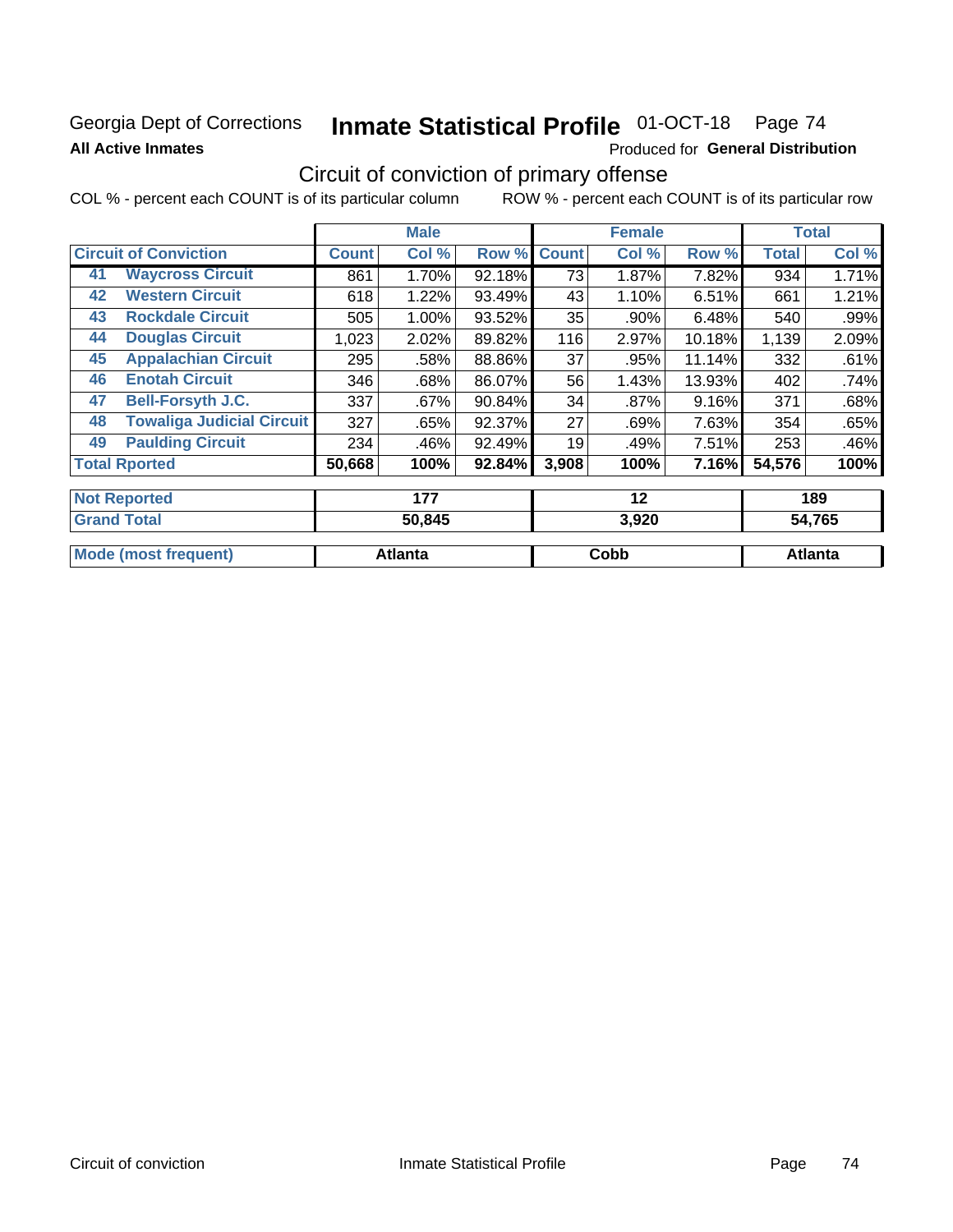#### **All Active Inmates**

### Produced for **General Distribution**

## Years served (jail + prison) in this incarceration

|                        |              | <b>Male</b> |         |                  | <b>Female</b> |       |              | <b>Total</b> |
|------------------------|--------------|-------------|---------|------------------|---------------|-------|--------------|--------------|
| <b>Years Served</b>    | <b>Count</b> | Col %       | Row %   | <b>Count</b>     | Col %         | Row % | <b>Total</b> | Col%         |
| Less than one year     | 10,227       | 20.12%      | 90.37%  | 1,090            | 27.81%        | 9.63% | 11,317       | 20.67%       |
| 1 to 1.99 years        | 7,348        | 14.46%      | 91.19%  | 710              | 18.11%        | 8.81% | 8,058        | 14.72%       |
| 2 to 2.99 years        | 5,285        | 10.40%      | 91.99%  | 460              | 11.73%        | 8.01% | 5,745        | 10.49%       |
| 3 to 3.99 years        | 4,073        | 8.01%       | 91.86%  | 361              | 9.21%         | 8.14% | 4,434        | 8.10%        |
| 4 to 4.99 years        | 3,299        | 6.49%       | 92.72%  | 259              | 6.61%         | 7.28% | 3,558        | 6.50%        |
| 5 to 5.99 years        | 2,684        | 5.28%       | 92.78%  | 209              | 5.33%         | 7.22% | 2,893        | 5.28%        |
| 6 to 6.99 years        | 2,375        | 4.67%       | 94.25%  | 145              | 3.70%         | 5.75% | 2,520        | 4.60%        |
| 7 to 7.99 years        | 2,079        | 4.09%       | 94.33%  | 125              | 3.19%         | 5.67% | 2,204        | 4.03%        |
| <b>8 to 8.99 years</b> | 1,597        | 3.14%       | 94.89%  | 86               | 2.19%         | 5.11% | 1,683        | 3.07%        |
| 9 to 9.99 years        | 1,408        | 2.77%       | 94.24%  | 86               | 2.19%         | 5.76% | 1,494        | 2.73%        |
| 10 to 10.99 years      | 1,137        | 2.24%       | 95.95%  | 48               | 1.22%         | 4.05% | 1,185        | 2.16%        |
| 11 to 11.99 years      | 1,114        | 2.19%       | 95.95%  | 47               | 1.20%         | 4.05% | 1,161        | 2.12%        |
| 12 to 12.99 years      | 836          | 1.64%       | 96.20%  | 33               | 0.84%         | 3.80% | 869          | 1.59%        |
| 13 to 13.99 years      | 668          | 1.31%       | 95.43%  | 32               | 0.82%         | 4.57% | 700          | 1.28%        |
| 14 to 14.99 years      | 627          | 1.23%       | 95.58%  | 29               | 0.74%         | 4.42% | 656          | 1.20%        |
| 15 to 15.99 years      | 559          | 1.10%       | 95.07%  | 29               | 0.74%         | 4.93% | 588          | 1.07%        |
| 16 to 16.99 years      | 485          | 0.95%       | 95.10%  | 25               | 0.64%         | 4.90% | 510          | 0.93%        |
| 17 to 17.99 years      | 493          | 0.97%       | 97.05%  | 15               | 0.38%         | 2.95% | 508          | 0.93%        |
| 18 to 18.99 years      | 473          | 0.93%       | 95.75%  | 21               | 0.54%         | 4.25% | 494          | 0.90%        |
| 19 to 19.99 years      | 398          | 0.78%       | 94.31%  | 24               | 0.61%         | 5.69% | 422          | 0.77%        |
| 20 to 20.99 years      | 378          | 0.74%       | 96.68%  | 13               | 0.33%         | 3.32% | 391          | 0.71%        |
| 21 to 21.99 years      | 403          | 0.79%       | 97.58%  | 10               | 0.26%         | 2.42% | 413          | 0.75%        |
| 22 to 22.99 years      | 355          | 0.70%       | 96.21%  | 14               | 0.36%         | 3.79% | 369          | 0.67%        |
| 23 to 23.99 years      | 341          | 0.67%       | 98.27%  | $\,6\,$          | 0.15%         | 1.73% | 347          | 0.63%        |
| 24 to 24.99 years      | 292          | 0.57%       | 96.05%  | 12               | 0.31%         | 3.95% | 304          | 0.56%        |
| 25 to 25.99 years      | 249          | 0.49%       | 98.81%  | 3                | 0.08%         | 1.19% | 252          | 0.46%        |
| 26 to 26.99 years      | 197          | 0.39%       | 95.63%  | $\boldsymbol{9}$ | 0.23%         | 4.37% | 206          | 0.38%        |
| 27 to 27.99 years      | 200          | 0.39%       | 98.04%  | 4                | 0.10%         | 1.96% | 204          | 0.37%        |
| 28 to 28.99 years      | 134          | 0.26%       | 96.40%  | 5                | 0.13%         | 3.60% | 139          | 0.25%        |
| 29 to 29.99 years      | 120          | 0.24%       | 100.00% |                  |               |       | 120          | 0.22%        |
| Thirty + years         | 997          | 1.96%       | 99.01%  | 10               | 0.26%         | 0.99% | 1,007        | 1.84%        |
| <b>Total Reported</b>  | 50,831       | 100%        | 92.84%  | 3,920            | 100%          | 7.16% | 54,751       | 100%         |

| teo  |        |                | . c         |
|------|--------|----------------|-------------|
| υιαι | 50 845 | חמם פ<br>J,JLV | 4,765<br>54 |

| <b>Mean</b><br>(average) | 6.64               | 4.11               | 6.46          |
|--------------------------|--------------------|--------------------|---------------|
| Median (middle)          | 3.58               | 2.305              | 3.46          |
| Mode (most frequent)     | Less than one year | Less than one year | Less than one |
|                          |                    |                    | vear          |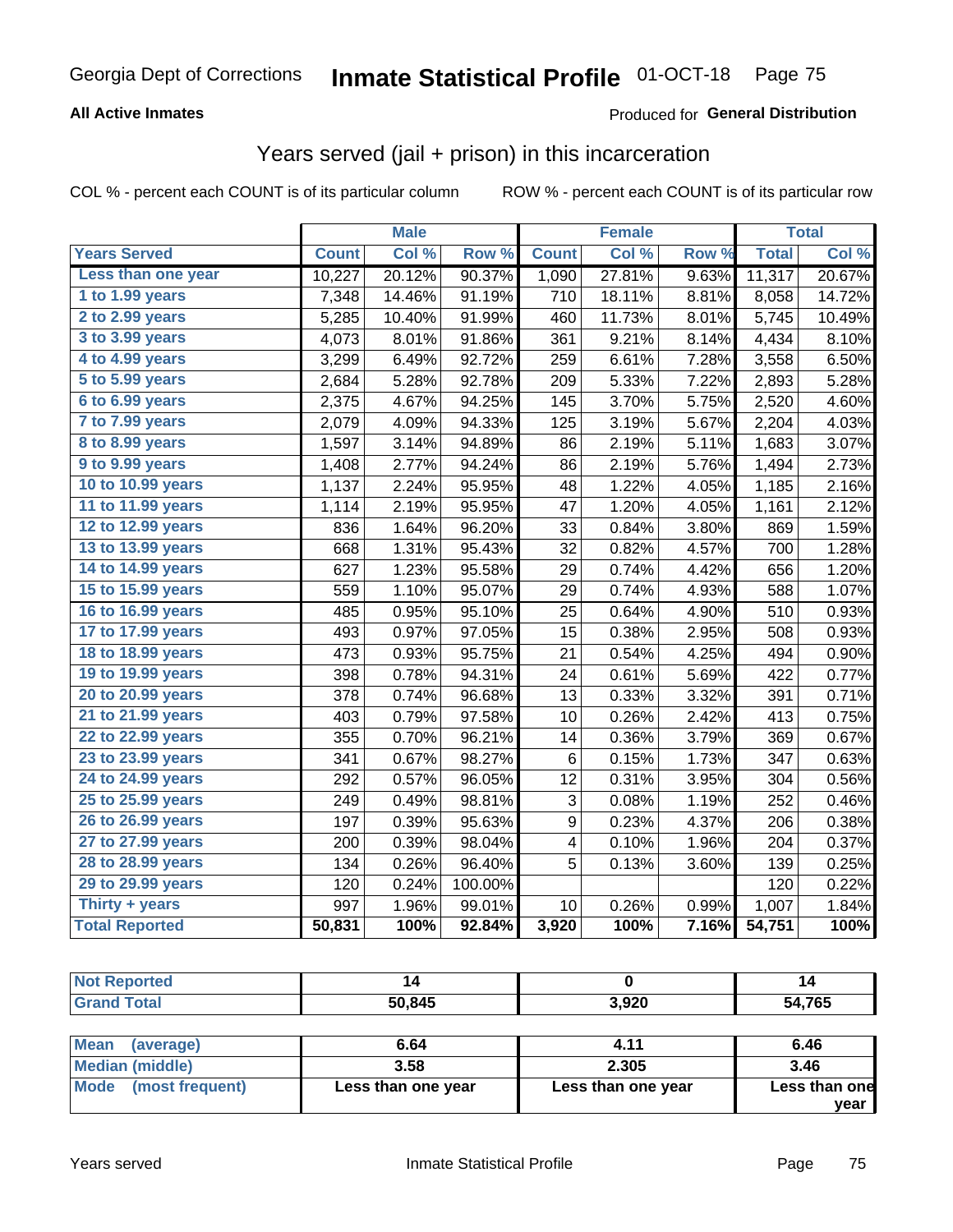#### **All Active Inmates**

Produced for **General Distribution**

### Results of most recent HIV tests

|                         |              | <b>Male</b> |           |              | <b>Female</b> |          |        | Total  |
|-------------------------|--------------|-------------|-----------|--------------|---------------|----------|--------|--------|
| <b>HIV Test Results</b> | <b>Count</b> | Col%        | Row %I    | <b>Count</b> | Col %         | Row %    | Total  | Col %  |
| <b>Positive</b>         | 671          | 1.45%       | 92.68%    | 53           | $1.42\%$      | $7.32\%$ | 724    | 1.45%  |
| <b>Negative</b>         | 45,446       | 98.54%      | 92.52%    | 3,673        | $98.58\%$     | 7.48%    | 49,119 | 98.54% |
| Indeterminate           | າ            | 0.01%       | 100.00%   |              |               |          |        | 0.01%  |
| <b>Total Reported</b>   | 46,120       | 100%        | $92.52\%$ | 3,726        | 100%          | 7.48%    | 49,846 | 100%   |

| <b>Not Reported</b> | 4,725  | 194   | 0.40<br>4. J I J |
|---------------------|--------|-------|------------------|
| Total<br>Gran       | 50,845 | 3,920 | 54,765<br>54     |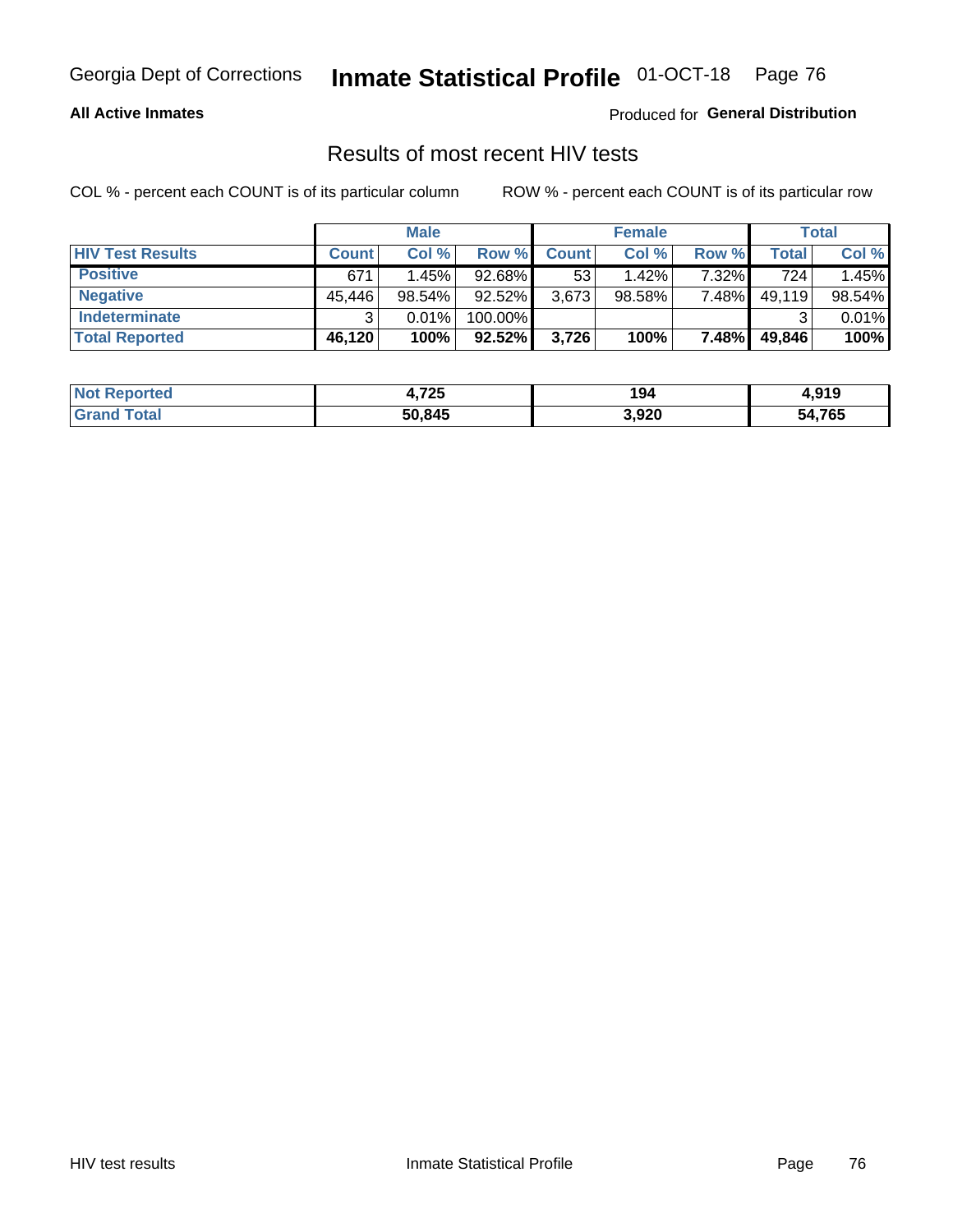#### **All Active Inmates**

#### Produced for **General Distribution**

### Results of most recent tuberculosis test

|                                  |              | <b>Male</b> |           |              | <b>Female</b> |          |        | Total  |
|----------------------------------|--------------|-------------|-----------|--------------|---------------|----------|--------|--------|
| <b>Tuberculosis Test Results</b> | <b>Count</b> | Col %       | Row %     | <b>Count</b> | Col %         | Row %    | Total  | Col %  |
| <b>Positive on current test</b>  | 6.516        | 13.70%      | 97.75%    | 150          | 4.03%         | 2.25%    | 6,666  | 13.00% |
| Positive on previous test        |              | 0.01%       | 100.00%   |              |               |          |        | 0.01%  |
| <b>Negative</b>                  | 41.031       | 86.29%      | $92.00\%$ | 3,570        | $95.97\%$     | $8.00\%$ | 44.601 | 86.99% |
| <b>Total Reported</b>            | 47,549       | 100%        | $92.74\%$ | 3.720        | 100%          | $7.26\%$ | 51,269 | 100%   |

| <b>Not Reported</b> | 3,296  | 200   | 3,496  |
|---------------------|--------|-------|--------|
| Total<br>Grand      | 50,845 | 3,920 | 54,765 |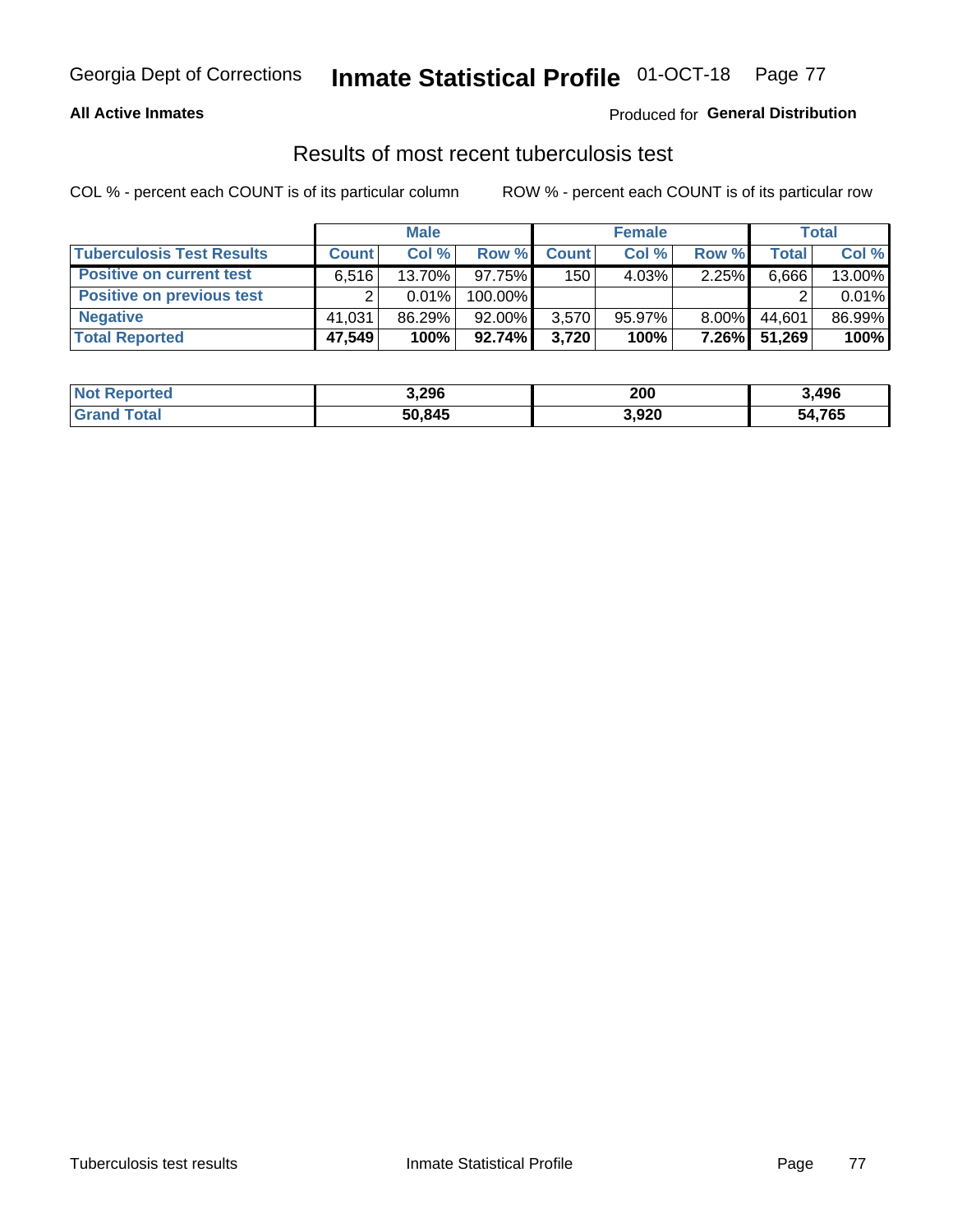#### **All Active Inmates**

Produced for **General Distribution**

### Results of most recent syphilis test

|                                 |              | <b>Male</b> |        |              | <b>Female</b> |          |         | Total  |
|---------------------------------|--------------|-------------|--------|--------------|---------------|----------|---------|--------|
| <b>Syphilis Test Results</b>    | <b>Count</b> | Col%        | Row %  | <b>Count</b> | Col %         | Row %    | Total I | Col %  |
| <b>Positive on current test</b> | 169          | $1.35\%$    | 95.48% |              | $1.77\%$      | $4.52\%$ | 177     | 1.37%  |
| <b>Negative</b>                 | 12.325       | 98.65%      | 96.53% | 443          | 98.23%        | $3.47\%$ | 12.768  | 98.63% |
| <b>Total Reported</b>           | 12,494       | 100%        | 96.52% | 451          | 100%          | $3.48\%$ | 12,945  | 100%   |

| <b>Not Reported</b> | 38,351 | 3,469 | 41,820 |
|---------------------|--------|-------|--------|
| <b>Grand Total</b>  | 50,845 | 3,920 | 54,765 |